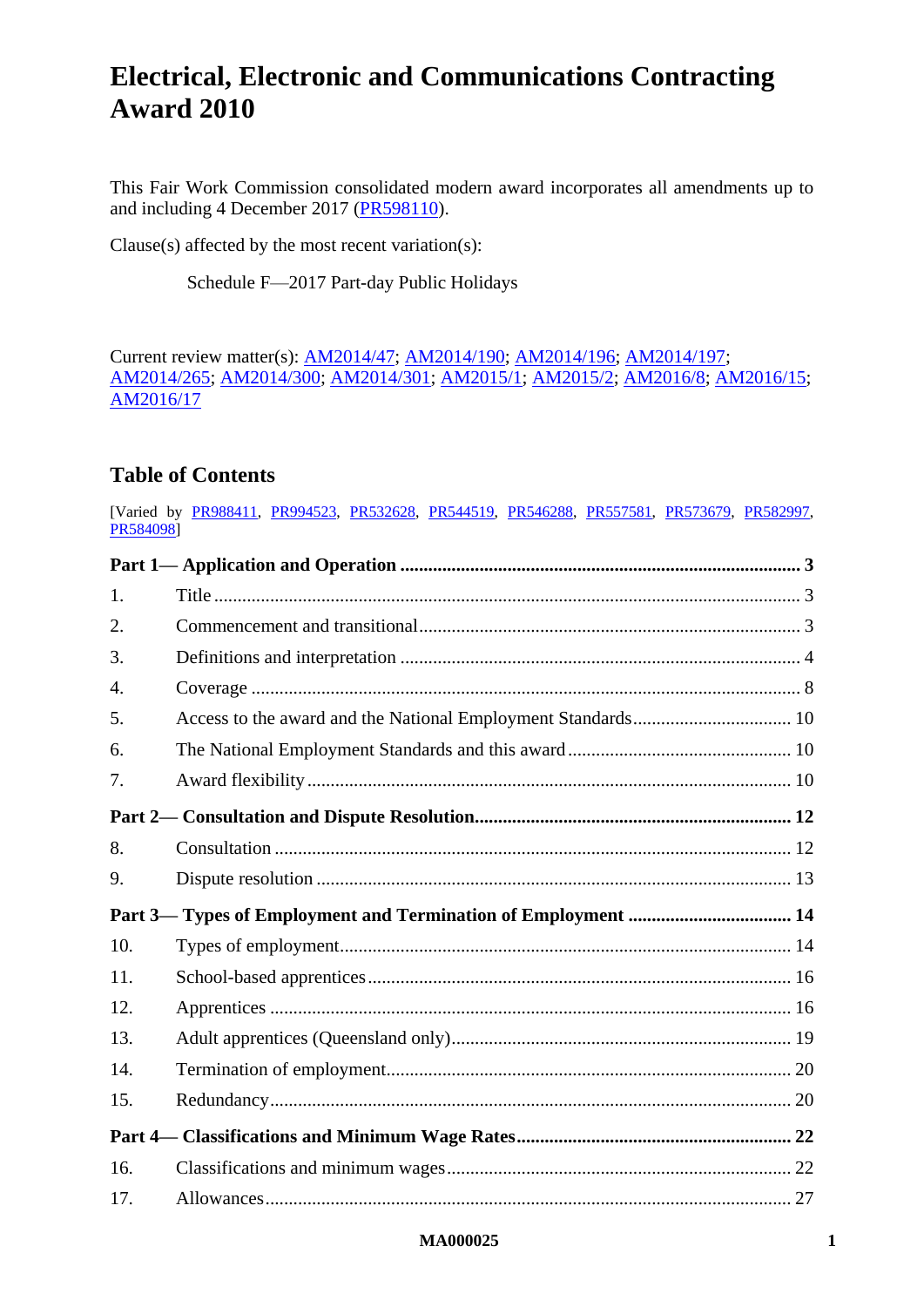| 18. |  |  |
|-----|--|--|
| 19. |  |  |
| 20. |  |  |
| 21. |  |  |
| 22. |  |  |
| 23. |  |  |
|     |  |  |
| 24. |  |  |
| 25. |  |  |
| 26. |  |  |
| 27. |  |  |
|     |  |  |
| 28. |  |  |
| 29. |  |  |
| 30. |  |  |
| 31. |  |  |
|     |  |  |
|     |  |  |
|     |  |  |
|     |  |  |
|     |  |  |
|     |  |  |
|     |  |  |
|     |  |  |
|     |  |  |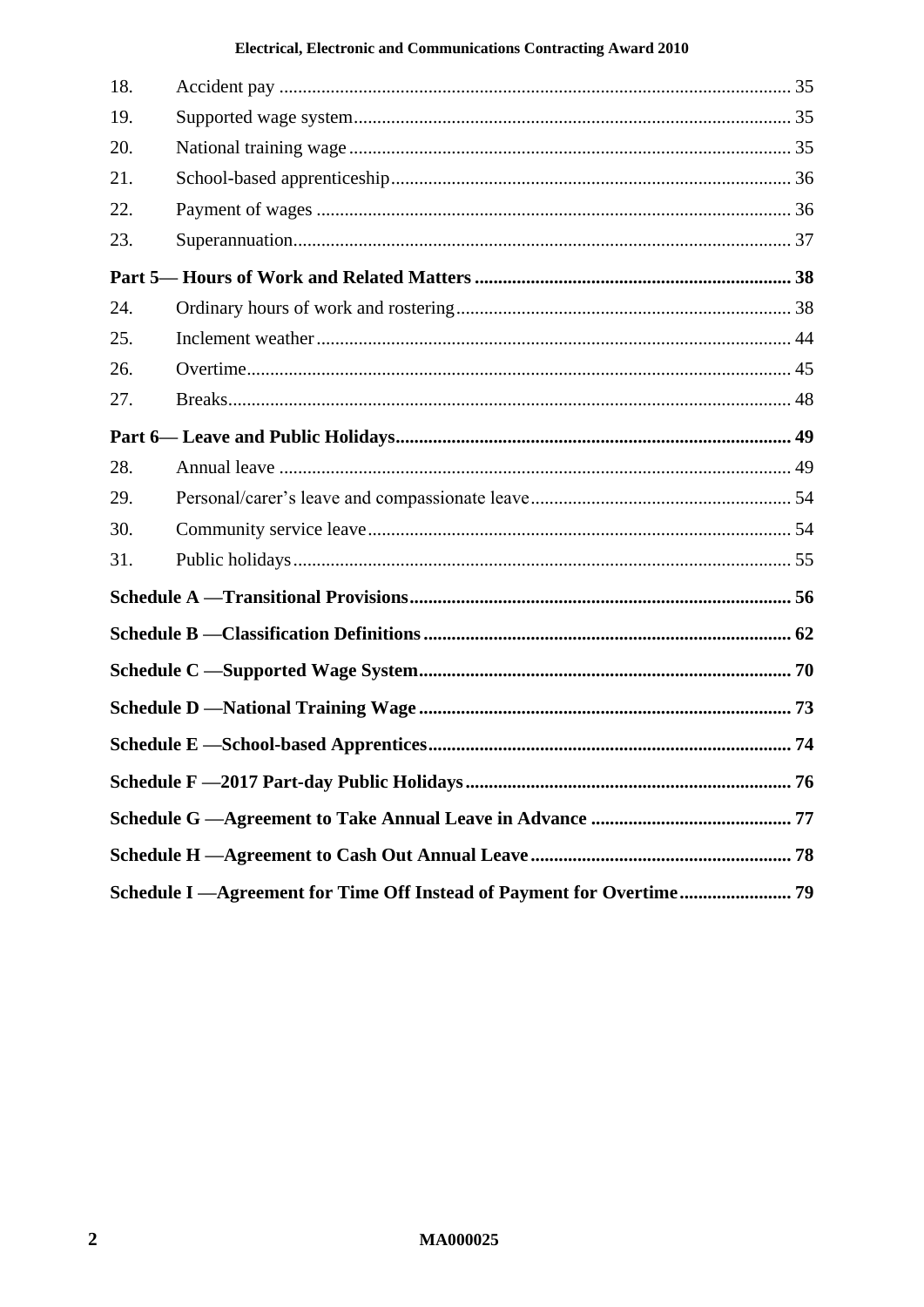# <span id="page-2-1"></span><span id="page-2-0"></span>**Part 1—Application and Operation**

# **1. Title**

<span id="page-2-2"></span>This award is the *Electrical, Electronic and Communications Contracting Award 2010*.

# **2. Commencement and transitional**

[Varied b[y PR988411,](http://www.fwc.gov.au/awardsandorders/html/PR988411.htm) [PR542145\]](http://www.fwc.gov.au/awardsandorders/html/PR542145.htm)

- **2.1** This award commences on 1 January 2010.
- **2.2** The monetary obligations imposed on employers by this award may be absorbed into overaward payments. Nothing in this award requires an employer to maintain or increase any overaward payment.
- **2.3** This award contains transitional arrangements which specify when particular parts of the award come into effect. Some of the transitional arrangements are in clauses in the main part of the award. There are also transitional arrangements in [Schedule A.](#page-55-0) The arrangements in [Schedule A](#page-55-0) deal with:
	- minimum wages and piecework rates
	- casual or part-time loadings
	- Saturday, Sunday, public holiday, evening or other penalties
	- shift allowances/penalties.
- [2.4 varied by  $PR542145$  ppc 04Dec13]
- **2.4** Neither the making of this award nor the operation of any transitional arrangements is intended to result in a reduction in the take-home pay of employees covered by the award. On application by or on behalf of an employee who suffers a reduction in take-home pay as a result of the making of this award or the operation of any transitional arrangements, the Fair Work Commission may make any order it considers appropriate to remedy the situation.
- [2.5 varied by [PR542145](http://www.fwc.gov.au/awardsandorders/html/PR542145.htm) ppc 04Dec13]
- **2.5** The Fair Work Commission may review the transitional arrangements in this award and make a determination varying the award.

[2.6 varied by [PR542145](http://www.fwc.gov.au/awardsandorders/html/PR542145.htm) ppc 04Dec13]

- **2.6** The Fair Work Commission may review the transitional arrangements:
	- **(a)** on its own initiative; or
	- **(b)** on application by an employer, employee, organisation or outworker entity covered by the modern award; or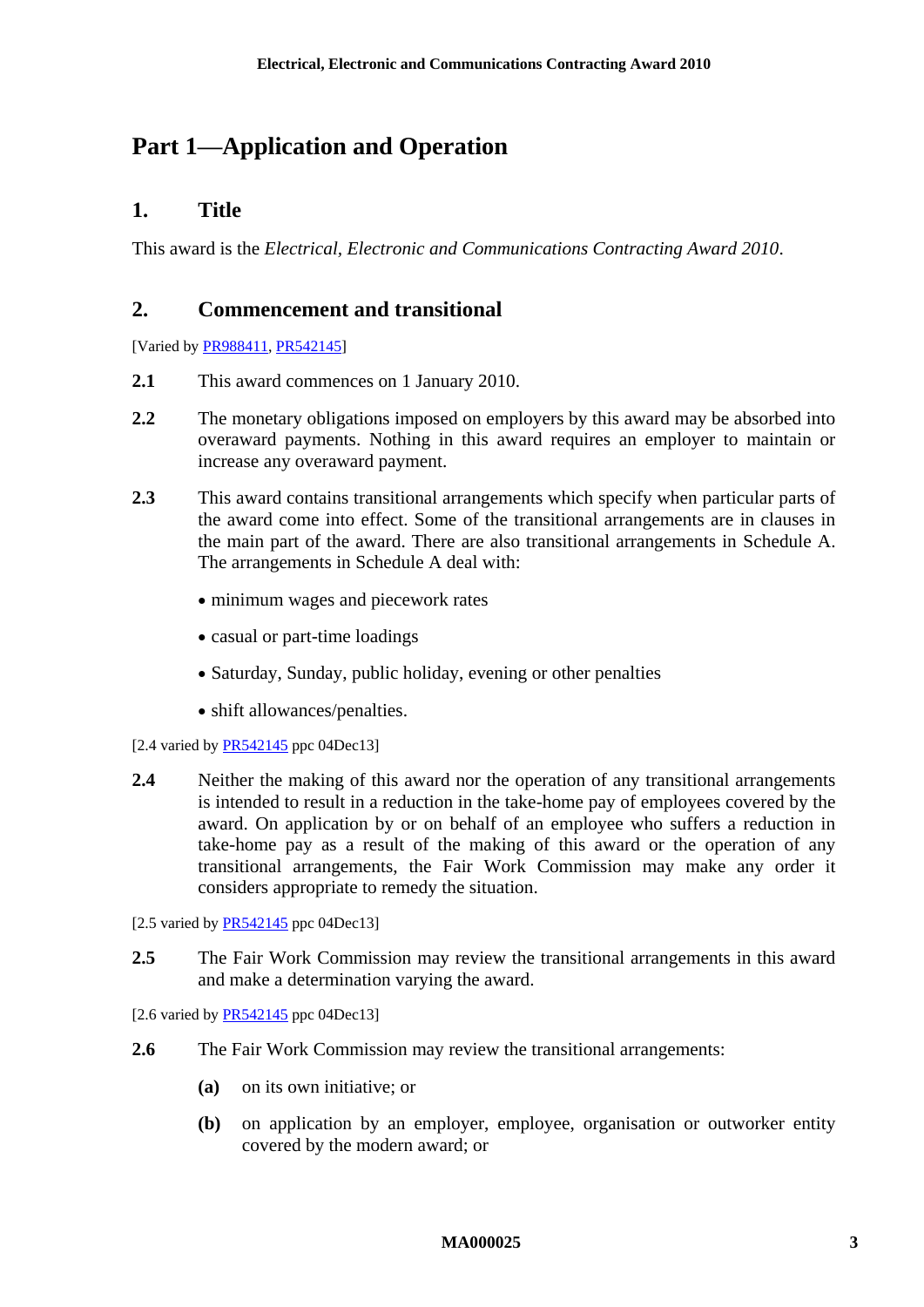- **(c)** on application by an organisation that is entitled to represent the industrial interests of one or more employers or employees that are covered by the modern award; or
- **(d)** in relation to outworker arrangements, on application by an organisation that is entitled to represent the industrial interests of one or more outworkers to whom the arrangements relate.

# <span id="page-3-0"></span>**3. Definitions and interpretation**

[Varied by [PR988411,](http://www.fwc.gov.au/awardsandorders/html/PR988411.htm) [PR994523,](http://www.fwc.gov.au/awardsandorders/html/PR994523.htm) [PR997772,](http://www.fwc.gov.au/awardsandorders/html/PR997772.htm) [PR503733,](http://www.fwc.gov.au/awardsandorders/html/PR503733.htm) [PR544547,](http://www.fwc.gov.au/awardsandorders/html/PR544547.htm) [PR545992\]](http://www.fwc.gov.au/awardsandorders/html/PR545992.htm)

In this award, unless the contrary intention appears, the definitions in this clause will apply.

# **3.1 Skill streams**

The award provides a career path in the following five broad skill streams within the electrical, electronic and communication contracting industries:

# **(a) Stream one—electrical**

- **(i)** Includes all electrical work normally associated with the work of an electrical mechanic, electrical fitter, electrician—special class and electronics tradesperson as defined in [Schedule B—Classification](#page-61-0)  **[Definitions](#page-61-0)**
- **(ii)** Includes electronic work to the extent that electrician—special class and electronics tradesperson undertake electronic work

# **(b) Stream two—electronics/communications**

- **(i)** Covers all types of electronic/communications work not requiring the full range of skills and training of an electrical tradesperson. It includes, but is not limited to the following:
	- computers, peripherals and other electronic equipment;
	- fire alarms, security alarm systems and surveillance systems (the definition of fire alarm industry and security alarm systems is found in clause [3.2\)](#page-4-0);
	- communications equipment and radio/television/public address; and
	- other areas of work listed in clause [4.8.](#page-8-0)
- **(ii)** Communications includes but is not limited to telecommunications
- **(iii)** Includes the work described in [Schedule B—Classification Definitions,](#page-61-0) of this award within the definitions of:
	- electronic equipment tester/installer;
	- television antenna installer/erector;
	- alarm/security technician;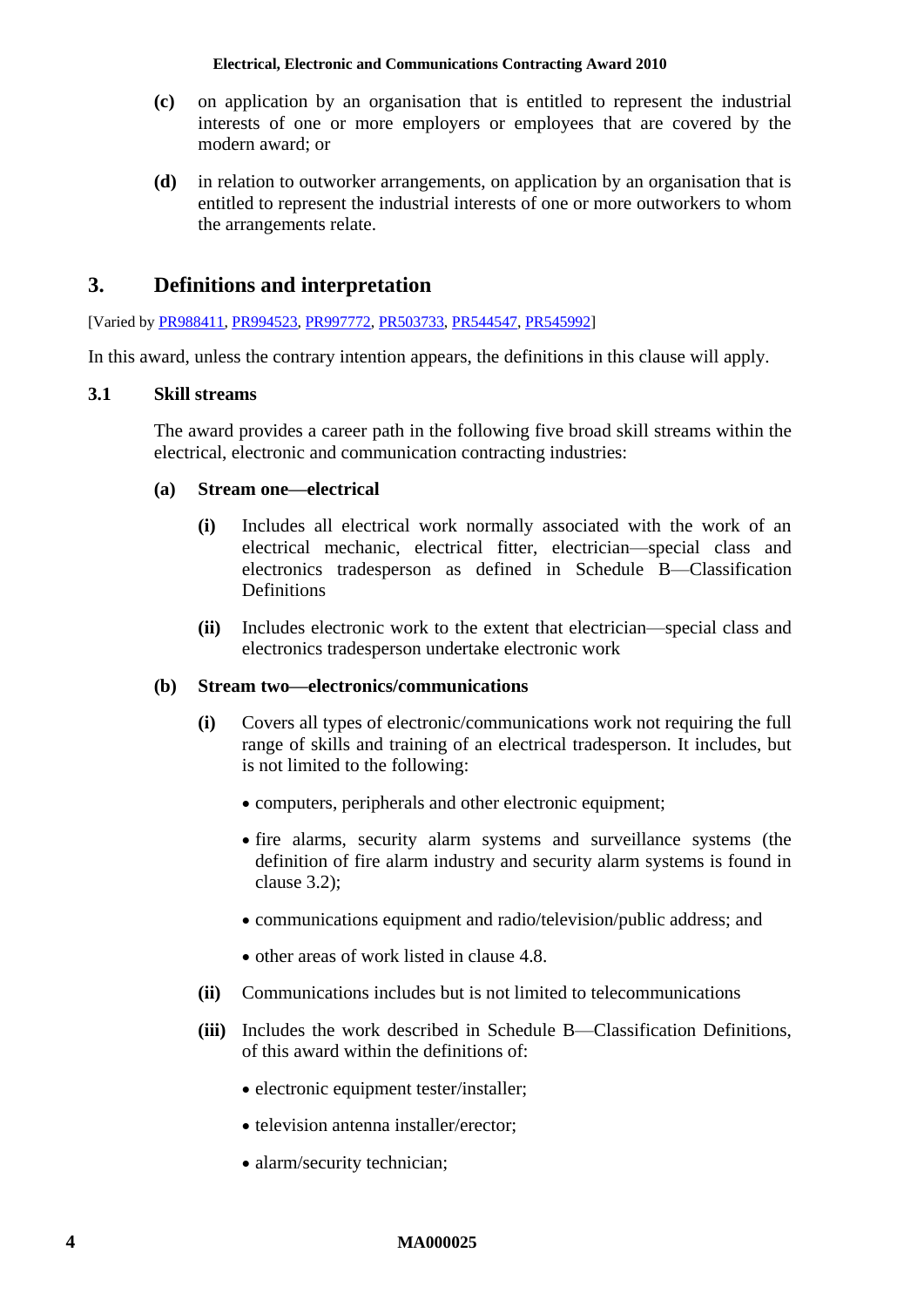- electronic serviceman;
- television/radio/electronic serviceperson; and
- alarm/security tester.

# **(c) Stream three—instrumentation**

Includes instrument and instrumentation work normally associated with the work of instrument tradespeople, electrical/instrument tradespeople, instrument trades—complex systems and instrumentation and controls tradespeople

#### **(d) Stream four—refrigeration/air-conditioning**

Includes work in or in connection with refrigeration and air-conditioning, plant, equipment or systems

#### **(e) Stream five—lines/cable work (power distribution)**

Includes all the work normally associated with the work of lines tradespeople and/or cable jointers and work in or in connection with, or incidental to the making, installation and maintenance of electrical/electronic distribution lines and systems

#### <span id="page-4-0"></span>**3.2 Other definitions**

In this award, unless the contrary intention appears the definitions in this clause will apply:

[Definition of **Act** substituted b[y PR994523](http://www.fwc.gov.au/awardsandorders/html/PR994523.htm) from 01Jan10]

**Act** means the *Fair Work Act 2009* (Cth)

[Definition of **adult apprentice** inserted by [PR544547](http://www.fwc.gov.au/awardsandorders/html/PR544547.htm) ppc 01Jan14]

**adult apprentice** means a person of 21 years of age or over at the time of entering into a training contract for an apprenticeship in accordance with clause [12](#page-15-1) of this Award

**afternoon shift** means any shift finishing after 6.00 pm and at or before midnight

[Definition of **agreement-based transitional instrument** inserted b[y PR994523](http://www.fwc.gov.au/awardsandorders/html/PR994523.htm) from 01Jan10]

**agreement-based transitional instrument** has the meaning in the *Fair Work (Transitional Provisions and Consequential Amendments) Act 2009* (Cth)

[Definition of **apprentice** inserted b[y PR544547](http://www.fwc.gov.au/awardsandorders/html/PR544547.htm) ppc 01Jan14]

**apprentice** means a person who has entered into a training contract for an apprenticeship in accordance with clause [12](#page-15-1) of this Award

[Definition of **award-based transitional instrument** inserted b[y PR994523](http://www.fwc.gov.au/awardsandorders/html/PR994523.htm) from 01Jan10]

**award-based transitional instrument** has the meaning in the *Fair Work (Transitional Provisions and Consequential Amendments) Act 2009* (Cth)

[Definition of **Commission** deleted by [PR994523](http://www.fwc.gov.au/awardsandorders/html/PR994523.htm) from 01Jan10]

**communications** includes but is not limited to telecommunications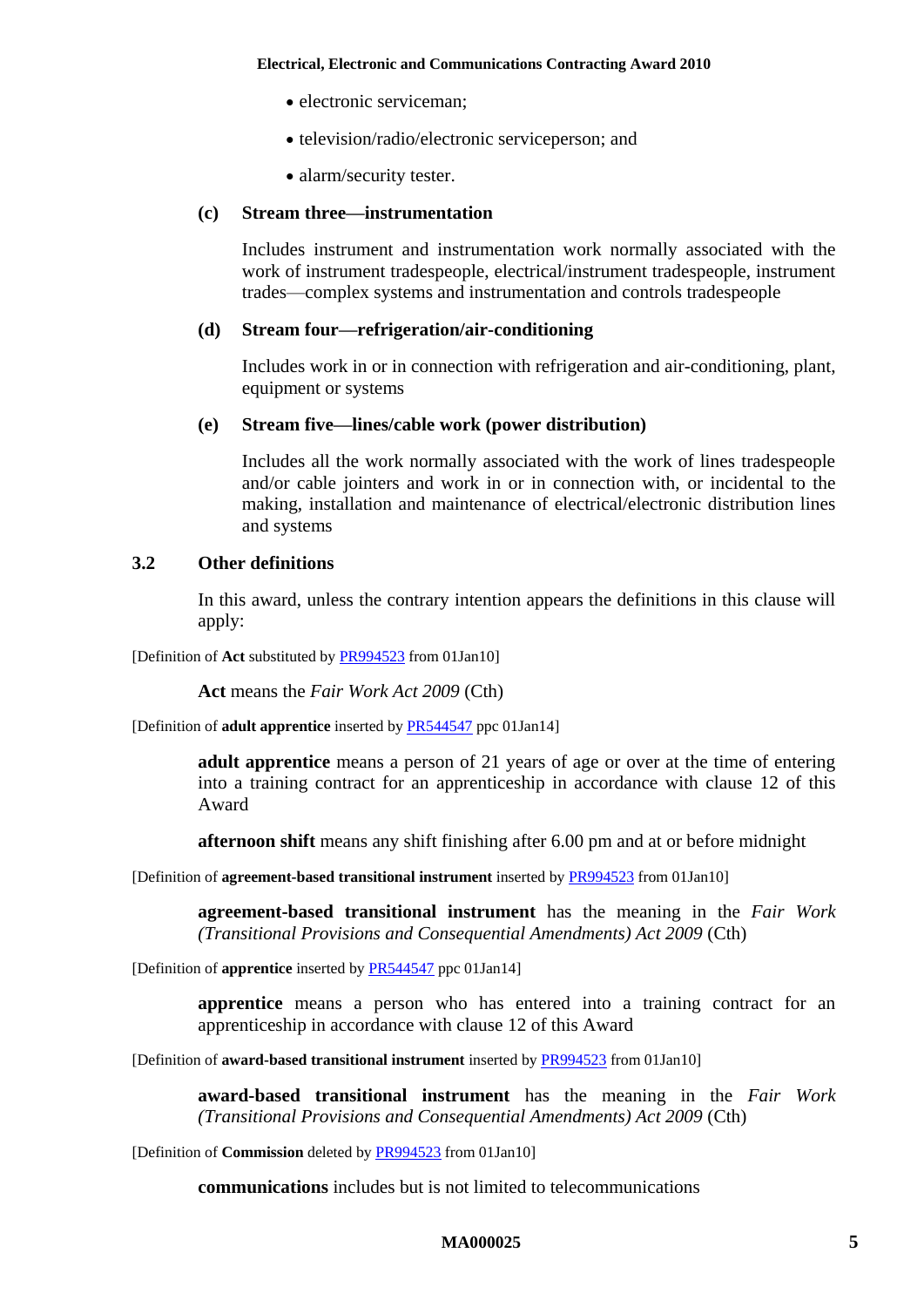**continuous shiftworker** means an employee regularly engaged to work in a system of consecutive shifts throughout the 24 hours of each of at least five consecutive days without interruption (except during breakdown or meal breaks or due to unavoidable causes beyond the control of the employer) and who is regularly rostered to work those shifts

**contractor** means any entity who or which contracts to provide electrical services as defined in clause [4.8](#page-8-0)

**crib time** as used in clauses [24.10,](#page-40-0) [24.11](#page-41-0) and [26—Overtime](#page-44-0) of this award will take the place of any meal break during overtime or shiftwork and will be taken without loss of pay at the appropriate rate

[Definition of **default fund employee** inserted b[y PR545992](http://www.fwc.gov.au/awardsandorders/html/PR545992.htm) ppc 01Jan14]

**default fund employee** means an employee who has no chosen fund within the meaning of the *Superannuation Guarantee (Administration) Act 1992* (Cth)

[Definition of **defined benefit member** inserted by [PR545992](http://www.fwc.gov.au/awardsandorders/html/PR545992.htm) ppc 01Jan14]

**defined benefit member** has the meaning given by the *Superannuation Guarantee (Administration) Act 1992* (Cth)

**distant work** is that in respect of which the distance or the travelling facilities to and from such place of work make it reasonably necessary that the employee should live and sleep at some place other than their usual place of residence at the time of commencing such work

[Definition of **Division 2B State award** inserted b[y PR503733](http://www.fwc.gov.au/awardsandorders/html/PR503733.htm) ppc 01Jan11]

**Division 2B State award** has the meaning in Schedule 3A of the *Fair Work (Transitional Provisions and Consequential Amendments) Act 2009* (Cth)

[Definition of **Division 2B State employment agreement** inserted b[y PR503733](http://www.fwc.gov.au/awardsandorders/html/PR503733.htm) ppc 01Jan11]

**Division 2B State employment agreement** has the meaning in Schedule 3A of the *Fair Work (Transitional Provisions and Consequential Amendments) Act 2009* (Cth)

[Definition of **employee** substituted by [PR994523,](http://www.fwc.gov.au/awardsandorders/html/PR994523.htm) [PR997772](http://www.fwc.gov.au/awardsandorders/html/PR997772.htm) from 01Jan10]

**employee** means national system employee within the meaning of the Act

[Definition of **employer** substituted by [PR994523,](http://www.fwc.gov.au/awardsandorders/html/PR994523.htm) [PR997772](http://www.fwc.gov.au/awardsandorders/html/PR997772.htm) from 01Jan10]

**employer** means national system employer within the meaning of the Act

[Definition of **enterprise award** deleted by [PR994523](http://www.fwc.gov.au/awardsandorders/html/PR994523.htm) from 01Jan10]

[Definition of **enterprise award-based instrument** inserted by [PR994523](http://www.fwc.gov.au/awardsandorders/html/PR994523.htm) from 01Jan10]

**enterprise award**-**based instrument** has the meaning in the *Fair Work (Transitional Provisions and Consequential Amendments) Act 2009* (Cth)

[Definition of **exempt public sector superannuation scheme** inserted by [PR545992](http://www.fwc.gov.au/awardsandorders/html/PR545992.htm) ppc 01Jan14]

**exempt public sector superannuation scheme** has the meaning given by the *Superannuation Industry (Supervision) Act 1993* (Cth)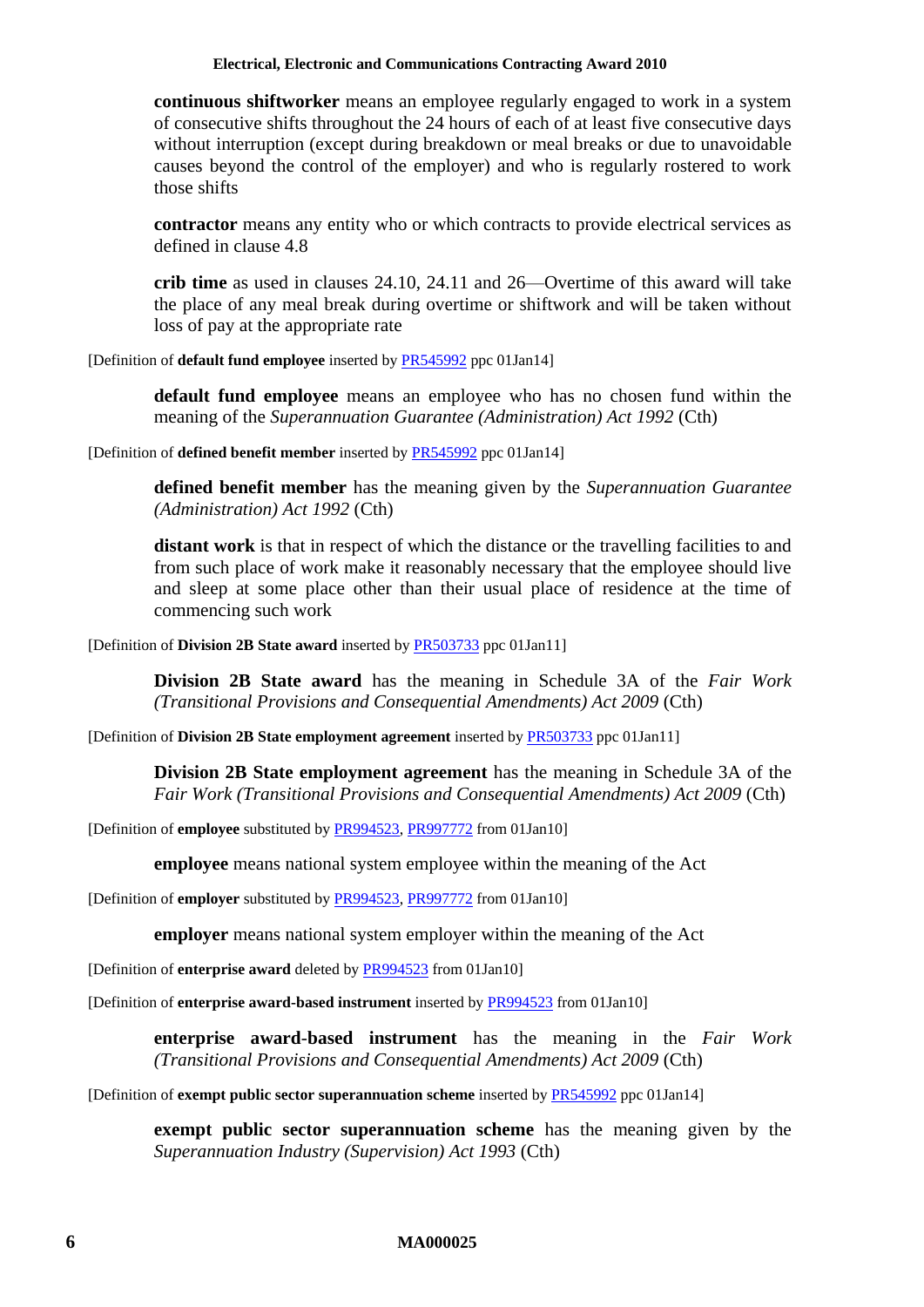**fire alarm systems** means the industry and trades which are concerned with the installation, repair, modification, maintenance, testing and servicing of fire alarms, detectors, fire-suppression signs, bells and associated equipment

**leading hand** means any electrical worker (other than a supervisor or foreperson) who is placed in charge of work on which three or more employees, in addition to the electrical worker, are engaged

**minimum weekly rate** means the minimum weekly rate of pay set out in clause [16—Classifications and minimum wages](#page-21-1)

[Definition of **MySuper product** inserted by [PR545992](http://www.fwc.gov.au/awardsandorders/html/PR545992.htm) ppc 01Jan14]

**MySuper product** has the meaning given by the *Superannuation Industry (Supervision) Act 1993* (Cth)

[Definition of **enterprise NAPSA** deleted by [PR994523](http://www.fwc.gov.au/awardsandorders/html/PR994523.htm) from 01Jan10]

[Definition of **NAPSA** deleted b[y PR994523](http://www.fwc.gov.au/awardsandorders/html/PR994523.htm) from 01Jan10]

[Definition of **NES** substituted by [PR994523](http://www.fwc.gov.au/awardsandorders/html/PR994523.htm) from 01Jan10]

**NES** means the National Employment Standards as contained in [sections 59 to 131](http://www.fwc.gov.au/awardmod/download/nes.pdf) of the *Fair Work Act 2009* (Cth)

**night shift** means any shift finishing after midnight and at or before 8.00 am

[Definition of **on-hire** inserted by [PR994523](http://www.fwc.gov.au/awardsandorders/html/PR994523.htm) from 01Jan10]

**on-hire** means the on-hire of an employee by their employer to a client, where such employee works under the general guidance and instruction of the client or a representative of the client

**rostered shift** means any shift of which the employee has had at least 48 hours notice

**security alarm systems** means the industry and trades which are connected with the installation, maintenance, monitoring, controlling, repairing or testing of any electrical, electronic, or acoustic equipment or device, or any combination thereof which includes any intruder alarm system incorporating closed circuit television, video or photographic systems, electronic, electromechanical access control systems, any computer hardware systems and/or computer software including ancillary equipment or any external or internal lighting device used for any commercial, industrial, domestic or governmental purpose

**service** has the same meaning as s.22 of the Act, provided that service will be deemed to be continuous notwithstanding any interruption or termination of the employment by the employer if such interruption or termination has occurred merely with the intention of avoiding obligations under this award or the NES

<span id="page-6-0"></span>**standard rate** means the minimum wage for an Electrical worker grade 5 in clause [16—Classifications and minimum wages](#page-21-1)

[Definition of **transitional minimum wage instrument** inserted b[y PR994523](http://www.fwc.gov.au/awardsandorders/html/PR994523.htm) from 01Jan10]

**transitional minimum wage instrument** has the meaning in the *Fair Work (Transitional Provisions and Consequential Amendments) Act 2009* (Cth)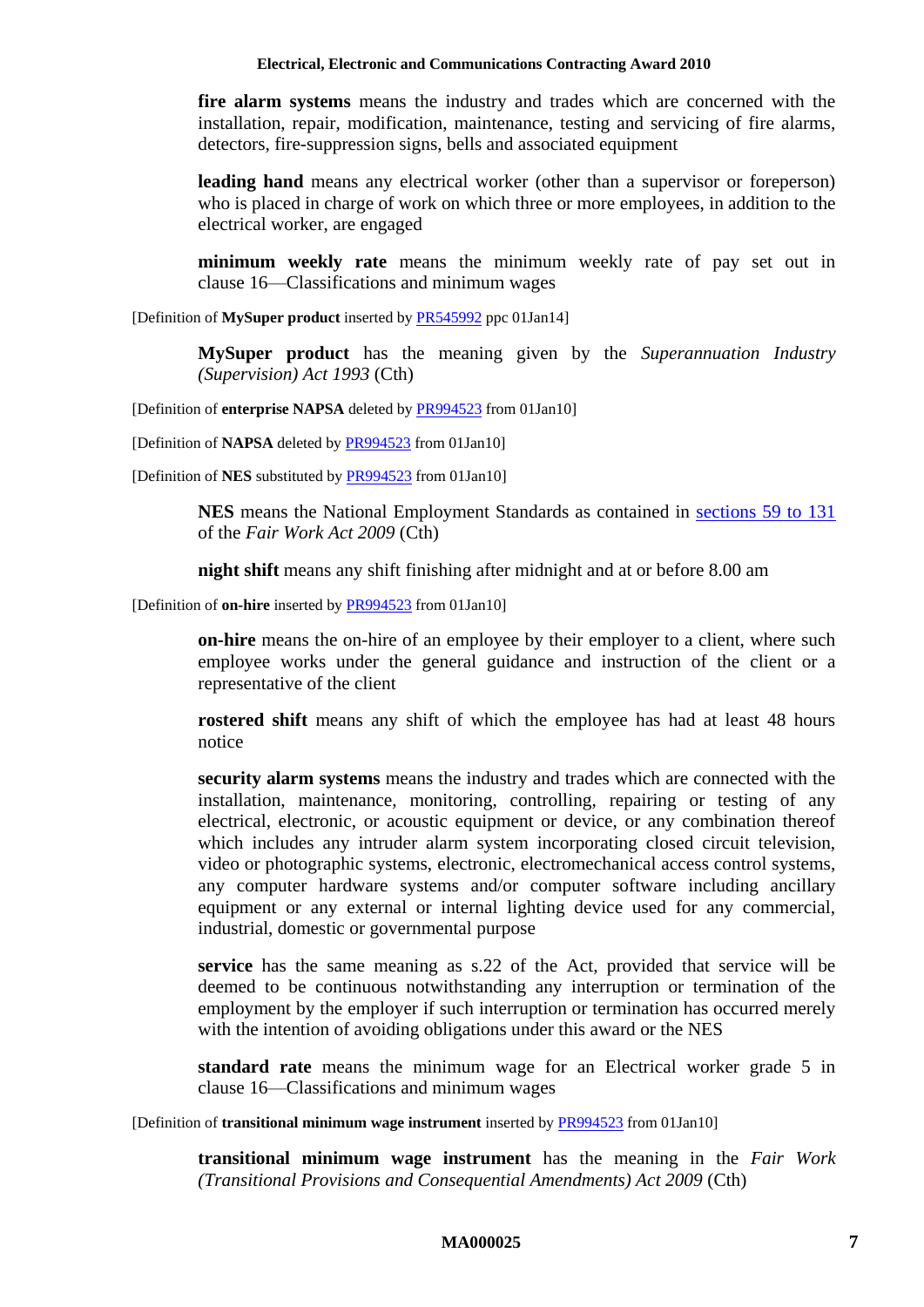**work cycle** means a roster cycle made up of working and non-working days

**3.3** Where this award refers to a condition of employment provided for in the NES, the NES definition applies.

# <span id="page-7-0"></span>**4. Coverage**

[Varied by [PR988411,](http://www.fwc.gov.au/awardsandorders/html/PR988411.htm) [PR994523\]](http://www.fwc.gov.au/awardsandorders/html/PR994523.htm)

- <span id="page-7-1"></span>**4.1** This industry award covers employers throughout Australia in the industry of electrical services provided by electrical, electronics and communications contractors and their employees in the classifications within [Schedule B—Classification](#page-61-0)  [Definitions](#page-61-0) to the exclusion of any other modern award.
- **4.2** Without limiting the generality of that exclusion, the award does not cover:
	- **(a)** employers who are manufacturers or vendors of plant or equipment in high or low tension power stations; and/or substations for the generation and/or transmission of electric power in respect of the manufacturing section of the business or their employees engaged in that section; or
	- **(b)** employers operating a business, the primary purpose of which is the manufacture and/or vending of plant and equipment in respect of those parts or divisions of the business which predominantly engage in the manufacture and/or vending of plant and equipment or the installation, assembly, refurbishment and maintenance of that plant and equipment or their employees engaged in that part or division.
- **4.3** The award does not cover an employee excluded from award coverage by the Act.

[4.4 substituted by [PR994523](http://www.fwc.gov.au/awardsandorders/html/PR994523.htm) from 01Jan10]

**4.4** The award does not cover employees who are covered by a modern enterprise award, or an enterprise instrument (within the meaning of the *Fair Work (Transitional Provisions and Consequential Amendments) Act 2009* (Cth)), or employers in relation to those employees.

[New 4.5 inserted by [PR994523](http://www.fwc.gov.au/awardsandorders/html/PR994523.htm) from 01Jan10]

**4.5** The award does not cover employees who are covered by a State reference public sector modern award, or a State reference public sector transitional award (within the meaning of the *Fair Work (Transitional Provisions and Consequential Amendments)*  Act 2009 (Cth)), or employers in relation to those employees.

[New 4.6 inserted by [PR994523](http://www.fwc.gov.au/awardsandorders/html/PR994523.htm) from 01Jan10]

**4.6** This award covers any employer which supplies labour on an on-hire basis in the industry set out in clause [4.1](#page-7-1) in respect of on-hire employees in classifications covered by this award, and those on-hire employees, while engaged in the performance of work for a business in that industry. This subclause operates subject to the exclusions from coverage in this award.

[New 4.7 inserted by [PR994523](http://www.fwc.gov.au/awardsandorders/html/PR994523.htm) from 01Jan10]

**4.7** This award covers employers which provide group training services for apprentices and/or trainees engaged in the industry and/or parts of industry set out at clause [4.1](#page-7-1)

#### **8 MA000025**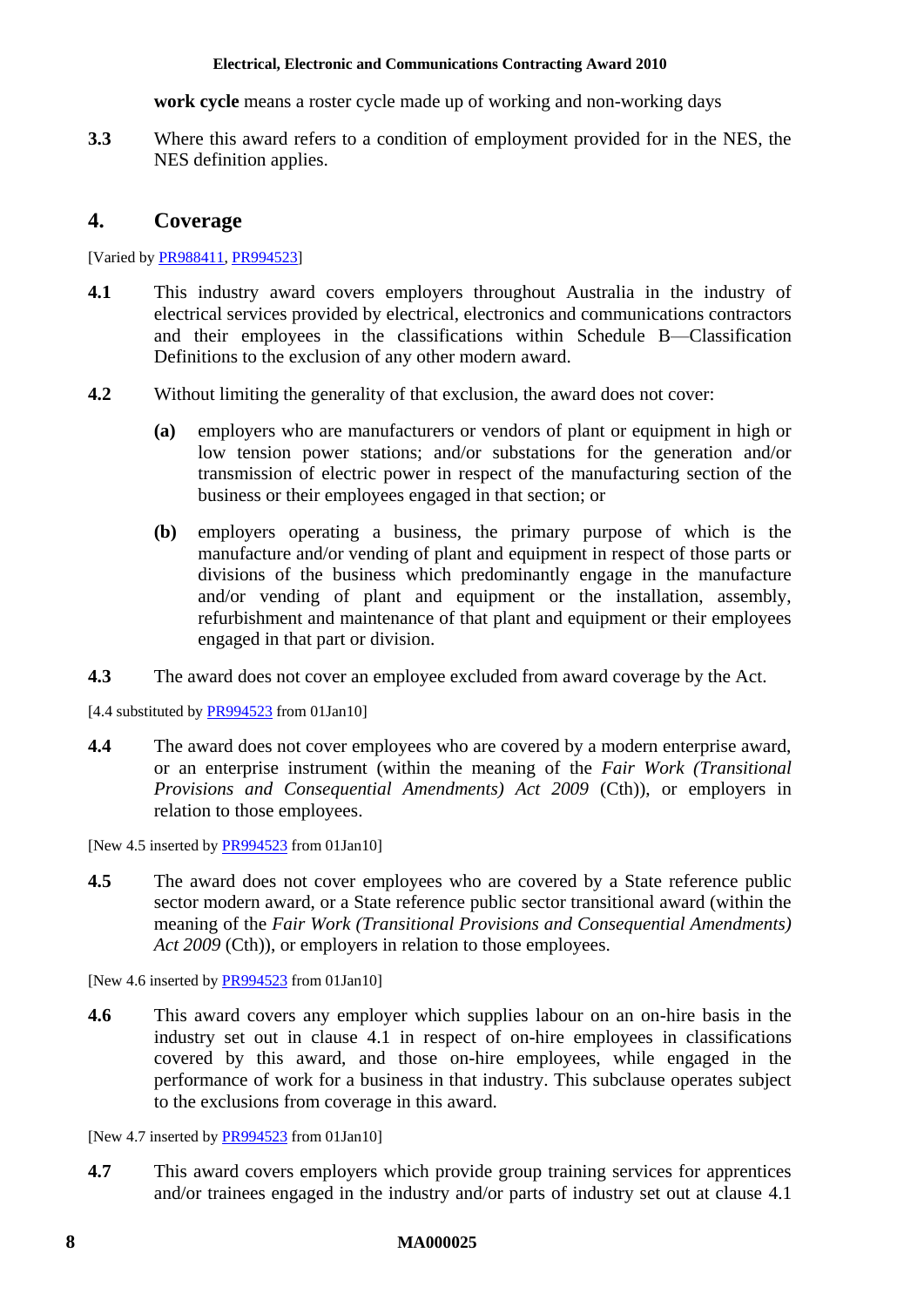and those apprentices and/or trainees engaged by a group training service hosted by a company to perform work at a location where the activities described herein are being performed. This subclause operates subject to the exclusions from coverage in this award.

<span id="page-8-0"></span>[4.5 renumbered as  $4.8$  by [PR994523](http://www.fwc.gov.au/awardsandorders/html/PR994523.htm) from 01Jan10]

- **4.8** For the purposes of clause [4.1,](#page-7-1) **electrical services** includes:
	- **(a)** the maintenance of electric power distribution lines and all associated work; and/or
	- **(b)** the installation of electric light and power, all classes of assembly, wiring, repair and maintenance of electrical installations and appliances including, without in any way limiting the generality of the foregoing, the assembling, installing, diagnosing, servicing and rectifying of faults in any of the following:
		- electronic products (e.g. television receivers, video cassette recorders, audio equipment/systems, home computers, etc) and any combination of these products together with ancillary devices and/or equipment;
		- television and radio transmitting devices including: LF (low frequency); HF (high frequency); VHF (very high frequency); UHF (ultra high frequency); and CB radios;
		- telemetry systems and ancillary equipment:
		- multiple access television distribution systems;
		- computers and their peripherals;
		- microwave and associated equipment;
		- electrically operated refrigeration and air conditioning plant and/or equipment;
		- telephone communication devices;
		- fibre optic transmission lines and associated equipment;
		- public address systems;
		- domestic satellite television receivers:
		- maritime electronic equipment (including depth sounders, radar, etc);
		- security alarm systems;
		- fire alarm systems;
		- superconductivity systems and associated equipment;
		- electromagnetic devices:
		- instrumentation: and
		- all work incidental to the above.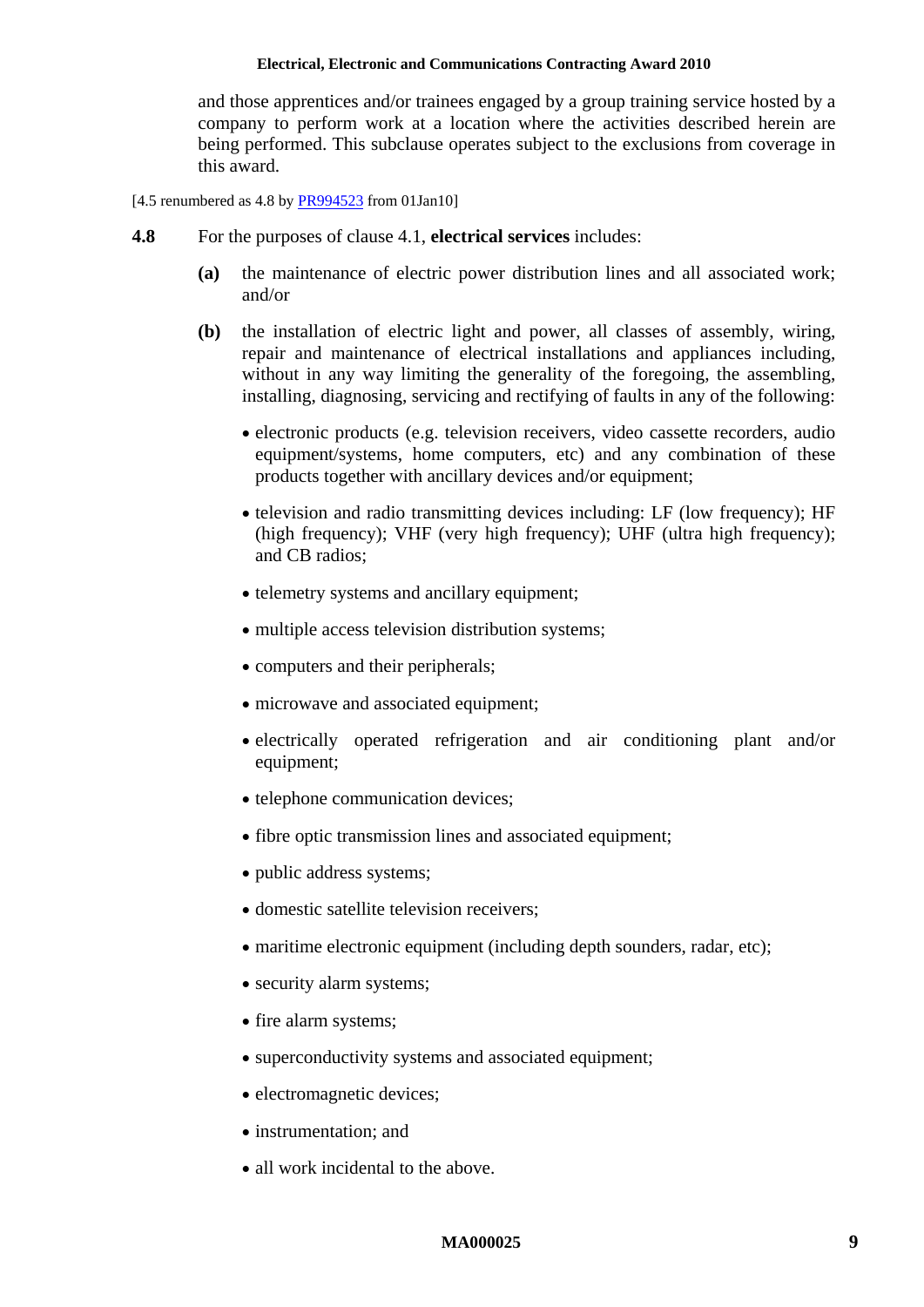[4.6 renumbered as 4.9 by  $PR994523$  from 01Jan10]

**4.9** Where an employer is covered by more than one award, an employee of that employer is covered by the award classification which is most appropriate to the work performed by the employee and to the environment in which the employee normally performs the work.

NOTE: Where there is no classification for a particular employee in this award it is possible that the employer and that employee are covered by an award with occupational coverage.

# <span id="page-9-0"></span>**5. Access to the award and the National Employment Standards**

The employer must ensure that copies of this award and the NES are available to all employees to whom they apply either on a noticeboard which is conveniently located at or near the workplace or through electronic means, whichever makes them more accessible.

# <span id="page-9-1"></span>**6. The National Employment Standards and this award**

The [NES](http://www.fwc.gov.au/awardmod/download/nes.pdf) and this award contain the minimum conditions of employment for employees covered by this award.

# <span id="page-9-2"></span>**7. Award flexibility**

[Varied by [PR542145\]](http://www.fwc.gov.au/awardsandorders/html/PR542145.htm)

- <span id="page-9-3"></span>**7.1** Notwithstanding any other provision of this award, an employer and an individual employee may agree to vary the application of certain terms of this award to meet the genuine individual needs of the employer and the individual employee. The terms the employer and the individual employee may agree to vary the application of are those concerning:
	- **(a)** arrangements for when work is performed;
	- **(b)** overtime rates;
	- **(c)** penalty rates;
	- **(d)** allowances; and
	- **(e)** leave loading.

[7.2 varied by [PR542145](http://www.fwc.gov.au/awardsandorders/html/PR542145.htm) ppc 04Dec13]

- **7.2** The employer and the individual employee must have genuinely made the agreement without coercion or duress. An agreement under this clause can only be entered into after the individual employee has commenced employment with the employer.
- **7.3** The agreement between the employer and the individual employee must:
	- **(a)** be confined to a variation in the application of one or more of the terms listed in clause [7.1;](#page-9-3) and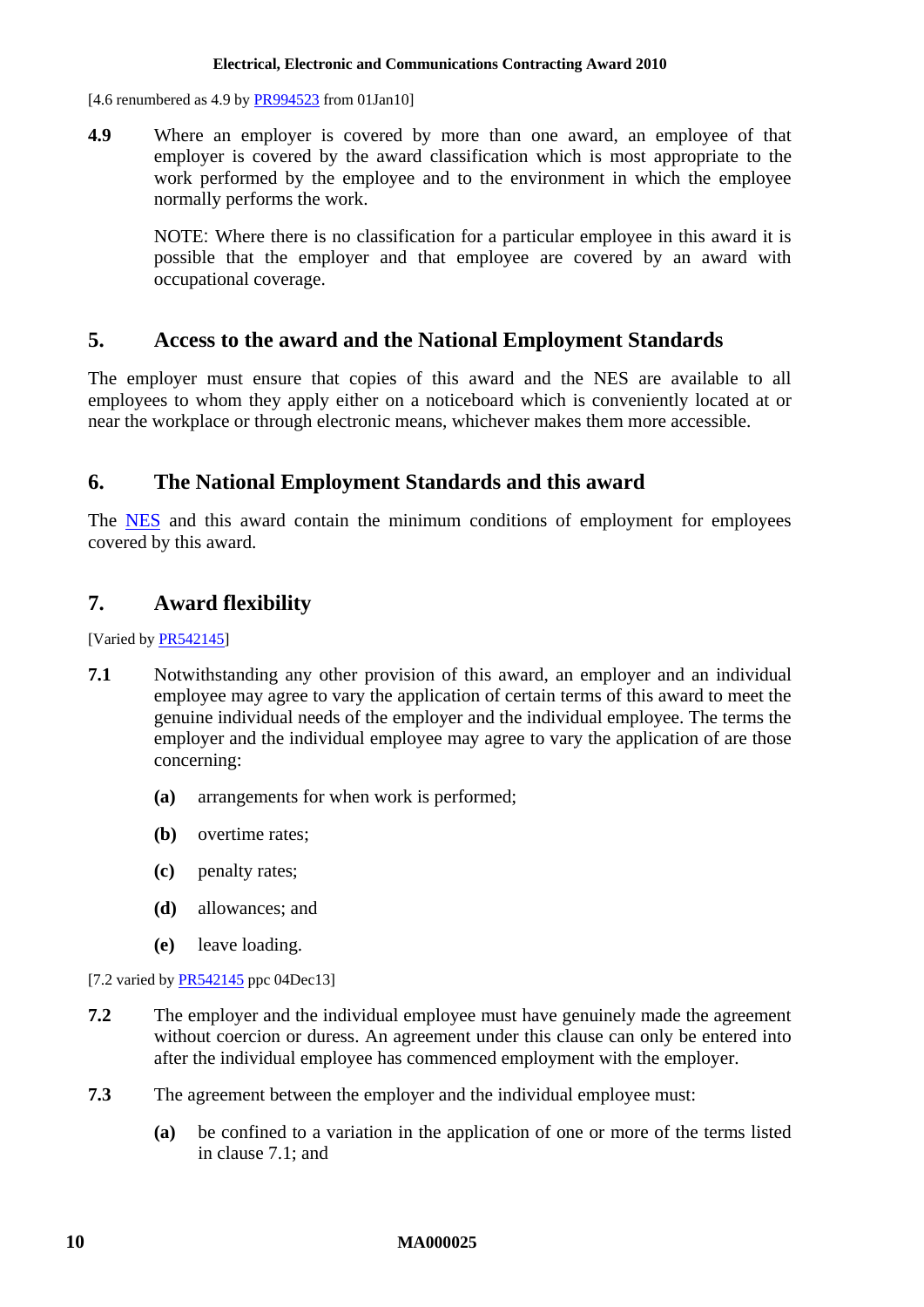[7.3(b) varied by [PR542145](http://www.fwc.gov.au/awardsandorders/html/PR542145.htm) ppc 04Dec13]

- **(b)** result in the employee being better off overall at the time the agreement is made than the employee would have been if no individual flexibility agreement had been agreed to.
- <span id="page-10-0"></span>**7.4** The agreement between the employer and the individual employee must also:
	- **(a)** be in writing, name the parties to the agreement and be signed by the employer and the individual employee and, if the employee is under 18 years of age, the employee's parent or guardian;
	- **(b)** state each term of this award that the employer and the individual employee have agreed to vary;
	- **(c)** detail how the application of each term has been varied by agreement between the employer and the individual employee;
	- **(d)** detail how the agreement results in the individual employee being better off overall in relation to the individual employee's terms and conditions of employment; and
	- **(e)** state the date the agreement commences to operate.
- **7.5** The employer must give the individual employee a copy of the agreement and keep the agreement as a time and wages record.
- **7.6** Except as provided in clause [7.4\(a\)](#page-10-0) the agreement must not require the approval or consent of a person other than the employer and the individual employee.
- **7.7** An employer seeking to enter into an agreement must provide a written proposal to the employee. Where the employee's understanding of written English is limited the employer must take measures, including translation into an appropriate language, to ensure the employee understands the proposal.
- **7.8** The agreement may be terminated:

<span id="page-10-1"></span>[7.8(a) varied by  $PR542145$  ppc 04Dec13]

- **(a)** by the employer or the individual employee giving 13 weeks' notice of termination, in writing, to the other party and the agreement ceasing to operate at the end of the notice period; or
- **(b)** at any time, by written agreement between the employer and the individual employee.

[Note inserted by **PR542145** ppc 04Dec13]

Note: If any of the requirements of s.144(4), which are reflected in the requirements of this clause, are not met then the agreement may be terminated by either the employee or the employer, giving written notice of not more than 28 days (see s.145 of the *Fair Work Act 2009* (Cth)).

[New 7.9 inserted by [PR542145](http://www.fwc.gov.au/awardsandorders/html/PR542145.htm) ppc 04Dec13]

**7.9** The notice provisions in clause [7.8\(a\)](#page-10-1) only apply to an agreement entered into from the first full pay period commencing on or after 4 December 2013. An agreement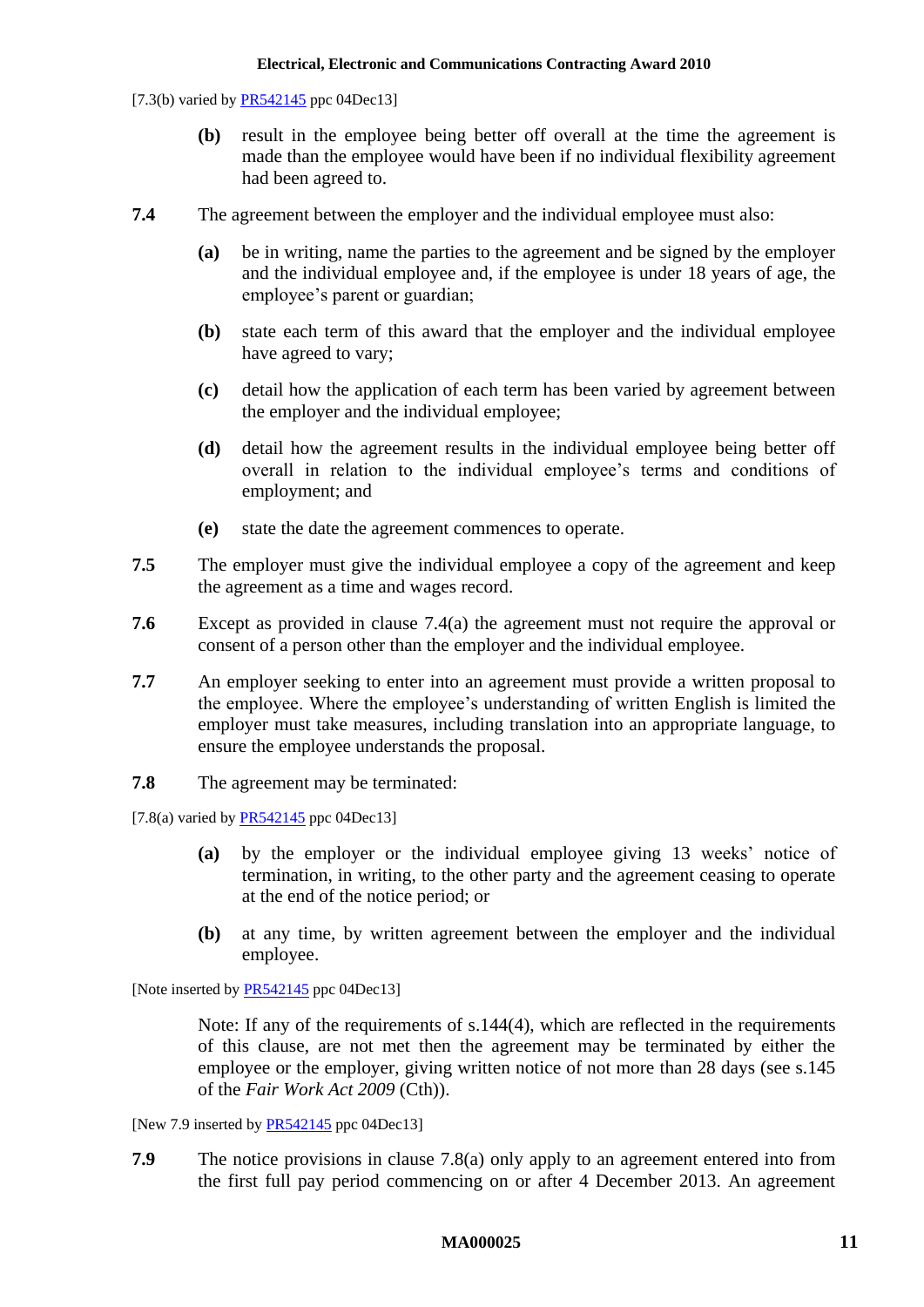entered into before that date may be terminated in accordance with clause [7.8\(a\),](#page-10-1) subject to four weeks' notice of termination.

- [7.9 renumbered as  $7.10$  by  $PR542145$  ppc 04Dec13]
- **7.10** The right to make an agreement pursuant to this clause is in addition to, and is not intended to otherwise affect, any provision for an agreement between an employer and an individual employee contained in any other term of this award.

# <span id="page-11-1"></span><span id="page-11-0"></span>**Part 2—Consultation and Dispute Resolution**

# **8. Consultation**

[8—Consultation regarding major workplace change renamed and substituted by [PR546288](http://www.fwc.gov.au/awardsandorders/html/pr546288.htm) ppc 01Jan14]

### <span id="page-11-2"></span>**8.1 Consultation regarding major workplace change**

# **(a) Employer to notify**

- **(i)** Where an employer has made a definite decision to introduce major changes in production, program, organisation, structure or technology that are likely to have significant effects on employees, the employer must notify the employees who may be affected by the proposed changes and their representatives, if any.
- **(ii) Significant effects** include termination of employment; major changes in the composition, operation or size of the employer's workforce or in the skills required; the elimination or diminution of job opportunities, promotion opportunities or job tenure; the alteration of hours of work; the need for retraining or transfer of employees to other work or locations; and the restructuring of jobs. Provided that where this award makes provision for alteration of any of these matters an alteration is deemed not to have significant effect.

#### **(b) Employer to discuss change**

- **(i)** The employer must discuss with the employees affected and their representatives, if any, the introduction of the changes referred to in clause [8.1\(a\),](#page-11-2) the effects the changes are likely to have on employees and measures to avert or mitigate the adverse effects of such changes on employees and must give prompt consideration to matters raised by the employees and/or their representatives in relation to the changes.
- **(ii)** The discussions must commence as early as practicable after a definite decision has been made by the employer to make the changes referred to in clause [8.1\(a\).](#page-11-2)
- **(iii)** For the purposes of such discussion, the employer must provide in writing to the employees concerned and their representatives, if any, all relevant information about the changes including the nature of the changes proposed, the expected effects of the changes on employees and any other matters likely to affect employees provided that no employer is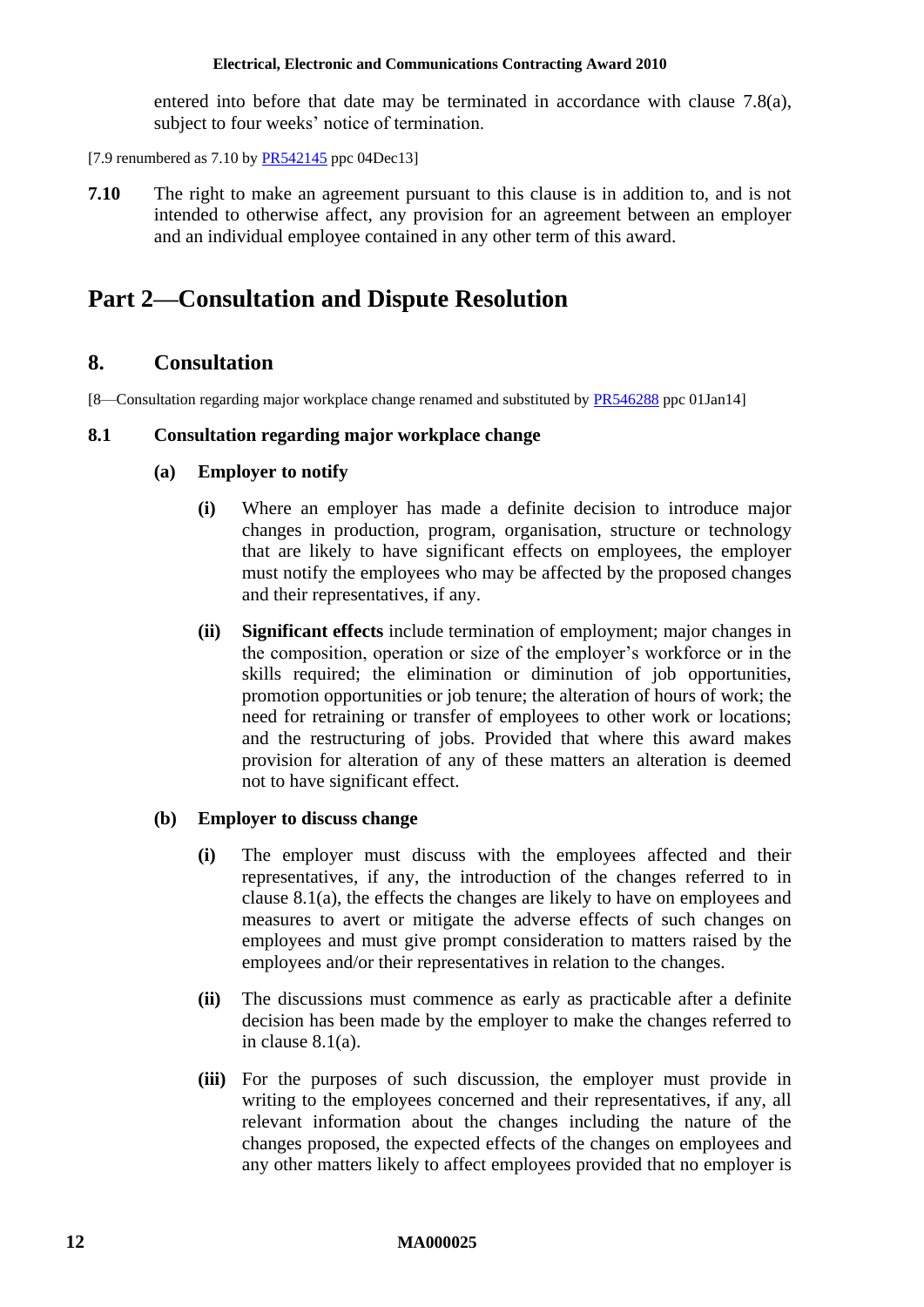required to disclose confidential information the disclosure of which would be contrary to the employer's interests.

#### **8.2 Consultation about changes to rosters or hours of work**

- **(a)** Where an employer proposes to change an employee's regular roster or ordinary hours of work, the employer must consult with the employee or employees affected and their representatives, if any, about the proposed change.
- **(b)** The employer must:
	- **(i)** provide to the employee or employees affected and their representatives, if any, information about the proposed change (for example, information about the nature of the change to the employee's regular roster or ordinary hours of work and when that change is proposed to commence);
	- **(ii)** invite the employee or employees affected and their representatives, if any, to give their views about the impact of the proposed change (including any impact in relation to their family or caring responsibilities); and
	- **(iii)** give consideration to any views about the impact of the proposed change that are given by the employee or employees concerned and/or their representatives.
- **(c)** The requirement to consult under this clause does not apply where an employee has irregular, sporadic or unpredictable working hours.
- **(d)** These provisions are to be read in conjunction with other award provisions concerning the scheduling of work and notice requirements.

# <span id="page-12-0"></span>**9. Dispute resolution**

[Varied b[y PR994523,](http://www.fwc.gov.au/awardsandorders/html/PR994523.htm) [PR542145\]](http://www.fwc.gov.au/awardsandorders/html/PR542145.htm)

<span id="page-12-1"></span>**9.1** In the event of a dispute about a matter under this award, or a dispute in relation to the NES, in the first instance the parties must attempt to resolve the matter at the workplace by discussions between the employee or employees concerned and the relevant supervisor. If such discussions do not resolve the dispute, the parties will endeavour to resolve the dispute in a timely manner by discussions between the employee or employees concerned and more senior levels of management as appropriate.

[9.2 varied by [PR994503,](http://www.fwc.gov.au/awardsandorders/html/PR994503.htm) [PR542145](http://www.fwc.gov.au/awardsandorders/html/PR542145.htm) ppc 04Dec13]

**9.2** If a dispute about a matter arising under this award or a dispute in relation to the NES is unable to be resolved at the workplace, and all appropriate steps under clause [9.1](#page-12-1) have been taken, a party to the dispute may refer the dispute to the Fair Work Commission.

[9.3 varied by [PR994503,](http://www.fwc.gov.au/awardsandorders/html/PR994503.htm) [PR542145](http://www.fwc.gov.au/awardsandorders/html/PR542145.htm) ppc 04Dec13]

**9.3** The parties may agree on the process to be utilised by the Fair Work Commission including mediation, conciliation and consent arbitration.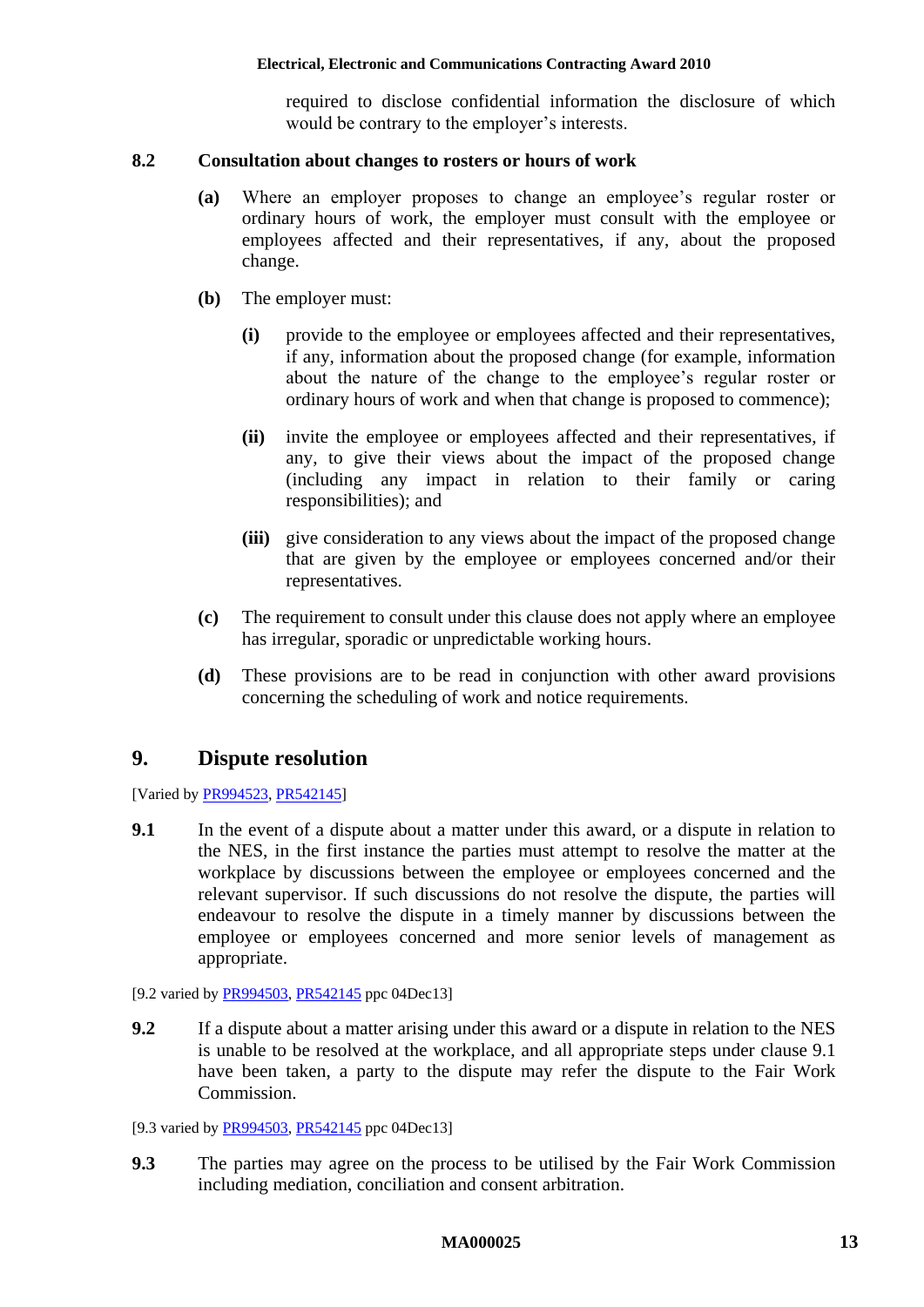- [9.4 varied by [PR994503,](http://www.fwc.gov.au/awardsandorders/html/PR994503.htm) [PR542145](http://www.fwc.gov.au/awardsandorders/html/PR542145.htm) ppc 04Dec13]
- **9.4** Where the matter in dispute remains unresolved, the Fair Work Commission may exercise any method of dispute resolution permitted by the Act that it considers appropriate to ensure the settlement of the dispute.
- **9.5** An employer or employee may appoint another person, organisation or association to accompany and/or represent them for the purposes of this clause.
- **9.6** While the dispute resolution procedure is being conducted, work must continue in accordance with this award and the Act. Subject to applicable occupational health and safety legislation, an employee must not unreasonably fail to comply with a direction by the employer to perform work, whether at the same or another workplace, that is safe and appropriate for the employee to perform.

# <span id="page-13-1"></span><span id="page-13-0"></span>**Part 3—Types of Employment and Termination of Employment**

# **10. Types of employment**

An employee may be engaged on a full-time, part-time or casual basis.

### **10.1 Full-time employment**

A full-time employee is an employee who is engaged to work an average of 38 ordinary hours per week.

### **10.2 Part-time employment**

- **(a)** A part-time employee is an employee who is engaged to work on a part-time basis for a constant number of hours for less than 38 hours per week.
- **(b)** An employee engaged on a part-time basis will be entitled to payment in respect of annual leave, public holidays, and personal/carer's leave arising under this award and/or the NES on a proportionate basis.
- **(c)** For each ordinary hour worked, a part-time employee will be paid no less than 1/38th of the all-purpose weekly wage rate for the relevant classification plus any applicable allowances.
- <span id="page-13-2"></span>**(d)** An employer must inform a part-time employee upon engagement of the ordinary hours of work and starting and finishing times.

# **(e) Part-time employment—public holidays**

- **(i)** Where the normal hours of a part-time employee fall on a public holiday and work is not performed by the employee, such employee will not lose pay for the day.
- **(ii)** Where the employee works on the holiday, such employee must be paid in accordance with clause [24.14\(b\).](#page-42-0)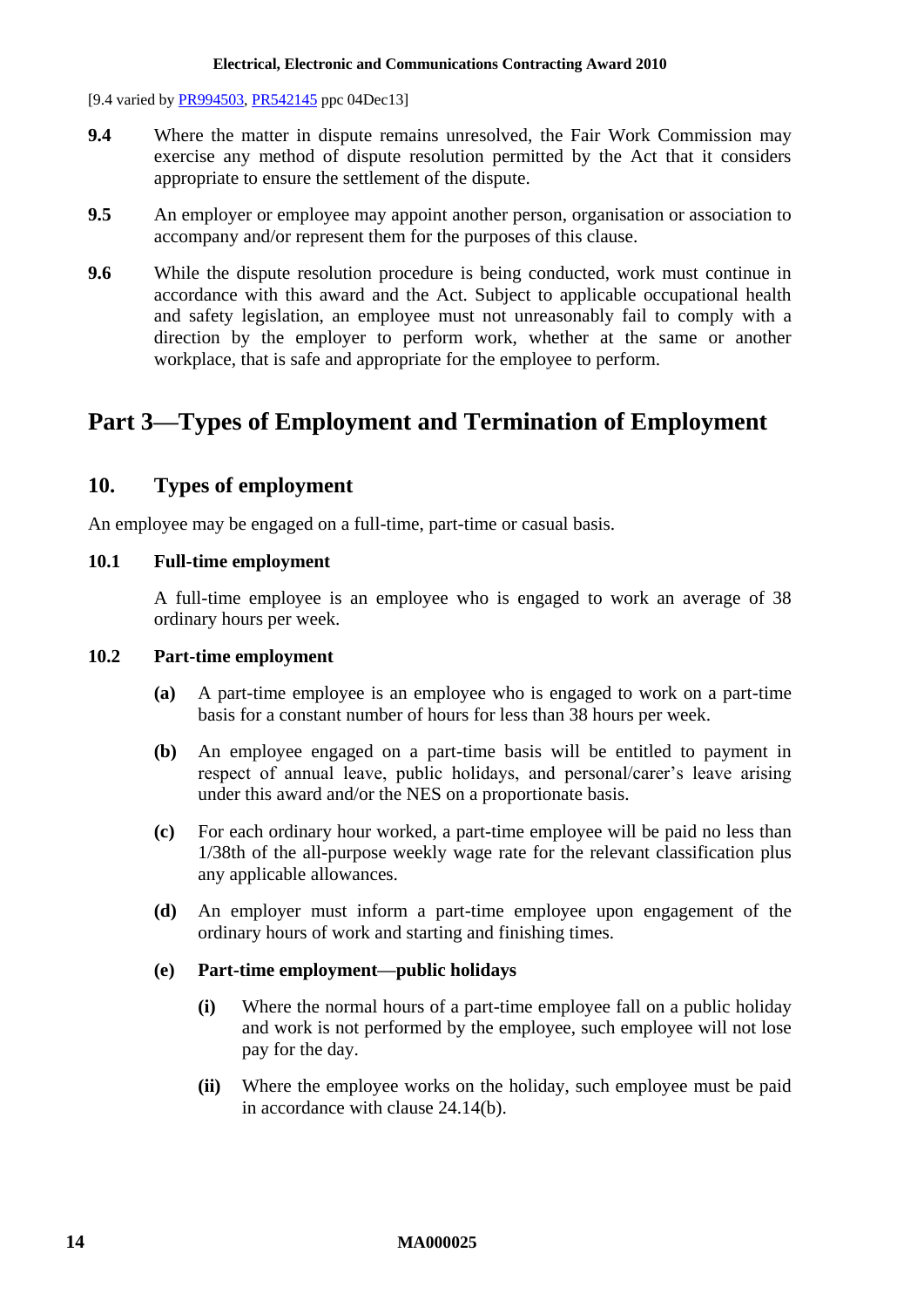# **(f) Part-time employment—overtime**

A part-time employee will not be required to work outside of the hours advised in accordance with clause [10.2\(d\)](#page-13-2) unless urgent and/or unforeseen circumstances intrude. In such a case, the overtime provisions of clause [26—](#page-44-0) [Overtime,](#page-44-0) will apply.

# **10.3 Casual employment**

- **(a)** A casual employee is one engaged and paid as such. A casual employee's ordinary hours of work are the lesser of an average of 38 hours per week or the hours required to be worked by the employer.
- **(b)** For each hour worked, a casual employee will be paid no less than 1/38th of the all-purpose weekly wage rate of pay for their classification in clause [16—](#page-21-1) [Classifications and minimum wages,](#page-21-1) plus a casual loading of 25%.
- **(c)** The casual loading is paid instead of annual leave, paid personal/carer's leave, notice of termination, redundancy benefits and the other attributes of full-time or part-time employment.
- **(d)** The overtime provisions of clause [26—Overtime](#page-44-0) and clause [24.13](#page-41-1) apply to casual employees.

# <span id="page-14-1"></span><span id="page-14-0"></span>**(e) Casual conversion to full-time or part-time employment**

- **(i)** A casual employee, other than an irregular casual employee, who has been engaged by a particular employer for a sequence of periods of employment under this award during a period of six months, thereafter has the right to elect to have their contract of employment converted to full-time or part-time employment if the employment is to continue beyond the conversion process.
- **(ii)** For the purposes of clause [10.3\(e\)\(i\),](#page-14-0) an **irregular casual employee** is one who has been engaged to perform work on an occasional or nonsystematic or irregular basis.
- <span id="page-14-2"></span>**(iii)** Every employer of such an employee must give the employee notice in writing of the provisions of clause [\(e\)](#page-14-1) within four weeks of the employee having attained such period of six months. The employee retains their right of election under clause [\(e\)](#page-14-1) if the employer fails to comply with the clause.
- **(iv)** Any such casual employee who does not within four weeks of receiving written notice elect to convert their contract of employment to full-time or part-time employment is deemed to have elected against any such conversion.
- **(v)** Any casual employee who has a right to elect under clause [10.3\(e\)\(i\),](#page-14-0) on receiving notice under clause  $10.3(e)$ (iii) or after the expiry of the time for giving such notice, may give four weeks' notice in writing to the employer that they seek to elect to convert their contract of employment to full-time or part-time employment, and within four weeks of receiving such notice the employer must consent to or refuse the election but must not unreasonably refuse.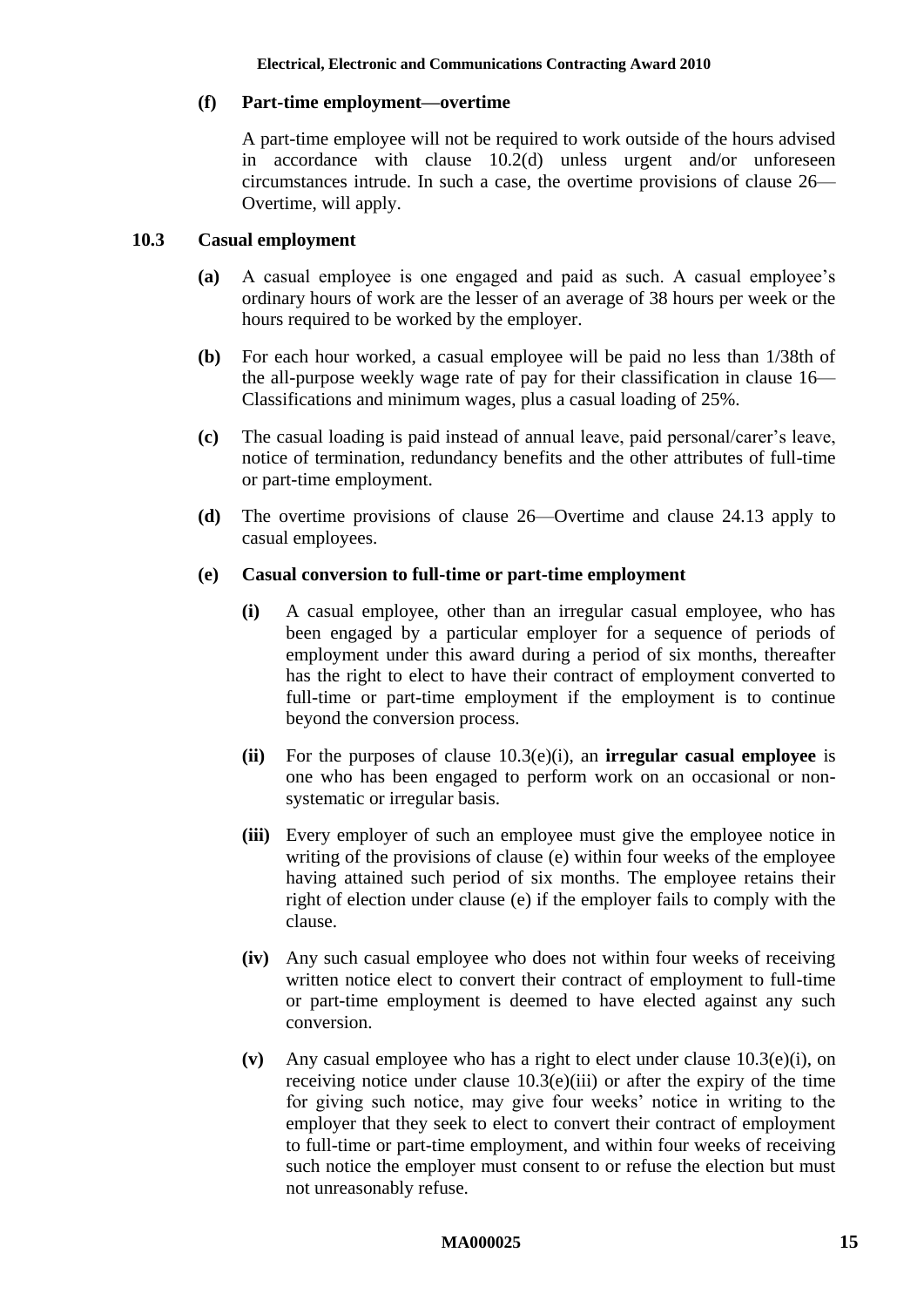# <span id="page-15-0"></span>**11. School-based apprentices**

[Varied by [PR988411\]](http://www.fwc.gov.au/awardsandorders/html/PR988411.htm)

<span id="page-15-1"></span>See [Schedule E](#page-73-0)

# **12. Apprentices**

[Varied by [PR998376,](http://www.fwc.gov.au/awardsandorders/html/PR998376.htm) [PR998941,](http://www.fwc.gov.au/awardsandorders/html/PR998941.htm) [PR535020,](http://www.fwc.gov.au/awardsandorders/html/pr535020.htm) [PR544547\]](http://www.fwc.gov.au/awardsandorders/html/PR544547.htm)

### <span id="page-15-3"></span>**12.1 State or Territory legislation to apply to apprentices**

- **(a)** The terms of this award will apply to apprentices, except where it is otherwise stated or where special provisions are stated to apply. Apprentices may be engaged in trades or occupations provided for in clause [12.2\(c\)](#page-15-2) where declared or recognised by an apprenticeship authority which is established under State or Territory legislation.
- **(b)** Subject to appropriate State legislation, an employer must not employ an unapprenticed junior in a trade or occupation provided for in this clause.

### **12.2 Operation of State laws**

**(a)** In any State in which any statute or regulation relating to apprentices is in force, that statute and regulation will operate in that State provided that the provisions of the statute or regulation are not inconsistent with this award in which case the provisions of this award will apply.

[12.2(b) varied by **PR535020** ppc 20Mar13]

**(b)** Where it is consistent with State legislation, an apprentice may be engaged under a training agreement approved by a relevant State/Territory apprenticeship authority, provided the qualification outcome specified in the training agreement is consistent with that established for apprenticeship in the trade training package determined from time to time by the EE-0Z Industry Skills Council (ElectroComms and EnergyUtilities Industry Skills Council) and endorsed by the National Skills Standards Council.

<span id="page-15-2"></span> $[12.2(c)$  varied by [PR998376,](http://www.fwc.gov.au/awardsandorders/html/PR998376.htm) corrected by [PR998941](http://www.fwc.gov.au/awardsandorders/html/PR998941.htm) from 30Jun10]

- **(c)** Subject to clause [12.1\(a\),](#page-15-3) a trainee apprentice or indentured apprentice will be employed in any of the following trades:
	- electrical:
	- instrumentation:
	- electronic/communications:
	- refrigeration air-conditioning; or
	- power lines work and cable jointing.
- **12.3** In order to undertake trade training, a person must be a party to a contract of apprenticeship or a training agreement in accordance with the requirements of the apprenticeship authority or State legislation. The employer must provide training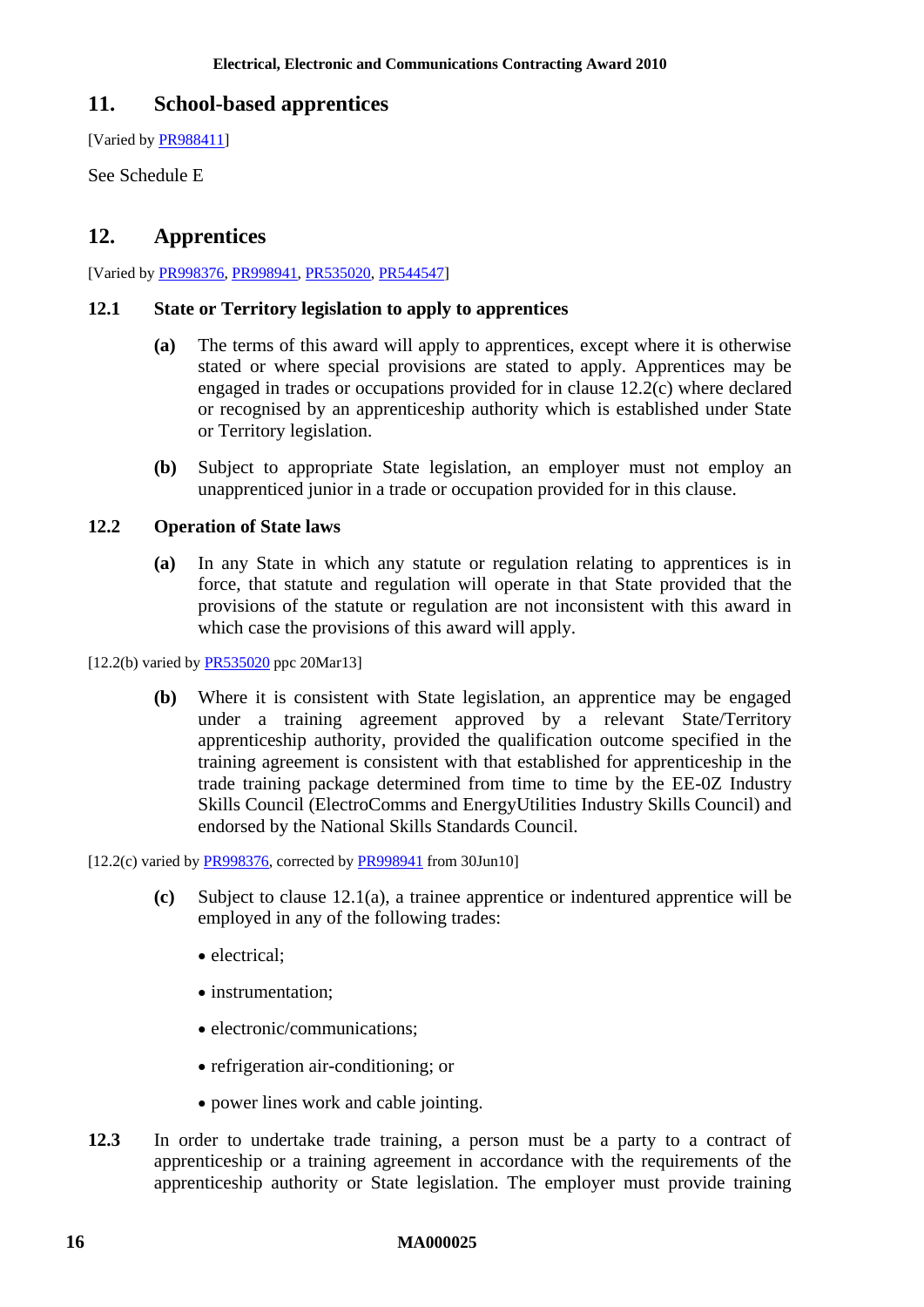and/or provide access to training consistent with the contract or training agreement without loss of pay.

[New clause 12.4 inserted by [PR544547](http://www.fwc.gov.au/awardsandorders/html/PR544547.htm) ppc 01Jan14]]

**12.4** Time spent by an apprentice, in attending any training and/or assessment specified in, or associated with, the training contract is to be regarded as time worked for the employer for the purposes of calculating the apprentice's wages and determining the apprentice's employment conditions. This subclause operates subject to the provisions of [Schedule E—School-based Apprentices.](#page-73-0)

#### **12.5 Excess travel costs for block release training**

[New clause 12.5 inserted by [PR544547](http://www.fwc.gov.au/awardsandorders/html/PR544547.htm) ppc 01Jan14]]

- **(a)** Where an apprentice is required to attend block release training for training identified in or associated with their training contract, and such training requires an overnight stay, the employer must pay for the excess reasonable travel costs incurred by the apprentice in the course of travelling to and from such training Provided that this clause will not apply where the apprentice could attend an alternative Registered Training Organisation (RTO) and the use of the more distant RTO is not agreed between the employer and the apprentice.
- **(b)** For the purposes of this clause excess reasonable travel costs include the total cost of reasonable transportation (including transportation of tools where required), accommodation costs incurred while travelling (where necessary) and reasonable expenses incurred while travelling, including meals, in excess of the travel and expenses allowance payable under clause [17.5.](#page-30-0) For the purposes of this clause excess travel costs do not include payment for travelling time or expenses incurred while not travelling to and from block release training.
- **(c)** The amount payable by an employer under this clause may be reduced by an amount the apprentice is eligible to receive for travel costs to attend block release training under a Government apprentice assistance scheme. This will only apply if an apprentice has either received such assistance or their employer has advised them in writing of the availability of such assistance.

[12.6 deleted by [PR544547](http://www.fwc.gov.au/awardsandorders/html/PR544547.htm) ppc 01Jan14]

[12.4 renumbered as 12.6 by  $PR544547$  ppc 01Jan14]

**12.6** An apprenticeship may be cancelled or suspended only in accordance with the requirements of the contract of apprenticeship or training agreement and the requirements of State legislation and the relevant apprenticeship authority.

[12.5 renumbered as 12.7 by [PR544547](http://www.fwc.gov.au/awardsandorders/html/PR544547.htm) ppc 01 Jan 14]

**12.7** The probationary period of an apprentice will be as set out in the training agreement or contract of apprenticeship consistent with the requirement of the apprenticeship authority and with the State legislation but must not exceed three months.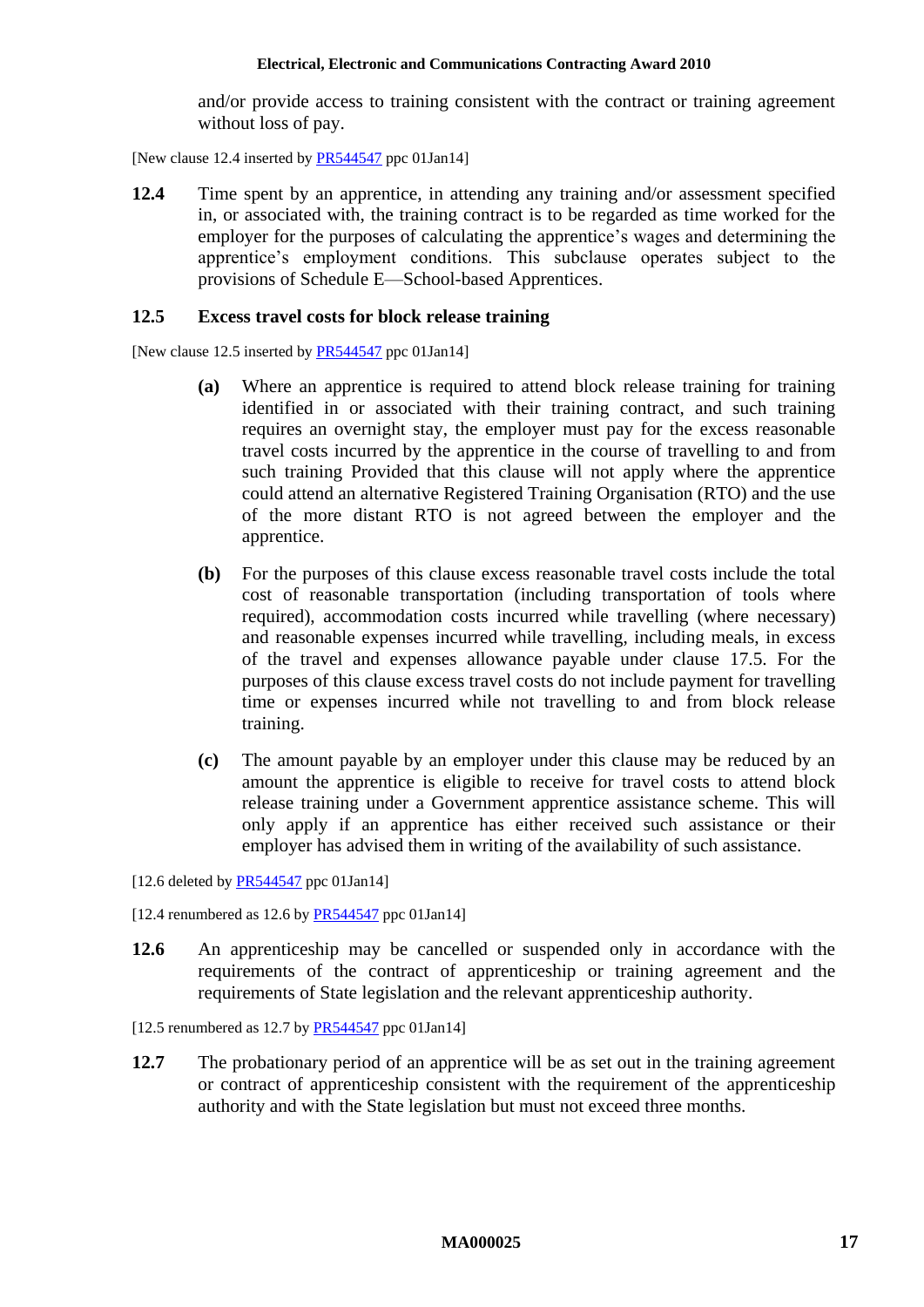### **12.8 Training costs**

<span id="page-17-0"></span>[New clause 12.8 inserted b[y PR544547](http://www.fwc.gov.au/awardsandorders/html/PR544547.htm) ppc 01Jan14]

- **(a)** An apprentice attending technical colleges, schools, registered training organisations or TAFE must be reimbursed by the employer, within 6 months from the commencement of the apprenticeship or the relevant stage of the apprenticeship, or within three months of the registered training organisation commencing the training, whichever is the later, unless there is unsatisfactory progress:
	- **(i)** all fees paid by the apprentice less any amount paid to the apprentice for reimbursement of these fees by a government; and
	- **(ii)** any costs associated with prescribed textbooks (excluding those textbooks which are available in the employer's technical library) incurred by an employee in connection with training specified in, or associated with, the training contract;
- **(b)** Direct payment of the fees and textbooks, within six months from the commencement of the apprenticeship or the relevant stage of the apprenticeship, by an employer to the training provider satisfies the requirement for reimbursement in clause [12.8\(a\).](#page-17-0)

 $[12.7$  renumbered as 12.9 b[y PR544547](http://www.fwc.gov.au/awardsandorders/html/PR544547.htm) ppc 01Jan14]

**12.9** Except as provided in this clause or where otherwise stated all conditions of employment specified in the award will apply to apprentices. The ordinary hours of employment of apprentices must not in each enterprise exceed those of the relevant tradesperson.

 $[12.8$  renumbered as 12.10 b[y PR544547](http://www.fwc.gov.au/awardsandorders/html/PR544547.htm) ppc 01Jan14]

**12.10** Subject to clause [12.15](#page-18-1) the period of apprenticeship will be four years. The period may be varied with approval of the apprenticeship authority provided that any credits granted will be counted as part of the apprenticeship for the purpose of wage progression under clause [16.2.](#page-21-2)

[12.9 renumbered as 12.11 by  $PR544547$  ppc 01Jan14]

**12.11** No apprentices under the age of 18 years will be required to work overtime or shiftwork unless they so desire. No apprentice will, except in an emergency, work or be required to work overtime or shiftwork at times which would prevent their attendance in training consistent with the contract of apprenticeship or training agreement.

 $[12.10$  renumbered as 12.12 by  $PR544547$  ppc 01Jan14]

**12.12** No apprentice will work under a system of payment by results.

#### **12.13 Apprentices attending technical college on a rostered day off**

[12.11 renumbered as 12.13 b[y PR544547](http://www.fwc.gov.au/awardsandorders/html/PR544547.htm) ppc 01Jan14]

An apprentice working in an establishment under a particular work cycle in accordance with clause [24.4](#page-38-0) who attends technical college on a rostered day off, must be afforded another ordinary working day off as substitution for the rostered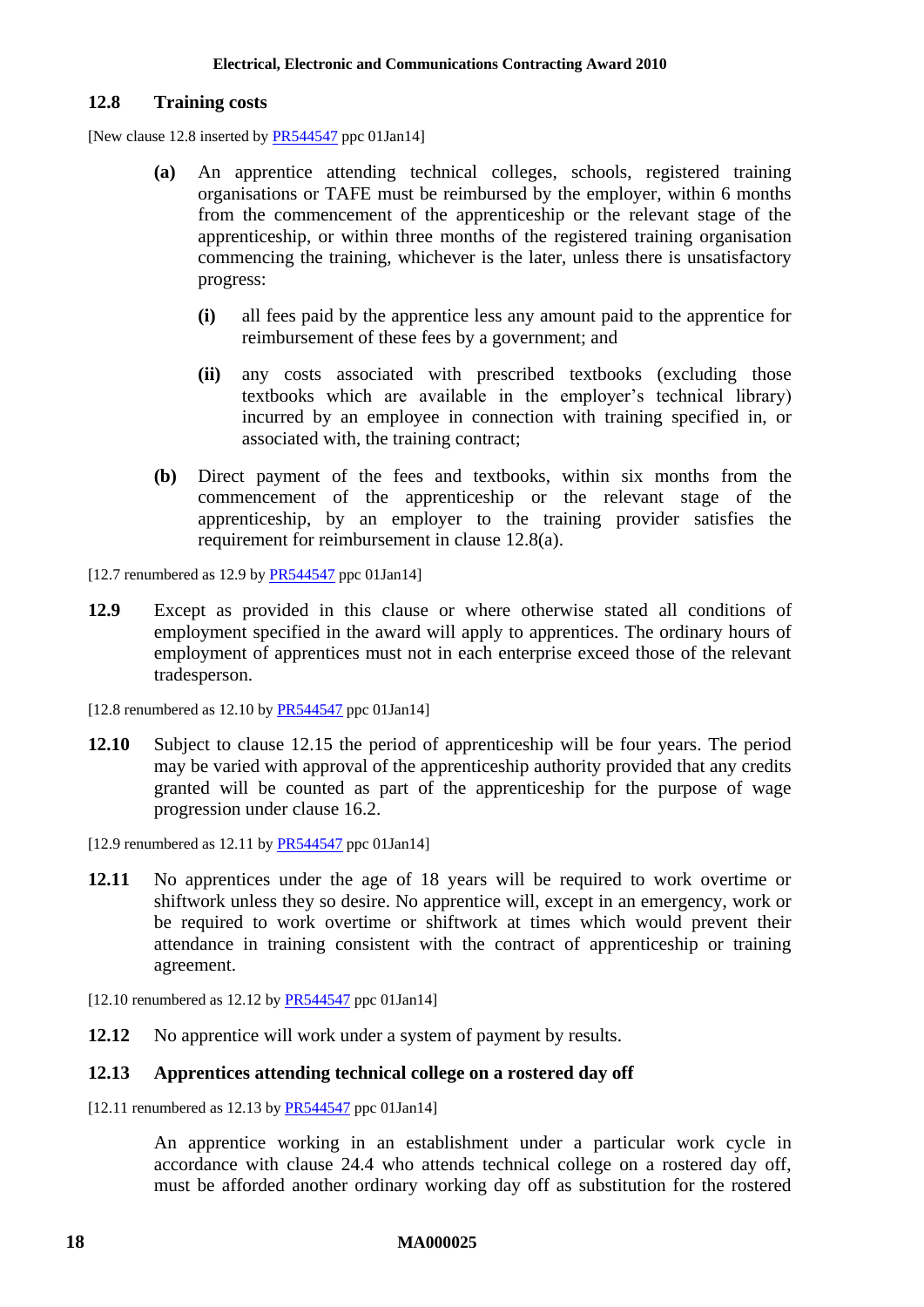day off. Any substituted day must be taken in the current or next succeeding work cycle.

### **12.14 Employment of minors**

[12.12 renumbered as 12.14 by **PR544547** ppc 01Jan14]

- **(a)** An employer must not employ minors in any trade covered by the classifications of this award where the relevant State apprenticeship authority has prescribed such classifications as an apprenticeship trade.
- **(b)** A minor may be taken on as a probationary apprentice for three months and, if apprenticed, such three months will count as part of their period of apprenticeship.

### <span id="page-18-1"></span>**12.15 Effect on period of apprenticeship of lost time**

 $[12.13$  renumbered as 12.15 by  $PR544547$  ppc 01Jan14]

If during the period of apprenticeship an apprentice has served less than the ordinary working days prescribed by this award or has been unlawfully absent from work, for every day short or absent the apprentice will serve an additional day in the apprenticeship period.

Provided that in calculating the extra time to be so served, the apprentice will be credited with time which the apprentice has worked during the relevant year in excess of the apprentice's ordinary hours.

# <span id="page-18-0"></span>**13. Adult apprentices (Queensland only)**

# **13.1 Definition**

For the purpose of this award, an **adult apprentice** means a person of 21 years of age or over at the time of entering into an indenture to a trade within the scope of this award.

# **13.2 Application of general conditions of apprenticeship**

The provisions of this award apply to adult apprentices unless specifically provided otherwise by clause [13—](#page-18-0)Adult apprentices.

# **13.3 Training credits**

Subject to the provisions of this clause, the training to be completed by an adult apprentice under a contract of indenture will be determined by the relevant State training authority through its approved agencies based upon training credits being granted for the relevant working experience and educational standard obtained by the apprentice.

#### **13.4 Employment as an adult apprentice**

- **(a)** Where possible, employment as an adult apprentice should be given to an applicant who is currently employed by the employer so as to provide for genuine career path development.
- **(b)** Adult apprentices will not be employed at the expense of other apprentices.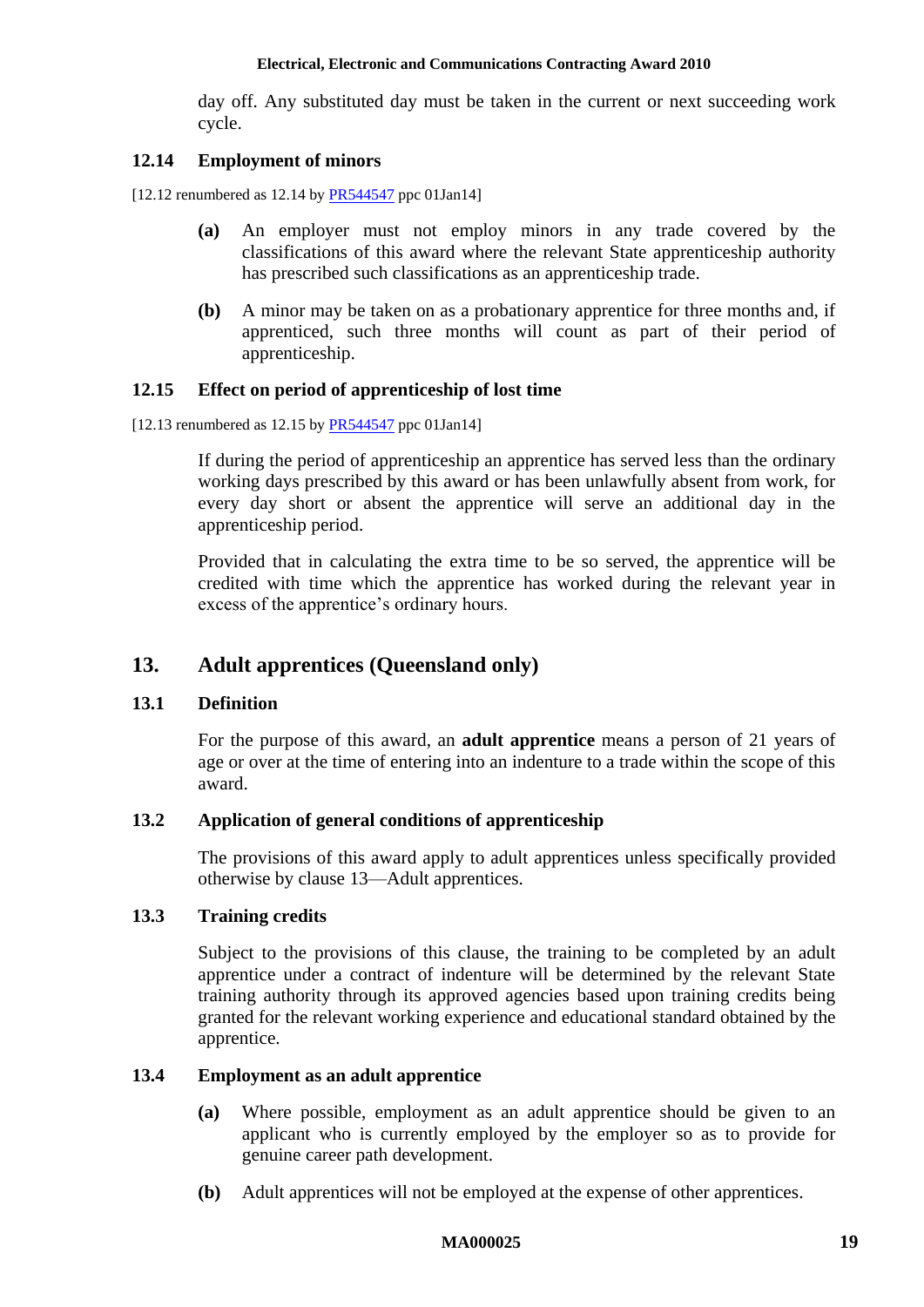<span id="page-19-0"></span>**13.5** Clause [13](#page-18-0) ceases to operate on 31 December 2014.

# **14. Termination of employment**

**14.1** Notice of termination is provided for in the NES.

# **14.2 Notice of termination by an employee**

The notice of termination required to be given by an employee is the same as that required of an employer except that there is no requirement on the employee to give additional notice based on the age of the employee concerned. If an employee fails to give the required notice the employer may withhold from any monies due to the employee on termination under this award or the NES, an amount not exceeding the amount the employee would have been paid under this award in respect of the period of notice required by this clause less any period of notice actually given by the employee.

# <span id="page-19-2"></span>**14.3 Job search entitlement**

Where an employer has given notice of termination to an employee, an employee must be allowed up to one day's time off without loss of pay for the purpose of seeking other employment. The time off is to be taken at times that are convenient to the employee after consultation with the employer.

# <span id="page-19-1"></span>**15. Redundancy**

[Varied by [PR994523,](http://www.fwc.gov.au/awardsandorders/html/PR994523.htm) [PR503733,](http://www.fwc.gov.au/awardsandorders/html/PR503733.htm) [PR561478\]](http://www.fwc.gov.au/awardsandorders/html/PR561478.htm)

- **15.1** Redundancy pay is provided for in the NES.
- **15.2** The rate for the purposes of the redundancy entitlement under this subclause will be the all-purpose weekly wage rate of pay.

# **15.3 Transfer to lower paid duties**

Where an employee is transferred to lower paid duties by reason of redundancy the same period of notice must be given as the employee would have been entitled to if the employment had been terminated and the employer may, at the employer's option, make payment instead of an amount equal to the difference between the former ordinary time rate of pay and the new ordinary time rate for the number of weeks of notice still owing.

# **15.4 Employee leaving during notice period**

An employee given notice of termination in circumstances of redundancy may terminate their employment during the period of notice. The employee will be entitled to receive the benefits and payments they would have received under this clause had they remained in employment until the expiry of the notice, but will not be entitled to payment instead of notice.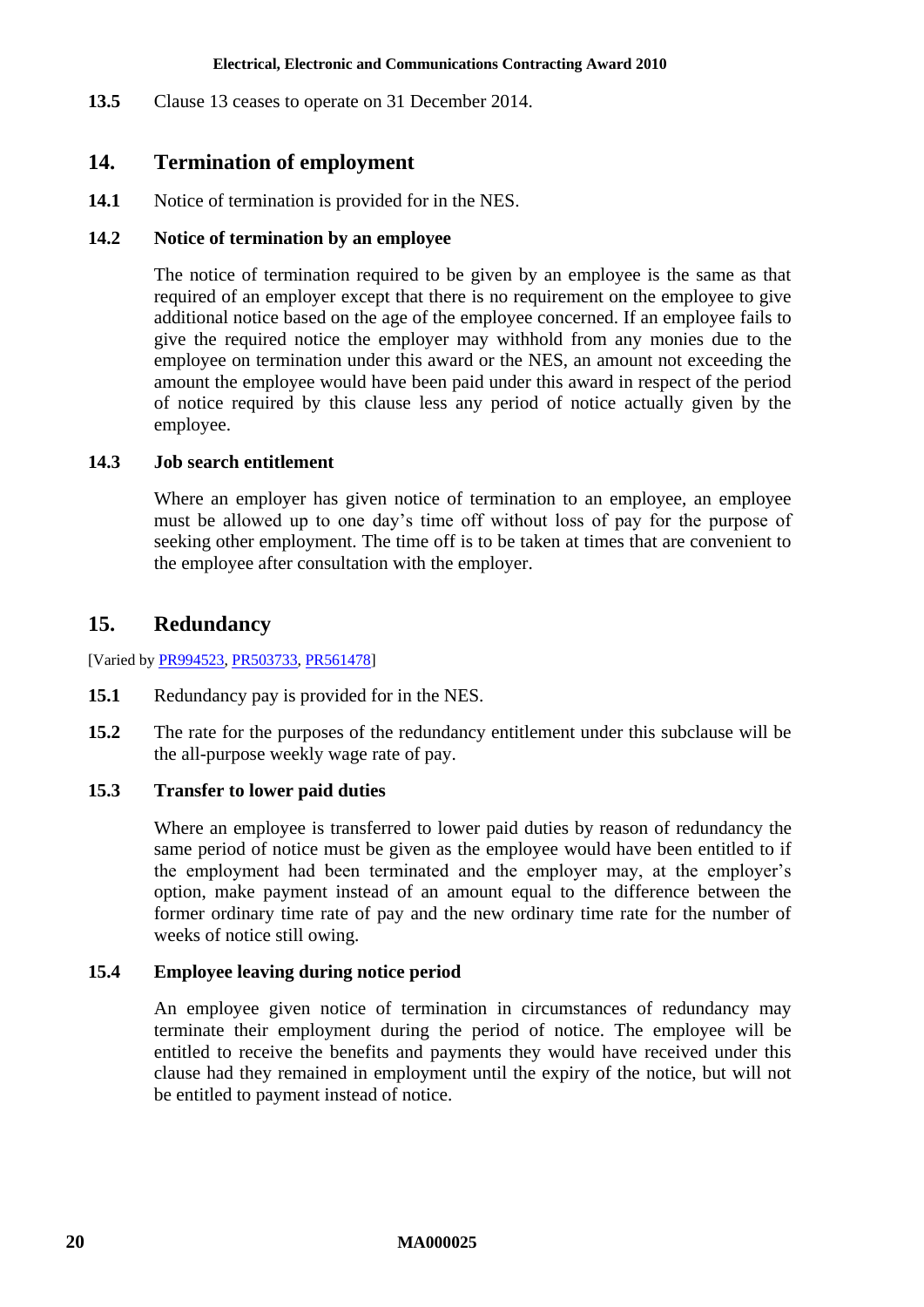# **15.5 Job search entitlement**

- **(a)** An employee given notice of termination in circumstances of redundancy will be allowed up to one day's time off without loss of pay during each week of notice for the purpose of seeking other employment.
- **(b)** If the employee has been allowed paid leave for more than one day during the notice period for the purpose of seeking other employment, the employee will, at the request of the employer, be required to produce proof of attendance at an interview or they will not receive payment for the time absent. For this purpose a statutory declaration will be sufficient.
- **(c)** This entitlement applies instead of clause [14.3.](#page-19-2)
- **15.6** An employee will be entitled to a pro rata payment for any period of continuous service which is less than a full year at any of the year levels referred to.

# **15.7 Redundancy pay schemes**

- **(a)** Where an employer terminates the employment of an employee and the employer incurs a redundancy pay obligation to the employee under the NES, some or all of the benefit the employee receives from a redundancy pay fund may be set off against the employer's redundancy pay obligation under the NES, subject to the following conditions.
- **(b)** If the employee receives a benefit from the redundancy pay fund, the employer may set off any proportion of the benefit which is attributable to the employer's contribution to the fund against its redundancy pay obligation under the NES. If the proportion so calculated is equal to or greater than the employer's redundancy pay obligation under the NES the obligation will be fully satisfied.
- **(c)** If the employee does not receive a benefit from the redundancy pay scheme, contributions made by an employer on behalf of an employee to the scheme will, to the extent of those contributions, be set off against the liability of the employer under the NES and payments to the employee will be made in accordance with the rules of the redundancy pay scheme fund or any agreement relating thereto. If the contribution is equal to or greater than the employer's redundancy pay obligation under the NES the obligation will be fully satisfied.
- **(d)** The redundancy pay scheme must be an Approved Worker Entitlement Fund under the *Fringe Benefits Tax Regulations 1992.*

# **15.8 Transitional provisions – NAPSA employees**

[15.8 substituted b[y PR994523;](http://www.fwc.gov.au/awardsandorders/html/PR994523.htm) renamed b[y PR503733;](http://www.fwc.gov.au/awardsandorders/html/PR503733.htm) deleted by [PR561478](http://www.fwc.gov.au/awardsandorders/html/PR561478.htm) ppc 05Mar15]

# **15.9 Transitional provisions – Division 2B State employees**

[15.9 inserted by [PR503733;](http://www.fwc.gov.au/awardsandorders/html/PR503733.htm) deleted by [PR561478](http://www.fwc.gov.au/awardsandorders/html/PR561478.htm) ppc 05Mar15]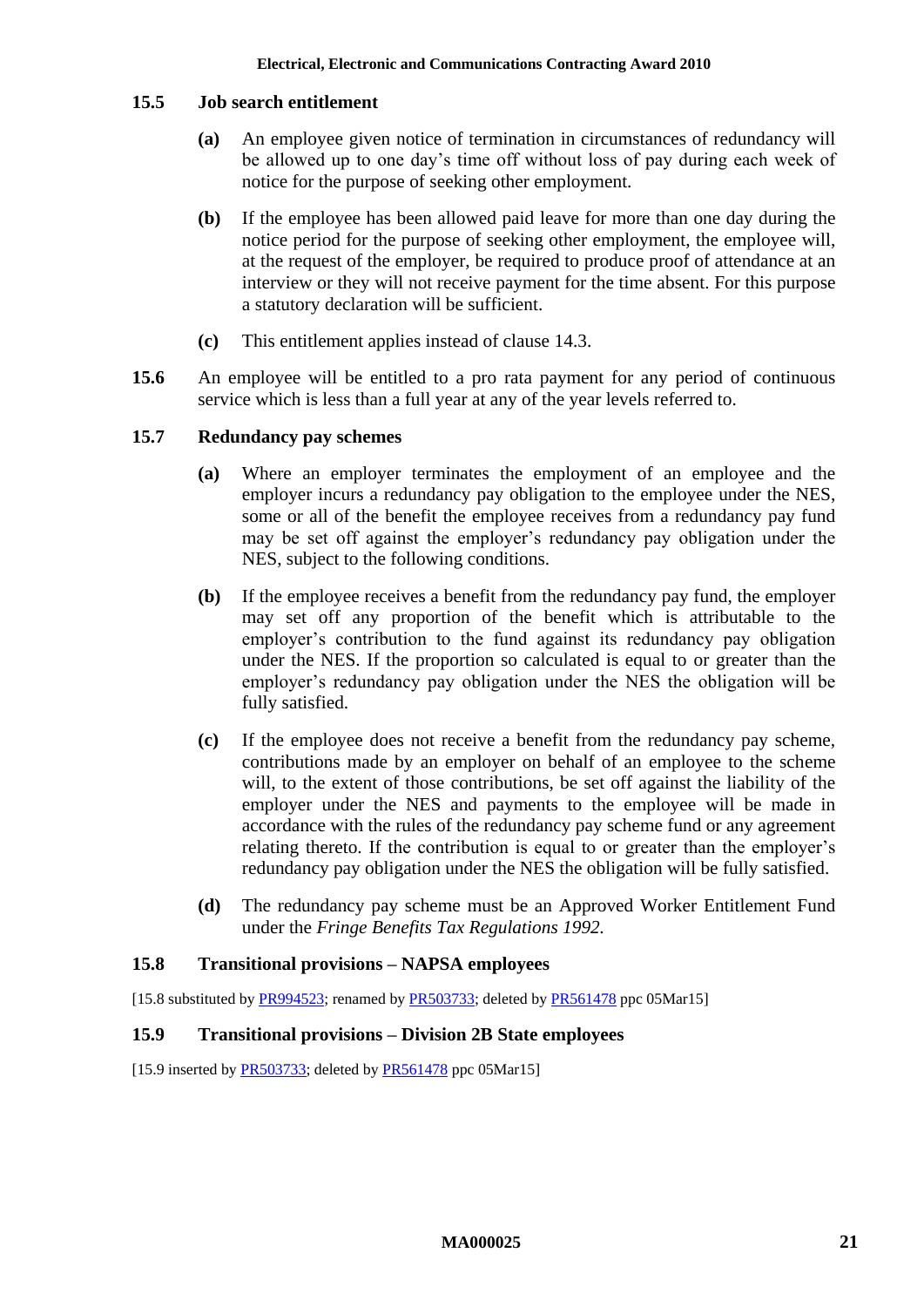# <span id="page-21-1"></span><span id="page-21-0"></span>**Part 4—Classifications and Minimum Wage Rates**

# **16. Classifications and minimum wages**

[Varied by [PR988411,](http://www.fwc.gov.au/awardsandorders/html/PR988411.htm) [PR994523,](http://www.fwc.gov.au/awardsandorders/html/PR994523.htm) [PR997904,](http://www.fwc.gov.au/awardsandorders/html/PR997904.htm) [PR998376,](http://www.fwc.gov.au/awardsandorders/html/PR998376.htm) [PR509056,](http://www.fwc.gov.au/awardsandorders/html/PR509056.htm) [PR522887,](http://www.fwc.gov.au/awardsandorders/html/PR522887.htm) [PR536690,](http://www.fwc.gov.au/awardsandorders/html/pr536690.htm) [PR544547,](http://www.fwc.gov.au/awardsandorders/html/PR544547.htm) [PR545301,](http://www.fwc.gov.au/awardsandorders/html/PR545301.htm) [PR551613,](http://www.fwc.gov.au/awardsandorders/html/PR551613.htm) [PR566694,](https://www.fwc.gov.au/awardsandorders/html/PR566694.htm) [PR579787,](http://www.fwc.gov.au/awardsandorders/html/PR579787.htm) [PR592121\]](http://www.fwc.gov.au/awardsandorders/html/pr592121.htm)

- **16.1** The definitions of the classification levels in this clause are contained in [Schedule](#page-61-0)  [B—Classification Definitions.](#page-61-0)
- <span id="page-21-2"></span>**16.2** The classifications and minimum wages for an employee, other than an apprentice, are set out in the following table:

[16.2 varied by [PR997904,](http://www.fwc.gov.au/awardsandorders/html/PR997904.htm) [PR509056,](http://www.fwc.gov.au/awardsandorders/html/PR509056.htm) [PR522887,](http://www.fwc.gov.au/awardsandorders/html/PR522887.htm) [PR536690,](http://www.fwc.gov.au/awardsandorders/html/pr536690.htm) [PR551613,](http://www.fwc.gov.au/awardsandorders/html/PR551613.htm) [PR566694,](https://www.fwc.gov.au/awardsandorders/html/PR566694.htm) [PR579787,](http://www.fwc.gov.au/awardsandorders/html/PR579787.htm) [PR592121](http://www.fwc.gov.au/awardsandorders/html/pr592121.htm) ppc 01Jul17]

| <b>Classification level</b> | <b>Minimum</b> weekly<br>wage rate | <b>Minimum hourly</b><br>wage rate |  |
|-----------------------------|------------------------------------|------------------------------------|--|
|                             | \$                                 | \$                                 |  |
| Electrical worker grade 1   | 704.90                             | 18.55                              |  |
| Electrical worker grade 2   | 730.00                             | 19.21                              |  |
| Electrical worker grade 3   | 755.60                             | 19.88                              |  |
| Electrical worker grade 4   | 781.10                             | 20.56                              |  |
| Electrical worker grade 5   | 809.10                             | 21.29                              |  |
| Electrical worker grade 6   | 834.40                             | 21.96                              |  |
| Electrical worker grade 7   | 882.80                             | 23.23                              |  |
| Electrical worker grade 8   | 927.50                             | 24.41                              |  |
| Electrical worker grade 9   | 946.50                             | 24.91                              |  |
| Electrical worker grade 10  | 1022.80                            | 26.92                              |  |

# **16.3 Addition of other all-purpose allowances**

 $[16.3(a)$  substituted b[y PR994523](http://www.fwc.gov.au/awardsandorders/html/PR994523.htm) from 01Jan10]

- **(a)** The all-purpose rate to be paid to an employee, other than an apprentice, will be the sum of the minimum wage rate in the table in clause [16.2,](#page-21-2) the industry allowance in clause [17.2\(a\),](#page-26-1) and, where applicable, the tool allowance in clause [17.2\(b\),](#page-27-0) the electrician's licence allowance in clause [17.2\(c\),](#page-27-1) the leading hand allowance in clause [17.2\(d\),](#page-27-2) the nominee allowance in clause [17.2\(e\),](#page-27-3) the electrical distribution line maintenance and tree clearing allowance in clause [17.2\(f\)](#page-27-4) and the rate for ordering materials in clause  $17.2(g)$ .
- **(b)** The weekly all-purpose rate of pay is payable for all purposes of the award and will be included as appropriate when calculating payments for overtime, all forms of paid leave, annual leave loading, public holidays and pro rata payments on termination.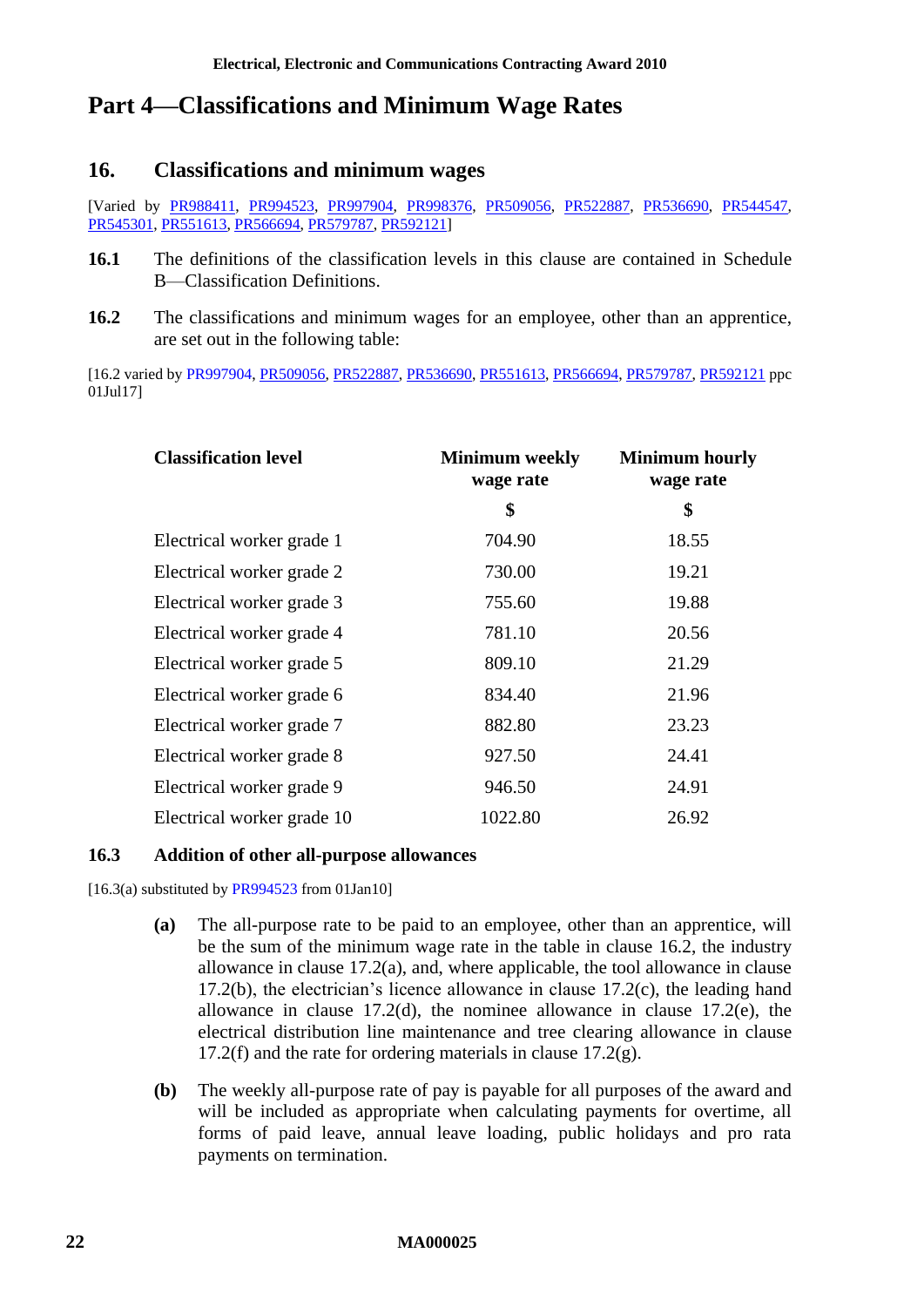**(c)** The all-purpose hourly wage rate means the all-purpose weekly wage rate divided by 38.

#### <span id="page-22-0"></span>**16.4 Apprentice minimum wages**

#### **(a) Junior apprentice minimum wages**

 $[16.4(a)(i)$  substituted by [PR544547](http://www.fwc.gov.au/awardsandorders/html/PR544547.htm) ppc 01Jan14; corrected b[y PR545301](http://www.fwc.gov.au/awardsandorders/html/PR545301.htm) ppc 01Jan14]

**(i)** Apprentices, other than adult apprentices, commencing their apprenticeship prior to 1 January 2014 will be paid the percentages of the minimum wage rate for the Electrical worker grade 5 classification in clause [16.2](#page-21-2) as set out in the following table:

| <b>Year of apprenticeship</b> | $\%$ |
|-------------------------------|------|
| 1st year                      | 40   |
| 2nd year                      | 52   |
| 3rd year                      | 70   |
| 4th year                      | 82   |

[New 16.4(a)(ii) inserted by [PR544547](http://www.fwc.gov.au/awardsandorders/html/PR544547.htm) ppc 01Jan14; corrected by [PR545301;](http://www.fwc.gov.au/awardsandorders/html/PR545301.htm) substituted by [PR566694](https://www.fwc.gov.au/awardsandorders/html/PR566694.htm) ppc 01Jul15]

> **(ii)** Apprentices, other than adult apprentices, commencing their apprenticeship on or after 1 January 2014 will be paid the percentages of the minimum wage rate for the Electrical worker grade 5 classification in clause [16.2](#page-21-2) as set out in the following tables:

| <b>Year of</b><br>apprenticeship | <b>Apprentices who have</b><br>not completed Year 12<br>$\%$ | <b>Apprentices who have</b><br>completed Year 12<br>$\frac{6}{9}$ |
|----------------------------------|--------------------------------------------------------------|-------------------------------------------------------------------|
| 1st year                         | 50                                                           | 55                                                                |
| 2nd year                         | 60                                                           | 65                                                                |
| 3rd year                         | 70                                                           | 70                                                                |
| 4th year                         | 82                                                           | 82                                                                |

[16.4(a)(ii) varied by [PR994523,](http://www.fwc.gov.au/awardsandorders/html/PR994523.htm) [PR998376](http://www.fwc.gov.au/awardsandorders/html/PR998376.htm) from 30June10; renumbered as  $16.4(a)$ (iii) by [PR544547](http://www.fwc.gov.au/awardsandorders/html/PR544547.htm) ppc 01Jan14]

> **(iii)** In addition to the minimum wage payments arising from clause [16.4\(a\),](#page-22-0) apprentices will be paid the full amount of the tool allowance in clause [17.2\(b\)](#page-27-0) and the fares allowances in clause [17.5\(d\)](#page-31-0) and the percentages shown in clause [16.4\(a\)](#page-22-0) of the electrician's licence allowance in clause  $17.2(c)$ , the travel time allowance in clause  $17.5(c)$ and the industry allowance in clause [17.2\(a\).](#page-26-1) Any other special allowances in clauses [17.3](#page-28-1) and [17.4](#page-29-0) and allowances for travel and expenses in clauses [17.5](#page-30-0) and [17.6](#page-32-0) will be paid to apprentices on an 'as incurred' basis at the rate specified, subject to clause [17.1\(b\).](#page-26-2)

[16.4(a)(iii) inserted by  $PRO94523$  from 01Jan10; renumbered as  $16.4(a)$ (iv) by  $PR544547$  ppc 01Jan14]

**(iv)** The all-purpose rate to be paid to an apprentice will be the sum of the minimum wage rate arising from clause [16.4\(a\),](#page-22-0) the full amount of the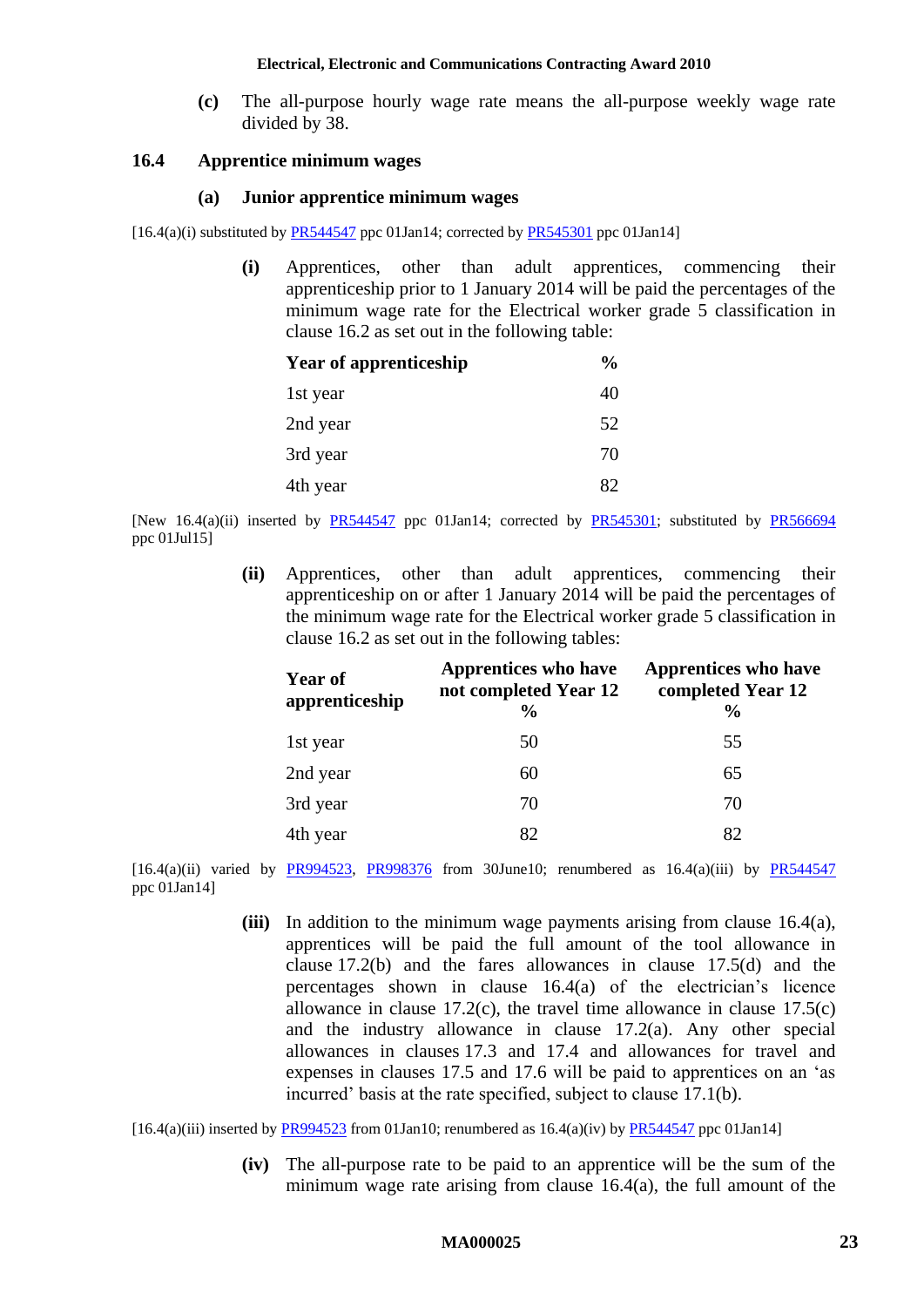tool allowance in clause [17.2\(b\)](#page-27-0) and the percentages shown in clause [16.4\(a\)](#page-22-0) of the electrician's licence allowance in clause [17.2\(c\)](#page-27-1) and the industry allowance in clause [17.2\(a\).](#page-26-1) The weekly all-purpose rate of pay is payable for all purposes of the award and will be included as appropriate when calculating payments for overtime, all forms of paid leave, annual leave loading, public holidays and pro rata payments on termination.

 $[16.4(a)(iv)]$  inserted by [PR994523](http://www.fwc.gov.au/awardsandorders/html/PR994523.htm) from 01Jan10; renumbered as  $16.4(a)(v)$  by [PR544547](http://www.fwc.gov.au/awardsandorders/html/PR544547.htm) ppc 01Jan141

**(v)** The all-purpose hourly wage rate means the all-purpose weekly wage rate divided by 38.

# **(b) Adult apprentices minimum wages**

<span id="page-23-0"></span>[New 16.4(b) inserted b[y PR544547](http://www.fwc.gov.au/awardsandorders/html/PR544547.htm) ppc 01Jan14; corrected by [PR545301](http://www.fwc.gov.au/awardsandorders/html/PR545301.htm) ppc 01Jan14]

- **(i)** Where a person has been employed by an employer under this award immediately prior to commencing their adult apprenticeship with that employer, for at least six months as a full time employee, or 12 months as a part-time or regular and systematic casual employee, that person must not suffer a reduction in their minimum wage by virtue of commencing their adult apprenticeship. For the purpose only of fixing a minimum wage, the adult apprentice must continue to receive the minimum wage that applies to the classification specified in clause [16.2](#page-21-2) in which the adult apprentice was engaged immediately prior to commencing their adult apprenticeship.
- <span id="page-23-1"></span>**(ii)** Subject to clause [16.4\(b\)\(i\),](#page-23-0) adult apprentices commencing their apprenticeship prior to 1 January 2014 will be paid the percentages of the minimum wage rate for the Electrical worker grade 5 classification in clause [16.2](#page-21-2) as set out in the following table:

| <b>Year of apprenticeship</b> | $\frac{0}{0}$ |
|-------------------------------|---------------|
| 1st year                      | 40            |
| 2nd year                      | 52            |
| 3rd year                      | 70            |
| 4th year                      | 82            |

- **(iii)** In addition to the minimum wage payments arising from clause [16.4\(b\)\(ii\),](#page-23-1) adult apprentices commencing their apprenticeship prior to 1 January 2014 will be paid the full amount of the tool allowance in clause [17.2\(b\)](#page-27-0) and the fares allowances in clause [17.5\(d\),](#page-31-0) and the percentages shown in clause [16.4\(b\)\(ii\)](#page-23-1) of the travel time allowance in clause [17.5\(c\),](#page-31-1) the electrician's licence allowance in clause [17.2\(c\)](#page-27-1) and the industry allowance in clause [17.2\(a\)\)](#page-26-1). Any other special allowances in clauses [17.3](#page-28-1) and [17.4](#page-29-0) and allowances for travel and expenses in clauses [17.5](#page-30-0) and [17.6](#page-32-0) will be paid to apprentices on an 'as incurred' basis at the rate specified, subject to clause [17.1\(b\).](#page-26-2)
- **(iv)** The all-purpose rate to be paid to an adult apprentice commencing their apprenticeship prior to 1 January 2014 will be the sum of the minimum wage rate arising from clause [16.4\(b\)\(ii\),](#page-23-1) the full amount of the tool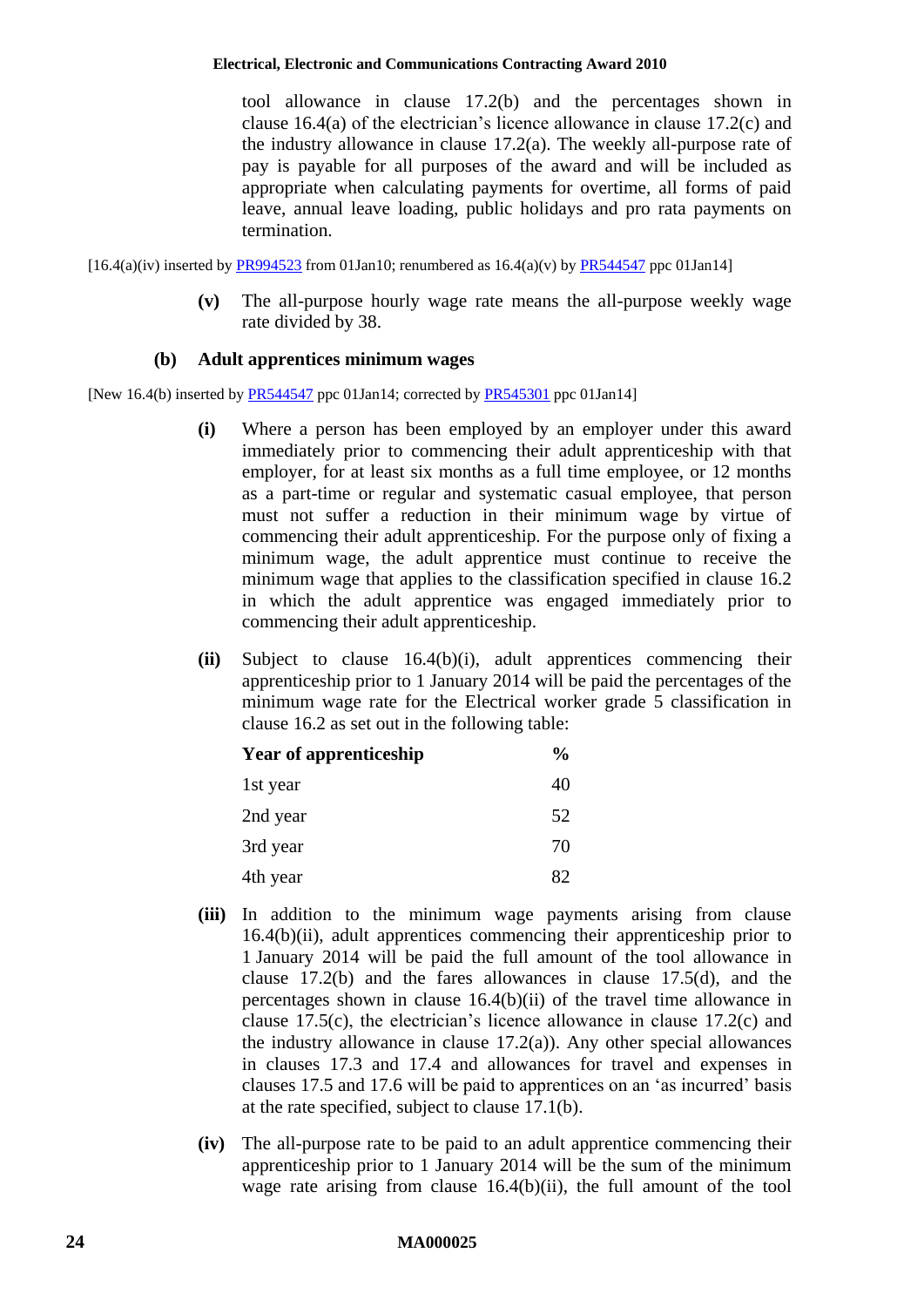allowance in clause [17.2\(b\)](#page-27-0) and the percentages shown in clause [16.4\(b\)\(ii\)o](#page-23-1)f the electrician's licence allowance in clause [17.2\(c\)](#page-27-1) and the industry allowance in clause [17.2\(a\).](#page-26-1) The weekly all-purpose rate of pay is payable for all purposes of the award and will be included as appropriate when calculating payments for overtime, all forms of paid leave, annual leave loading, public holidays and pro rata payments on termination.

<span id="page-24-0"></span>**(v)** Subject to clause [16.4\(b\)\(i\),](#page-23-0) adult apprentices commencing their apprenticeship on or after 1 January 2014 will be paid as set out in the following table:

# **From 1 January 2014**

# **Year of apprenticeship**

| 1st year | 80% of the minimum wage rate for<br>Electrical Worker Grade 5 |
|----------|---------------------------------------------------------------|
| 2nd year | EW1                                                           |
| 3rd year | EW1                                                           |
| 4th year | EW <sub>1</sub>                                               |

- <span id="page-24-1"></span>**(vi)** In addition to the minimum wage payments arising from clause  $16.4(b)(v)$ , adult apprentices commencing their apprenticeship on or after 1 January 2014 will be paid the full amount of the tool allowance in clause [17.2\(b\)](#page-27-0) and the fares allowances in clause [17.5\(d\),](#page-31-0) and the following percentages of the travel time allowance in clause [17.5\(c\),](#page-31-1) the electrician's licence allowance in clause [17.2\(c\)](#page-27-1) and the industry allowance in clause [17.2\(a\):](#page-26-1) namely, 80% in the first year and 87% for each subsequent year. Any other special allowances in clauses [17.3](#page-28-1) and [17.4](#page-29-0) and allowances for travel and expenses in clauses [17.5](#page-30-0) and [17.6](#page-32-0) will be paid to apprentices on an 'as incurred' basis at the rate specified, subject to clause [17.1\(b\).](#page-26-2)
- **(vii)** The all-purpose rate to be paid to an adult apprentice commencing their apprenticeship on or after 1 January 2014 will be the sum of the minimum wage rate arising from clause  $16.4(b)(v)$ , the full amount of the tool allowance in clause [17.2\(b\)](#page-27-0) and the percentages set out in clause [16.4\(b\)\(vi\)o](#page-24-1)f the electrician's licence allowance in clause [17.2\(c\)](#page-27-1) and the industry allowance in clause [17.2\(a\).](#page-26-1) The weekly all-purpose rate of pay is payable for all purposes of the award and will be included as appropriate when calculating payments for overtime, all forms of paid leave, annual leave loading, public holidays and pro rata payments on termination.
- **(viii)** The all-purpose hourly wage rate means the all-purpose weekly wage rate divided by 38.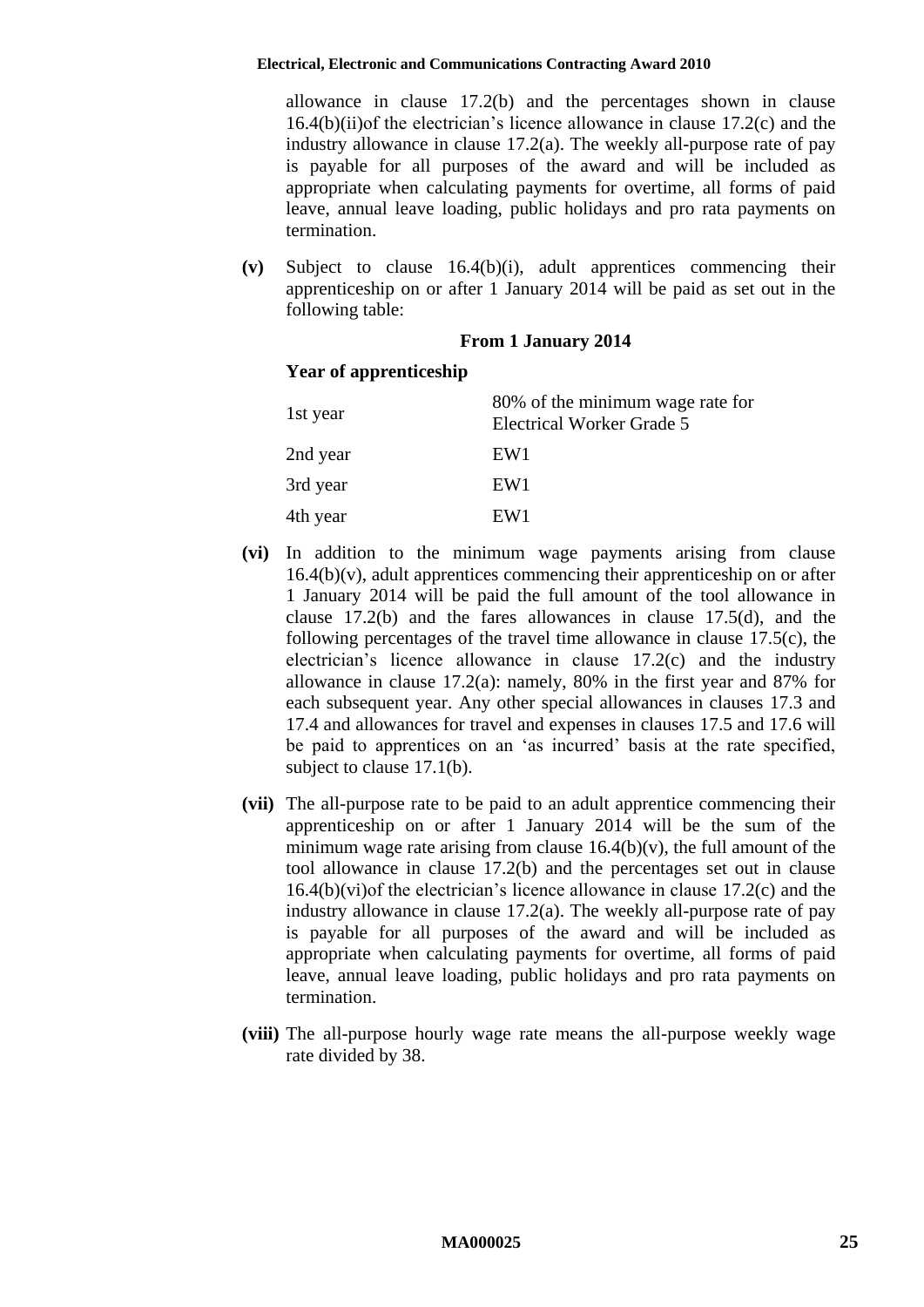### **(c) Adult apprentices minimum wages (Queensland only)**

<span id="page-25-2"></span><span id="page-25-0"></span>[16.4(b) renumbered as  $16.4(c)$  by  $PR544547$  ppc  $01Jan14$ ]

**(i)** Adult apprentices will be paid the percentages of the minimum wage rate for the Electrical worker grade 5 classification in clause [16.2](#page-21-2) as set out in the following table:

| <b>Year of apprenticeship</b> | $\frac{0}{0}$ |
|-------------------------------|---------------|
| 1st year                      | 75            |
| 2nd year                      | 80            |
| 3rd year                      | 84            |
| 4th year                      | 90            |

 $[16.4(b)(ii)$  substituted by [PR994523,](http://www.fwc.gov.au/awardsandorders/html/PR994523.htm) [PR998376](http://www.fwc.gov.au/awardsandorders/html/PR998376.htm) from 30June10]

**(ii)** In addition to the minimum wage payments arising from clause  $16.4(c)(i)$ , adult apprentices will be paid the full amount of the tool allowance in clause [17.2\(b\),](#page-27-0) and the fares allowances in clause [17.5\(d\),](#page-31-0) and the percentages shown in clause  $16.4(c)(i)$  of the electrician's licence allowance in clause [17.2\(c\),](#page-27-1) the travel time allowance in clause [17.5\(c\)](#page-31-1) and the industry allowance in clause [17.2\(a\).](#page-26-1) Any other special allowances in clauses [17.3](#page-28-1) and [17.4](#page-29-0) and allowances for travel and expenses in clauses [17.5](#page-30-0) and [17.6](#page-32-0) will be paid to apprentices on an 'as incurred' basis at the rate specified, subject to clause [17.1\(b\).](#page-26-2)

<span id="page-25-3"></span><span id="page-25-1"></span>[16.4(c) inserted by [PR998376](http://www.fwc.gov.au/awardsandorders/html/PR998376.htm) from 30June10; renumbered as 16.4(d) by [PR544547](http://www.fwc.gov.au/awardsandorders/html/PR544547.htm) ppc 01Jan14]

#### **(d) Trainee apprentices minimum wages (New South Wales only)**

**(i)** A trainee apprentice in New South Wales will be paid the percentages of the minimum wage rate for the Electrical worker grade 5 classification in clause [16.2](#page-21-2) as set out in the following table:

| <b>Year of apprenticeship</b> | $\%$ |
|-------------------------------|------|
| 1st year                      | 46   |
| 2nd year                      | 59   |
| 3rd year                      | 77   |
| 4th year                      | 86   |

- **(ii)** In addition to the minimum wage payments arising from clause [16.4\(d\)\(i\),](#page-25-1) apprentices will be paid the full amount of the tool allowance in clause [17.2\(b\)](#page-27-0) and the fares allowances in clause [17.5\(d\)](#page-31-0) and the percentages shown in clause [16.4\(d\)\(i\)](#page-25-1) of the electrician's licence allowance in clause  $17.2(c)$ , the travel time allowance in clause  $17.5(c)$ and the industry allowance in clause [17.2\(a\).](#page-26-1) Any other special allowances in clause [17.3](#page-28-1) and [17.4](#page-29-0) and allowances for travel and expenses in clauses [17.5](#page-30-0) and [17.6](#page-32-0) will be paid to apprentices on an 'as incurred' basis at the rate specified, subject to clause [17.1\(b\).](#page-26-2)
- **(iii)** The all-purpose rate to be paid to an apprentice will be the sum of the minimum wage rate arising from clause [16.4\(d\)\(i\),](#page-25-1) the full amount of the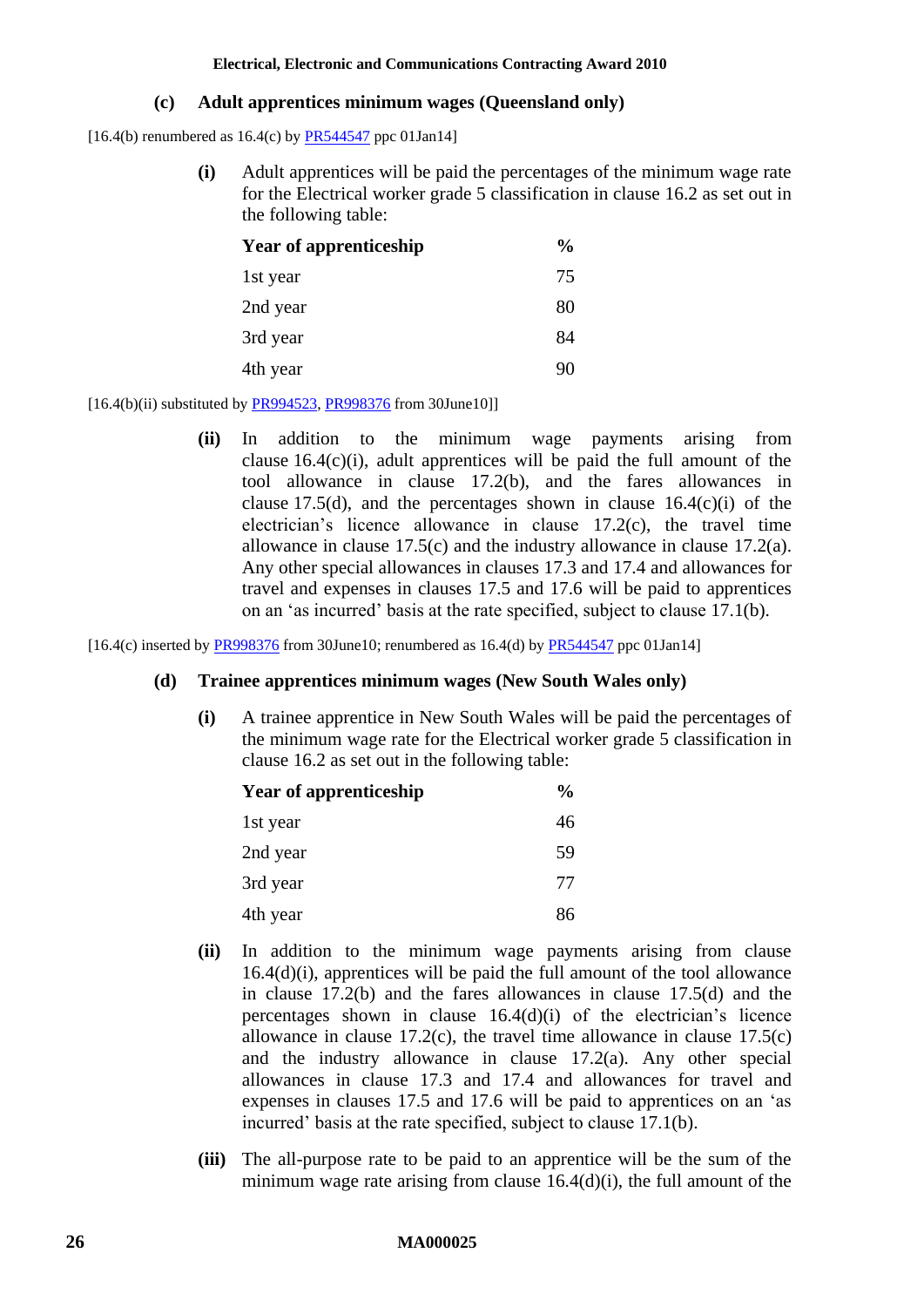tool allowance in clause [17.2\(b\)](#page-27-0) and the percentages shown in clause [16.4\(d\)\(i\)](#page-25-1) of the electrician's licence allowance in clause [17.2\(c\)](#page-27-1) and the industry allowance in clause [17.2\(a\).](#page-26-1) The weekly all-purpose rate of pay is payable for all purposes of the award and will be included as appropriate when calculating payments for overtime, all forms of paid leave, annual leave loading, public holidays and pro rata payments on termination.

[16.5 substituted b[y PR998376,](http://www.fwc.gov.au/awardsandorders/html/PR998376.htm) [PR544547](http://www.fwc.gov.au/awardsandorders/html/PR544547.htm) ppc 01Jan14]

<span id="page-26-0"></span>**16.5** Clauses [16.4\(c\)](#page-25-2) and [16.4\(d\)](#page-25-3) cease to operate on 31 December 2014.

# **17. Allowances**

To view the current monetary amounts of work-related allowances refer to the [Allowances](http://www.fwc.gov.au/documents/documents/modern_awards/allowances/MA000025-all.pdf)  [Sheet.](http://www.fwc.gov.au/documents/documents/modern_awards/allowances/MA000025-all.pdf)

[Varied by [PR994523,](http://www.fwc.gov.au/awardsandorders/html/PR994523.htm) [PR998145,](http://www.fwc.gov.au/awardsandorders/html/PR998145.htm) [PR998376,](http://www.fwc.gov.au/awardsandorders/html/PR998376.htm) [PR509178,](http://www.fwc.gov.au/awardsandorders/html/PR509178.htm) [PR523008,](http://www.fwc.gov.au/awardsandorders/html/PR523008.htm) [PR535020,](http://www.fwc.gov.au/awardsandorders/html/pr535020.htm) [PR536811,](http://www.fwc.gov.au/awardsandorders/html/pr536811.htm) [PR542145,](http://www.fwc.gov.au/awardsandorders/html/PR542145.htm) [PR551734,](http://www.fwc.gov.au/awardsandorders/html/PR551734.htm) [PR566835,](http://www.fwc.gov.au/awardsandorders/html/PR566835.htm) [PR579531,](http://www.fwc.gov.au/awardsandorders/html/PR579531.htm) [PR592284\]](http://www.fwc.gov.au/awardsandorders/html/pr592284.htm)

# **17.1 Application of allowances**

# **(a) All-purpose allowances**

All-purpose allowances are payable for all-purposes of the award and are part of the gross weekly ordinary all-purpose rates of pay.

# <span id="page-26-2"></span>**(b) Special allowances**

- **(i)** Special allowances are not cumulative. Where more than one of the disabilities which entitles an employee to the payment of a special allowance occurs, the employer will be bound to pay only one rate, being the highest rate for the applicable disabilities.
- **(ii)** Special allowances are not subject to penalty additions. The special allowances will be paid irrespective of the times at which the work is performed, and will not be subject to any premium or penalty additions.

# <span id="page-26-1"></span>**17.2 All-purpose allowances**

# **(a) Industry allowance**

An all-purpose allowance of 3.7% of the standard weekly rate per week will be paid as compensation for the following disabilities associated with on-site work:

- **(i)** climatic conditions when working in the open on all types of work;
- **(ii)** the physical disadvantage of having to climb stairs or ladders;
- **(iii)** the disability of dust and fumes blowing in the wind, brick dust and drippings from newly poured concrete;
- **(iv)** sloppy and muddy conditions associated with the initial stages of on-site construction work;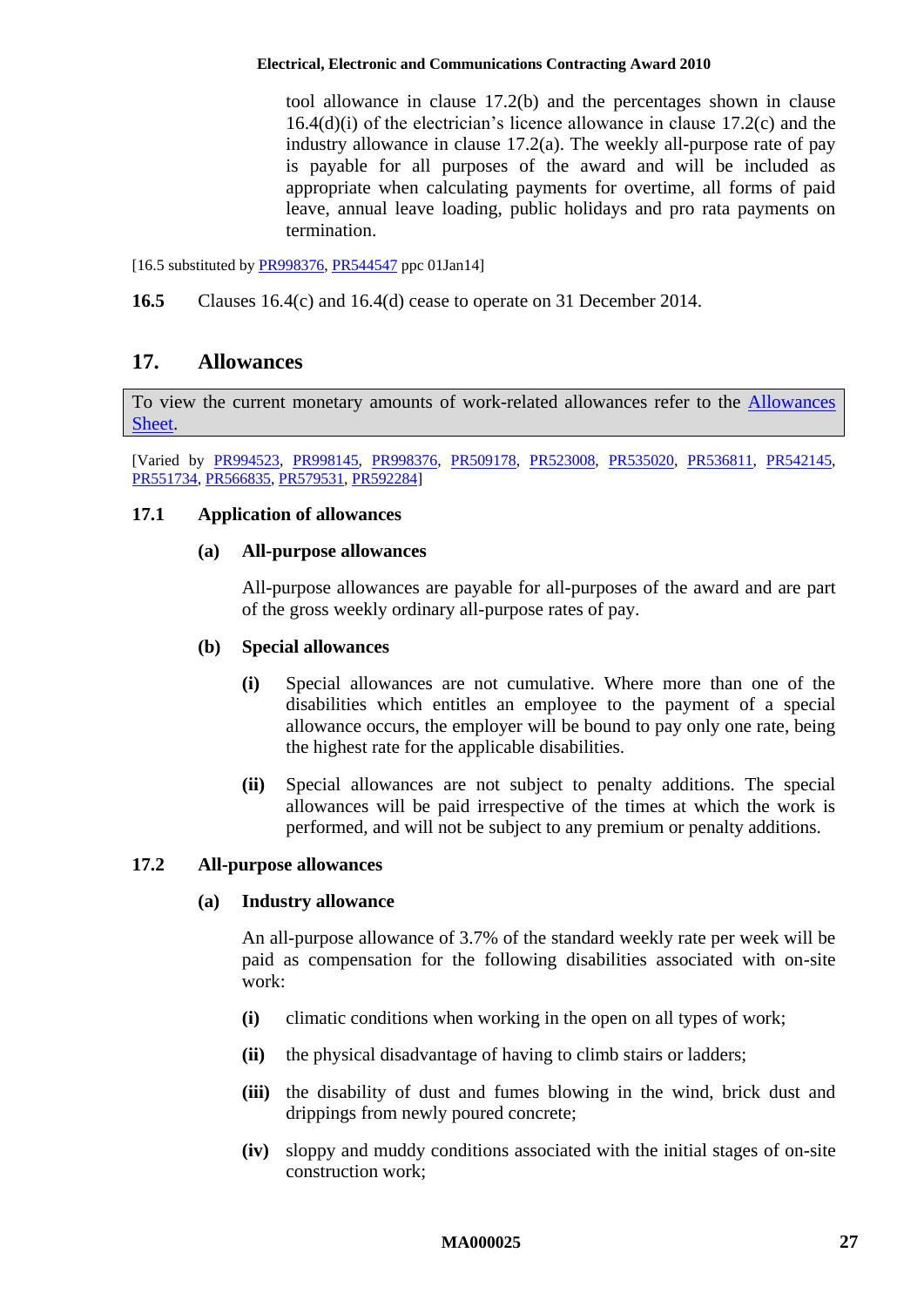- **(v)** the disability of working on all types of scaffolding, excluding swing scaffolding; and/or
- **(vi)** the lack of usual permanent amenities associated with factory work.

### **(b) Tool allowance**

<span id="page-27-0"></span>[17.2(b)(i) varied by [PR998145,](http://www.fwc.gov.au/awardsandorders/html/PR998145.htm) [PR579531,](http://www.fwc.gov.au/awardsandorders/html/PR579531.htm) [PR592284](http://www.fwc.gov.au/awardsandorders/html/pr592284.htm) ppc 01Jul17]

- **(i)** A tool allowance of \$19.06 per week must be paid for all-purposes of the award, for the purpose of an employee maintaining an adequate kit of tools, to:
	- Electrical workers at grade 5 and beyond;
	- Electrical workers performing the duties of television antenna installer/erector or television/radio/electronic equipment serviceperson.
- **(ii)** This allowance will be adjusted in accordance with clause [17.7.](#page-33-0)

### <span id="page-27-1"></span>**(c) Electrician's licence allowance**

An electrical worker who is an electrical mechanic who holds and in the course of their duties may be required to use an unrestricted licence must be paid an all-purpose allowance of 3.6% of the weekly [standard rate](#page-6-0) per week.

### <span id="page-27-2"></span>**(d) Leading hands allowance**

An employee specifically appointed to be a Leading hand must be paid the undermentioned additional amounts above the rates of the highest classification supervised, or their own rate, whichever is the highest, in accordance with the number of employees in their charge.

| In charge of:          | % of weekly standard rate |  |
|------------------------|---------------------------|--|
|                        | per week                  |  |
| 3 to 10 employees      | 4.3                       |  |
| 11 to 20 employees     | 6.0                       |  |
| More than 20 employees | 81                        |  |

# <span id="page-27-3"></span>**(e) Nominee allowance**

An electrical mechanic who holds the relevant State electrical licence and acts as a nominee for an electrical contractor must be paid an additional all-purpose allowance of at least 9.2% of the weekly [standard rate](#page-6-0) per week.

# <span id="page-27-4"></span>**(f) Electrical distribution line maintenance and tree clearing allowance**

An allowance of 7.7% of the weekly [standard rate](#page-6-0) per week must be paid to employees engaged on tree clearing and work associated with the maintenance of electrical distribution lines.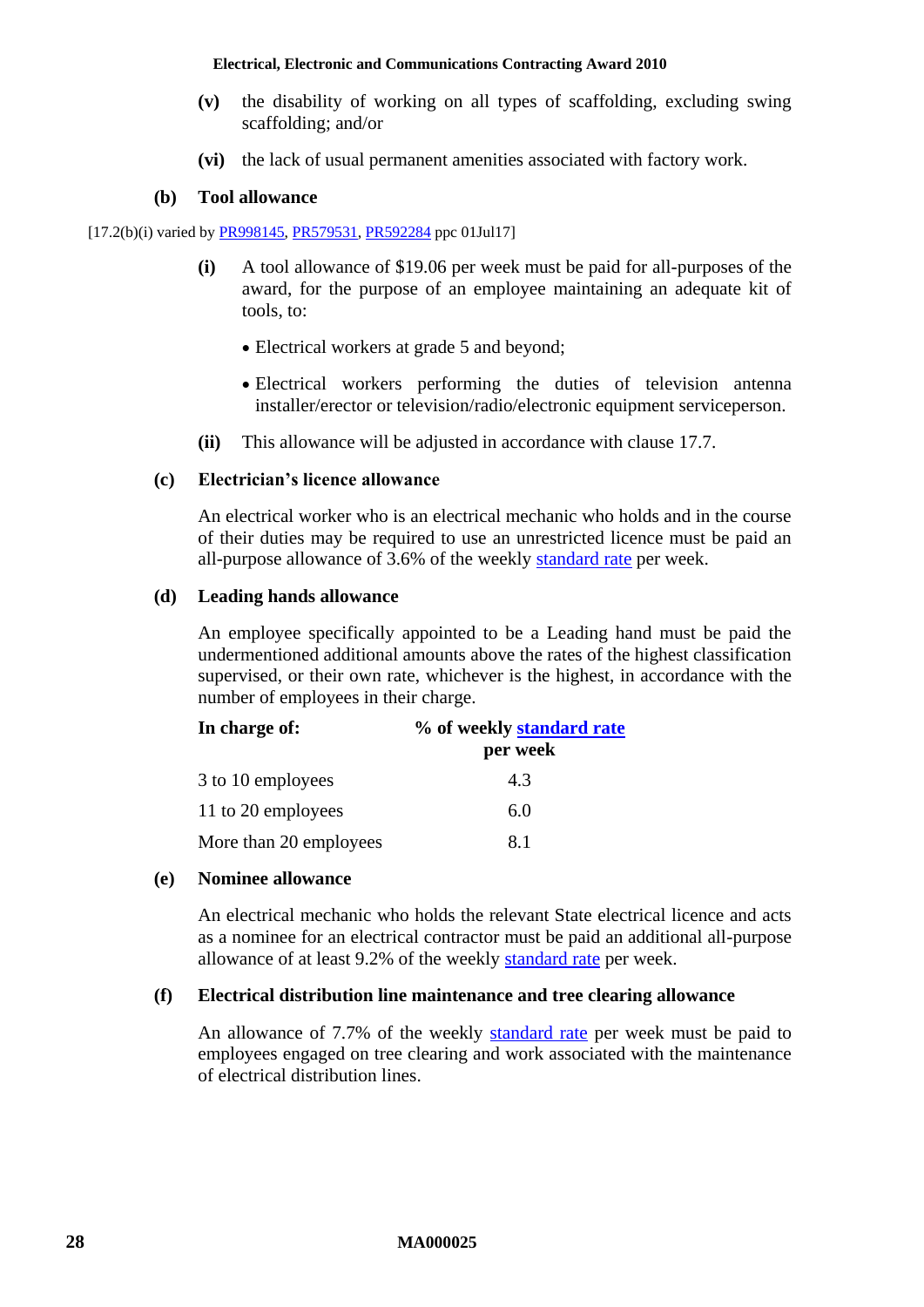#### **(g) Rate for ordering materials**

<span id="page-28-0"></span> $[17.2(g)$  inserted by  $\frac{P R994523}{P R994523}$  from 01Jan10]

- **(i)** For employees engaged in the building and construction industry, an additional weekly all-purpose allowance of 2.0% of the weekly standard [rate](#page-6-0) per week must be paid when an employee is left in charge of a job which is of a duration of one week or more, and is required to order materials for a job on which two employees (including the person receiving the extra payment) are engaged.
- **(ii)** This amount will only be paid when four or more days in a pay period are spent on such duties. For periods shorter than four days a minimum payment of 0.4% of the weekly [standard rate](#page-6-0) per day will be paid.
- **(iii)** Provided that the above additional amount is not payable to any employee receiving any of the leading hand rates set out in clause [17.2\(d\).](#page-27-2)

### <span id="page-28-1"></span>**17.3 Special allowances—expense related**

#### **(a) Meal allowance**

[17.3(a)(i) varied by [PR998145,](http://www.fwc.gov.au/awardsandorders/html/PR998145.htm) [PR509178,](http://www.fwc.gov.au/awardsandorders/html/PR509178.htm) [PR523008,](http://www.fwc.gov.au/awardsandorders/html/PR523008.htm) [PR536811,](http://www.fwc.gov.au/awardsandorders/html/pr536811.htm) [PR551734,](http://www.fwc.gov.au/awardsandorders/html/PR551734.htm) [PR566835,](http://www.fwc.gov.au/awardsandorders/html/PR566835.htm) [PR579531,](http://www.fwc.gov.au/awardsandorders/html/PR579531.htm) [PR592284](http://www.fwc.gov.au/awardsandorders/html/pr592284.htm) ppc 01Jul17]

- **(i)** An employee required to work overtime for two or more hours without being notified on the previous day or earlier that the employee will be required to work must either be supplied with a meal by the employer or be paid \$15.03 for the first meal and for each subsequent meal. Such payment need not be made to employees living in the same locality as their employment who can reasonably return home for meals.
- **(ii)** Unless the employer advises an employee on the previous day or earlier that the amount of overtime to be worked will necessitate the partaking of a second or subsequent meal (as the case may be) the employer must provide such second and/or subsequent meals or make payment instead thereof as prescribed.
- **(iii)** If an employee pursuant to notice has provided a meal or meals and is not required to work overtime or is required to work less than the amount advised the employee must be paid for meals which the employee has provided but which are surplus.
- **(iv)** This allowance will be adjusted in accordance with clause [17.7.](#page-33-0)

#### **(b) First aid allowance**

An employee who has been trained to render first aid and who is the current holder of appropriate first aid qualifications such as a certificate from the St John Ambulance or similar body must be paid weekly an allowance of 2.1% of the weekly [standard rate](#page-6-0) if the employee is appointed by the employer to perform first aid duty.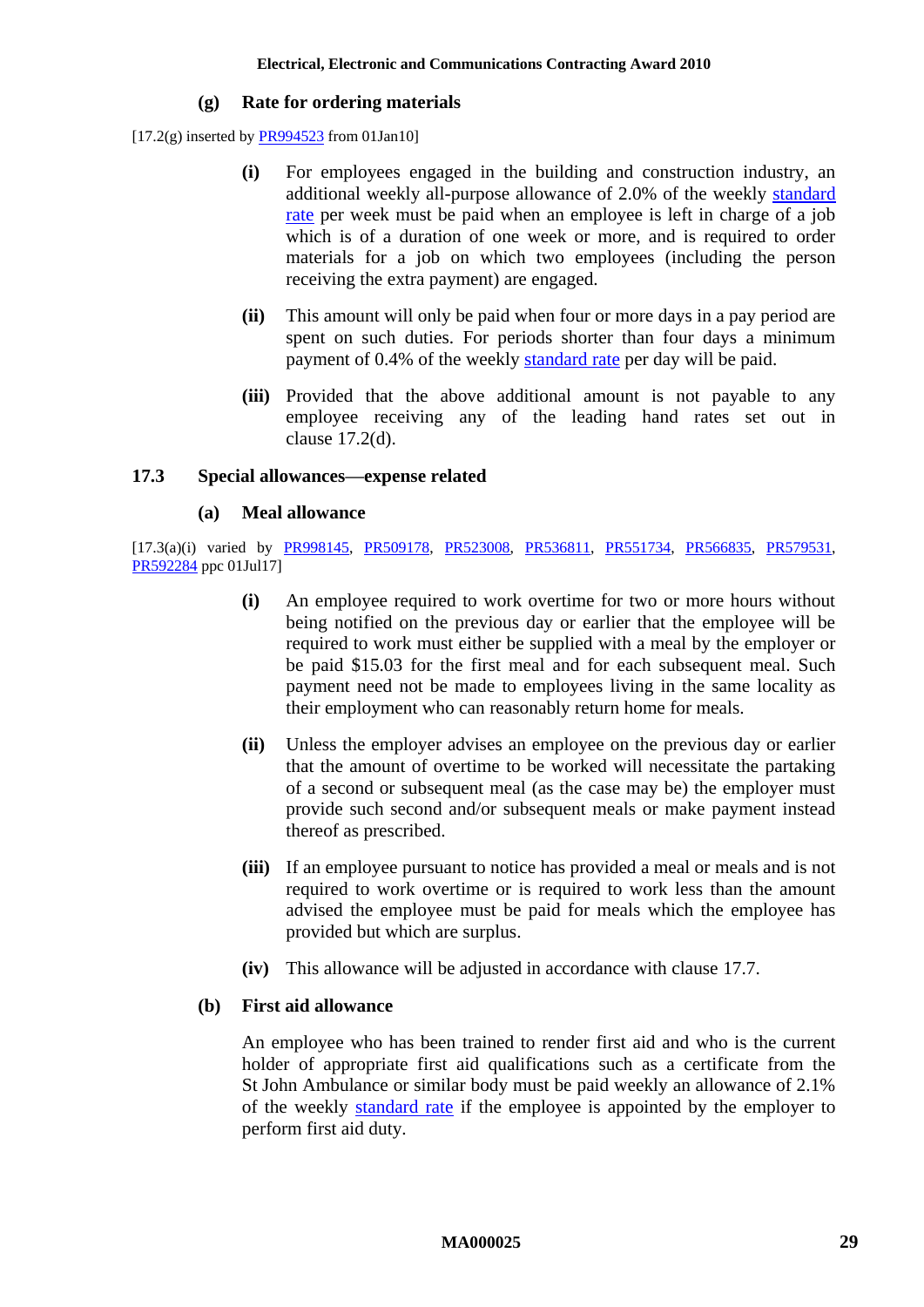### **(c) Compensation for loss of tools**

- **(i)** An employer must compensate an employee by the payment of an allowance to replace tools lost by breaking and entering whilst securely stored at the employer's direction in a room or building on the employer's premises, job, workshop or in a lock-up to a maximum trade value of \$376.00.
- **(ii)** Provided that this clause will not apply if the employer has requested the employee to supply the employer with a list of tools required to be kept on the job and the employee has not supplied such a list.
- **(iii)** This payment will be adjusted in accordance with clause [17.7.](#page-33-0)

### <span id="page-29-2"></span><span id="page-29-0"></span>**17.4 Special allowances—work related**

### **(a) Multistorey allowance**

### **(i) Eligibility for multistorey allowance**

A multistorey allowance must be paid to all employees on-site engaged in the construction of a multistorey building, to compensate for the disabilities experienced in, and which are peculiar to, the construction of a multistorey building.

# <span id="page-29-1"></span>**(ii) Definition of multistorey building**

For the purposes of this clause a **multistorey building** is a building which will, when complete, consist of five or more storey levels.

For the purposes of this clause, a **storey level** means a structurally completed floor, walls, pillars or columns, and ceiling (not being false ceilings) of a building, and will include basement levels and mezzanine or similar levels (but excluding half floors such as toilet blocks or store rooms located between floors).

#### **(iii) Multistorey allowance**

Except as provided for in clause  $17.4(a)(iv)$ , the following allowances must be paid to all employees on the building site. The second and subsequent allowance scales will, where applicable, commence to apply to all employees when one of the following components of the building—structural steel, reinforcing steel, boxing or walls—rises above the floor level first designated in each such allowance scale.

| <b>Storey</b>       | % of hourly standard |
|---------------------|----------------------|
|                     | rate per hour        |
| $0-15$ floors       | 2.6                  |
| $16-30$ floors      | 3.2                  |
| $31-45$ floors      | 4.9                  |
| $46 - 60$ floors    | 6.2                  |
| more than 60 floors | 7.9                  |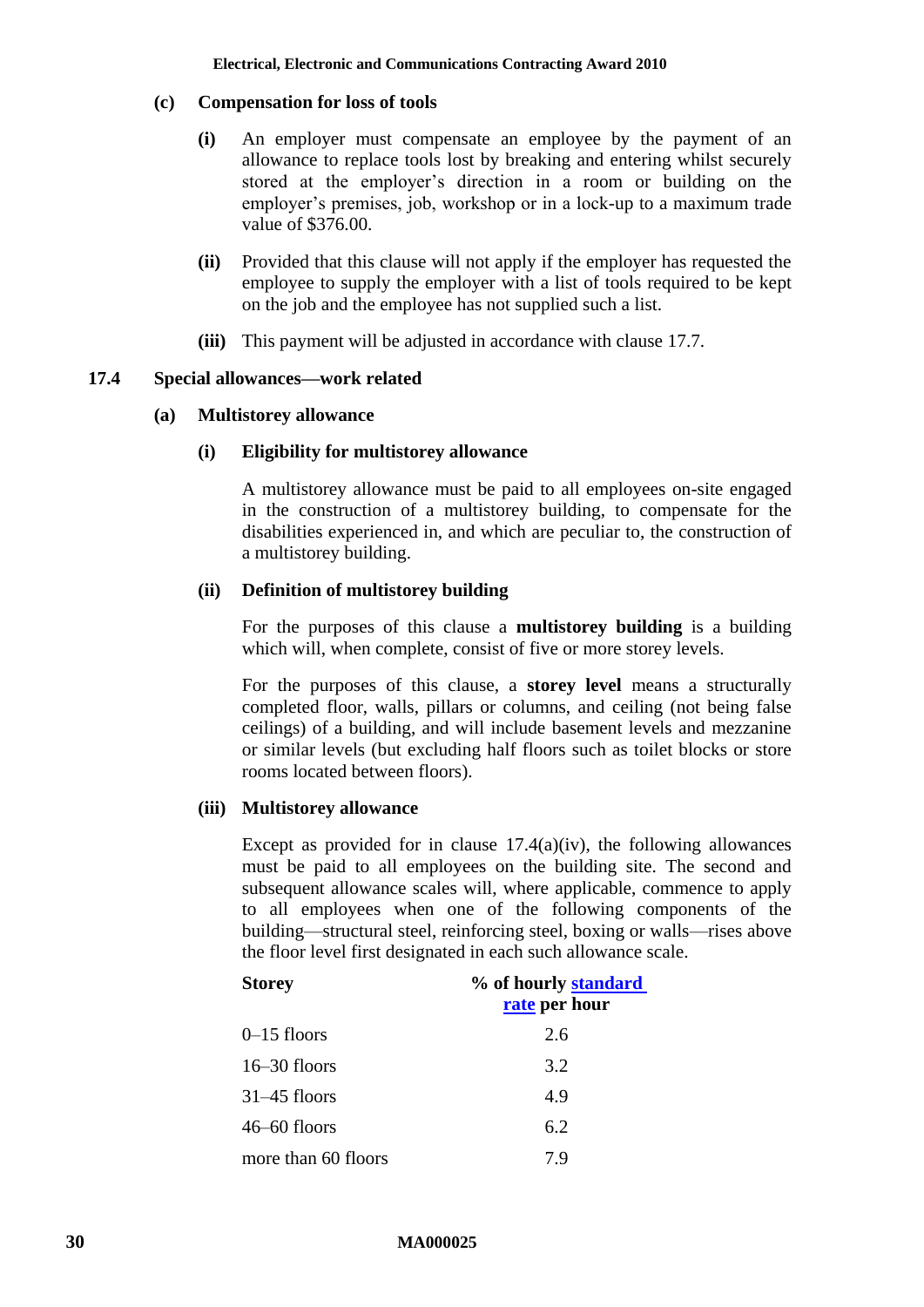**floor level** means that stage of construction which in the completed building would constitute the walking surface of the particular floor level referred to in the table of payments.

The allowance payable at the highest point of the building will continue until completion of the building.

### <span id="page-30-1"></span>**(iv) Service cores**

All employees employed on a service core at more than 15 metres above the highest point of the main structure must be paid the multistorey rate appropriate for the main structure calculated from the highest point reached by the main structure to the highest point reached by the service core in any one day period.

Employees employed on a service core no higher than 15 metres above the main structure must be paid in accordance with the multistorey allowance prescribed herein.

Provided that any section of a service core exceeding 15 metres above the highest point of the main structure will be disregarded for the purpose of calculating the multistorey allowance applicable to the main structure.

 $[17.4(b)$  deleted by [PR994523](http://www.fwc.gov.au/awardsandorders/html/PR994523.htm) from 01Jan10]

# **(b) Towers allowance**

 $[17.4(c)$  renumbered as 17.4(b) by  $\frac{PR994523}{PR994523}$  from 01Jan10]

**(i)** An employee working on a chimney stack, spire, tower radio or television mast or tower, air shaft (other than above ground in a multistorey building), lift shaft, service shaft, cooling tower or silo, where the construction exceeds 15 metres in height will be paid for all work above 15 metres an allowance of 3.2% of the hourly [standard rate](#page-6-0) per hour and for work above each further 15 metres an additional allowance of 3.2% of the hourly [standard rate](#page-6-0) per hour.

 $[17.4(b)(ii)$  varied by [PR994523,](http://www.fwc.gov.au/awardsandorders/html/PR994523.htm) [PR542145](http://www.fwc.gov.au/awardsandorders/html/PR542145.htm) ppc 04Dec13]

**(ii)** Provided that any similarly constructed building or a building not covered by clause  $17.4(a)(ii)$  hereof which exceeds 15 metres in height may be covered by this subclause, or by clause [17.4\(a\)](#page-29-2) hereof by agreement or where no agreement is reached, by determination of the Fair Work Commission.

# <span id="page-30-0"></span>**17.5 Travel and expenses**

# **(a) General conditions**

**(i) Commencing on job**—an employee required to work at a job away from their workshop or depot must, at the direction of their employer, present themself for work at such job at the usual time of starting work.

 $[17.5(a)(ii)$  substituted by [PR535020](http://www.fwc.gov.au/awardsandorders/html/pr535020.htm) ppc 20Mar13]

**(ii) Location of workshop or depot**—upon the commencement of employment, the employer must notify the employee of the location of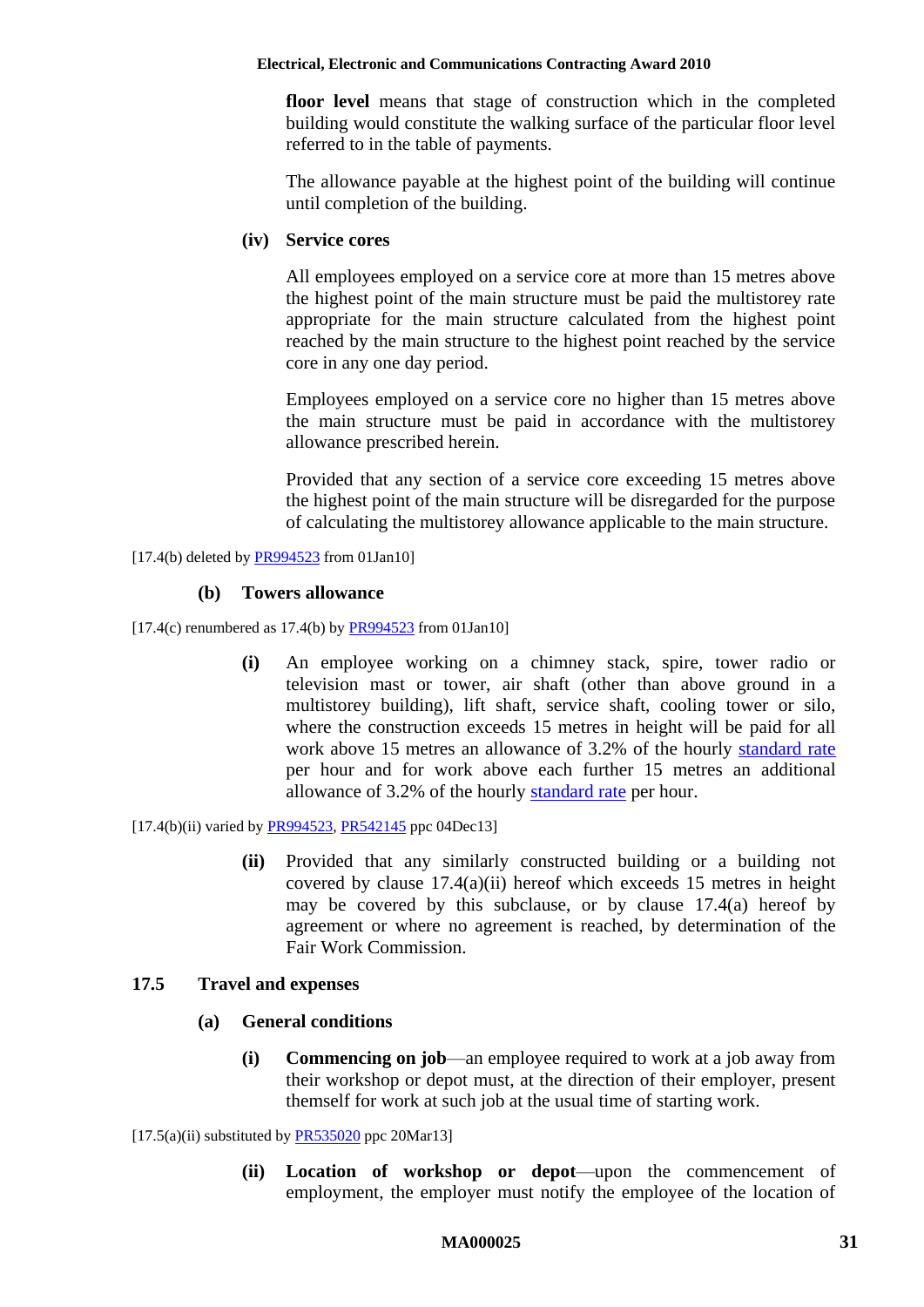the employee's workshop or depot or the employer's registered office and such location will be recorded in the employee's wages record and/or service record. For the purposes of this clause, the workshop or depot or employer's registered office must be the one notified to the employee pursuant to this subclause. Provided that, subject to 14 days' notice, an employer may notify and record a changed registered office, workshop or depot if there are genuine operational requirements to do so but not for the purpose of avoiding obligations under this clause.

### **(b) Motor vehicle allowance**

<span id="page-31-2"></span>[17.5(b) varied b[y PR523008,](http://www.fwc.gov.au/awardsandorders/html/PR523008.htm) [PR536811,](http://www.fwc.gov.au/awardsandorders/html/pr536811.htm) [PR551734](http://www.fwc.gov.au/awardsandorders/html/PR551734.htm) ppc 01Jul14]

An employer must pay an employee a motor vehicle allowance of \$0.78 per kilometre as compensation for expenses where the employee, by agreement with their employer, uses their own motor vehicle in the following cases:

- **(i)** for the distance of the employee's journey which is in excess of the distance of the journey between the employee's home and their workshop or depot where the employee starts or finishes work at a job away from their workshop or depot; or
- **(ii)** for the distance of the employee's journey where the employee is recalled to work overtime after leaving their employer's business; or
- **(iii)** for the distance of the employee's journey in travelling between their workshop or depot and a job or between jobs; or
- **(iv)** for the distance of the employee's journey in travelling to or from distant work.

# **(c) Travel time allowance**

<span id="page-31-1"></span>[17.5(c) varied by [PR998145,](http://www.fwc.gov.au/awardsandorders/html/PR998145.htm) [PR523008,](http://www.fwc.gov.au/awardsandorders/html/PR523008.htm) [PR536811,](http://www.fwc.gov.au/awardsandorders/html/pr536811.htm) [PR551734,](http://www.fwc.gov.au/awardsandorders/html/PR551734.htm) [PR566835](http://www.fwc.gov.au/awardsandorders/html/PR566835.htm) ppc 01Jul15]

All employees must be paid an allowance of \$5.78 for each day on which they present themselves for work. The allowance must also be paid for rostered days off.

# <span id="page-31-0"></span>**(d) Start and/or finish on job**

When required by the employer to start and/or cease work on the job site, employees will be entitled to the following allowances as appropriate:

<span id="page-31-3"></span>[17.5(d)(i) varied by [PR998376,](http://www.fwc.gov.au/awardsandorders/html/PR998376.htm) [PR998145,](http://www.fwc.gov.au/awardsandorders/html/PR998145.htm) [PR523008,](http://www.fwc.gov.au/awardsandorders/html/PR523008.htm) [PR536811,](http://www.fwc.gov.au/awardsandorders/html/pr536811.htm) [PR551734,](http://www.fwc.gov.au/awardsandorders/html/PR551734.htm) [PR566835](http://www.fwc.gov.au/awardsandorders/html/PR566835.htm) ppc 01Jul15]

**(i)** where the job site is situated up to 50 kilometres from the employer's registered office or depot(s) an amount of \$18.80 per day. Payment of this amount is instead of the provisions of clause  $17.5(b)(i)$ ;

 $[17.5(d)(ii)$  substituted by [PR535020](http://www.fwc.gov.au/awardsandorders/html/pr535020.htm) ppc 20Mar13]

**(ii)** where the job site is situated more than 50 kilometres from the employer's registered office or depot(s) the amount per day for the first 50 kilometres prescribed by clause [17.5\(d\)\(i\),](#page-31-3) plus a payment for travelling time for each occasion the distance in excess of 50 kilometres is travelled either to start work on the job site or after ceasing work on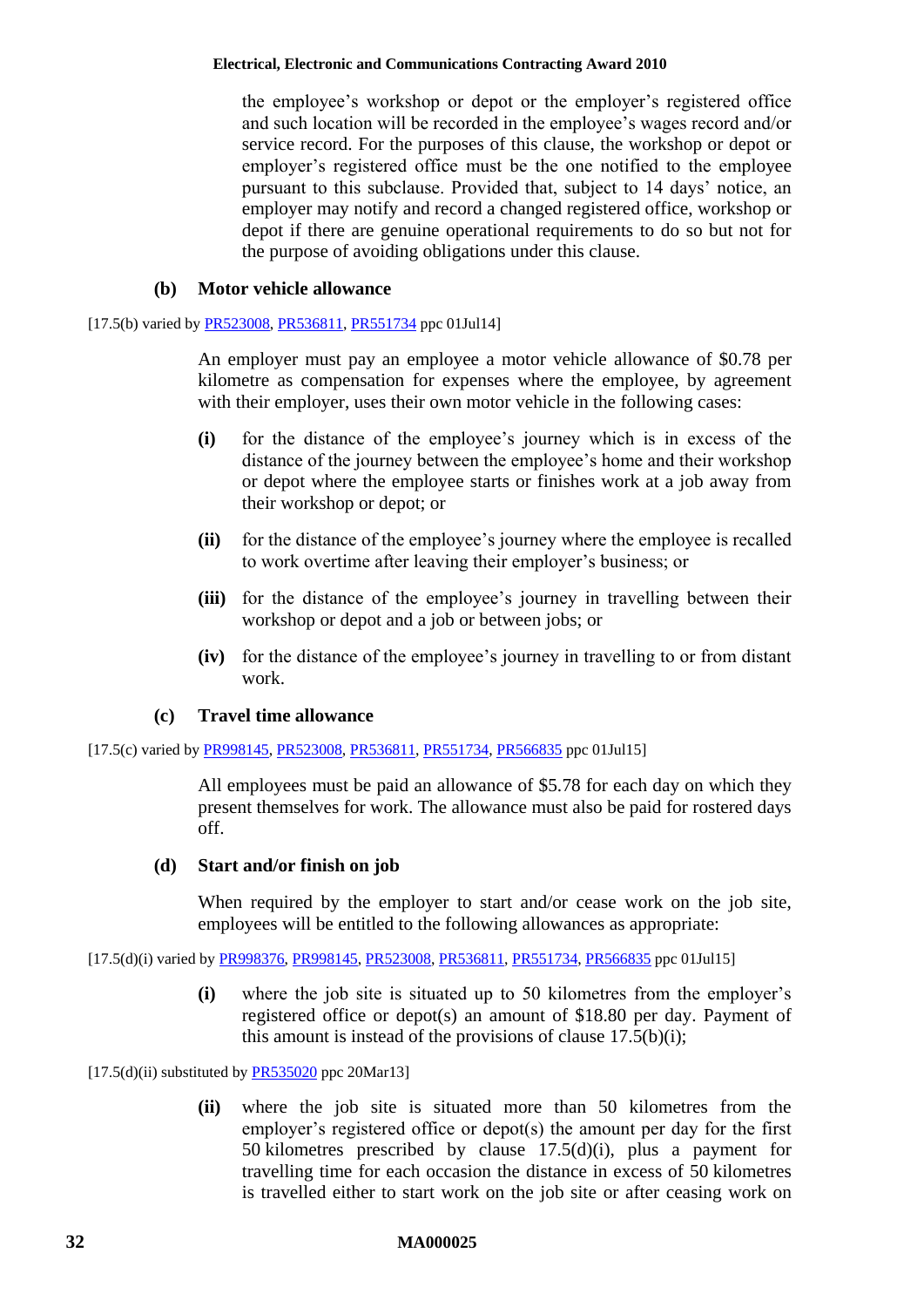the job site, with a minimum payment of a quarter of an hour, plus payment for incidental expenses actually incurred other than private motor vehicle expenses in circumstances where a motor vehicle allowance is paid pursuant to clause [17.5\(b\)\(i\).](#page-31-2)

[17.5(d)(iii) varied by [PR998145,](http://www.fwc.gov.au/awardsandorders/html/PR998145.htm) [PR523008,](http://www.fwc.gov.au/awardsandorders/html/PR523008.htm) [PR536811,](http://www.fwc.gov.au/awardsandorders/html/pr536811.htm) [PR551734,](http://www.fwc.gov.au/awardsandorders/html/PR551734.htm) [PR566835](http://www.fwc.gov.au/awardsandorders/html/PR566835.htm) ppc 01Jul15]

- **(iii)** where the employer offers to provide transport free of charge, whether from the employee's home or the employer's registered office or depot(s) an amount of \$3.37 per day; or
- **(iv)** For the purpose of this clause an employer must not have more than one registered office or depot within a 50 kilometre radius.

#### **(e) Start/finish at employer's registered office**

When the employee is required to start and finish work at the employer's registered office or depot the above allowances do not apply.

### **(f) Motor allowance for use of private vehicle for business purposes**

[17.5(f) varied by [PR523008,](http://www.fwc.gov.au/awardsandorders/html/PR523008.htm) [PR536811,](http://www.fwc.gov.au/awardsandorders/html/pr536811.htm) [PR551734](http://www.fwc.gov.au/awardsandorders/html/PR551734.htm) ppc 01Jul14]

Employees who in the service of their employer use their own vehicles at the request of their employer will be paid \$0.78 per kilometre.

#### **(g) Entitlement**

The allowances prescribed in this clause will not be taken into account when calculating overtime penalty rates, annual leave, personal/carer's leave, long service leave or public holiday payments.

**(h)** The travel and expenses allowances will be adjusted in accordance with clause [17.7.](#page-33-0)

# <span id="page-32-1"></span><span id="page-32-0"></span>**17.6 Living away on distant work**

#### **(a) Board and lodging**

[17.6(a)(i) varied by [PR523008,](http://www.fwc.gov.au/awardsandorders/html/PR523008.htm) [PR536811,](http://www.fwc.gov.au/awardsandorders/html/pr536811.htm) [PR551734,](http://www.fwc.gov.au/awardsandorders/html/PR551734.htm) [PR566835](http://www.fwc.gov.au/awardsandorders/html/PR566835.htm) ppc 01Jul15]

- **(i) Living away allowance**—on distant work the employer must provide reasonable board and lodging or pay a living away allowance of \$478.91 per week but such allowance will not be wages. In the case of broken parts of a week occurring at the beginning or end of a period of distant work the allowance will be all living expenses, actually and reasonably incurred, but not exceeding the said amount.
- **(ii) Standard of board and lodging**—reasonable board and lodging for the purpose of this clause will mean lodging in a well kept establishment with adequate furnishing, good bedding, good floor coverings, good lighting and heating in either a single room or a twin room (for one employee) if a single room is not available, with hot and cold running water.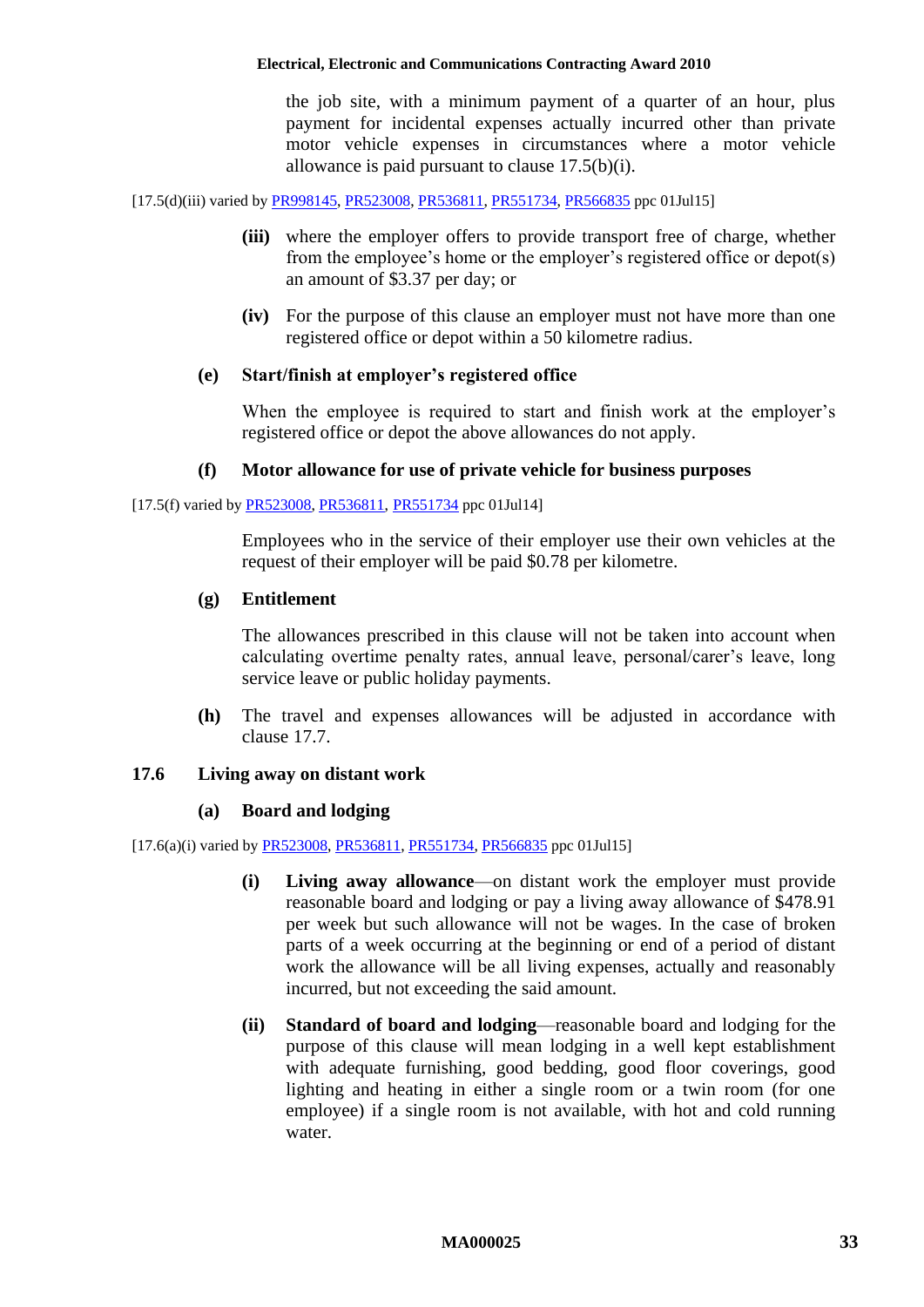[17.6(a)(iii) varied by [PR998145,](http://www.fwc.gov.au/awardsandorders/html/PR998145.htm) [PR509178,](http://www.fwc.gov.au/awardsandorders/html/PR509178.htm) [PR523008,](http://www.fwc.gov.au/awardsandorders/html/PR523008.htm) [PR536811,](http://www.fwc.gov.au/awardsandorders/html/pr536811.htm) [PR551734,](http://www.fwc.gov.au/awardsandorders/html/PR551734.htm) [PR566835,](http://www.fwc.gov.au/awardsandorders/html/PR566835.htm) [PR579531,](http://www.fwc.gov.au/awardsandorders/html/PR579531.htm) [PR592284](http://www.fwc.gov.au/awardsandorders/html/pr592284.htm) ppc 01Jul17]

- **(iii)** For all meals not included in the cost of fares or accommodation arranged by the employer an allowance of \$15.03 per meal will be paid to the employee.
- **(iv)** This allowance will be adjusted in accordance with clause [17.7.](#page-33-0)

# <span id="page-33-1"></span>**(b) Regular return home**

- **(i)** Except as hereinafter provided an employee on distant work will, where practicable, be allowed to return home for the weekend at least once a month. Where the employee so returns home, all reasonable travelling expenses incurred will be reimbursed by the employer provided that the employee presents themself for work at the site at the normal starting time on the next working day.
- **(ii)** The travelling expenses prescribed by this subclause will not be payable to an employee receiving the living away from home allowance prescribed by clause [17.6\(a\).](#page-32-1)

<span id="page-33-2"></span> $[17.6(c)$  inserted by  $\frac{PR994523}{PR994523}$  from 01Jan10]

# **(c) Transitional airfares provision in respect of employees in the Territory of Christmas Island**

- **(i)** Where an employee is domiciled in the Territory of Christmas Island and is not entitled to travelling expenses under clause [17.6\(b\),](#page-33-1) that employee is entitled to an annual return airfare for themselves and their spouse or de facto partner after 12 months' continuous service.
- **(ii)** The airfare payable is the equivalent of a return economy airfare from Christmas Island to Perth.
- **(iii)** Clause [17.6\(c\)](#page-33-2) ceases to operate on 31 December 2014.

# <span id="page-33-0"></span>**17.7 Adjustment of expense related allowances**

**(a)** At the time of any adjustment to the [standard rate,](#page-6-0) each expense related allowance will be increased by the relevant adjustment factor. The relevant adjustment factor for this purpose is the percentage movement in the applicable index figure most recently published by the Australian Bureau of Statistics since the allowance was last adjusted.

[17.7(b) substituted by [PR994523](http://www.fwc.gov.au/awardsandorders/html/PR994523.htm) from 01Jan10; varied by [PR998145](http://www.fwc.gov.au/awardsandorders/html/PR998145.htm) ppc 01Jul10, [PR523008](http://www.fwc.gov.au/awardsandorders/html/PR523008.htm) ppc 01Jul12, [PR535020](http://www.fwc.gov.au/awardsandorders/html/pr535020.htm) ppc 20Mar13]

**(b)** The applicable index figure is the index figure published by the Australian Bureau of Statistics for the Eight Capitals Consumer Price Index (Cat No. 6401.0), as follows: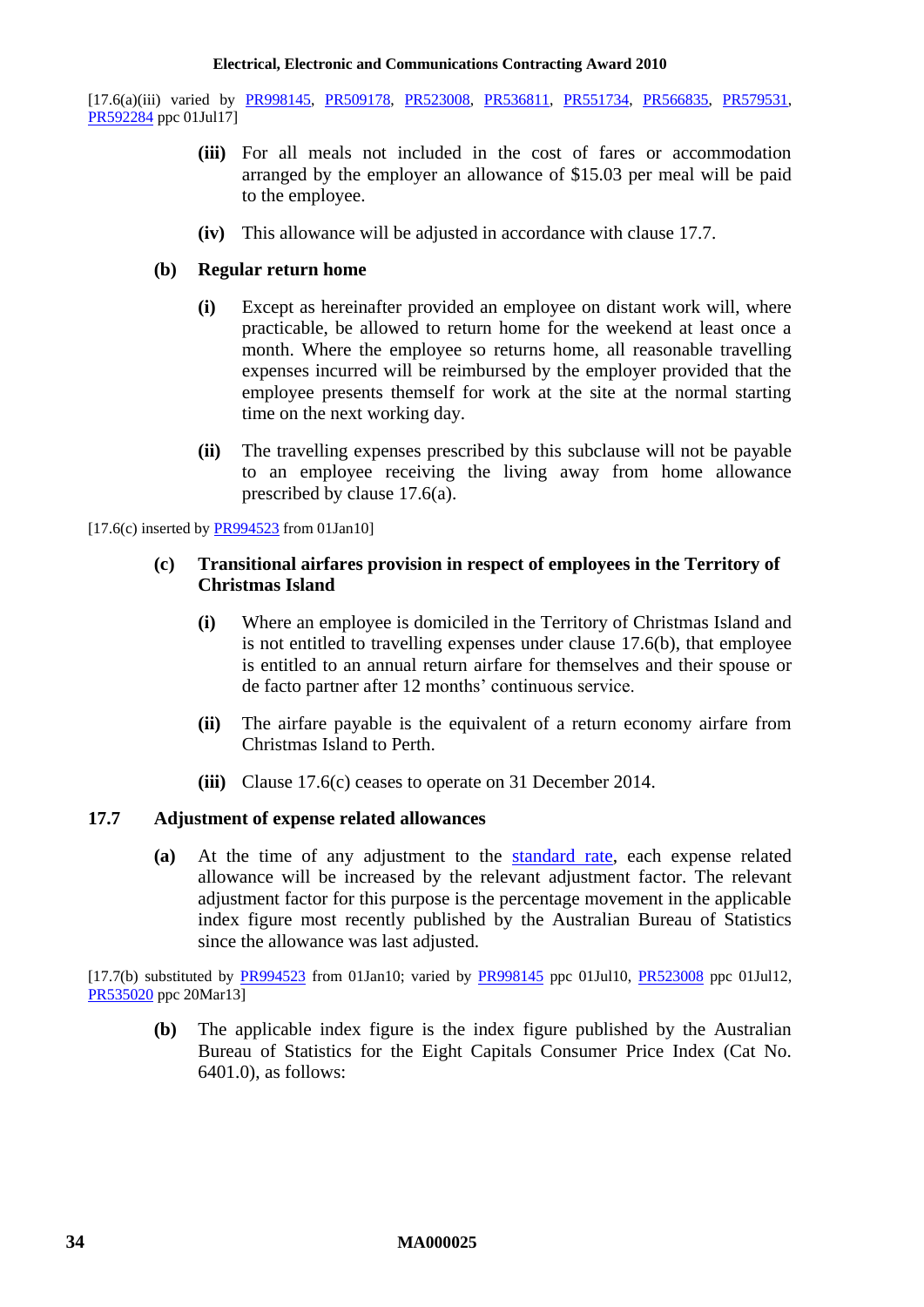| <b>Allowance</b>        | <b>Applicable Consumer Price Index figure</b>                                                                  |
|-------------------------|----------------------------------------------------------------------------------------------------------------|
| Meal allowance          | Take away and fast foods sub-group                                                                             |
| Loss of tools           | Household appliances, utensils and tools sub-group                                                             |
| Tool allowance          | Tools and equipment for house and garden<br>component of household appliances, utensils and<br>tools sub-group |
| Vehicle allowance       | Private motoring sub-group                                                                                     |
| Travel time             | Domestic holiday travel and accommodation sub-<br>group                                                        |
| Start and/or finish job | Domestic holiday travel and accommodation sub-<br>group                                                        |
| Living away allowance   | Domestic holiday travel and accommodation sub-<br>group                                                        |

# <span id="page-34-3"></span>**17.8 Territory of Christmas Island**

[17.8 inserted by [PR994523](http://www.fwc.gov.au/awardsandorders/html/PR994523.htm) from 01Jan10]

- **(a)** An employee in the Territory of Christmas Island is entitled to payment of a district allowance in accordance with the terms of an award made under the *Workplace Relations Act 1996* (Cth):
	- **(i)** that would have applied to the employee immediately prior to 1 January 2010, if the employee had at that time been in their current circumstances of employment and no agreement-based transitional instrument or enterprise agreement had applied to the employee; and
	- **(ii)** that would have entitled the employee to payment of a district allowance.
- **(b)** Clause [17.8](#page-34-3) ceases to operate on 31 December 2014.

# <span id="page-34-0"></span>**18. Accident pay**

<span id="page-34-1"></span>[Varied b[y PR994523,](http://www.fwc.gov.au/awardsandorders/html/PR994523.htm) [PR503733;](http://www.fwc.gov.au/awardsandorders/html/PR503733.htm) deleted by [PR561478](http://www.fwc.gov.au/awardsandorders/html/PR561478.htm) ppc 05Mar15]

# **19. Supported wage system**

[Varied b[y PR988411\]](http://www.fwc.gov.au/awardsandorders/html/PR988411.htm)

<span id="page-34-2"></span>See [Schedule C](#page-69-0)

# **20. National training wage**

[Varied b[y PR988411;](http://www.fwc.gov.au/awardsandorders/html/PR988411.htm) substituted b[y PR593820](http://www.fwc.gov.au/awardsandorders/html/pr593820.htm) ppc 01Jul17]

**20.1** Schedule E to the *Miscellaneous Award 2010* sets out minimum wage rates and conditions for employees undertaking traineeships.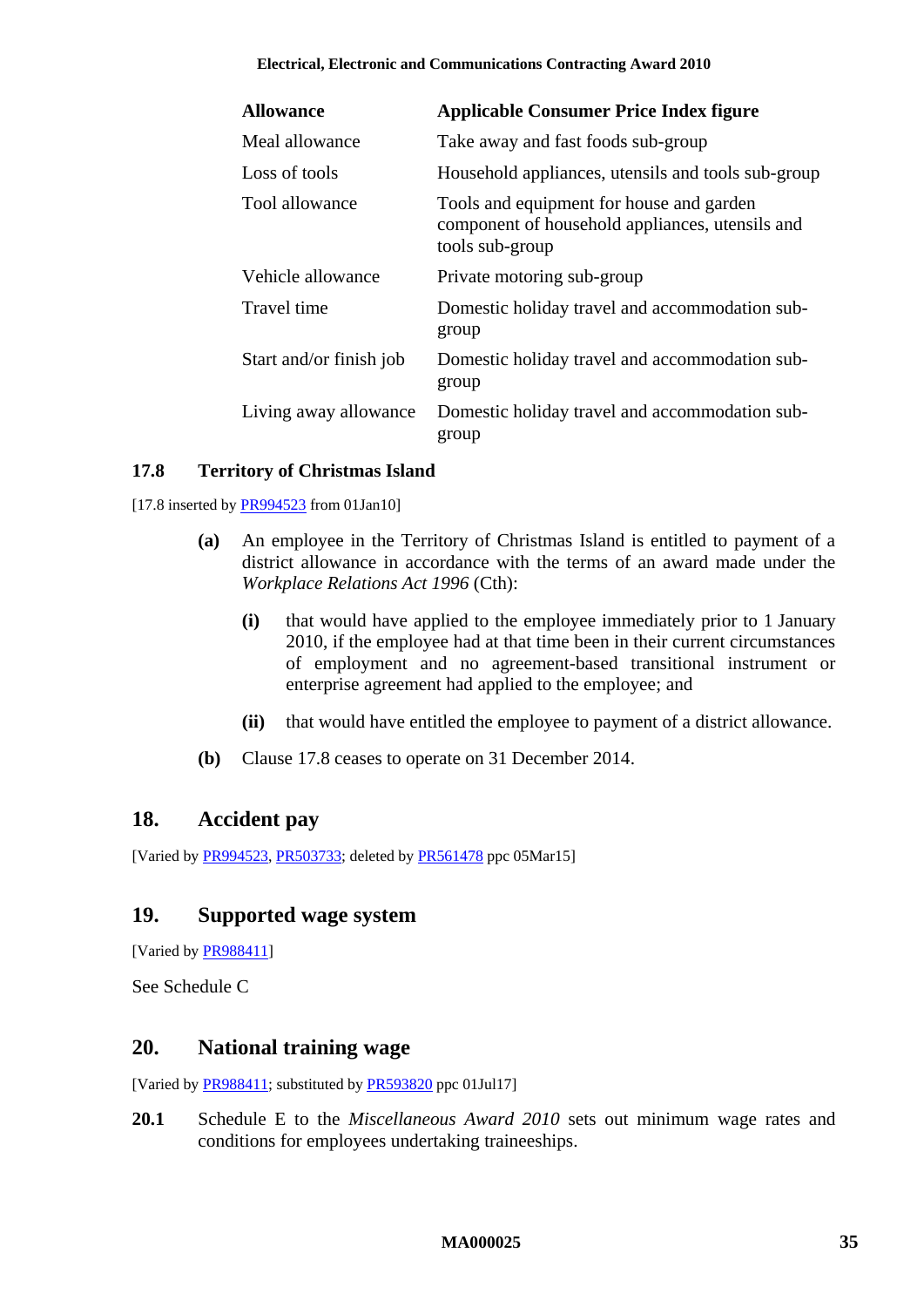**20.2** This award incorporates the terms of Schedule E to the *Miscellaneous Award 2010* as at 1 July 2017. Provided that any reference to "this award" in Schedule E to the *Miscellaneous Award 2010* is to be read as referring to the *Electrical, Electronic and Communications Contracting Award 2010* and not the *Miscellaneous Award 2010.*

# <span id="page-35-0"></span>**21. School-based apprenticeship**

[Varied by **PR988411**]

<span id="page-35-1"></span>See [Schedule E](#page-73-0)

# **22. Payment of wages**

# **22.1 Period of payment**

- **(a)** Wages, including overtime, must be paid weekly, either:
	- **(i)** according to the actual ordinary hours worked each week; or
	- **(ii)** according to the average number of ordinary hours worked each week.
- **(b)** Wages may be paid weekly or fortnightly by agreement between the employer and the majority of employees. Agreement in this respect may also be reached between the employer and an individual employee.
- **(c)** The pay period for the payment of wages ends at the usual time of ceasing work not more than two clear ordinary working days prior to the commencement of pay day. In any week in which a public holiday occurs one day after the normal pay day, wages are to be paid in that week two days prior to such public holiday. If an employee takes a rostered day off on a day which coincides with pay day, the employee must be paid not later than the working day immediately following pay day. Where the employer is able to make suitable arrangements, wages may be paid on the working day preceding pay day.

# **22.2 Method of payment**

- **(a)** Wages must be paid by cash, cheque or electronic funds transfer into the employee's bank or other recognised financial institution account.
- **(b)** In the case of an employee paid by cheque, if the employee requires it, the employer is to have a facility available during ordinary hours for the employee to cash the cheque.

# **22.3 Payment of wages on termination of employment**

- **(a)** On termination of employment, wages due to an employee must be paid on the day of termination or forwarded to the employee by post on the next working day.
- **(b)** Where an employee is paid under a rostered day off system and has accrued a credit towards a rostered day off such credit must be taken into account in calculating wages due on termination.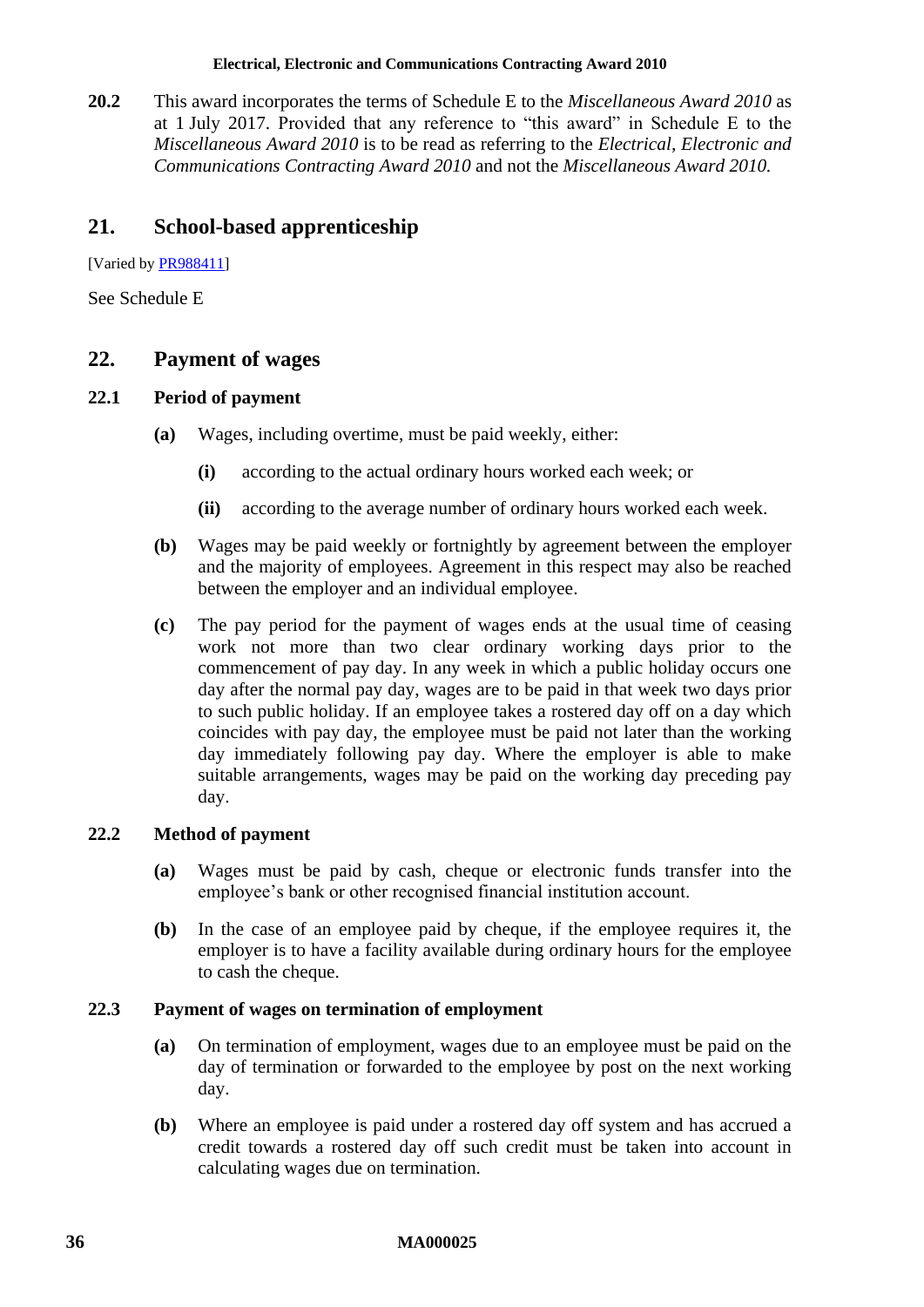# **22.4 Day off coinciding with pay day**

Where an employee is paid wages by cash or cheque and the employee is, by virtue of the arrangement of their ordinary hours, to take a day off on a day which coincides with pay day, such employee must be paid no later than the working day immediately following pay day. However, if the employer is able to make suitable arrangements, wages may be paid on the working day preceding pay day.

# **22.5 Wages to be paid during working hours**

Where an employee is paid wages by cash or cheque such wages are to be paid during ordinary working hours.

# **23. Superannuation**

[Varied b[y PR994523,](http://www.fwc.gov.au/awardsandorders/html/PR994523.htm) [PR514084,](http://www.fwc.gov.au/awardsandorders/html/PR514084.htm) [PR545992\]](http://www.fwc.gov.au/awardsandorders/html/PR545992.htm)

# **23.1 Superannuation legislation**

- **(a)** Superannuation legislation, including the *Superannuation Guarantee (Administration) Act 1992* (Cth), the *Superannuation Guarantee Charge Act 1992* (Cth), the *Superannuation Industry (Supervision) Act 1993* (Cth) and the *Superannuation (Resolution of Complaints) Act 1993* (Cth), deals with the superannuation rights and obligations of employers and employees. Under superannuation legislation individual employees generally have the opportunity to choose their own superannuation fund. If an employee does not choose a superannuation fund, any superannuation fund nominated in the award covering the employee applies.
- **(b)** The rights and obligations in these clauses supplement those in superannuation legislation.

# <span id="page-36-0"></span>**23.2 Employer contributions**

An employer must make such superannuation contributions to a superannuation fund for the benefit of an employee as will avoid the employer being required to pay the superannuation guarantee charge under superannuation legislation with respect to that employee.

## <span id="page-36-1"></span>**23.3 Voluntary employee contributions**

- **(a)** Subject to the governing rules of the relevant superannuation fund, an employee may, in writing, authorise their employer to pay on behalf of the employee a specified amount from the wages of the employee into the same superannuation fund as the employer makes the superannuation contributions provided for in clause [23.2.](#page-36-0)
- <span id="page-36-2"></span>**(b)** An employee may adjust the amount the employee has authorised their employer to pay from the wages of the employee from the first of the month following the giving of three months' written notice to their employer.
- **(c)** The employer must pay the amount authorised under clauses [23.3\(a\)](#page-36-1) or [\(b\)](#page-36-2) no later than 28 days after the end of the month in which the deduction authorised under clauses [23.3\(a\)](#page-36-1) or [\(b\)](#page-36-2) was made.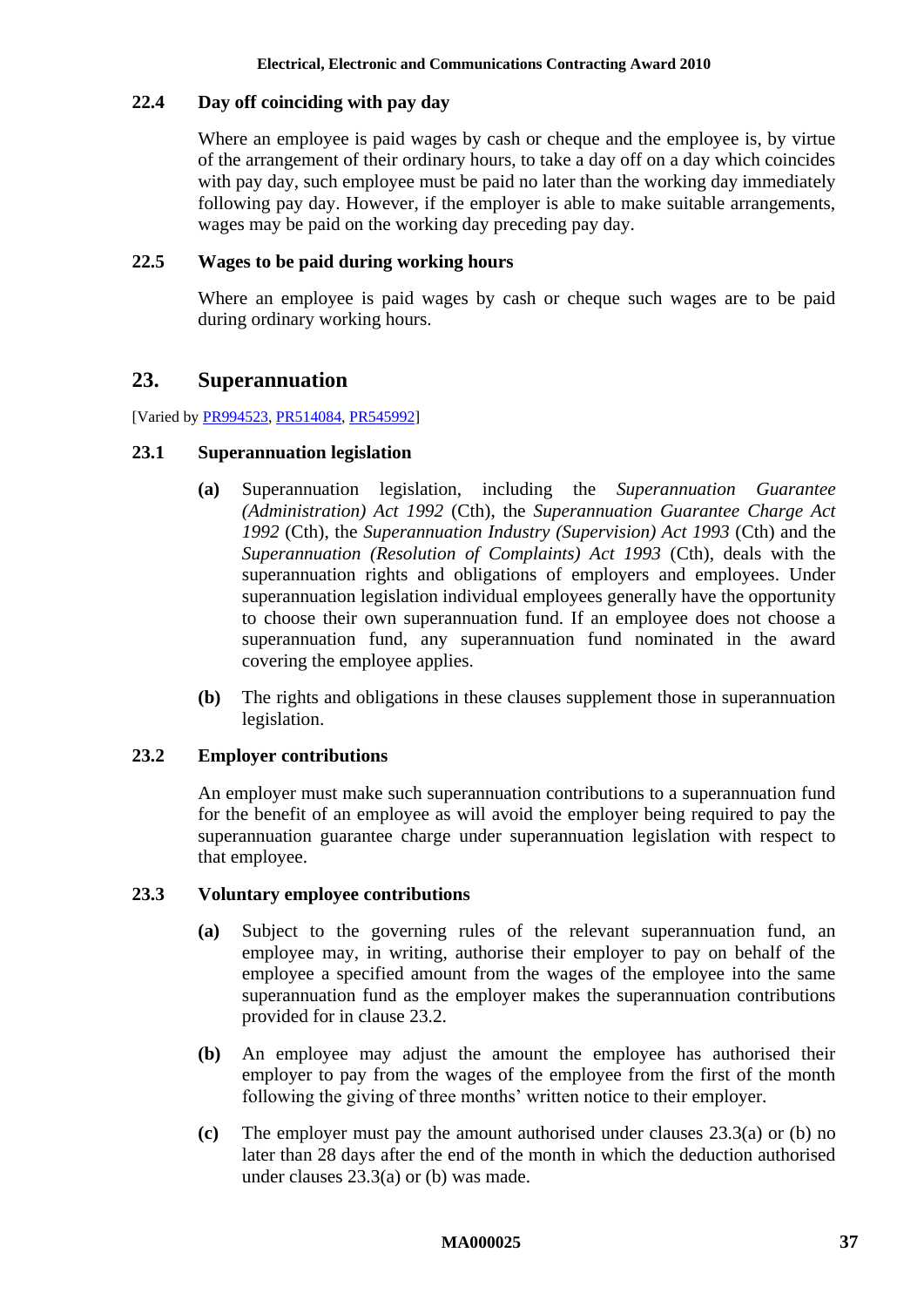## **23.4 Superannuation fund**

[23.4 varied by [PR994523,](http://www.fwc.gov.au/awardsandorders/html/PR994523.htm) [PR514084](http://www.fwc.gov.au/awardsandorders/html/PR514084.htm) ppc 31 August 2011]

Unless, to comply with superannuation legislation, the employer is required to make the superannuation contributions provided for in clause [23.2](#page-36-0) to another superannuation fund that is chosen by the employee, the employer must make the superannuation contributions provided for in clause [23.2](#page-36-0) and pay the amount authorised under clauses [23.3\(a\)](#page-36-1) and [23.3\(b\)](#page-36-2) to one of the following superannuation funds or its successor:

- [23.4(a) deleted by  $PR545992$  ppc 01Jan14]
- [23.4(b) renumbered as  $23.4(a)$  by [PR545992](http://www.fwc.gov.au/awardsandorders/html/PR545992.htm) ppc 01Jan14]
	- **(a)** New South Wales Electrical Superannuation Scheme (NESS);

[23.4(c) renumbered as  $23.4(b)$  by  $PR545992$  ppc 01Jan14]

**(b)** Energy Super;

[23.4(d) renumbered as  $23.4(c)$  by [PR545992](http://www.fwc.gov.au/awardsandorders/html/PR545992.htm) ppc 01Jan14]

**(c)** Construction and Building Industry Super (Cbus);

[23.4(e) renumbered as  $23.4$ (d) by  $PR545992$  ppc  $01Jan14$ ]

**(d)** Energy Industries Superannuation Scheme (EISS);

[23.4(f) renumbered as  $20.4(e)$  and varied by  $PR545992$  ppc 01Jan14]

**(e)** any superannuation fund which is an eligible choice fund that applies to employees in the principal business of the employer, where the employee covered by this award is in the minority of award-covered employees and is a fund that offers a MySuper product or is an exempt public sector scheme; or

[New 23.4(f) inserted by [PR545992](http://www.fwc.gov.au/awardsandorders/html/PR545992.htm) ppc 01Jan14]

**(f)** a superannuation fund or scheme which the employee is a defined benefit member of.

# **Part 5—Hours of Work and Related Matters**

# **24. Ordinary hours of work and rostering**

[Varied by **PR994523**]

**24.1** Maximum weekly hours and requests for flexible working arrangements are provided for in the NES.

# **24.2 Ordinary hours of work—day workers**

The ordinary hours of work prescribed herein may be worked Monday to Friday, inclusive.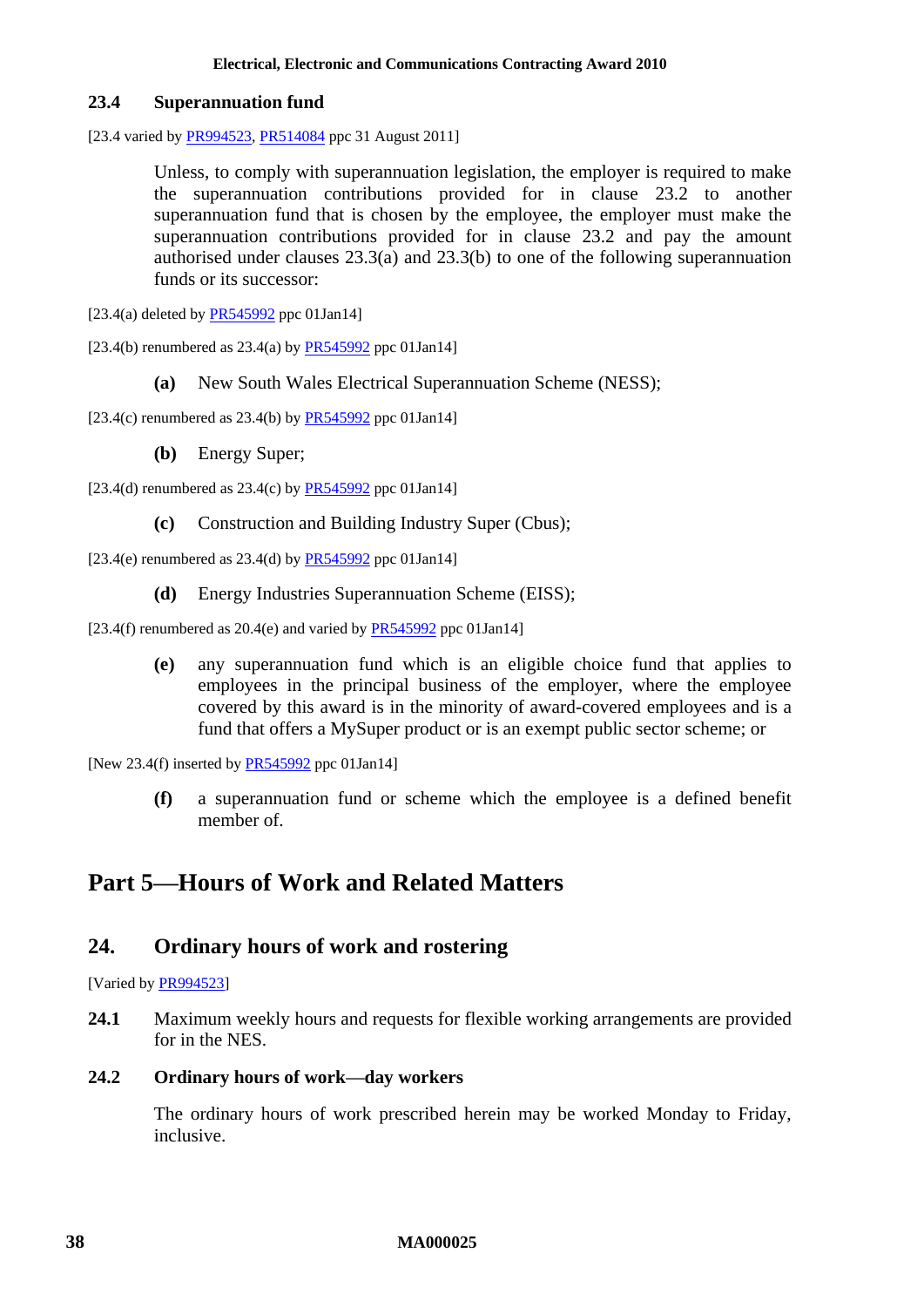# **24.3 Spread of hours—day workers**

- **(a)** The ordinary hours of work will be 6.00 am to 6.00 pm. Provided that the usual starting time and usual finishing time within the spread of hours may not be varied except by agreement of the employer and individual employee or the majority of the employees concerned.
- **(b)** Provided that the spread of hours may be altered as to all or a section of the employees by agreement of the employer and the employee or majority of the employees.

# **24.4 Work cycles—day workers**

The ordinary hours of work for day workers will be an average of 38 per week to be worked on one of the following bases:

- **(a)** 38 hours within a work cycle not exceeding seven consecutive days;
- **(b)** 76 hours within a work cycle not exceeding 14 consecutive days;
- **(c)** 114 hours within a work cycle not exceeding 21 consecutive days; or
- **(d)** 152 hours within a work cycle not exceeding 28 consecutive days.

# **24.5 Twelve hour shifts**

By agreement between the employer and the majority of employees concerned, ordinary hours not exceeding 12 on any day may be worked subject to:

- **(a)** proper health monitoring procedures being introduced;
- **(b)** suitable roster arrangements being made; and
- **(c)** proper supervision being provided.

## **24.6 Late comers**

- **(a)** An employer may select and utilise for time-keeping purposes, any fractional or decimal proportion of an hour (not exceeding quarter of an hour), and may apply such proportion in the calculation of the working time of employees who, without reasonable cause, which is promptly communicated to the employer, report for duty after their appointed starting times or cease duty before their appointed finishing times.
- **(b)** An employer who adopts a proportion for the aforesaid purpose may apply the same proportion for the calculation of overtime.

## <span id="page-38-0"></span>**24.7 Implementation of 38 hour week**

The ordinary hours of work may be arranged in accordance with one of the following:

- **(a)** by employees working less than eight ordinary hours each day; or
- **(b)** by employees working less than eight ordinary hours on one or more days in each week; or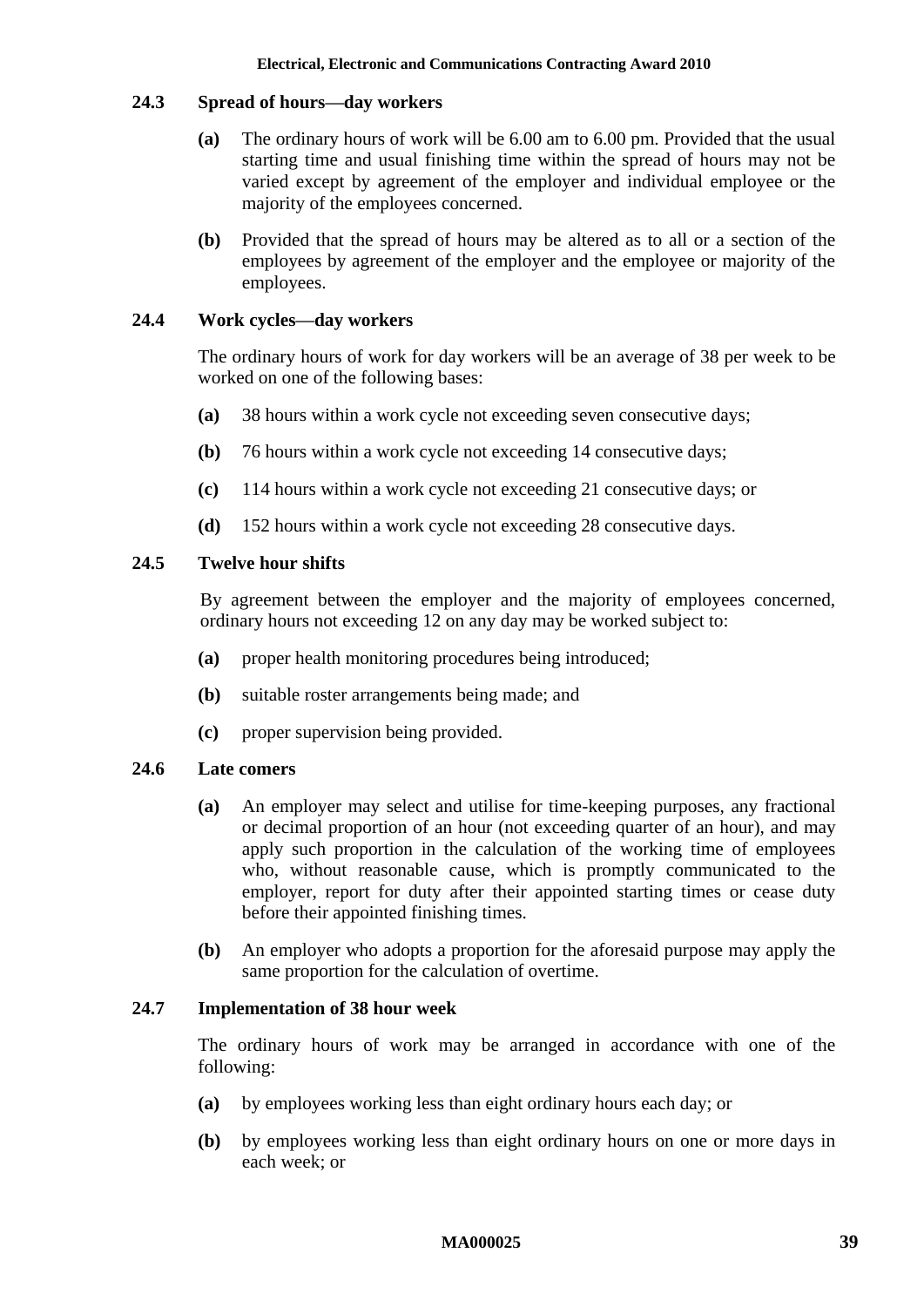- **(c)** by employees working less than eight ordinary hours on one or more days in each fortnight; or
- **(d)** by fixing one weekday on which all employees will be off during a particular work cycle; or
- **(e)** by rostering employees off on various days of the week during a particular work cycle so that each employee has one day off during that cycle.

# **24.8 Rostered day off**

**(a) Rostered day off** for the purpose of this award is the weekday, not being a holiday, that an employee has off duty when working in accordance with an average hours system.

# **(b) Notice of rostered day off**

Where an employee, in accordance with clause [24.7,](#page-38-0) is entitled to a day off during the employee's work cycle, they must be advised by the employer at least four weeks in advance of the weekday the employee is to take off.

# **(c) Rostered day off not to coincide with public holiday**

Where an employee's ordinary hours are arranged in accordance with clause [24.7,](#page-38-0) the weekday or part of the weekday taken off must not coincide with a public holiday as prescribed in the NES.

# **(d) Substitution of rostered day off**

- **(i)** An employer may substitute the day an employee is to take off in accordance with clause [24.7](#page-38-0) for another day and require the employee to work on that day off if such work is necessary to allow other employees to be employed productively or to carry out out-of-hours maintenance or because of unforeseen delays to a particular project or a section of it or for other reasons arising from unforeseen or emergency circumstances on a project.
- **(ii)** Provided that if a substitute day off is not granted, then the employee must be paid in addition to the payment for the day off, for work performed in ordinary hours at the rate of time and a half, and for work outside ordinary hours, at the rate of double time.
- **(iii)** An individual employee, with the agreement of the employer, may substitute the day the employee is to take off for another day.
- **(iv)** Any substitute day off must be taken either in the current work cycle or in the next succeeding work cycle.
- **(v)** Where any employee, in accordance with clause [24.7](#page-38-0) is entitled to a day off during the employee's work cycle and that day off falls on a public holiday, as prescribed in the NES, the next working day will be substituted as the day off unless an alternate day in that work cycle or the next succeeding work cycle is adopted by agreement between the employer and the employee.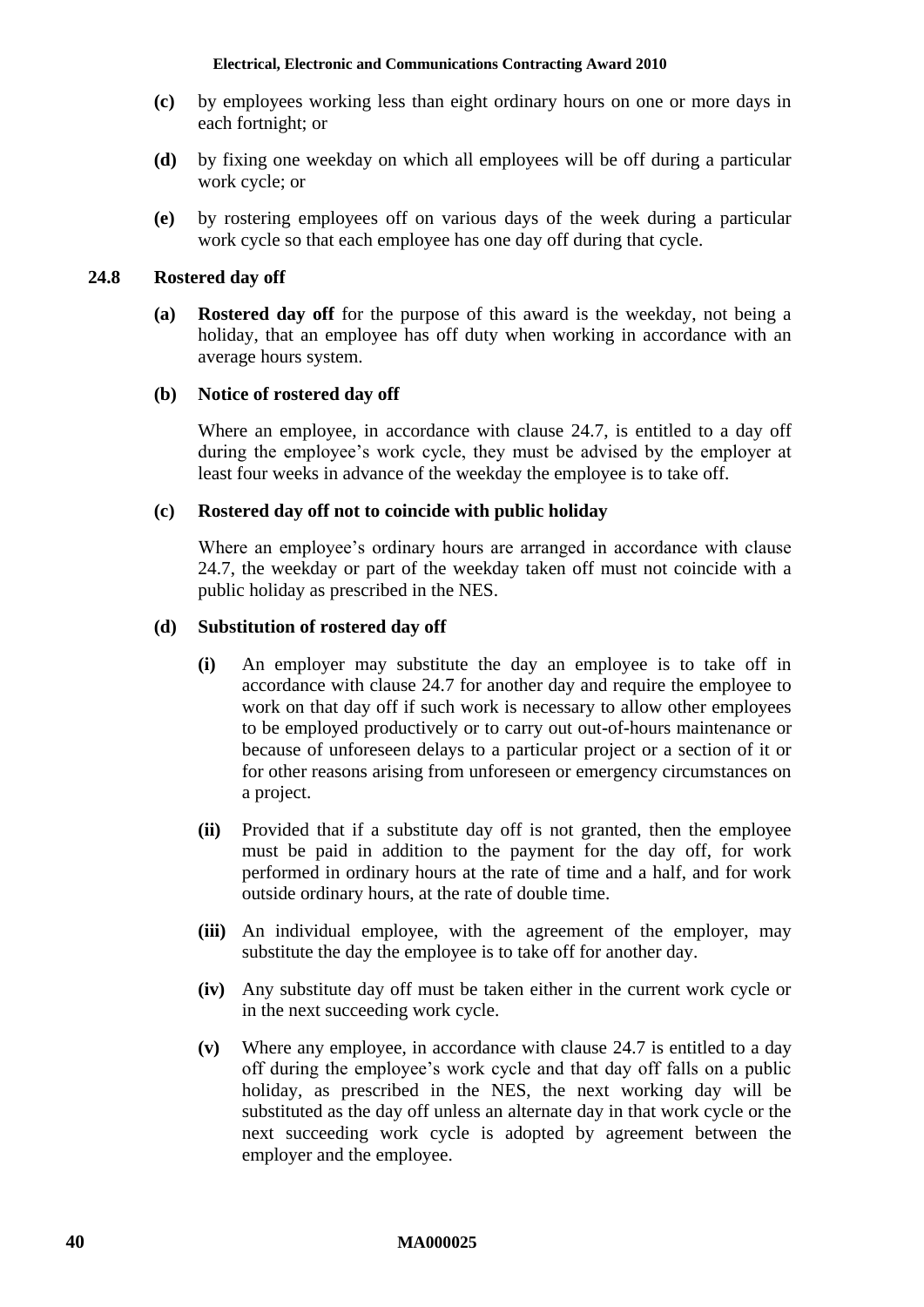**(vi)** In this subclause reference to a day or working day may also be taken as reference to a part day or part working day as the case may be and is appropriate.

### **(e) Calculation of weekly wage rates—Rostered day off (RDO) system**

Where an employee's ordinary hours in a week are greater or less than 38 hours and such employee's pay is averaged to avoid fluctuating wage payments, the following is to apply:

- **(i)** the employee will accrue a credit for each day they work ordinary hours in excess of the daily average;
- **(ii)** the employee will not accrue a credit for each day of absence from duty, other than on annual leave, long service leave, public holidays, paid personal/carer's leave, workers compensation, paid compassionate leave, paid training leave or jury service; and
- **(iii)** an employee absent for part of a day, other than on annual leave, long service leave, public holidays, paid personal/carer's leave, workers compensation, paid compassionate leave, paid training leave or jury service, accrues a proportion of the credit for the day, based on the proportion of the working day that the employee was in attendance.

## **24.9 Rest break**

Employees must be allowed a rest break of 10 minutes on each day between the time of commencing work and the usual meal break. The rest break must be counted as part of time worked.

## **24.10 Ordinary hours of work—continuous shiftwork**

- **(a)** This subclause will only apply to continuous shiftworkers as defined in clause [3.2.](#page-4-0)
- **(b)** The ordinary hours of continuous shiftworkers must average 38 hours per week inclusive of crib time and must not exceed 152 hours in 28 consecutive days.
- **(c)** Subject to the following conditions, continuous shiftworkers must work at such times as the employer may require:
	- **(i)** A shift consist of not more than eight hours, inclusive of crib time. Provided that by mutual agreement between the employer and an employee or majority of employees concerned, a shift can consist of up to 12 hours;
	- **(ii)** Except at the regular change over of shifts an employee must not be required to work more than one shift in each 24 hours;
	- **(iii)** 20 minutes must be allowed to continuous shiftworkers each shift for crib which must be counted as time worked; and
	- **(iv)** An employee must not be required to work for more than five hours without a break for a meal.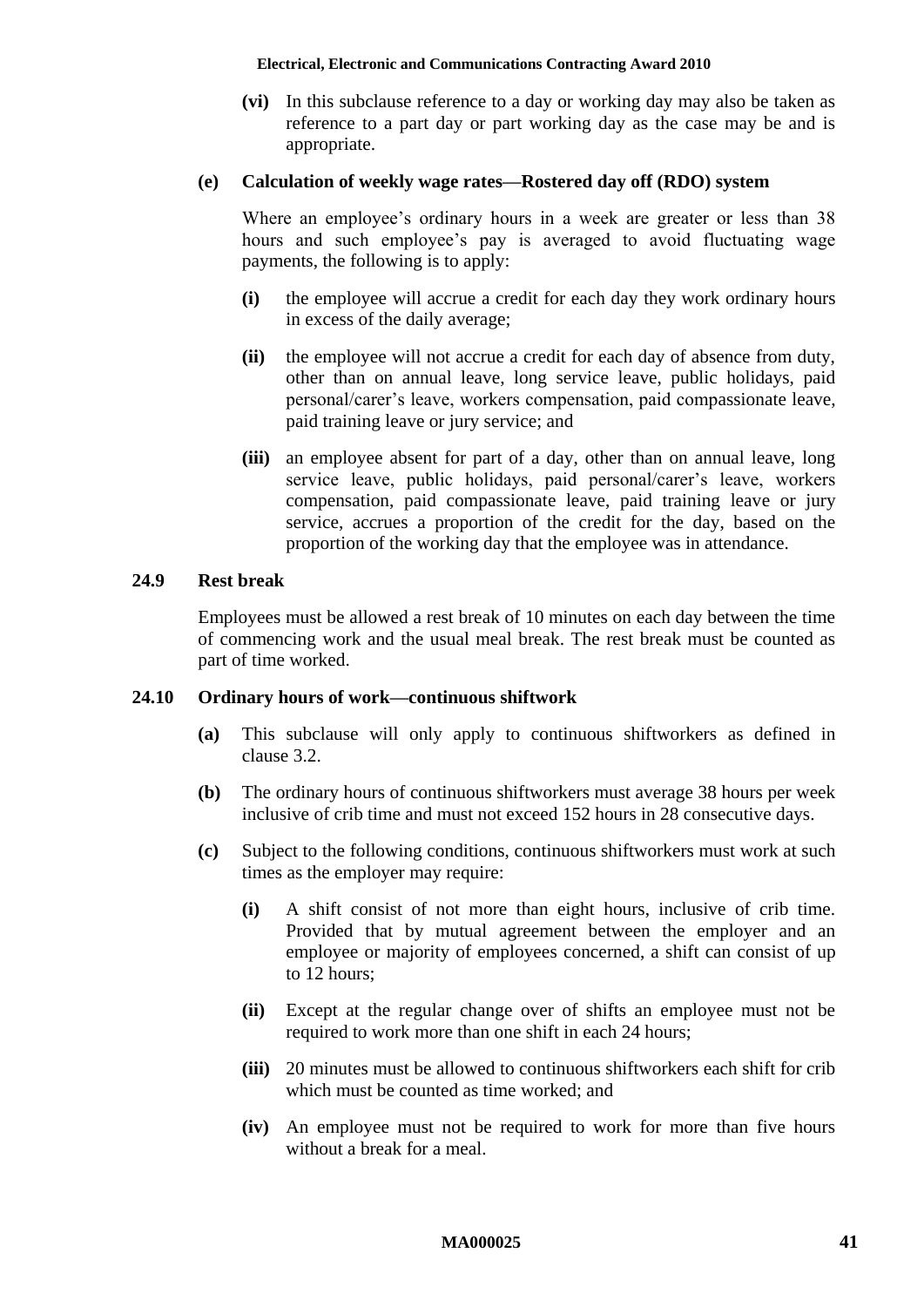### **24.11 Ordinary hours of work—other than continuous shiftwork**

- **(a)** This subclause will apply to shiftworkers not upon continuous work as hereinbefore defined.
- **(b)** The weekly ordinary hours of work must be an average of 38 per week, to be worked in one of the following shift cycles;
	- **(i)** 38 hours within a period not exceeding seven consecutive calendar days; or
	- **(ii)** 76 hours within a period not exceeding 14 consecutive calendar days; or

#### $[24.11(b)(iii)$  varied b[y PR994523](http://www.fwc.gov.au/awardsandorders/html/PR994523.htm) from 01Jan10]

- **(iii)** 114 hours within a period not exceeding 21 consecutive calendar days; or
- **(iv)** 152 hours within a period not exceeding 28 consecutive days.
- **(c)** Subject to the following conditions, such shiftworkers must work at such times as the employer may require:
	- **(i)** A shift must not exceed eight hours of ordinary time work inclusive of crib time. Provided that by mutual agreement between the employer and an employee or majority of employees concerned, a shift can consist of up to 12 hours.
	- **(ii)** Such ordinary hours must be worked continuously except for crib time at the discretion of the employer.
	- **(iii)** Except at the regular change-over of shifts, an employee must not be required to work more than one shift in each 24 hours.
	- **(iv)** An employee must not be required to work for more than five hours without a break for crib time.

### **24.12 Rosters**

A shift roster must specify the commencing and finishing times of ordinary working hours of the respective shifts.

#### <span id="page-41-0"></span>**24.13 Shift allowances**

- **(a)** An employee whilst on afternoon or night shift as defined in clause [3.2](#page-4-0) must be paid for such shift 15% more than the employee's ordinary rate.
- **(b)** An employee who works on an afternoon or night shift which does not continue for at least five successive afternoons or nights must be paid for such shift at time and a half for the first two hours thereof and double time thereafter.
- **(c)** An employee who:
	- **(i)** during a period of engagement on shift, works night shift only;
	- **(ii)** remains on night shift for a longer period than four consecutive weeks; or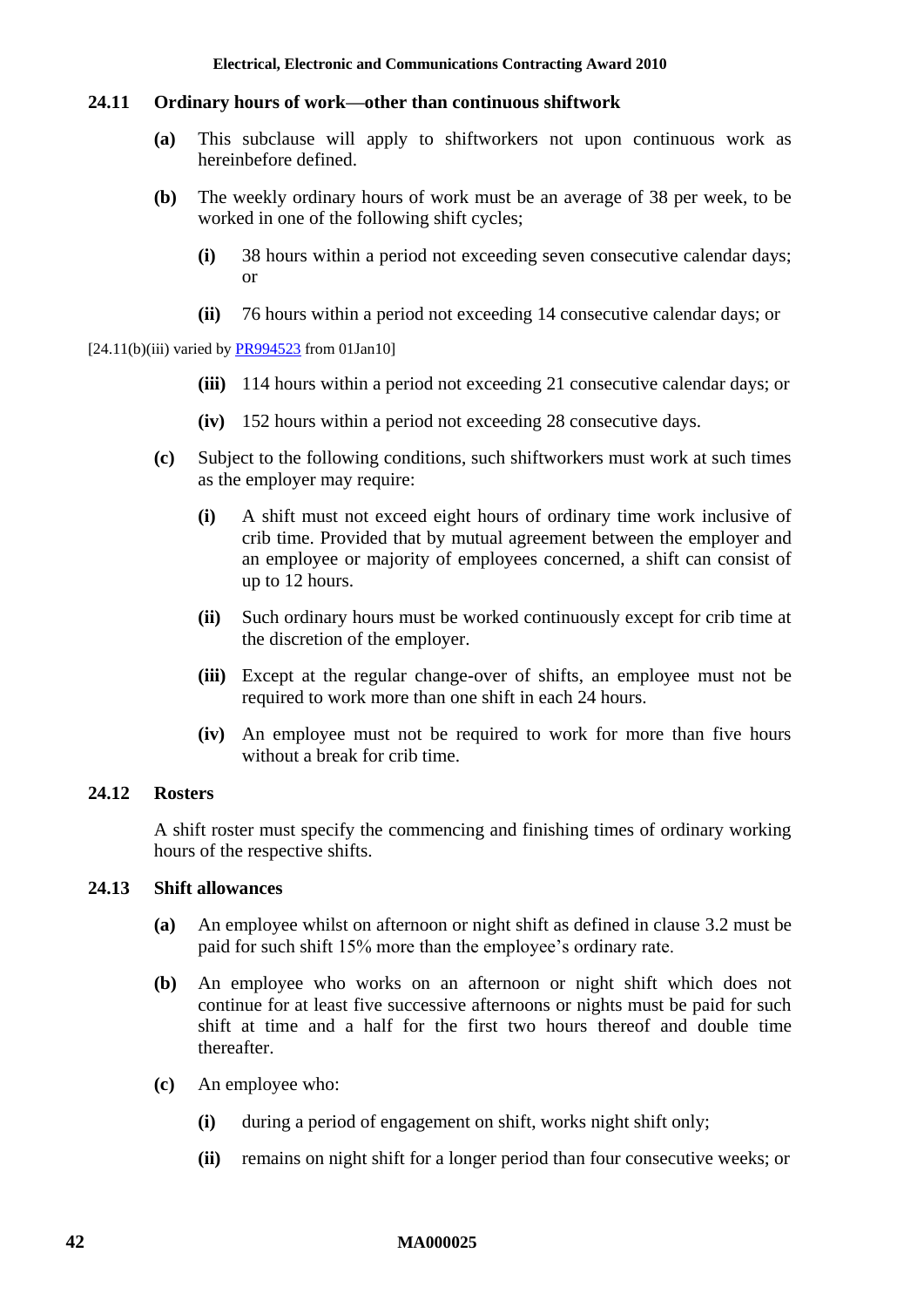**(iii)** works on a night shift which does not rotate or alternate with another shift or with day work so as to give the employee at least one third of their working time off night shift in each shift cycle;

must, during such engagement, period or cycle, be paid 30% more than their ordinary rate for all time worked during ordinary working hours on such night shift.

## **24.14 Rate for working on Saturday shifts**

The minimum rate to be paid to a shiftworker for work performed between midnight on Friday and midnight on Saturday is time and a half. The extra rate is in substitution for and not cumulative upon the shift premiums prescribed in clause [24.13.](#page-41-0)

- **(a)** The rate at which continuous shiftworkers are to be paid for work on a rostered shift, the major portion of which is performed on a Sunday or public holiday, is double time.
- **(b)** The rate at which shiftworkers on other than continuous work are to be paid for all time worked on a Sunday or public holiday is as follows:
	- **(i)** Sunday—double time.
	- **(ii)** Public holidays—double time and a half.
- **(c)** Where shifts commence between 11.00 pm and midnight on a Sunday or public holiday, the time so worked before midnight does not entitle the employee to the Sunday or public holiday rate for the shift. However, the time worked by an employee on a shift commencing before midnight on the day preceding a Sunday or public holiday will be regarded as time worked on the Sunday or public holiday.
- **(d)** Where shifts fall partly on a public holiday, the shift that has the major portion falling on the public holiday will be regarded as the holiday shift.
- **(e)** The extra rates in this subclause are in substitution for and not cumulative upon the shift premiums prescribed in clause [24.13.](#page-41-0)

## **24.15 Overtime on shiftwork**

- **(a)** For all time worked in excess of or outside the ordinary working hours prescribed by this award or on a shift other than a rostered shift, a shiftworker must be paid:
	- **(i)** if employed on continuous shiftwork—at the rate of double time; or
	- **(ii)** if employed on other than continuous shiftwork—at the rate of time and a half for the first two hours and double time thereafter.
- **(b)** Except in each case where the time is worked:
	- **(i)** by arrangement between the employees themselves;
	- **(ii)** for the purpose of effecting customary rotation on shifts; or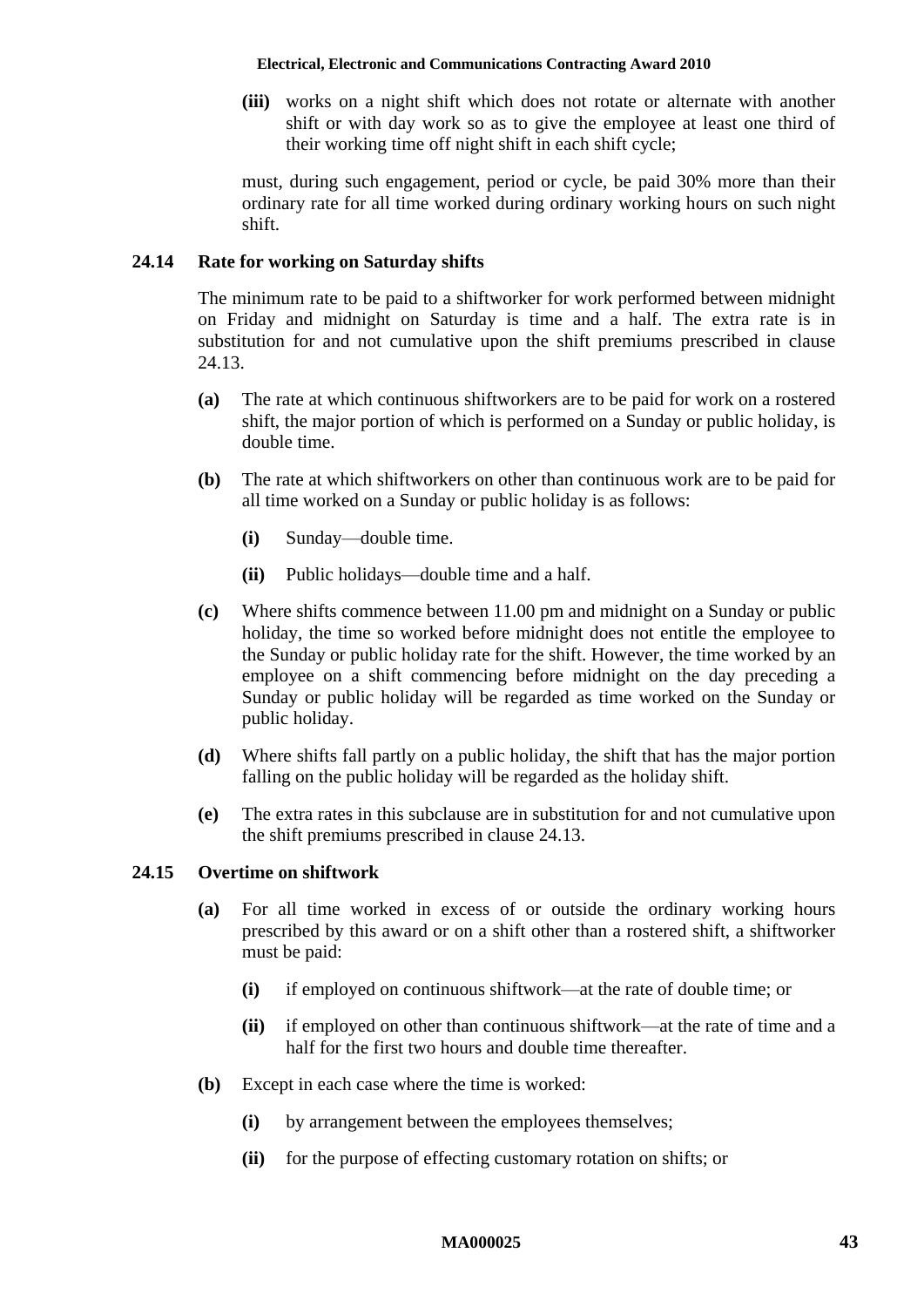- **(iii)** on a shift to which an employee is transferred on short notice as an alternative to standing the employee off in circumstances which would entitle the employer to deduct payment for a day in accordance with the Act. Provided that when less than eight hours' notice has been given to the employer by a relief worker that the employee will be absent from work and the employee whom the employee should relieve is not relieved and is required to continue to work on the employee's rostered day off the unrelieved employee must be paid double time.
- **(c)** Such extra rates will be in substitution for and not cumulative upon the shift premiums.

# **24.16 Rest period after shiftwork**

- **(a)** A shiftworker, when going on shift, changing shift or returning to day work must have at least 10 consecutive hours off duty on completion of day work, shiftwork and any overtime and must not suffer any loss of pay for any ordinary time, or any ordinary shift time as is appropriate in the circumstances for any such off duty period.
- **(b)** Provided that, if on the instructions of the employer, such an employee resumes or continues to work without having had such 10 consecutive hours off duty, the employee must be paid at double time rates until released from duty and then be entitled to 10 hours off duty and must not suffer any loss of pay for any ordinary time, or any ordinary shift time as is appropriate in the circumstances, for any such off duty period.

## **24.17 Daylight saving**

- **(a)** Notwithstanding anything contained elsewhere in this award, in any area where by reason of the legislation of a State, summer time is prescribed as being in advance of the standard time of that State, the length of any shift:
	- **(i)** commencing on or before the time prescribed by the relevant legislation for the commencement of a summer time period; and
	- **(ii)** commencing on or before the time prescribed by such legislation for the termination of a summer time period;

will be deemed to be the number of hours represented by the difference between the time recorded by the clock at the beginning of the shift and the time so recorded at the end thereof, the time of the clock and each case to be set to the time fixed pursuant to the relevant State legislation.

**(b)** In this subclause the expression **standard time** and **summer time** will bear the same meanings as are prescribed by the relevant State legislation.

# **25. Inclement weather**

# **25.1 Definition of inclement weather**

**Inclement weather** means the existence of abnormal and extreme climatic conditions by virtue of which it is either not reasonable or not safe for employees exposed to continue working for the duration of such conditions.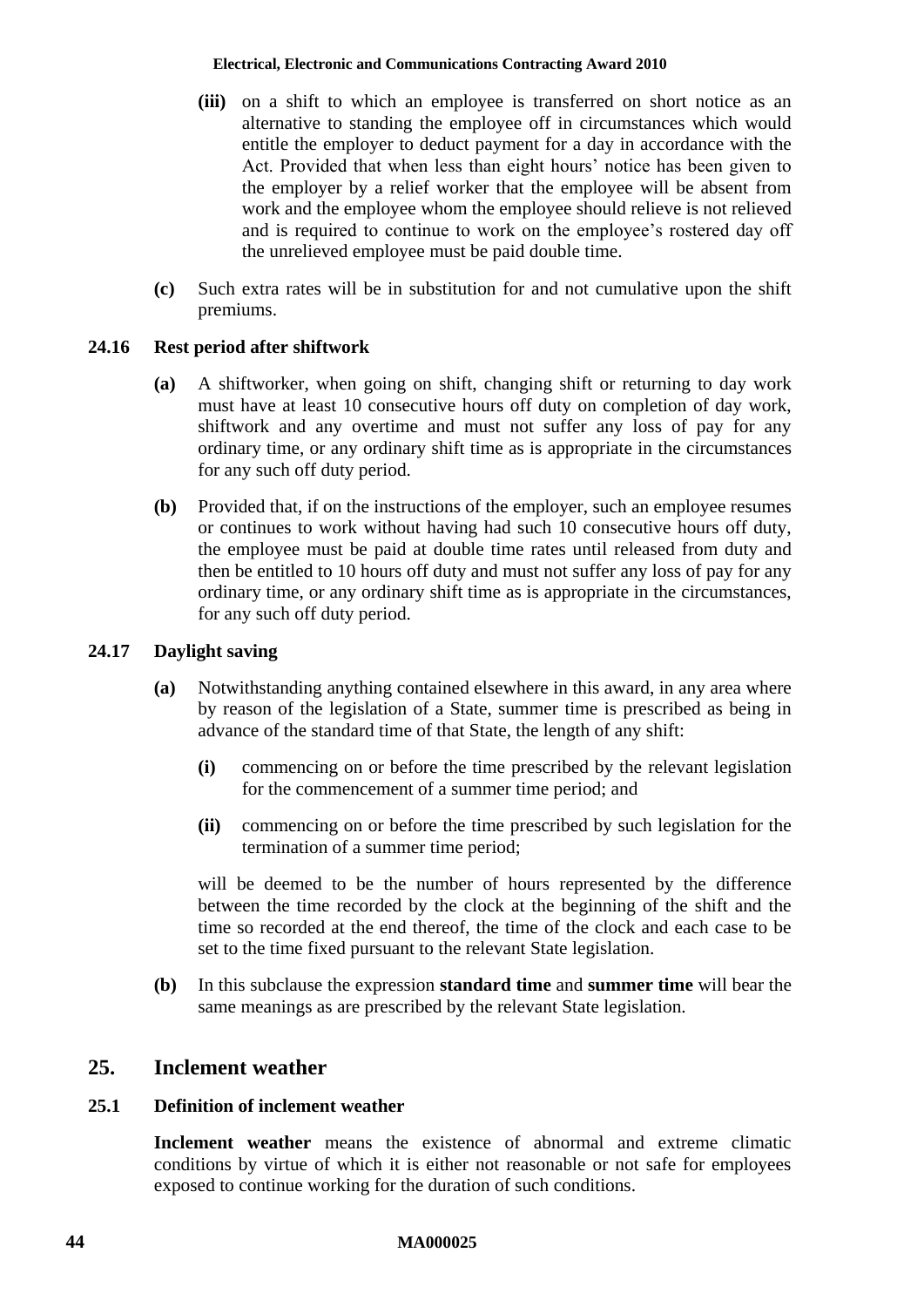# **25.2 Conference procedure for inclement weather**

The employer or its representative, when requested by the employees or their representative, must confer within a reasonable time (which does not exceed 60 minutes) for the purpose of determining whether or not the conditions referred to in this clause apply.

## **25.3 Transfer of work site due to inclement weather**

- **(a)** Employees may be transferred from one location on a site where it is unreasonable to work due to inclement weather, to work at another location on the same site or to another site which is not affected by inclement weather.
- **(b)** Employees may be transferred from one site to another and the employer provides transport where necessary.

# **25.4 Payment for lost time due to inclement weather**

- **(a)** An employee will be entitled to payment by the employer for ordinary time lost through inclement weather whilst such conditions prevail.
- **(b)** An employee will not be entitled to payment for time lost through inclement weather as provided for in this clause unless the provisions of this clause have been observed.

# **26. Overtime**

[Varied b[y PR584098\]](http://www.fwc.gov.au/awardsandorders/html/PR584098.htm)

## **26.1 Payment for working overtime**

- **(a)** For all work done outside ordinary hours, the rates of pay will be time and a half for the first two hours and double time thereafter.
- **(b)** Except as provided in clause [27.4,](#page-48-0) in computing overtime each day's work will stand alone.

## **26.2 Reasonable overtime**

- **(a)** Subject to clause [26.2\(b\),](#page-44-0) an employer may require an employee to work reasonable overtime at overtime rates.
- <span id="page-44-0"></span>**(b)** An employee may refuse to work overtime in circumstances where the working of such overtime would result in the employee working hours which are unreasonable having regard to:
	- **(i)** any risk to the employee's health and safety;
	- **(ii)** the employee's personal circumstances including any family responsibilities;
	- **(iii)** the needs of the workplace or enterprise;
	- **(iv)** the notice (if any) given by the employer of the overtime and by the employee of their intention to refuse it; and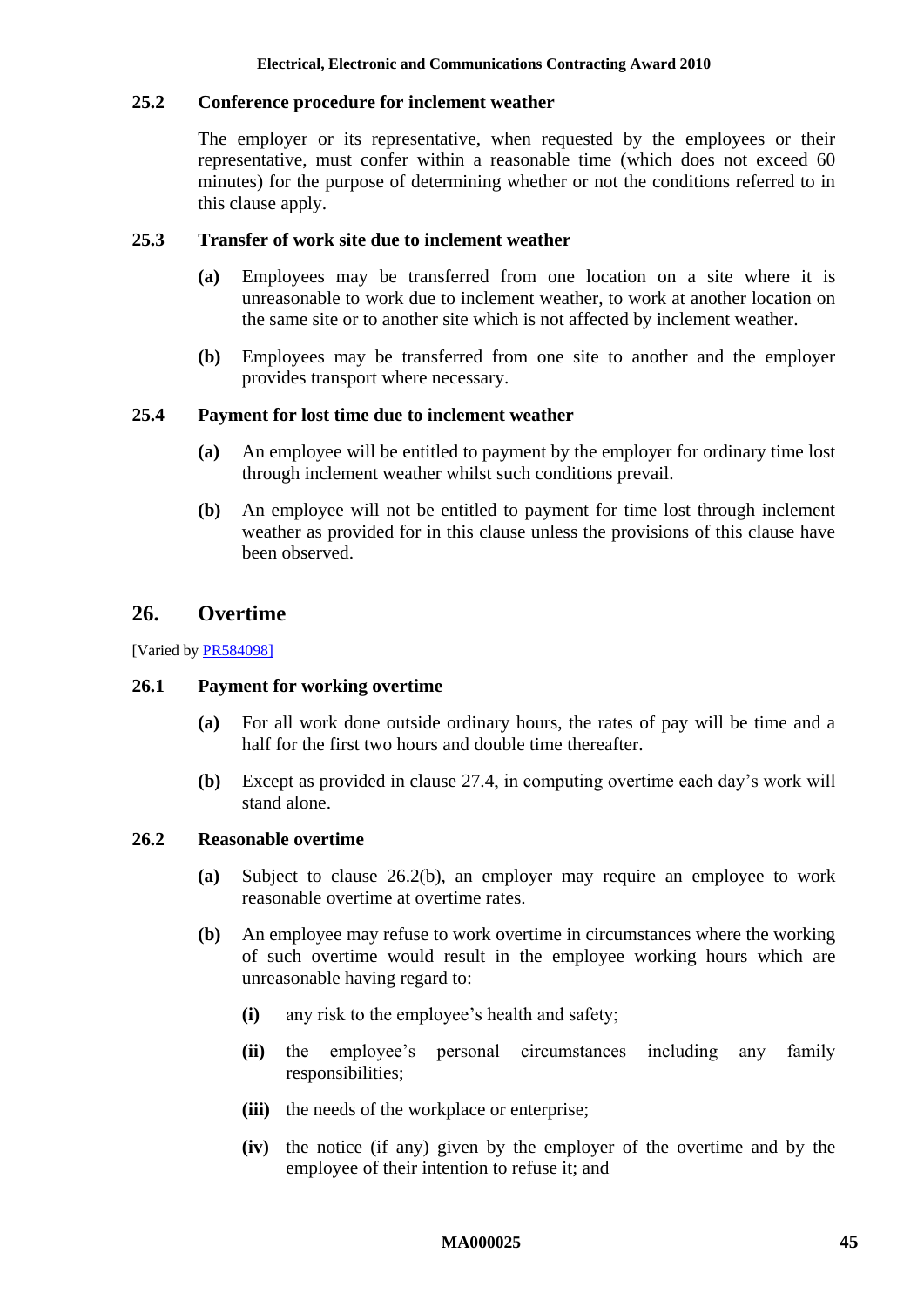**(v)** any other relevant matter.

# **26.3 Minimum payment**

An employee required to work overtime on a Saturday, Sunday, rostered day off or public holiday prescribed in this award must be paid a minimum of four hours at the appropriate penalty rate.

# **26.4 Sunday and public holiday work**

Double time must be paid for work done on Sundays and double time and a half must be paid for work on any of the public holidays prescribed in this award.

# **26.5 Call-back**

- **(a)** An employee recalled to work overtime after leaving the employer's business premises or the jobs at which the employee is engaged (whether notified before or after leaving) must be paid for a minimum of four hours' work at the appropriate rate for each time the employee is so recalled.
- **(b)** This will not apply where it is customary for an employee to return to work to perform a specific job outside normal working hours or where the overtime is continuous (subject to a reasonable meal break) with the completion or commencement of ordinary working time.

# **26.6 Availability for duty**

Where an employee is on availability duty, the employee must be paid an availability for duty allowance of 8.8% of the weekly [standard rate](#page-6-0) per week and if required to work must be paid at the appropriate rate for actual time worked.

- **(a) Availability duty** means that the employee concerned must be available to the employer by means of telephone at any time the employee is receiving the availability for duty allowance.
- **(b) Actual time worked** means the time taken from leaving the employee's home to return thereto and in the case of a single call out, the employee must be paid for a minimum of two hours at the appropriate rate.

# <span id="page-45-0"></span>**26.7 Time off instead of payment for overtime**

[26.7 inserted b[y PR584098](http://www.fwc.gov.au/awardsandorders/html/PR584098.htm) ppc 22Aug16]

- **(a)** An employee and employer may agree in writing to the employee taking time off instead of being paid for a particular amount of overtime that has been worked by the employee.
- <span id="page-45-1"></span>**(b)** Any amount of overtime that has been worked by an employee in a particular pay period and that is to be taken as time off instead of the employee being paid for it must be the subject of a separate agreement under clause [26.7.](#page-45-0)
- **(c)** An agreement must state each of the following:
	- **(i)** the number of overtime hours to which it applies and when those hours were worked;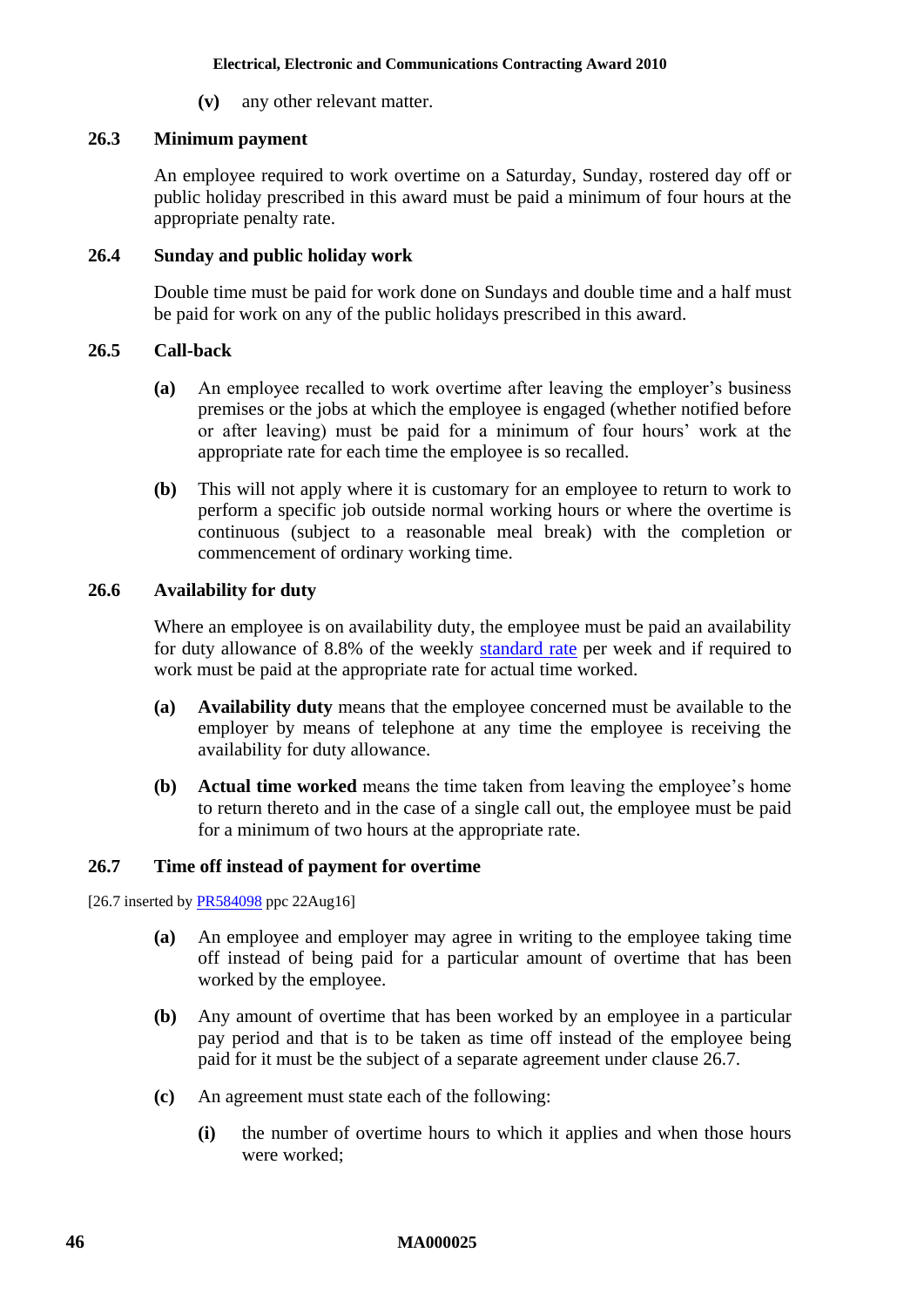- **(ii)** that the employer and employee agree that the employee may take time off instead of being paid for the overtime;
- <span id="page-46-0"></span>**(iii)** that, if the employee requests at any time, the employer must pay the employee, for overtime covered by the agreement but not taken as time off, at the overtime rate applicable to the overtime when worked;
- **(iv)** that any payment mentioned in subparagraph [\(iii\)](#page-46-0) must be made in the next pay period following the request.

Note: An example of the type of agreement required by this clause is set out at [Schedule I.](#page-78-0) There is no requirement to use the form of agreement set out at [Schedule I.](#page-78-0) An agreement under clause [26.7](#page-45-0) can also be made by an exchange of emails between the employee and employer, or by other electronic means.

**(d)** The period of time off that an employee is entitled to take is the same as the number of overtime hours worked.

EXAMPLE: By making an agreement under clause [26.7](#page-45-0) an employee who worked 2 overtime hours is entitled to 2 hours' time off.

- <span id="page-46-1"></span>**(e)** Time off must be taken:
	- **(i)** within the period of 6 months after the overtime is worked; and
	- **(ii)** at a time or times within that period of 6 months agreed by the employee and employer.
- **(f)** If the employee requests at any time, to be paid for overtime covered by an agreement under clause [26.7](#page-45-0) but not taken as time off, the employer must pay the employee for the overtime, in the next pay period following the request, at the overtime rate applicable to the overtime when worked.
- **(g)** If time off for overtime that has been worked is not taken within the period of 6 months mentioned in paragraph [\(e\),](#page-46-1) the employer must pay the employee for the overtime, in the next pay period following those 6 months, at the overtime rate applicable to the overtime when worked.
- **(h)** The employer must keep a copy of any agreement under clause [26.7](#page-45-0) as an employee record.
- **(i)** An employer must not exert undue influence or undue pressure on an employee in relation to a decision by the employee to make, or not make, an agreement to take time off instead of payment for overtime.
- **(j)** An employee may, under section 65 of the Act, request to take time off, at a time or times specified in the request or to be subsequently agreed by the employer and the employee, instead of being paid for overtime worked by the employee. If the employer agrees to the request then clause [26.7](#page-45-0) will apply, including the requirement for separate written agreements under paragraph [\(b\)](#page-45-1) for overtime that has been worked.

Note: If an employee makes a request under section 65 of the Act for a change in working arrangements, the employer may only refuse that request on reasonable business grounds (see section 65(5) of the Act).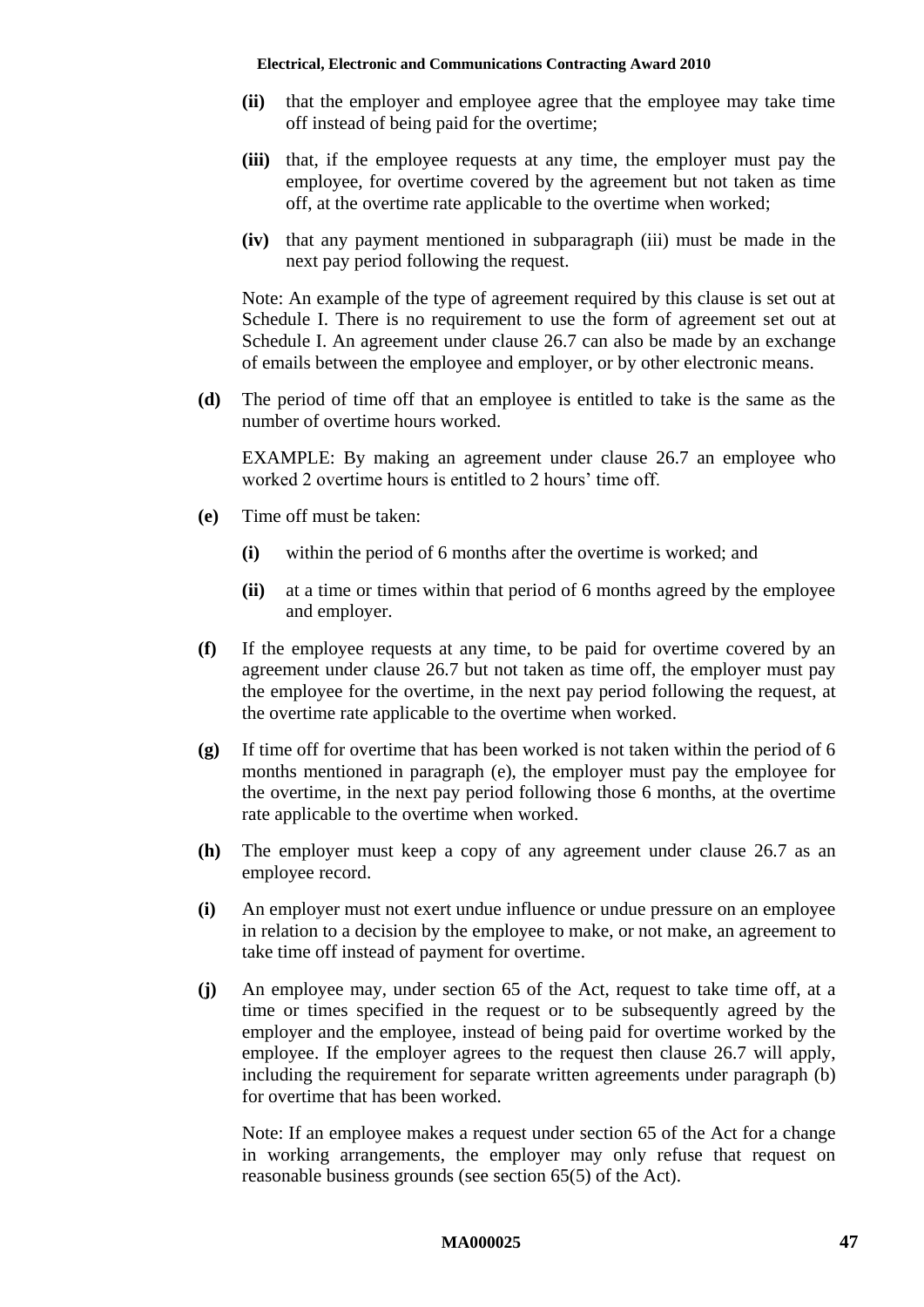**(k)** If, on the termination of the employee's employment, time off for overtime worked by the employee to which clause [26.7](#page-45-0) applies has not been taken, the employer must pay the employee for the overtime at the overtime rate applicable to the overtime when worked.

Note: Under section 345(1) of the Act, a person must not knowingly or recklessly make a false or misleading representation about the workplace rights of another person under clause [26.7.](#page-45-0)

# **27. Breaks**

# <span id="page-47-1"></span>**27.1 Meal breaks and rest breaks**

- **(a)** An employee, other than a shiftworker, is entitled to an unpaid meal break of not less than 30 minutes after every six hours worked.
- **(b)** A shiftworker will be entitled to a paid meal break of 20 minutes per shift.
- **(c)** Meal breaks will be at the discretion of the employer.
- **(d)** Provided that an employee must not be compelled to work for more than six hours without a break for a meal. Where possible the normal meal break should be as near as practicable to the middle of the period of duty or shift in lieu thereof.

## **27.2 Payment for work during meal break**

- **(a)** Except as provided in clause [27.2\(b\),](#page-47-0) for all work done during the normal meal break and thereafter until a meal break is allowed, time and a half rates must be paid.
- <span id="page-47-0"></span>**(b)** Subject to the provisions of clause [27.1,](#page-47-1) an employee employed on regular maintenance work must work during meal breaks at the ordinary rates herein prescribed whenever instructed to do so for the purpose of making good breakdowns of plant or upon routine maintenance of plant which can only be done while such plant is idle.

## **27.3 Rest breaks during overtime**

- **(a)** An employee must be allowed a paid rest break of 20 minutes after each four hours of overtime worked, if the employee is required to continue work after the rest break. Provided that where a day worker on a five day week is required to work overtime on a Saturday, the first prescribed rest break, if occurring between 10.00 am and 1.00 pm, must be paid at ordinary rates.
- **(b)** The employer and an employee may agree to any variation of this clause to meet the circumstances of the workplace, provided that the employer is not required to make any payment in excess of or less than what would otherwise be required under this clause.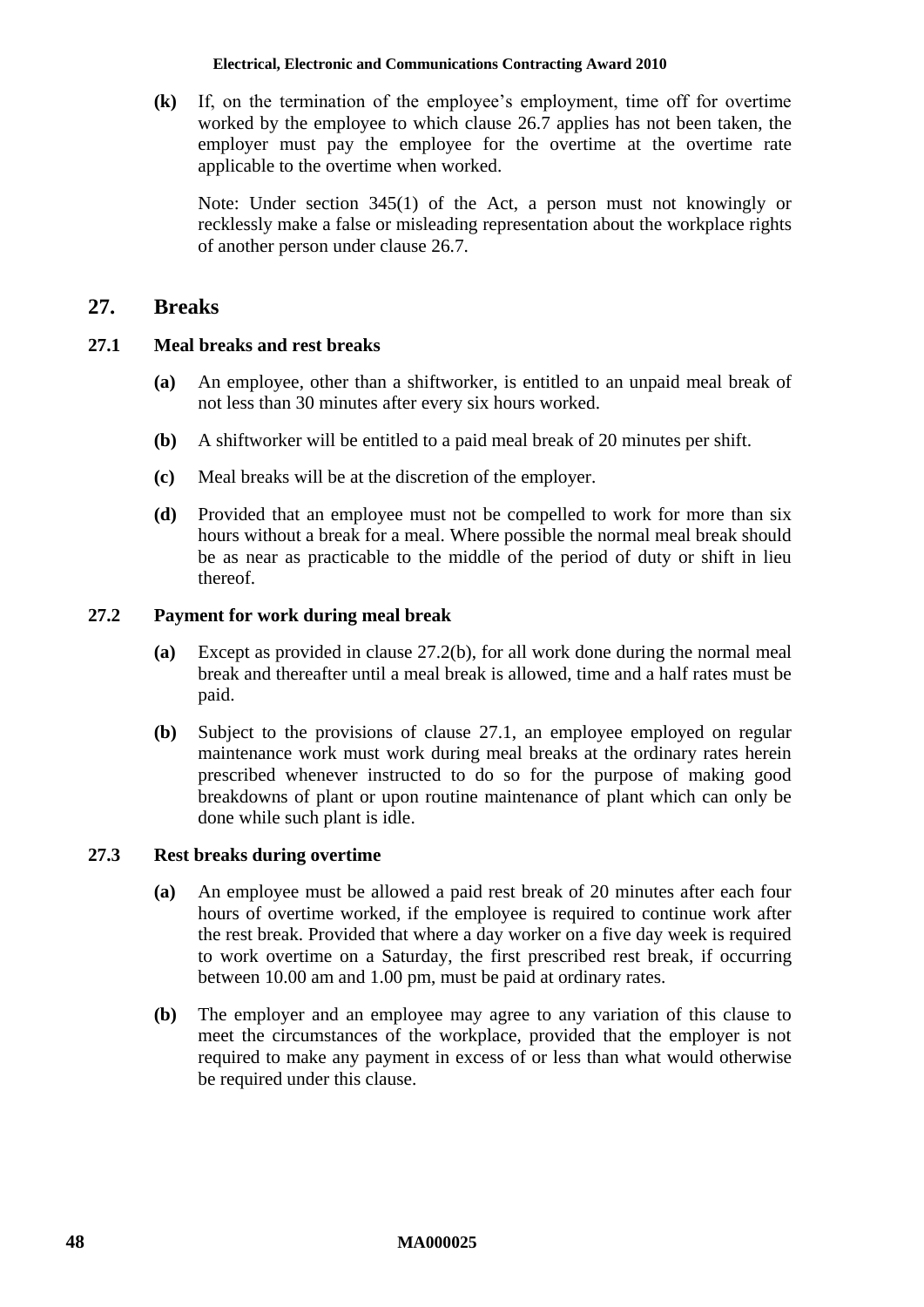### <span id="page-48-1"></span><span id="page-48-0"></span>**27.4 Minimum break between work on successive days or shifts**

### **(a) Employees other than shiftworkers**

- **(i)** When overtime work is necessary it must, wherever reasonably practicable, be arranged so that employees have at least 10 consecutive hours off work between work on successive working days.
- **(ii)** An employee (other than a casual employee) who works so much overtime between the termination of ordinary work on one day and the commencement of ordinary work on the next day that the employee has not had at least 10 consecutive hours off work between those times must be released after completion of the overtime until the employee has had 10 consecutive hours off work without loss of pay for ordinary working time occurring during such absence.
- <span id="page-48-2"></span>**(iii)** If on the instructions of the employer an employee resumes or continues work without having had the 10 consecutive hours off work, the employee must be paid at the relevant overtime rate until released from work for such period. The employee is then entitled to be absent until they have had 10 consecutive hours off work without loss of pay for ordinary working time occurring during the absence.

## **(b) Shiftworkers**

For shiftworkers, the required period of consecutive hours off work is eight hours. Other arrangements are as per clauses  $27.4(a)(i)$  to [\(iii\)](#page-48-2) above.

# **Part 6—Leave and Public Holidays**

# **28. Annual leave**

[Varied b[y PR994523,](http://www.fwc.gov.au/awardsandorders/html/PR994523.htm) [PR567234,](http://www.fwc.gov.au/awardsandorders/html/PR567234.htm) [PR582997,](http://www.fwc.gov.au/awardsandorders/html/pr582997.htm) [PR588646\]](https://www.fwc.gov.au/documents/awardsandorders/html/pr588646.htm)

## **28.1 Leave entitlement**

**(a)** Annual leave is provided for in the NES.

<span id="page-48-4"></span>[28.1(b) varied by  $PR567234$ , ppc 27May15]

**(b)** For the purpose of the additional week of annual leave provided for in the NES, a **shiftworker** is a seven day shiftworker who is regularly rostered to work on Sundays and public holidays.

## <span id="page-48-3"></span>**28.2 Payment for annual leave**

**(a)** The NES prescribes the basis for payment for annual leave, including payment for untaken leave upon the termination of employment.

 $[28.2(b)$  varied by [PR588646,](https://www.fwc.gov.au/documents/awardsandorders/html/pr588646.htm) ppc 16Dec16]

**(b)** Instead of the base rate of pay specified in the NES, an employee under this award, before going on annual leave, must be paid the wages they would have received in respect of the ordinary hours the employee would have worked had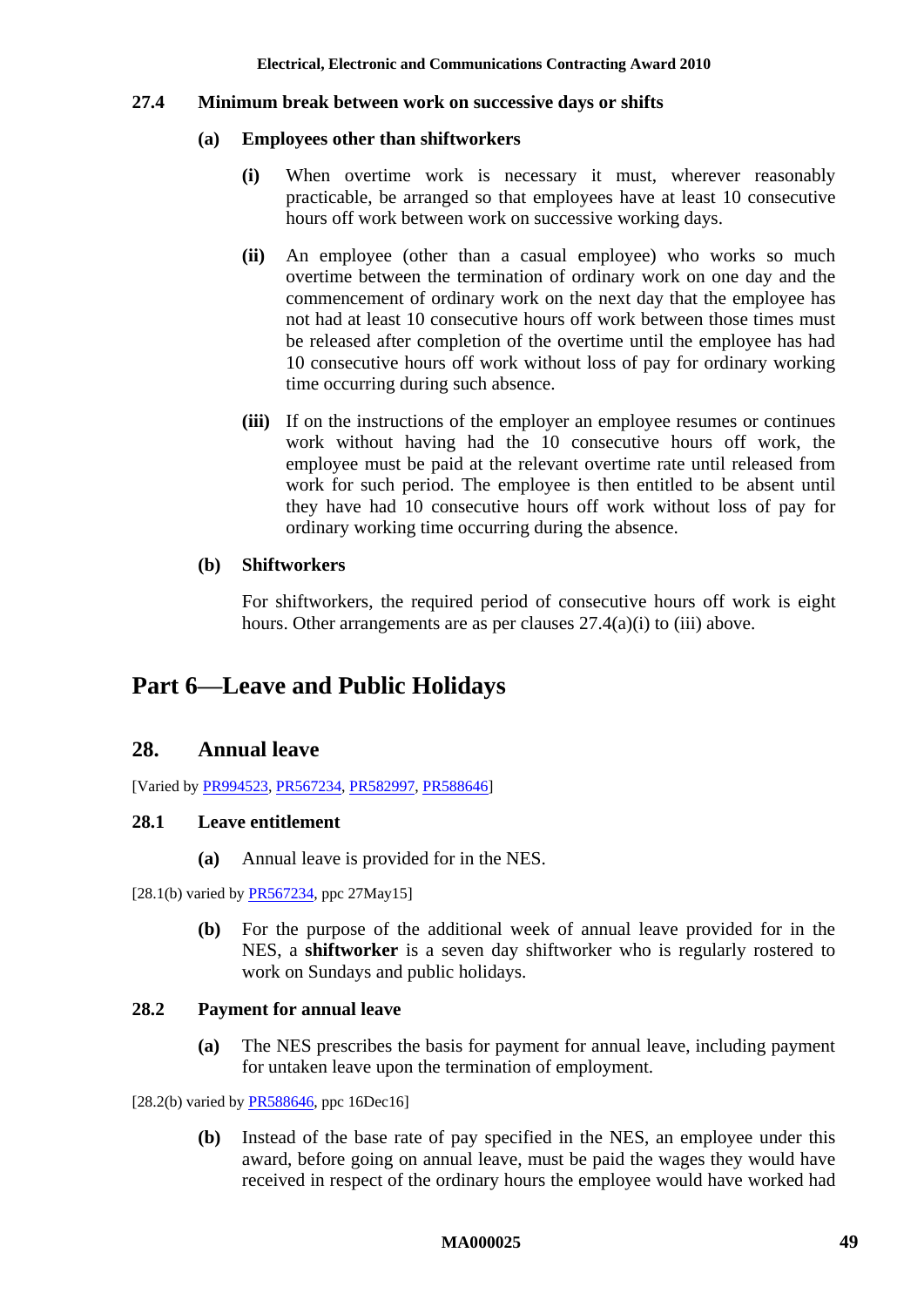the employee not been on leave during the relevant period, exclusive of payments in respect of overtime, shift loading, weekend penalty rates, special rates, travel and fares or any other payment which might have been payable to the employee as a reimbursement for expenses incurred.

### **28.3 Electronic funds transfer (EFT) payment of annual leave**

[New 28.3 inserted by **PR582997** ppc 29Jul16]

Despite anything else in this clause, an employee paid by electronic funds transfer (EFT) may be paid in accordance with their usual pay cycle while on paid annual leave.

#### **28.4 Annual leave loading**

[28.3 renumbered as 28.4 b[y PR582997](http://www.fwc.gov.au/awardsandorders/html/PR582997.htm) ppc 29Jul16]

In addition to the payment provided for in clause [28.2,](#page-48-3) an employer is required to pay an additional leave loading as follows:

#### **(a) Day work**

When an employee takes a period of paid annual leave, the employee will be paid an annual leave loading of 17.5% of the payment under clause [28.2.](#page-48-3)

## **(b) Shiftwork**

Where the employee would have received shift loadings had the employee not been on leave during the relevant period and such loadings would have entitled the employee to a greater amount than a loading of 17.5% of the payment under clause [28.2,](#page-48-3) then the shift loadings must be added to the rate of wage prescribed by this subclause instead of the 17.5% loading.

#### **(c) Annual leave loading on termination**

The leave loading prescribed will also apply to proportionate leave on termination but will not apply where an employee is dismissed by the employer for reasons of malingering, inefficiency, neglect of duty, misconduct or refusing duty.

#### **28.5 Taking of annual leave during close-downs etc.**

[28.4 renumbered as  $28.5$  b[y PR582997](http://www.fwc.gov.au/awardsandorders/html/PR582997.htm) ppc 29Jul16]

- **(a)** An employer may, by two months' notice in writing, declare that the establishment, project or business will observe a complete Christmas–New Year close-down. An employee will, provided that the employee has been employed continuously for one week or more, be entitled to leave on a pro rata basis for each week of continuous service and such an employee may be stood down for the duration of the close-down period, provided that any such employee must be paid for all public holidays occurring during the close-down period.
- **(b)** Employees will be entitled to be paid for public holidays during the close-down.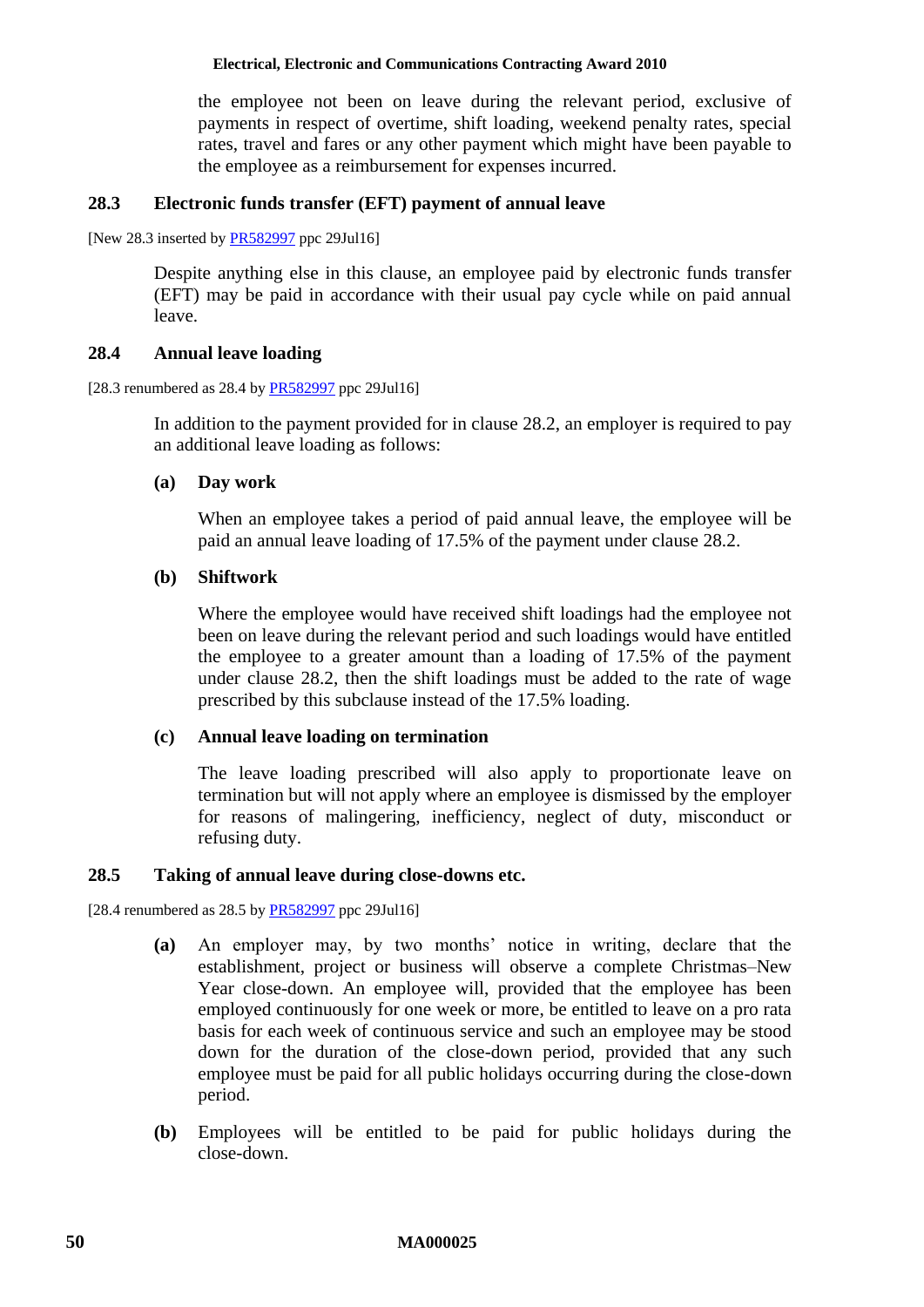- **(c)** Unpaid leave taken does not break service of an employee and is not an **excepted period** as per the NES.
- **(d)** An employee who has been employed continuously for one week or more will be entitled to leave on a pro rata basis for each week of continuous service and such an employee may be stood down for the duration of the close-down period, provided that any such employee must be paid for all public holidays occurring during the close-down period.
- **(e) Close-down** means a period of not less than two consecutive weeks and not more than four consecutive weeks, inclusive of public holidays.

#### <span id="page-50-0"></span>**28.6 Excessive leave accruals: general provision**

[28.5 renumbered as 28.6 by [PR582997](http://www.fwc.gov.au/awardsandorders/html/PR582997.htm) ppc 29Jul16; 28.6 renamed and substituted by [PR582997](http://www.fwc.gov.au/awardsandorders/html/PR582997.htm) ppc 29Jul16]

Note: Clauses [28.6](#page-50-0) to [28.8](#page-51-0) contain provisions, additional to the National Employment Standards, about the taking of paid annual leave as a way of dealing with the accrual of excessive paid annual leave. See Part 2.2, Division 6 of the Fair Work Act.

- **(a)** An employee has an **excessive leave accrual** if the employee has accrued more than 8 weeks' paid annual leave (or 10 weeks' paid annual leave for a shiftworker, as defined by clause [28.1\(b\)\)](#page-48-4).
- <span id="page-50-2"></span>**(b)** If an employee has an excessive leave accrual, the employer or the employee may seek to confer with the other and genuinely try to reach agreement on how to reduce or eliminate the excessive leave accrual.
- **(c)** Clause [28.7](#page-50-1) sets out how an employer may direct an employee who has an excessive leave accrual to take paid annual leave.
- **(d)** Clause [28.8](#page-51-0) sets out how an employee who has an excessive leave accrual may require an employer to grant paid annual leave requested by the employee.

## <span id="page-50-1"></span>**28.7 Excessive leave accruals: direction by employer that leave be taken**

<span id="page-50-3"></span>[New 28.7 inserted b[y PR582997](http://www.fwc.gov.au/awardsandorders/html/pr582997.htm) ppc 29Jul16]

- **(a)** If an employer has genuinely tried to reach agreement with an employee under clause [28.6\(b\)](#page-50-2) but agreement is not reached (including because the employee refuses to confer), the employer may direct the employee in writing to take one or more periods of paid annual leave.
- <span id="page-50-4"></span>**(b)** However, a direction by the employer under paragraph [\(a\):](#page-50-3)
	- **(i)** is of no effect if it would result at any time in the employee's remaining accrued entitlement to paid annual leave being less than 6 weeks when any other paid annual leave arrangements (whether made under clause [28.6,](#page-50-0) [28.7](#page-50-1) or [28.8](#page-51-0) or otherwise agreed by the employer and employee) are taken into account; and
	- **(ii)** must not require the employee to take any period of paid annual leave of less than one week; and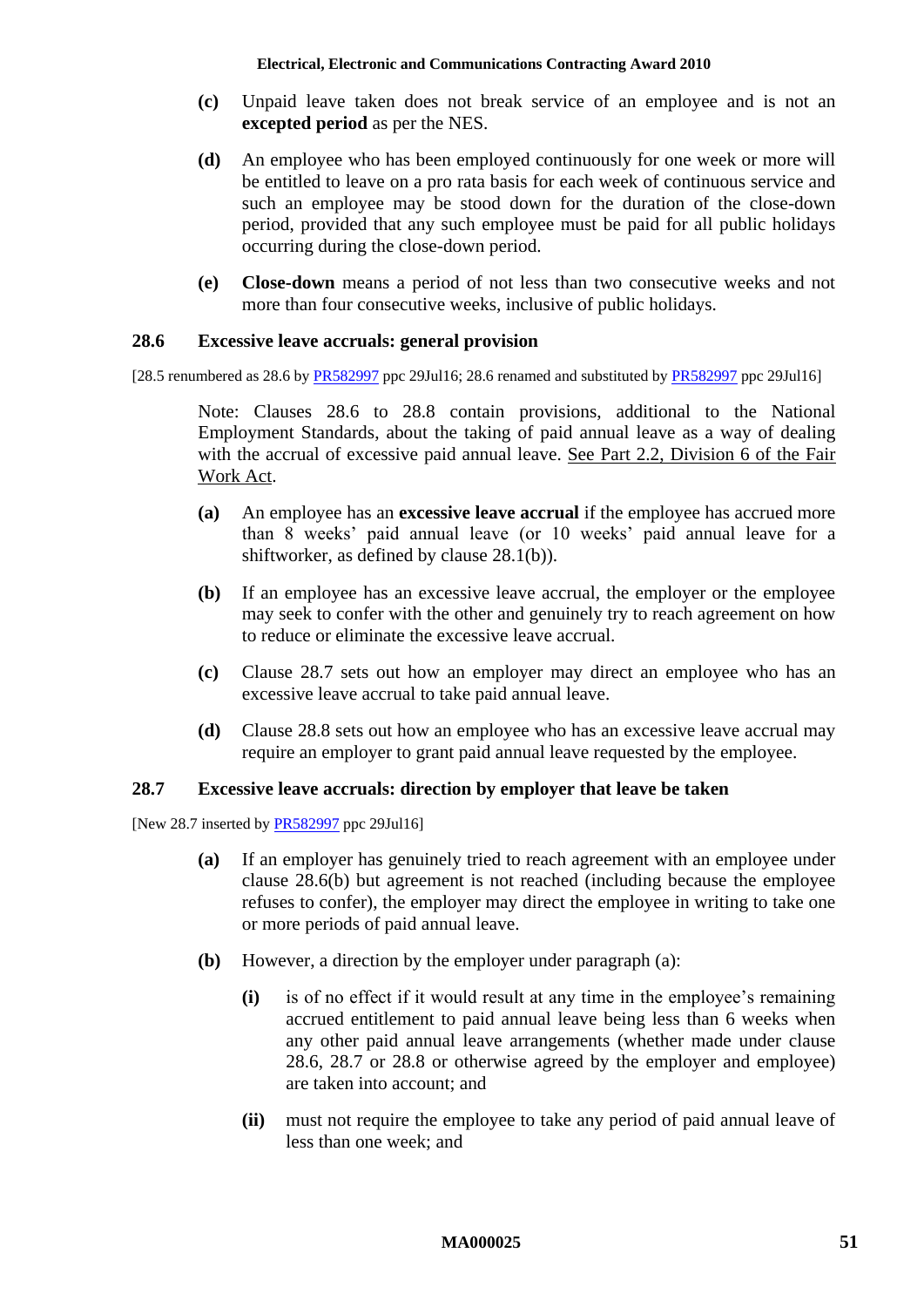- **(iii)** must not require the employee to take a period of paid annual leave beginning less than 8 weeks, or more than 12 months, after the direction is given; and
- **(iv)** must not be inconsistent with any leave arrangement agreed by the employer and employee.
- **(c)** The employee must take paid annual leave in accordance with a direction under paragraph [\(a\)](#page-50-3) that is in effect.
- <span id="page-51-1"></span>**(d)** An employee to whom a direction has been given under paragraph [\(a\)](#page-50-3) may request to take a period of paid annual leave as if the direction had not been given.

Note 1: Paid annual leave arising from a request mentioned in paragraph [\(d\)](#page-51-1) may result in the direction ceasing to have effect. See clause [28.7\(b\)\(i\).](#page-50-4)

Note 2: Under section 88(2) of the Fair Work Act, the employer must not unreasonably refuse to agree to a request by the employee to take paid annual leave.

## <span id="page-51-0"></span>**28.8 Excessive leave accruals: request by employee for leave**

<span id="page-51-2"></span>[New 28.8 inserted by **PR582997**; substituted by **PR582997** ppc 29Jul17]

- **(a)** If an employee has genuinely tried to reach agreement with an employer under clause [28.6\(b\)](#page-50-2) but agreement is not reached (including because the employer refuses to confer), the employee may give a written notice to the employer requesting to take one or more periods of paid annual leave.
- **(b)** However, an employee may only give a notice to the employer under paragraph [\(a\)](#page-51-2) if:
	- **(i)** the employee has had an excessive leave accrual for more than 6 months at the time of giving the notice; and
	- **(ii)** the employee has not been given a direction under clause [28.7\(a\)](#page-50-3) that, when any other paid annual leave arrangements (whether made under clause [28.6,](#page-50-0) [28.7](#page-50-1) or [28.8](#page-51-0) or otherwise agreed by the employer and employee) are taken into account, would eliminate the employee's excessive leave accrual.
- **(c)** A notice given by an employee under paragraph [\(a\)](#page-51-2) must not:
	- **(i)** if granted, result in the employee's remaining accrued entitlement to paid annual leave being at any time less than 6 weeks when any other paid annual leave arrangements (whether made under clause [28.6,](#page-50-0) [28.7](#page-50-1) or [28.8](#page-51-0) or otherwise agreed by the employer and employee) are taken into account; or
	- **(ii)** provide for the employee to take any period of paid annual leave of less than one week; or
	- **(iii)** provide for the employee to take a period of paid annual leave beginning less than 8 weeks, or more than 12 months, after the notice is given; or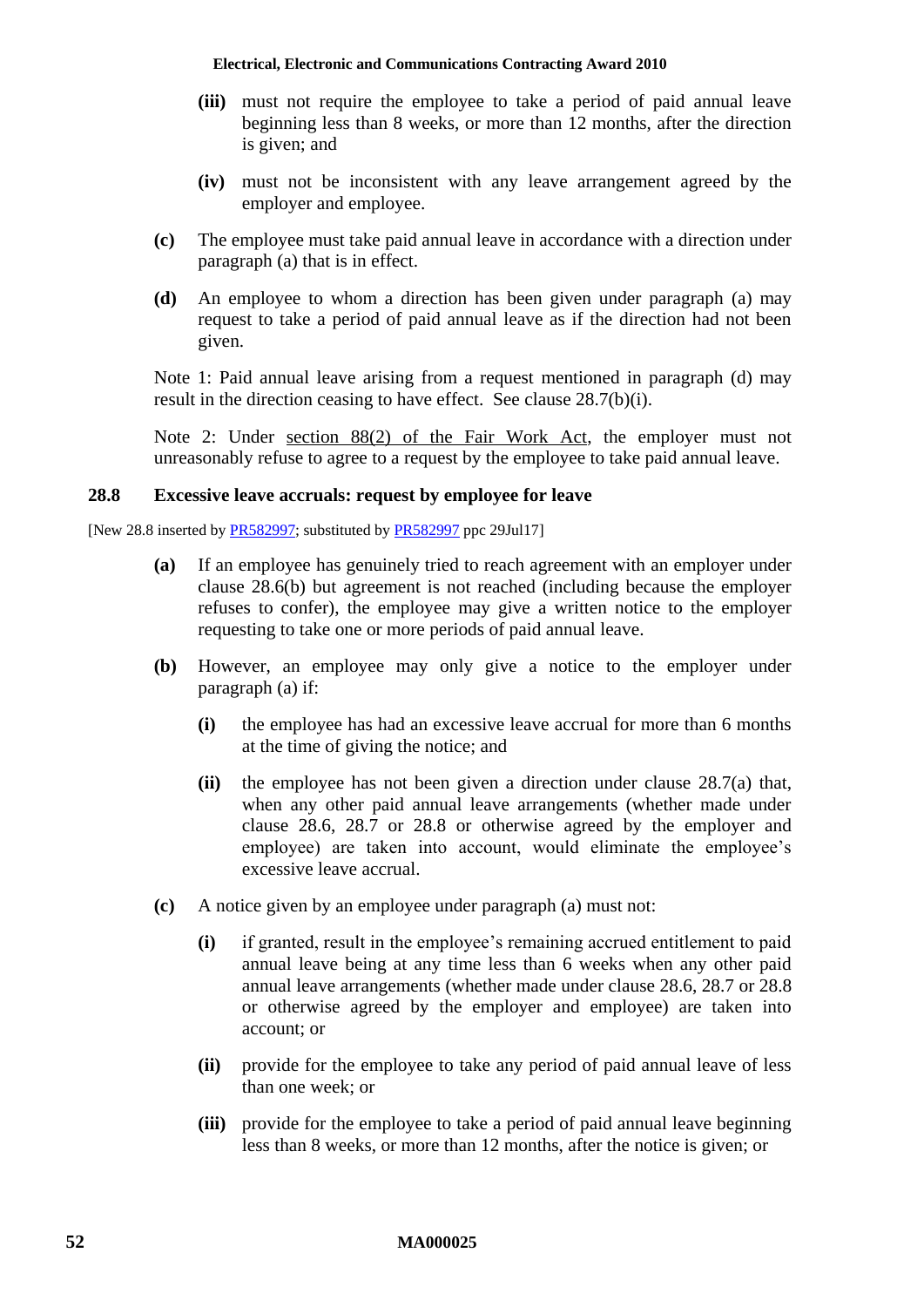- **(iv)** be inconsistent with any leave arrangement agreed by the employer and employee.
- **(d)** An employee is not entitled to request by a notice under paragraph [\(a\)](#page-51-2) more than 4 weeks' paid annual leave (or 5 weeks' paid annual leave for a shiftworker, as defined by clause [28.1\(b\)\)](#page-48-4) in any period of 12 months.
- **(e)** The employer must grant paid annual leave requested by a notice under paragraph [\(a\).](#page-51-2)

#### **28.9 Taking of annual leave over an extended period**

[28.6 renumbered as 28.7 by [PR582997](http://www.fwc.gov.au/awardsandorders/html/PR582997.htm) ppc 29Jul16; 28.7 renumbered as 28.9 by [PR582997](http://www.fwc.gov.au/awardsandorders/html/PR582997.htm) ppc 29Jul16]

An employer and employee may agree that the employee can take a period of paid leave over a longer period. Where this occurs, the payment for the leave will be reduced in proportion to the period of extension. For example, it may be agreed the leave period is doubled and taken on half pay.

### <span id="page-52-0"></span>**28.10 Annual leave in advance**

[28.7(a) varied by [PR994523](http://www.fwc.gov.au/awardsandorders/html/PR994523.htm) from 01Jan10; 28.7 renumbered as 28.8 by [PR582997](http://www.fwc.gov.au/awardsandorders/html/PR582997.htm) ppc 29Jul16; 28.8 renumbered as 28.10 b[y PR582997](http://www.fwc.gov.au/awardsandorders/html/PR582997.htm) ppc 29Jul16; 28.10 renamed and substituted by [PR582997](http://www.fwc.gov.au/awardsandorders/html/pr582997.htm) ppc 29Jul16]

- **(a)** An employer and employee may agree in writing to the employee taking a period of paid annual leave before the employee has accrued an entitlement to the leave.
- **(b)** An agreement must:
	- **(i)** state the amount of leave to be taken in advance and the date on which leave is to commence; and
	- **(ii)** be signed by the employer and employee and, if the employee is under 18 years of age, by the employee's parent or guardian.

Note: An example of the type of agreement required by clause [28.10](#page-52-0) is set out at [Schedule G.](#page-76-0) There is no requirement to use the form of agreement set out at [Schedule G.](#page-76-0)

- **(c)** The employer must keep a copy of any agreement under clause [28.10](#page-52-0) as an employee record.
- **(d)** If, on the termination of the employee's employment, the employee has not accrued an entitlement to all of a period of paid annual leave already taken in accordance with an agreement under clause [28.10,](#page-52-0) the employer may deduct from any money due to the employee on termination an amount equal to the amount that was paid to the employee in respect of any part of the period of annual leave taken in advance to which an entitlement has not been accrued.

### <span id="page-52-1"></span>**28.11 Cashing out of annual leave**

[28.11 inserted by [PR582997](http://www.fwc.gov.au/awardsandorders/html/pr582997.htm) ppc 29Jul16]

**(a)** Paid annual leave must not be cashed out except in accordance with an agreement under clause [28.11.](#page-52-1)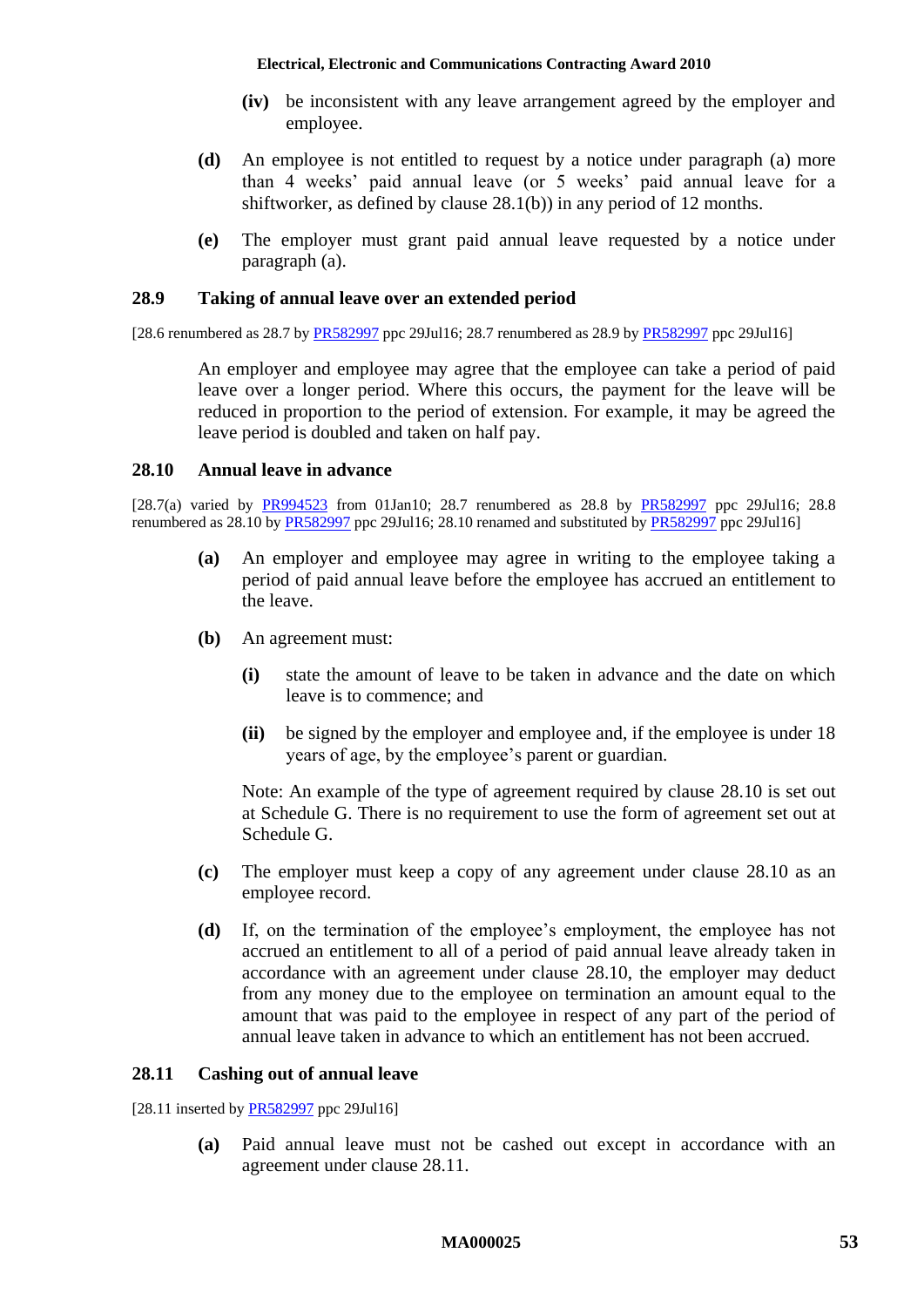- **(b)** Each cashing out of a particular amount of paid annual leave must be the subject of a separate agreement under clause [28.11.](#page-52-1)
- **(c)** An employer and an employee may agree in writing to the cashing out of a particular amount of accrued paid annual leave by the employee.
- **(d)** An agreement under clause [28.11](#page-52-1) must state:
	- **(i)** the amount of leave to be cashed out and the payment to be made to the employee for it; and
	- **(ii)** the date on which the payment is to be made.
- **(e)** An agreement under clause [28.11](#page-52-1) must be signed by the employer and employee and, if the employee is under 18 years of age, by the employee's parent or guardian.
- **(f)** The payment must not be less than the amount that would have been payable had the employee taken the leave at the time the payment is made.
- **(g)** An agreement must not result in the employee's remaining accrued entitlement to paid annual leave being less than 4 weeks.
- **(h)** The maximum amount of accrued paid annual leave that may be cashed out in any period of 12 months is 2 weeks.
- **(i)** The employer must keep a copy of any agreement under clause [28.11](#page-52-1) as an employee record.

Note 1: Under section 344 of the Fair Work Act, an employer must not exert undue influence or undue pressure on an employee to make, or not make, an agreement under clause [28.11.](#page-52-1)

Note 2: Under section 345(1) of the Fair Work Act, a person must not knowingly or recklessly make a false or misleading representation about the workplace rights of another person under clause [28.11.](#page-52-1)

Note 3: An example of the type of agreement required by clause [28.11](#page-52-1) is set out at [Schedule H.](#page-77-0) There is no requirement to use the form of agreement set out at [Schedule H.](#page-77-0)

# **29. Personal/carer's leave and compassionate leave**

- **29.1** Personal/carer's leave and compassionate leave are provided for in the NES.
- **29.2** Where an employee takes a period of paid personal/carer's leave, the employer must pay the employee at the employee's all-purpose rate of pay for the employee's ordinary hours of work in that period.

# **30. Community service leave**

Community service leave is provided in the NES.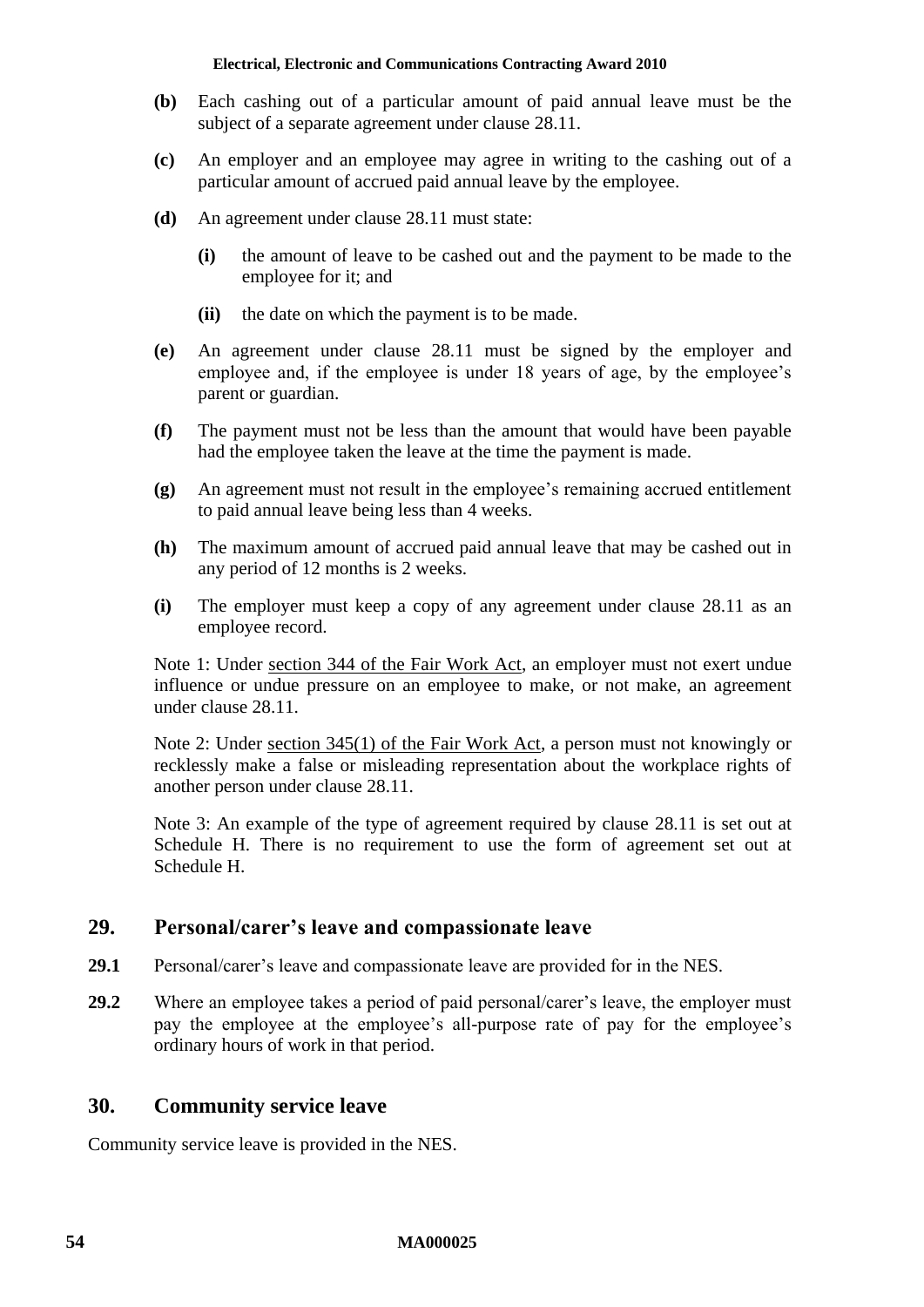# **31. Public holidays**

[Varied b[y PR994523\]](http://www.fwc.gov.au/awardsandorders/html/PR994523.htm)

#### **31.1 National Employment Standards**

[31.1 varied by **PR994523** from 01Jan10]

Employees are entitled to public holidays in accordance with Division 10 of the NES, except that the rate of pay for public holidays will be the all-purpose hourly wage rate.

#### **31.2 Substitution of public holidays**

[31.2 varied by [PR994523](http://www.fwc.gov.au/awardsandorders/html/PR994523.htm) from 01Jan10]

An employer and a majority of affected employees or an individual employee may reach agreement, in writing, to substitute a day or part-day for a day or part-day that would otherwise be a public holiday under Division 10 of the NES.

[Part 7-Transitional Provisions deleted b[y PR988411\]](http://www.fwc.gov.au/awardsandorders/html/PR988411.htm)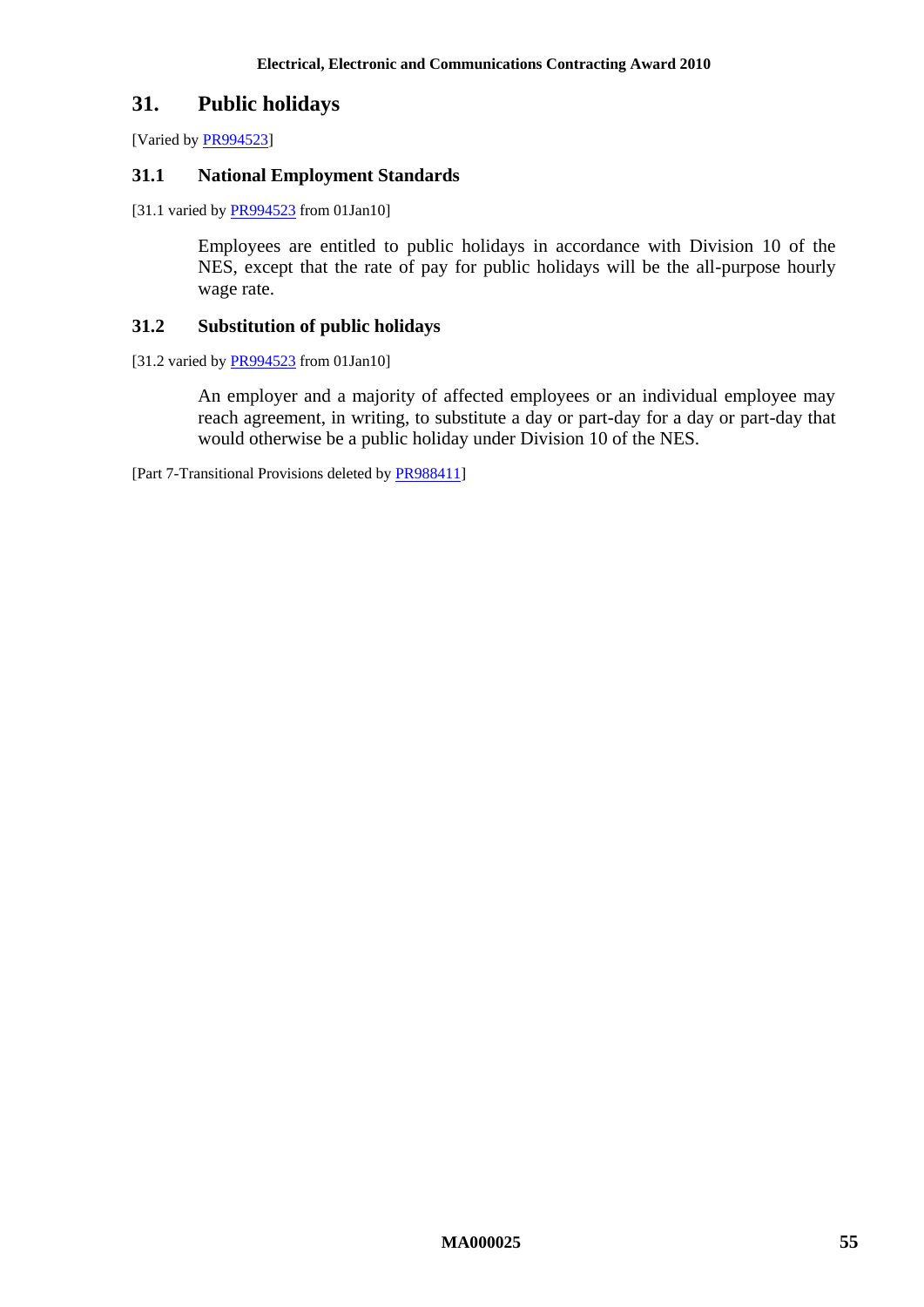# **Schedule A—Transitional Provisions**

[Varied by [PR988411,](http://www.fwc.gov.au/awardsandorders/html/PR988411.htm) [PR994523,](http://www.fwc.gov.au/awardsandorders/html/PR994523.htm) [PR503733\]](http://www.fwc.gov.au/awardsandorders/html/PR503733.htm)

**A.1.1** The provisions of this schedule deal with minimum obligations only.

[A.1.2 substituted by [PR994523](http://www.fwc.gov.au/awardsandorders/html/PR994523.htm) from 01Jan10]

- **A.1.2** The provisions of this schedule are to be applied:
	- **(a)** when there is a difference, in money or percentage terms, between a provision in a relevant transitional minimum wage instrument (including the transitional default casual loading) or award-based transitional instrument on the one hand and an equivalent provision in this award on the other;
	- **(b)** when a loading or penalty in a relevant transitional minimum wage instrument or award-based transitional instrument has no equivalent provision in this award;
	- **(c)** when a loading or penalty in this award has no equivalent provision in a relevant transitional minimum wage instrument or award-based transitional instrument; or
	- **(d)** when there is a loading or penalty in this award but there is no relevant transitional minimum wage instrument or award-based transitional instrument.

# **A.2 Minimum wages – existing minimum wage lower**

- **A.2.1** The following transitional arrangements apply to an employer which, immediately prior to 1 January 2010:
	- **(a)** was obliged,

 $[A.2.1(b)$  varied by  $PR994523$  from 01Jan10]

- **(b)** but for the operation of an agreement-based transitional instrument or an enterprise agreement would have been obliged, or
- **(c)** if it had been an employer in the industry or of the occupations covered by this award would have been obliged

by a transitional minimum wage instrument and/or an award-based transitional instrument to pay a minimum wage lower than that in this award for any classification of employee.

- **A.2.2** In this clause minimum wage includes:
	- **(a)** a minimum wage for a junior employee, an employee to whom training arrangements apply and an employee with a disability;
	- **(b)** a piecework rate; and
	- **(c)** any applicable industry allowance.
- <span id="page-55-0"></span>**A.2.3** Prior to the first full pay period on or after 1 July 2010 the employer must pay no less than the minimum wage in the relevant transitional minimum wage instrument and/or award-based transitional instrument for the classification concerned.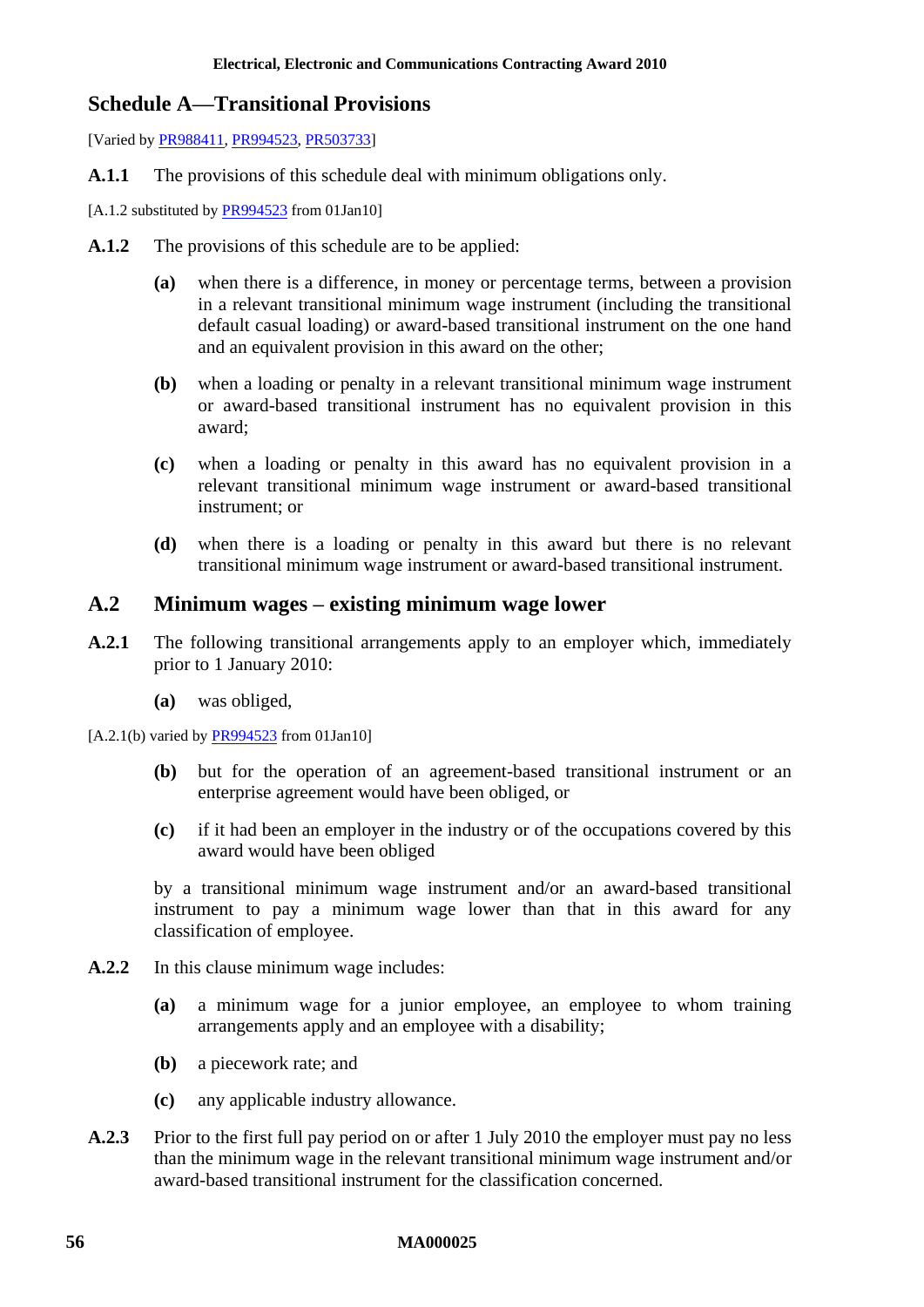- **A.2.4** The difference between the minimum wage for the classification in this award and the minimum wage in clause [A.2.3](#page-55-0) is referred to as the transitional amount.
- **A.2.5** From the following dates the employer must pay no less than the minimum wage for the classification in this award minus the specified proportion of the transitional amount:

### **First full pay period on or after**

| 1 July 2010 | 80% |
|-------------|-----|
| 1 July 2011 | 60% |
| 1 July 2012 | 40% |
| 1 July 2013 | 20% |

- **A.2.6** The employer must apply any increase in minimum wages in this award resulting from an annual wage review.
- **A.2.7** These provisions cease to operate from the beginning of the first full pay period on or after 1 July 2014.

# **A.3 Minimum wages – existing minimum wage higher**

- **A.3.1** The following transitional arrangements apply to an employer which, immediately prior to 1 January 2010:
	- **(a)** was obliged,

[A.3.1(b) varied b[y PR994523](http://www.fwc.gov.au/awardsandorders/html/PR994523.htm) from 01Jan10]

- **(b)** but for the operation of an agreement-based transitional instrument or an enterprise agreement would have been obliged, or
- **(c)** if it had been an employer in the industry or of the occupations covered by this award would have been obliged

by a transitional minimum wage instrument and/or an award-based transitional instrument to pay a minimum wage higher than that in this award for any classification of employee.

- **A.3.2** In this clause minimum wage includes:
	- **(a)** a minimum wage for a junior employee, an employee to whom training arrangements apply and an employee with a disability;
	- **(b)** a piecework rate; and
	- **(c)** any applicable industry allowance.
- <span id="page-56-0"></span>**A.3.3** Prior to the first full pay period on or after 1 July 2010 the employer must pay no less than the minimum wage in the relevant transitional minimum wage instrument and/or award-based transitional instrument for the classification concerned.
- **A.3.4** The difference between the minimum wage for the classification in this award and the minimum wage in clause [A.3.3](#page-56-0) is referred to as the transitional amount.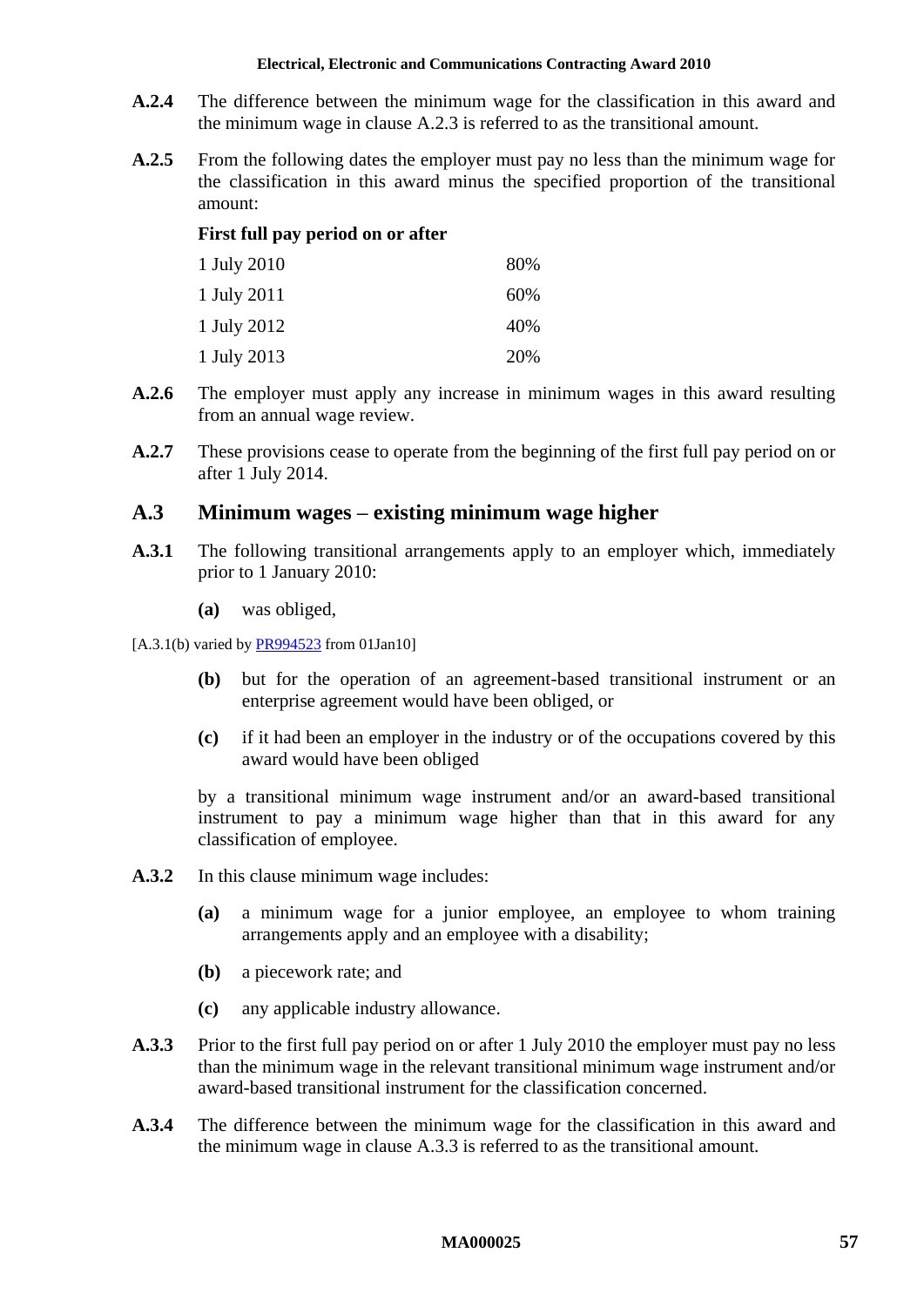**A.3.5** From the following dates the employer must pay no less than the minimum wage for the classification in this award plus the specified proportion of the transitional amount:

## **First full pay period on or after**

| 1 July 2010 | 80%    |
|-------------|--------|
| 1 July 2011 | $60\%$ |
| 1 July 2012 | 40%    |
| 1 July 2013 | 20%    |

- **A.3.6** The employer must apply any increase in minimum wages in this award resulting from an annual wage review. If the transitional amount is equal to or less than any increase in minimum wages resulting from the 2010 annual wage review the transitional amount is to be set off against the increase and the other provisions of this clause will not apply.
- **A.3.7** These provisions cease to operate from the beginning of the first full pay period on or after 1 July 2014.

# **A.4 Loadings and penalty rates**

For the purposes of this schedule loading or penalty means a:

- casual or part-time loading;
- Saturday, Sunday, public holiday, evening or other penalty;
- shift allowance/penalty.

# <span id="page-57-1"></span>**A.5 Loadings and penalty rates – existing loading or penalty rate lower**

[A.5.1 substituted by [PR994523](http://www.fwc.gov.au/awardsandorders/html/PR994523.htm) from 01Jan10]

- **A.5.1** The following transitional arrangements apply to an employer which, immediately prior to 1 January 2010:
	- **(a)** was obliged,
	- **(b)** but for the operation of an agreement-based transitional instrument or an enterprise agreement would have been obliged, or
	- **(c)** if it had been an employer in the industry or of the occupations covered by this award would have been obliged

by the terms of a transitional minimum wage instrument or an award-based transitional instrument to pay a particular loading or penalty at a lower rate than the equivalent loading or penalty in this award for any classification of employee.

<span id="page-57-0"></span>[A.5.2 substituted by [PR994523](http://www.fwc.gov.au/awardsandorders/html/PR994523.htm) from 01Jan10]

**A.5.2** Prior to the first full pay period on or after 1 July 2010 the employer must pay no less than the loading or penalty in the relevant transitional minimum wage instrument or award-based transitional instrument for the classification concerned.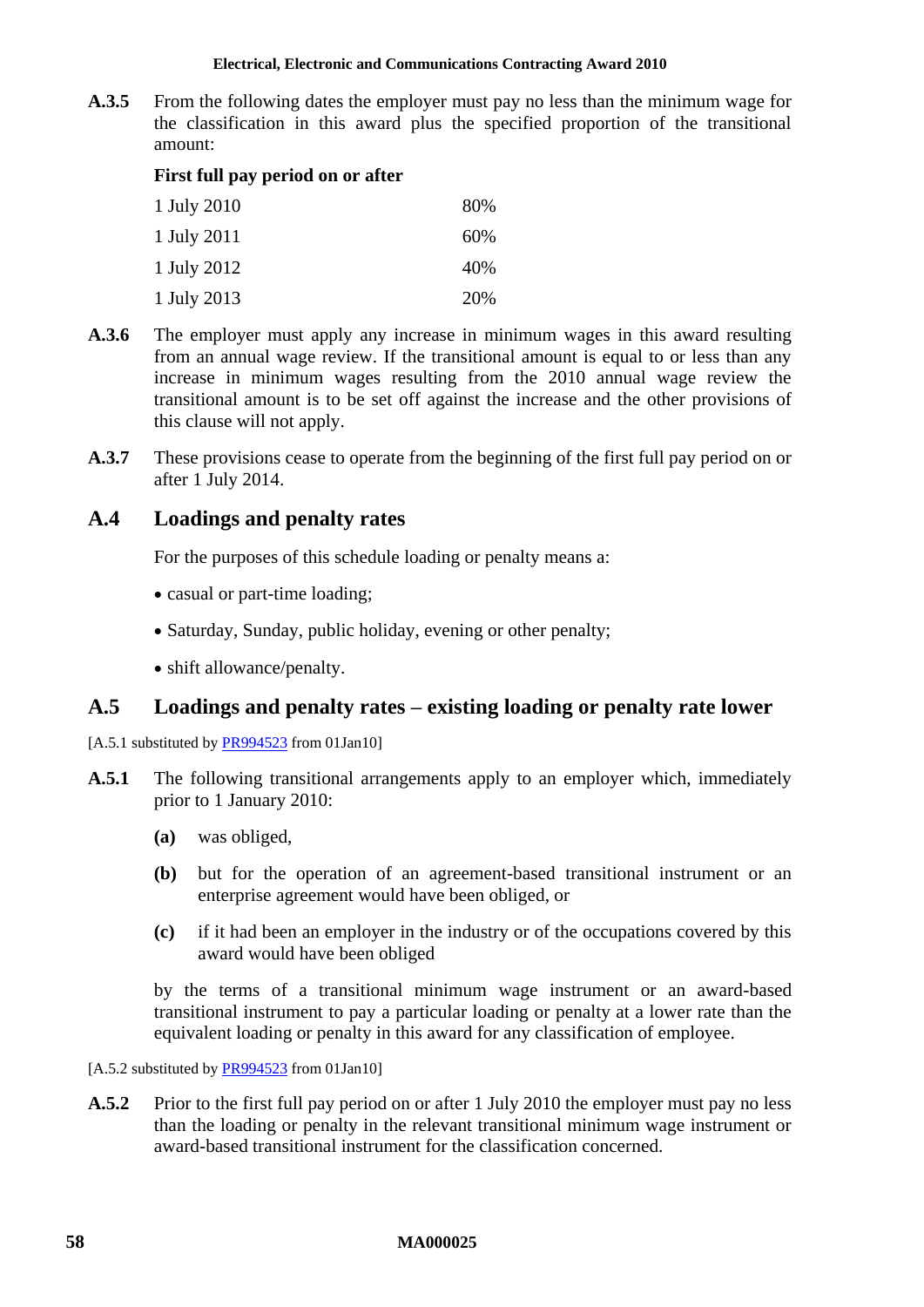- **A.5.3** The difference between the loading or penalty in this award and the rate in clause [A.5.2](#page-57-0) is referred to as the transitional percentage.
- **A.5.4** From the following dates the employer must pay no less than the loading or penalty in this award minus the specified proportion of the transitional percentage:

# **First full pay period on or after**

| 1 July 2010 | 80% |
|-------------|-----|
| 1 July 2011 | 60% |
| 1 July 2012 | 40% |
| 1 July 2013 | 20% |

**A.5.5** These provisions cease to operate from the beginning of the first full pay period on or after 1 July 2014.

# <span id="page-58-1"></span>**A.6 Loadings and penalty rates – existing loading or penalty rate higher**

[A.6.1 substituted by [PR994523](http://www.fwc.gov.au/awardsandorders/html/PR994523.htm) from 01Jan10]

- **A.6.1** The following transitional arrangements apply to an employer which, immediately prior to 1 January 2010:
	- **(a)** was obliged,
	- **(b)** but for the operation of an agreement-based transitional instrument or an enterprise agreement would have been obliged, or
	- **(c)** if it had been an employer in the industry or of the occupations covered by this award would have been obliged

by the terms of a transitional minimum wage instrument or an award-based transitional instrument to pay a particular loading or penalty at a higher rate than the equivalent loading or penalty in this award, or to pay a particular loading or penalty and there is no equivalent loading or penalty in this award, for any classification of employee.

[A.6.2 substituted by **PR994523** from 01Jan10]

- <span id="page-58-0"></span>**A.6.2** Prior to the first full pay period on or after 1 July 2010 the employer must pay no less than the loading or penalty in the relevant transitional minimum wage instrument or award-based transitional instrument.
- [A.6.3 substituted b[y PR994523](http://www.fwc.gov.au/awardsandorders/html/PR994523.htm) from 01Jan10]
- **A.6.3** The difference between the loading or penalty in this award and the rate in clause [A.6.2](#page-58-0) is referred to as the transitional percentage. Where there is no equivalent loading or penalty in this award, the transitional percentage is the rate in [A.6.2.](#page-58-0)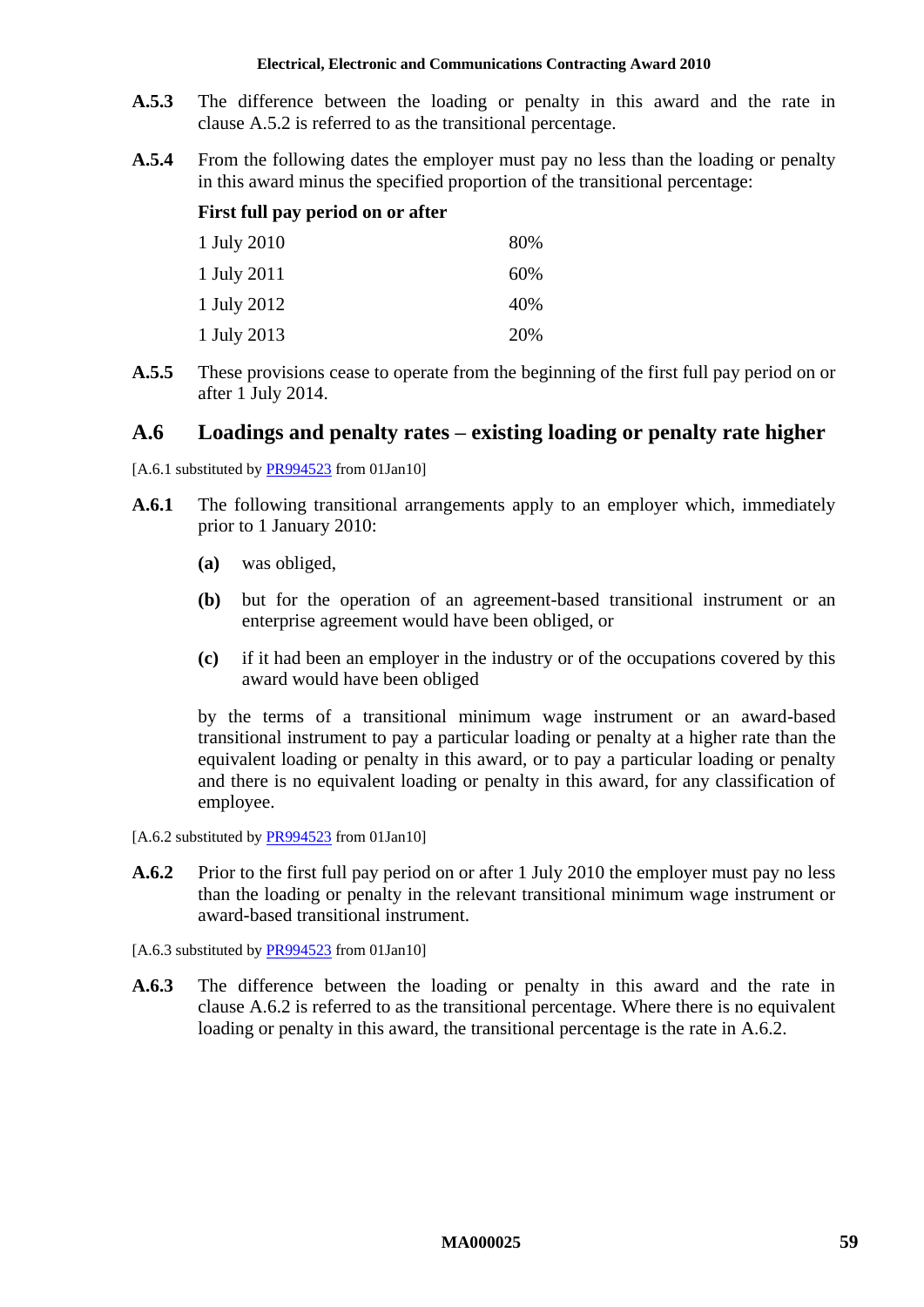**A.6.4** From the following dates the employer must pay no less than the loading or penalty in this award plus the specified proportion of the transitional percentage:

# **First full pay period on or after**

| 1 July 2010 | 80% |
|-------------|-----|
| 1 July 2011 | 60% |
| 1 July 2012 | 40% |
| 1 July 2013 | 20% |

**A.6.5** These provisions cease to operate from the beginning of the first full pay period on or after 1 July 2014.

# **A.7 Loadings and penalty rates – no existing loading or penalty rate**

- [A.7.1 varied b[y PR994523](http://www.fwc.gov.au/awardsandorders/html/PR994523.htm) from 01Jan10]
- **A.7.1** The following transitional arrangements apply to an employer not covered by clause [A.5](#page-57-1) or [A.6](#page-58-1) in relation to a particular loading or penalty in this award.
- **A.7.2** Prior to the first full pay period on or after 1 July 2010 the employer need not pay the loading or penalty in this award.

[A.7.3 varied b[y PR994523](http://www.fwc.gov.au/awardsandorders/html/PR994523.htm) from 01Jan10]

**A.7.3** From the following dates the employer must pay no less than the following percentage of the loading or penalty in this award:

# **First full pay period on or after**

| 1 July 2010 | 20% |
|-------------|-----|
| 1 July 2011 | 40% |
| 1 July 2012 | 60% |
| 1 July 2013 | 80% |

**A.7.4** These provisions cease to operate from the beginning of the first full pay period on or after 1 July 2014.

# **A.8 Former Division 2B employers**

[A.8 inserted by **PR503733** ppc 01Jan11]

- **A.8.1** This clause applies to an employer which, immediately prior to 1 January 2011, was covered by a Division 2B State award.
- **A.8.2** All of the terms of a Division 2B State award applying to a Division 2B employer are continued in effect until the end of the full pay period commencing before 1 February 2011.
- <span id="page-59-0"></span>**A.8.3** Subject to this clause, from the first full pay period commencing on or after 1 February 2011 a Division 2B employer must pay no less than the minimum wages, loadings and penalty rates which it would be required to pay under this Schedule if it had been a national system employer immediately prior to 1 January 2010.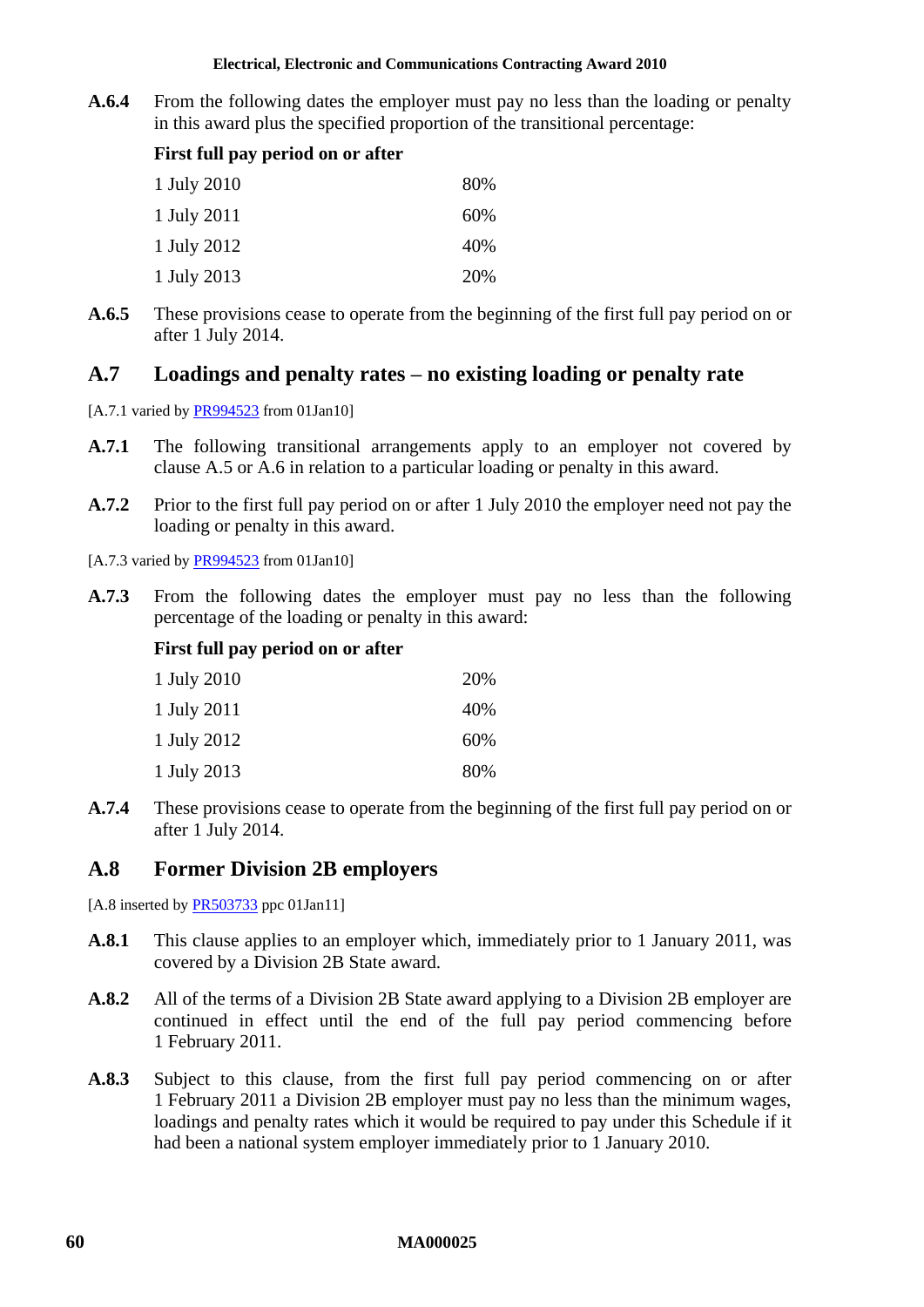- **A.8.4** Despite clause [A.8.3,](#page-59-0) where a minimum wage, loading or penalty rate in a Division 2B State award immediately prior to 1 February 2011 was lower than the corresponding minimum wage, loading or penalty rate in this award, nothing in this Schedule requires a Division 2B employer to pay more than the minimum wage, loading or penalty rate in this award.
- **A.8.5** Despite clause [A.8.3,](#page-59-0) where a minimum wage, loading or penalty rate in a Division 2B State award immediately prior to 1 February 2011 was higher than the corresponding minimum wage, loading or penalty rate in this award, nothing in this Schedule requires a Division 2B employer to pay less than the minimum wage, loading or penalty rate in this award.
- **A.8.6** In relation to a Division 2B employer this Schedule commences to operate from the beginning of the first full pay period on or after 1 January 2011 and ceases to operate from the beginning of the first full pay period on or after 1 July 2014.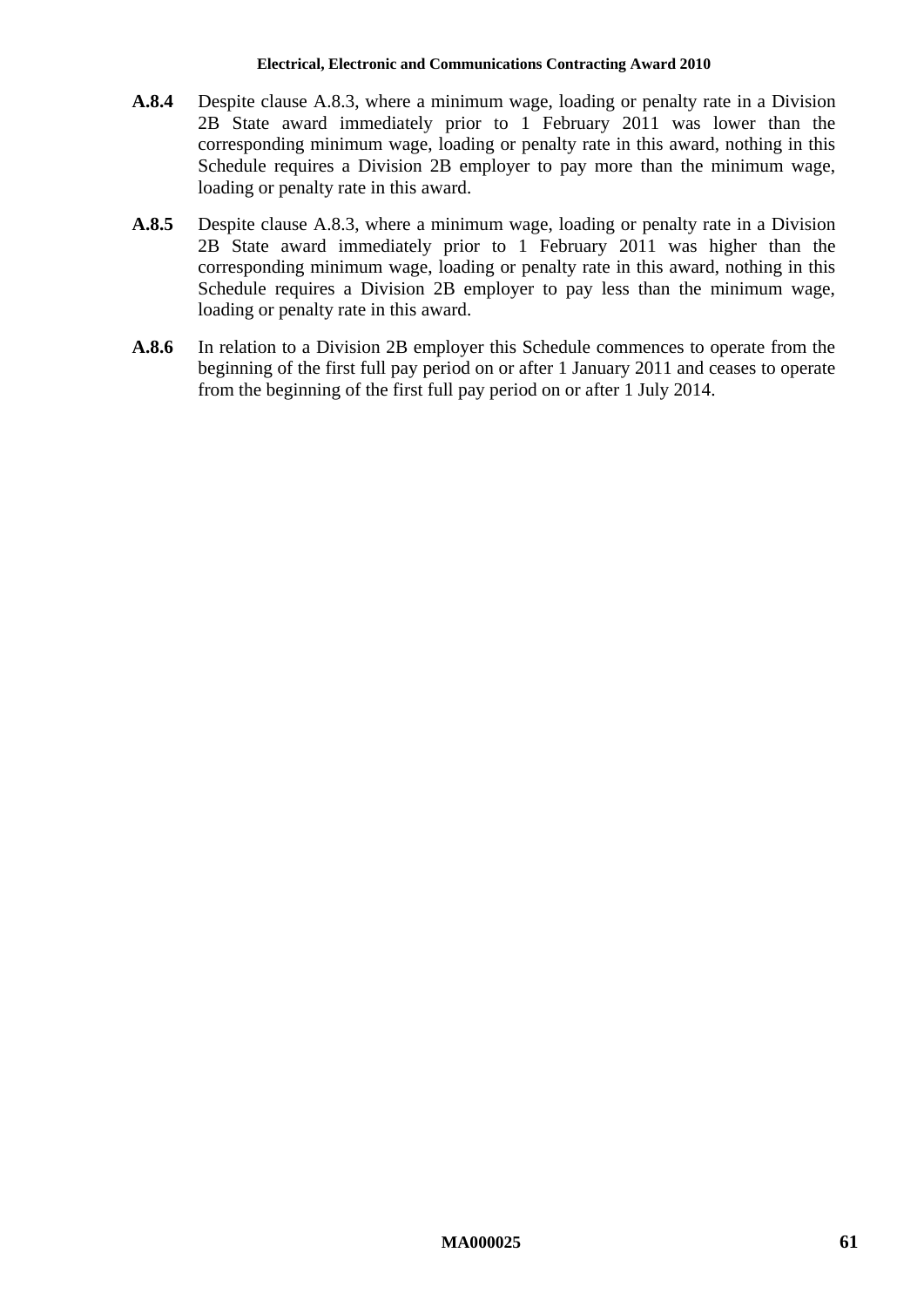# **Schedule B—Classification Definitions**

[Varied by [PR988411\]](http://www.fwc.gov.au/awardsandorders/html/PR988411.htm)

# **B.1 Classification/reclassification**

- **B.1.1** In order to assist in the classification or reclassification of employees, the following will apply:
	- **(a)** where the employee has the relevant qualification recognised as a minimum training requirement for the level at which the employee seeks to be classified; and
	- **(b)** the employee is exercising or will be required to exercise the skills and knowledge gained from the qualification necessary for that level of work;
	- **(c)** the employee must be classified appropriately.

# **B.2 Classification definitions**

## **B.2.1 Electrical worker grade 1**

An Electrical worker grade 1 is a labourer not otherwise provided for in this award, who is doing labouring work and employed as such.

### **B.2.2 Electrical worker grade 2**

- **(a)** An Electrical worker grade 2 is an employee who is engaged in assisting a tradesperson, provided that such assistance must not include the work of a tradesperson.
- **(b)** Without limiting the scope of the work, an employee may perform the following tasks to the level of the employee's training:
	- unskilled tasks as directed:
	- cut to specified lengths—ducting, unistrut, conduit and other cable and support systems;
	- paint cable trays, ducts and conduits;
	- chase walls as marked by a tradesperson;
	- is an employee who is engaged in the clearance of vegetation in the vicinity of overhead power distribution lines.
- **(c)** Definitions applying to this grade of worker prior to 5 October 1990:
	- Trades assistant:
	- Lines assistant:
	- Cable jointers mate/assistant; and
	- Line clearance operator.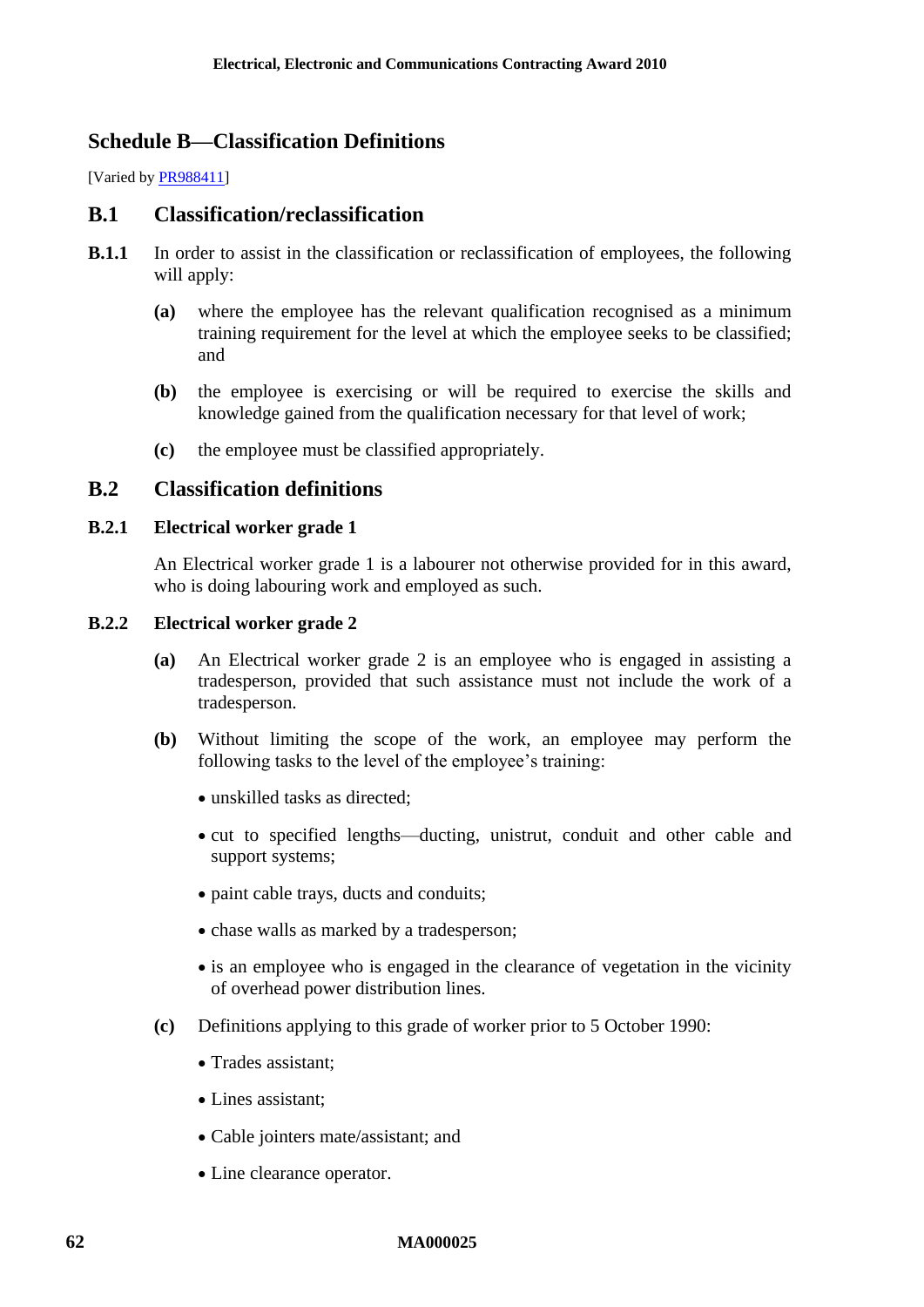#### **B.2.3 Electrical worker grade 3**

- **(a)** An Electrical worker grade 3 is an employee who works under direction and may be required to perform the work of an Electrical worker grade 2; and
- **(b)** Without limiting the scope of the work, the employee may perform the work described below to the level of the employee's training:
	- **(i)** is engaged in storework; or
	- **(ii)** is qualified and required to drive or operate the employer's vehicles, machinery, plant or equipment incidental to the employee's primary task or functions; or
	- **(iii)** inspects and tests fire alarm or security alarm equipment; or
	- **(iv)** under the supervision of a tradesperson or electronics serviceperson:
		- installs radio, communications and related equipment including antenna; or
		- installs fire alarm or security alarm equipment; or
		- installs data and communication cabling.
- **(c)** Provided that this person must not undertake tasks requiring the skills of a tradesperson.

### **B.2.4 Electrical worker grade 4**

- **(a)** An Electrical worker grade 4 is an employee who:
	- **(i)** has worked for not less than one year in the industry or holds the equivalent experience and without limiting the scope of the work and to the level of the employee's training is an employee who is accredited to perform:
		- scaffolding or rigging; or
		- is directly in charge of an electrical store and responsible for materials, ordering and purchasing; or
	- **(ii)** has worked for not less than one year as an Electrical worker grade 3 or has the equivalent experience in the installation of electronics equipment and who, under the minimum supervision of a tradesperson or electronics serviceperson:
		- installs radio, communications and related equipment including antenna; or
		- installs fire alarm or security alarm equipment; or
		- installs, terminates and tests data and communication cabling; or
		- inspects and tests fire alarms or security alarm equipment involving a range of responsibility beyond that of an Electrical worker grade 3 and works without assistance and supervision; or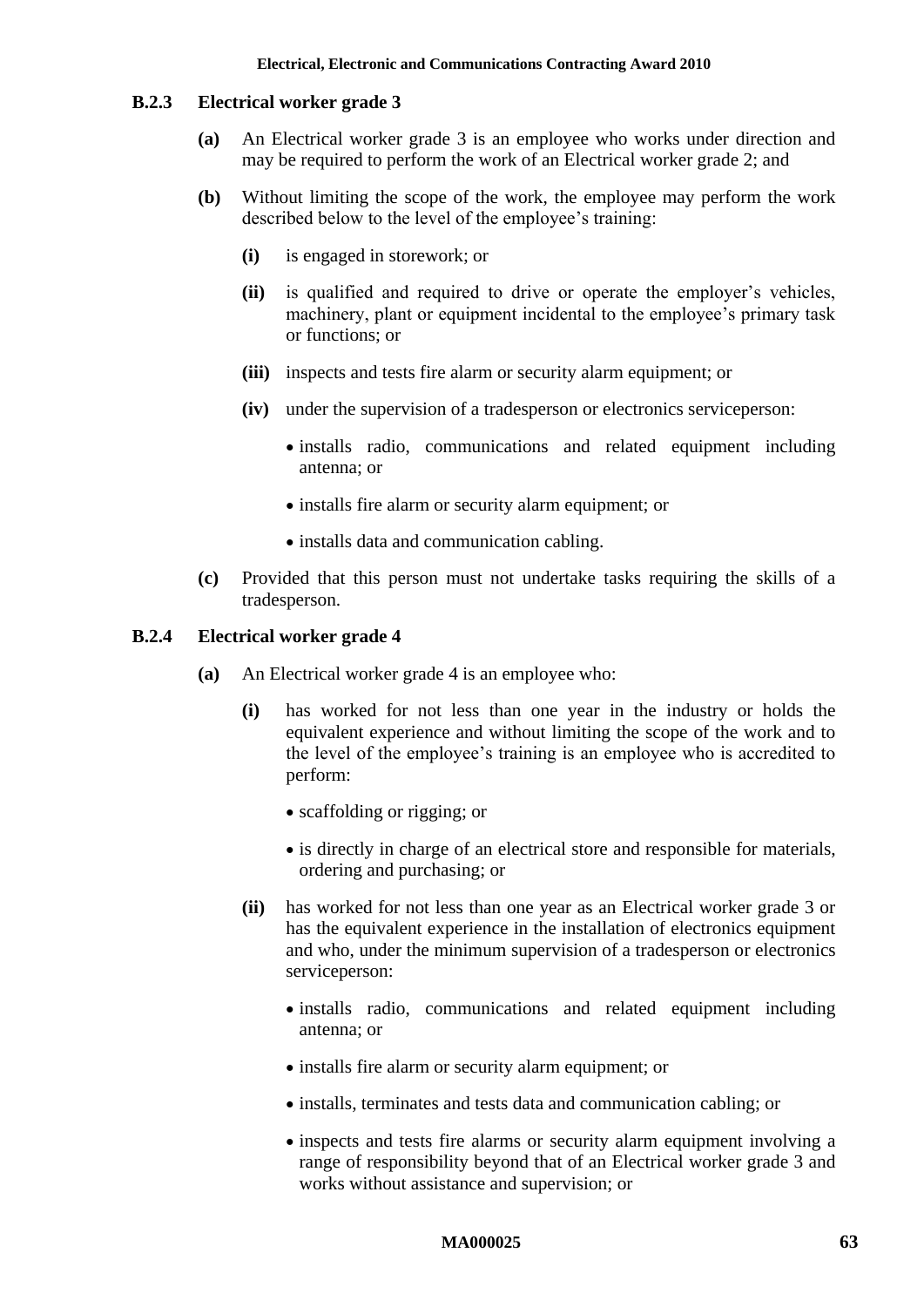- holds a restricted electrical registration (SA only).
- **(b)** Provided that this person must not undertake tasks requiring the skills of a tradesperson.
- **(c)** Included in this grade is the work of Purchasing clerk/storeperson and Electronic equipment installer level 2.
- **(d)** Definitions applying to this grade of worker prior to 5 October 1990.
	- Alarm/security tester grade 2
	- Restricted B class licensed electrical worker
	- Purchasing clerk/storeperson.

## **B.2.5 Electrical worker grade 5**

- **(a)** An Electrical worker grade 5 is employed to use the skills acquired through the training specified below and is an employee who:
	- **(i)** holds a trade certificate or tradesperson's rights certificate, in an electrical trade; or
	- **(ii)** holds an AQF Certificate Level 3 in Electrotechnology in one of the following:
		- systems electrician; or
		- assembly and servicing; or
	- **(iii)** has successfully completed an appropriate trade course or who has otherwise reached an equivalent standard of skills and knowledge in communications/electronics; or
	- **(iv)** holds an AQF Certificate Level 3 in Electrotechnology in one of the following:
		- building services;
		- communications;
		- computer systems;
		- data communications;
		- entertainment and servicing;
		- scanning; or
	- **(v)** has successfully completed an appropriate instrumentation trade course; or an AQF Certificate Level 3 in Electrotechnology Instrumentation; or
	- **(vi)** holds an appropriate electrical/refrigeration/air-conditioning trade certificate; or an AQF Certificate Level 3 in Electrotechnology Refrigeration and Air-conditioning; or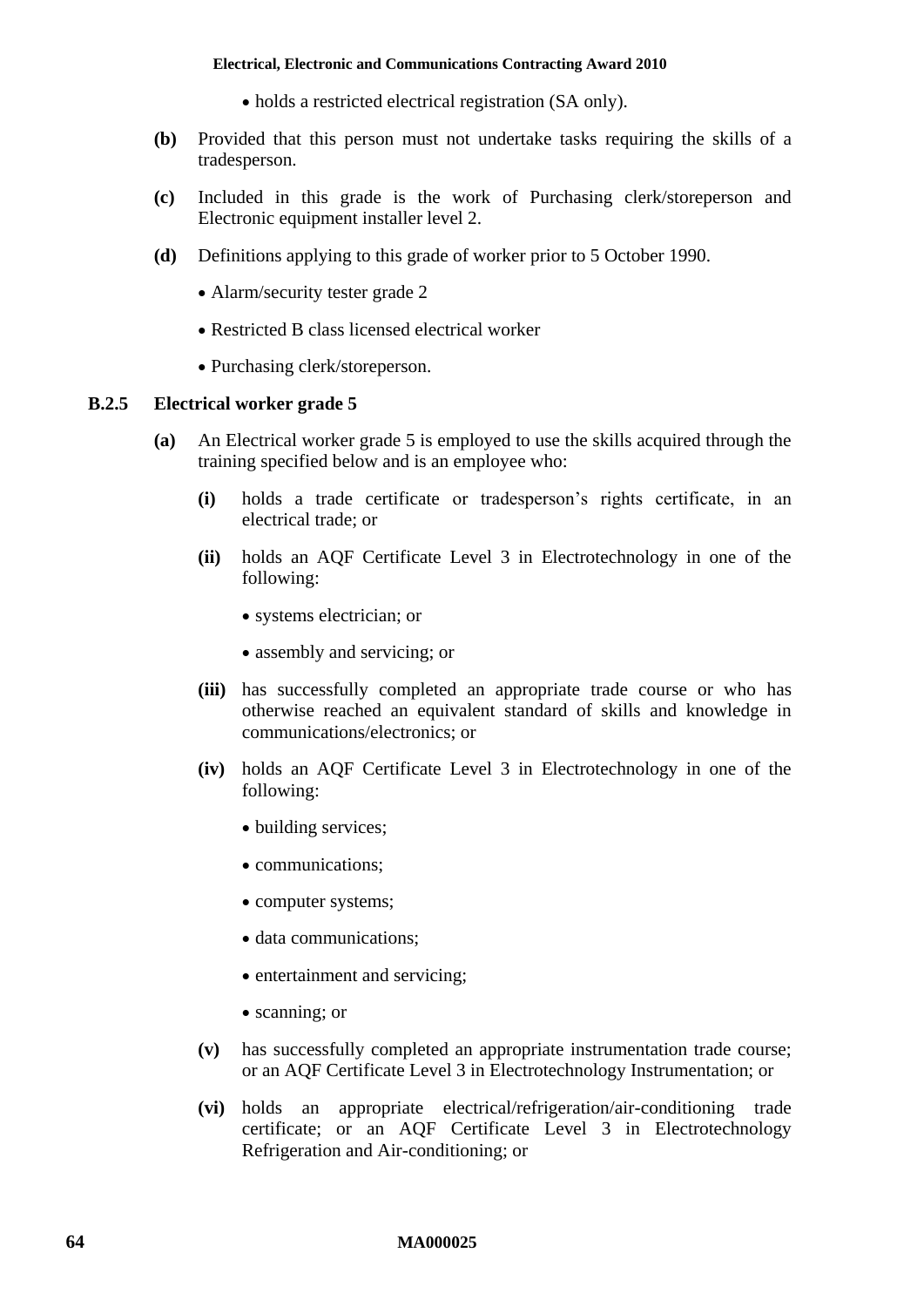- **(vii)** has successfully completed an appropriate trade course in linework or cable jointing, or an AQF Certificate Level 3 in Transmission Powerline or ESI Distribution Powerline; or has otherwise reached an equivalent standard of skills and knowledge.
- **(b)** Included in this grade is the work of:
	- Electrical tradesperson level 1;
	- Electronic/communications serviceperson level 1;
	- Instrument tradesperson level 1;
	- Refrigeration/air-conditioning tradesperson level 1;
	- Linesperson/cable jointer level 1; and
	- Electrical tradesperson powerline level 1 (SA only).
- **(c)** Definitions applying to this grade of worker prior to 5 October 1990:
	- Cable jointer;
	- Electrical mechanic;
	- Electrical fitter:
	- Linesman tradesperson;
	- Alarm security tester grade 3;
	- Alarm security technician grade 1;
	- Electronic serviceperson grade 1;
	- Television/radio/electronic serviceperson grade 1;
	- Appliance serviceperson; and
	- Refrigeration mechanic or service person class 1.

## <span id="page-64-0"></span>**B.2.6 Electrical worker grade 6**

- **(a)** An Electrical worker grade 6 is an Electrical worker grade 5 who in addition has:
	- **(i)** successfully completed three appropriate training modules or 33% of the qualification specified for grade 7 or its equivalent; or
	- **(ii)** equivalent structured in-house training relevant to the employer's business or enterprise as agreed between the parties to the award; and
	- **(iii)** acquired an equivalent standard of skills as defined in [B.2.6\(a\)\(i\)](#page-64-0) through other means including a minimum of one year's experience as an Electrical worker grade 5; or
	- **(iv)** is employed to use the skills acquired through the training or experience specified.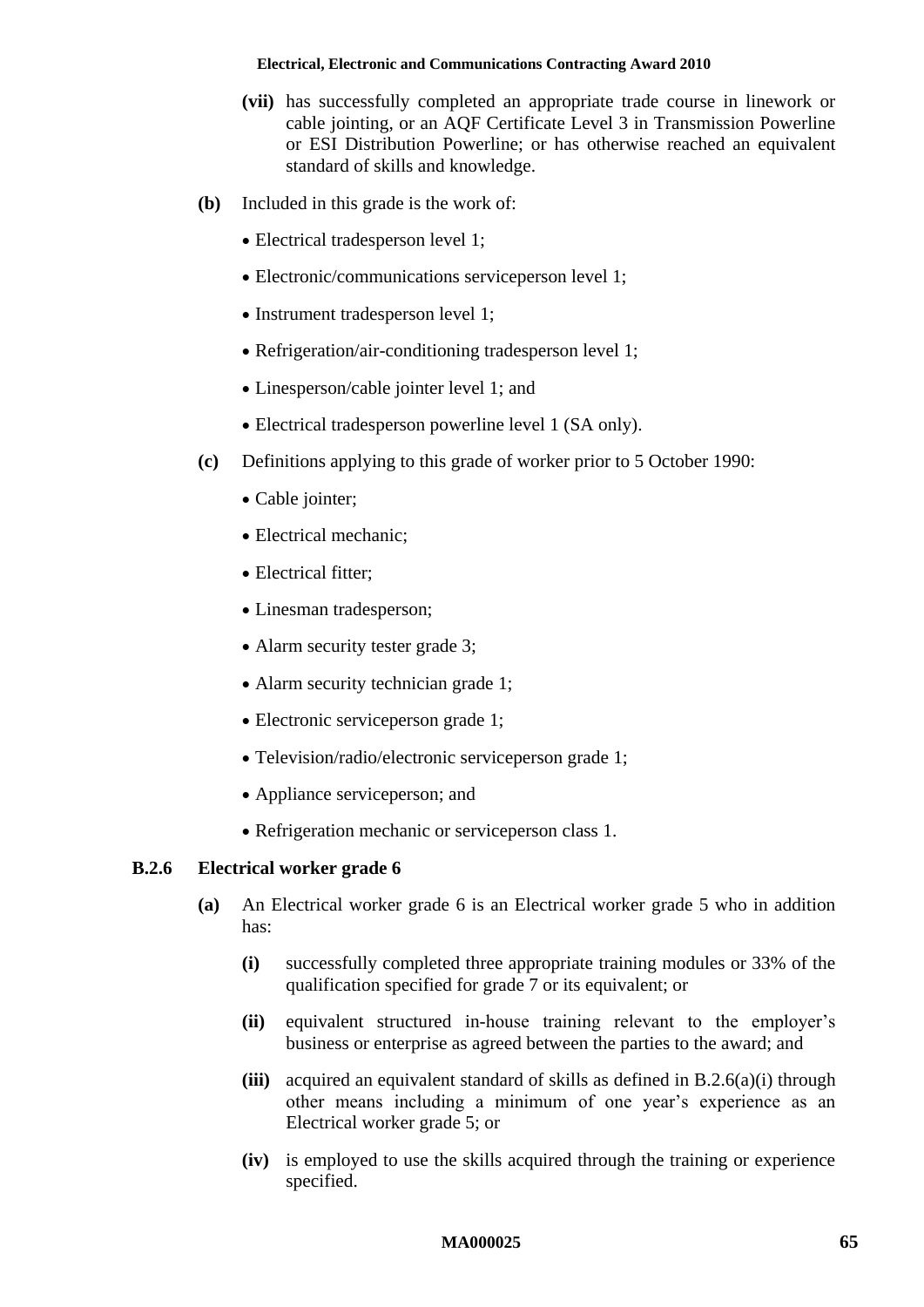- **(b)** Included in this grade is the work of:
	- Electrical tradesperson level 2;
	- Electronic/communications serviceperson level 2;
	- Instrument tradesperson level 2;
	- Refrigeration/air-conditioning tradesperson level 2;
	- Linesperson/cable jointer level 2; and
	- Electrical tradesperson powerline level 2 (SA only).
- **(c)** Definitions applying to this grade of worker prior to 5 October 1990:
	- Alarm/security technician grade 2;
	- Electronic serviceperson grade 2:
	- Television/radio/electronic serviceperson grade 2;
	- Instrument tradesperson; and
	- Refrigeration mechanic or service person class 2.

## **B.2.7 Electrical worker grade 7**

- **(a)** An Electrical worker grade 7 is an Electrical worker grade 5 who:
	- **(i)** has successfully completed a Post Trade Certificate or nine appropriate modules towards an Advanced Certificate or AQF Diploma in Electrotechnology; or their equivalent; or
	- **(ii)** has successfully completed an AQF Certificate Level IV in Electrotechnology, or
	- **(iii)** has acquired the same standard of skills through other means including a minimum of two years' experience in the industry; and
	- **(iv)** is employed to use the skills acquired through the training and/or experience specified.
- **(b)** Included in this grade is the work of:
	- Electrician special class;
	- Electronic/communications serviceperson special class:
	- Instrument tradesperson special class refrigeration/air-conditioning tradesperson special class;
	- Linesperson/cable jointer special class; and
	- Electrical tradesperson powerline special class (SA only).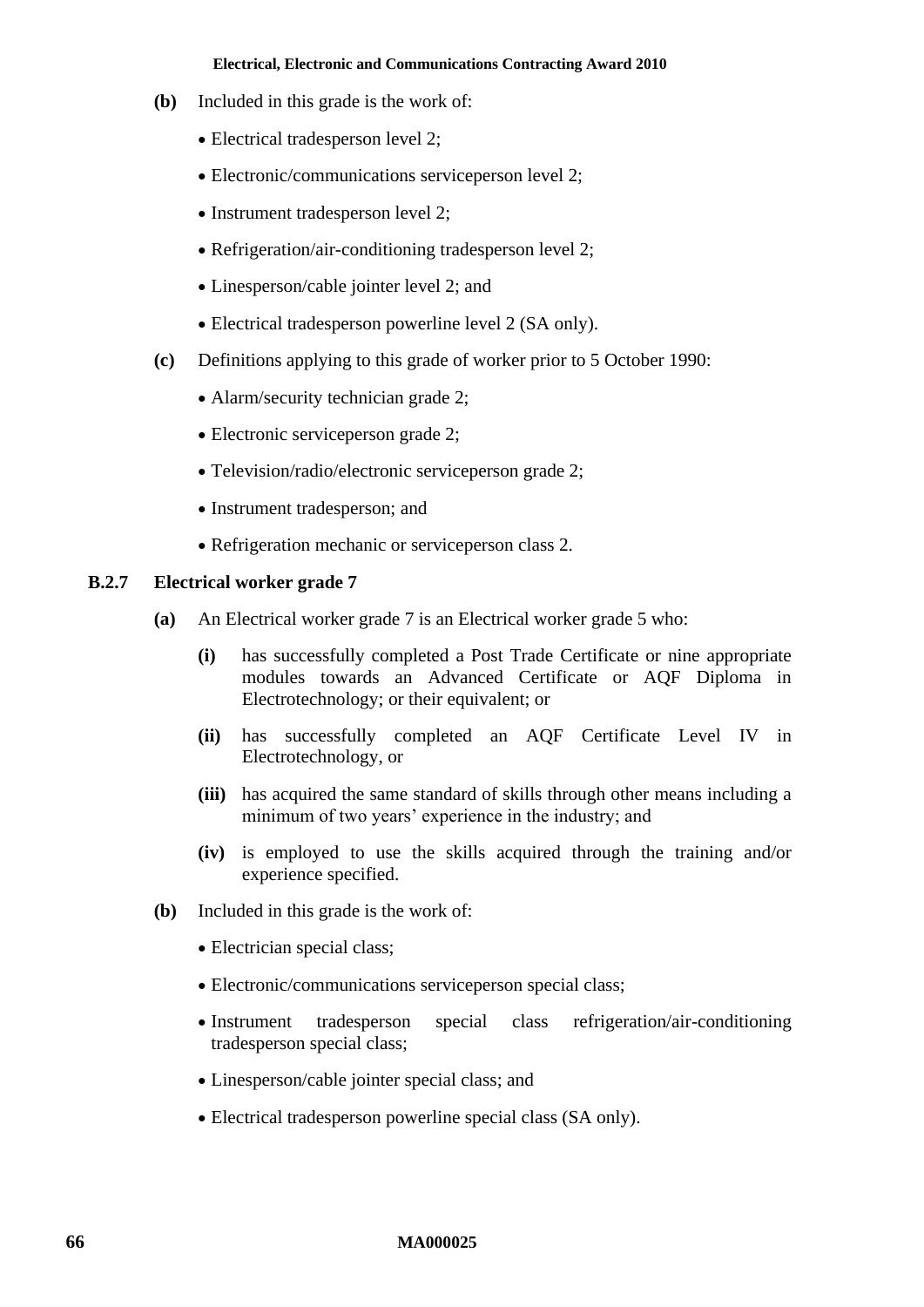- **(c)** Definitions applying to this grade of worker prior to 5 October 1990:
	- Electrician special class;
	- Alarm/security technician grade 3;
	- Electronic serviceperson grade 3;
	- Television/radio/electronic serviceperson grade 3; and
	- Refrigeration mechanic or serviceperson class 3.

### **B.2.8 Electrical worker grade 8**

- **(a)** An Electrical worker grade 8 is an Electrical worker grade 5 who has successfully completed:
	- **(i)** a Post Trade Certificate or nine appropriate modules towards an Advanced Certificate or an AQF Diploma in Electrotechnology or their equivalent; or
	- **(ii)** an AQF Certificate Level IV in Electrotechnology; and
	- **(iii)** in addition, has had not less than two years' experience as an Electrical worker grade 7 and is employed to use the skills acquired through the training and/or experience specified.
- **(b)** Included in this grade is the work of:
	- Advanced electrical tradesperson level 1;
	- Advanced electronic/communications serviceperson level 1;
	- Advanced instrument tradesperson level 1; and
	- Advanced electrical tradesperson powerline level 1 (SA only).
- **(c)** Definitions applying to this grade of worker prior to 5 October 1990:
	- Electronic tradesperson grade 1.

## **B.2.9 Electrical worker grade 9**

- **(a)** An Electrical worker grade 9 is an Electrical worker grade 5 who has successfully completed:
	- **(i)** an appropriate Advanced Certificate; or
	- **(ii)** an AQF Diploma in Electrotechnology; or
	- **(iii)** their formal equivalent; and
	- **(iv)** is employed to use the skills acquired through the training and/or experience specified.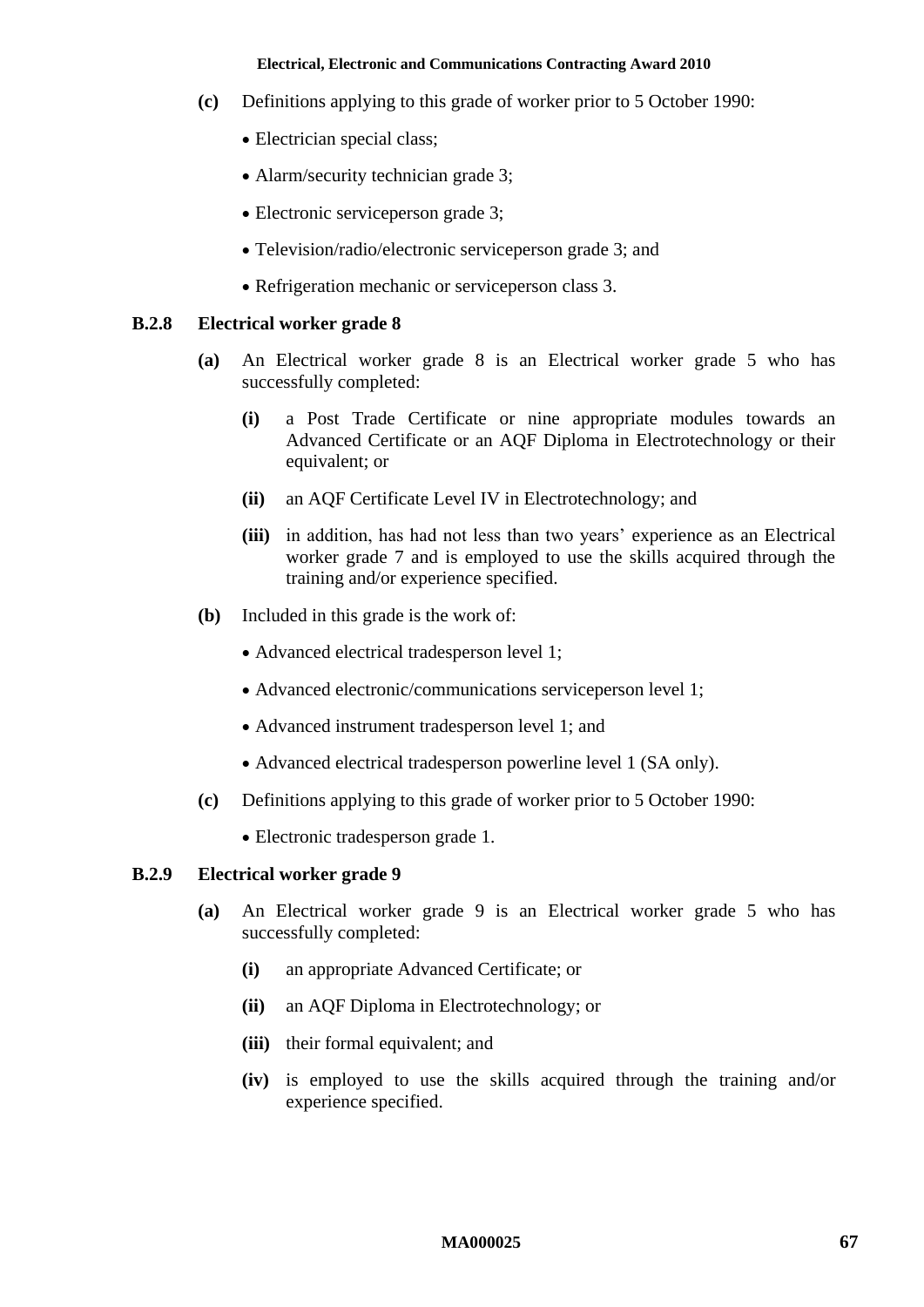- **(b)** Included in this grade is the work of:
	- Advanced electrical tradesperson level 2;
	- Advanced electronic/communications serviceperson level 2;
	- Advanced instrument tradesperson level 2;
	- Advanced refrigeration/air-conditioning tradesperson level 2; and
	- Advanced electrical tradesperson powerline level 2 (SA only).
- **(c)** Definitions applying to this grade of worker prior to 5 October 1990:
	- Electronic tradesperson grade 2;
	- Alarm/security technician grade 4;
	- Electronic serviceperson grade 4; and
	- Television/radio/electronic serviceperson grade 4.

## **B.2.10 Electrical worker grade 10**

- **(a)** An Electrical worker grade 10 is an Electrical worker grade 5 who has successfully completed:
	- **(i)** an appropriate Associate Diploma; or
	- **(ii)** an AQF Advanced Diploma, or:
	- **(iii)** their formal equivalent; and
	- **(iv)** is employed to use the skills acquired through the training and/or experience specified.
- **(b)** Included in this grade is the work of:
	- Advanced electrical tradesperson level 3;
	- Advanced electronic serviceperson level 3;
	- Advanced instrument tradesperson level 3;
	- Advanced refrigeration/air conditioning tradesperson level 3; and
	- Advanced electrical tradesperson powerline level 3 (SA only).
- **(c)** Definitions applying to this grade of worker prior to 5 October 1990:
	- Electronic serviceperson grade 3.

# **B.3 Australian Qualifications Framework (AQF) qualifications**

- **B.3.1** Where this award refers to AQF qualifications in:
	- **(a)** Electrotechnology; or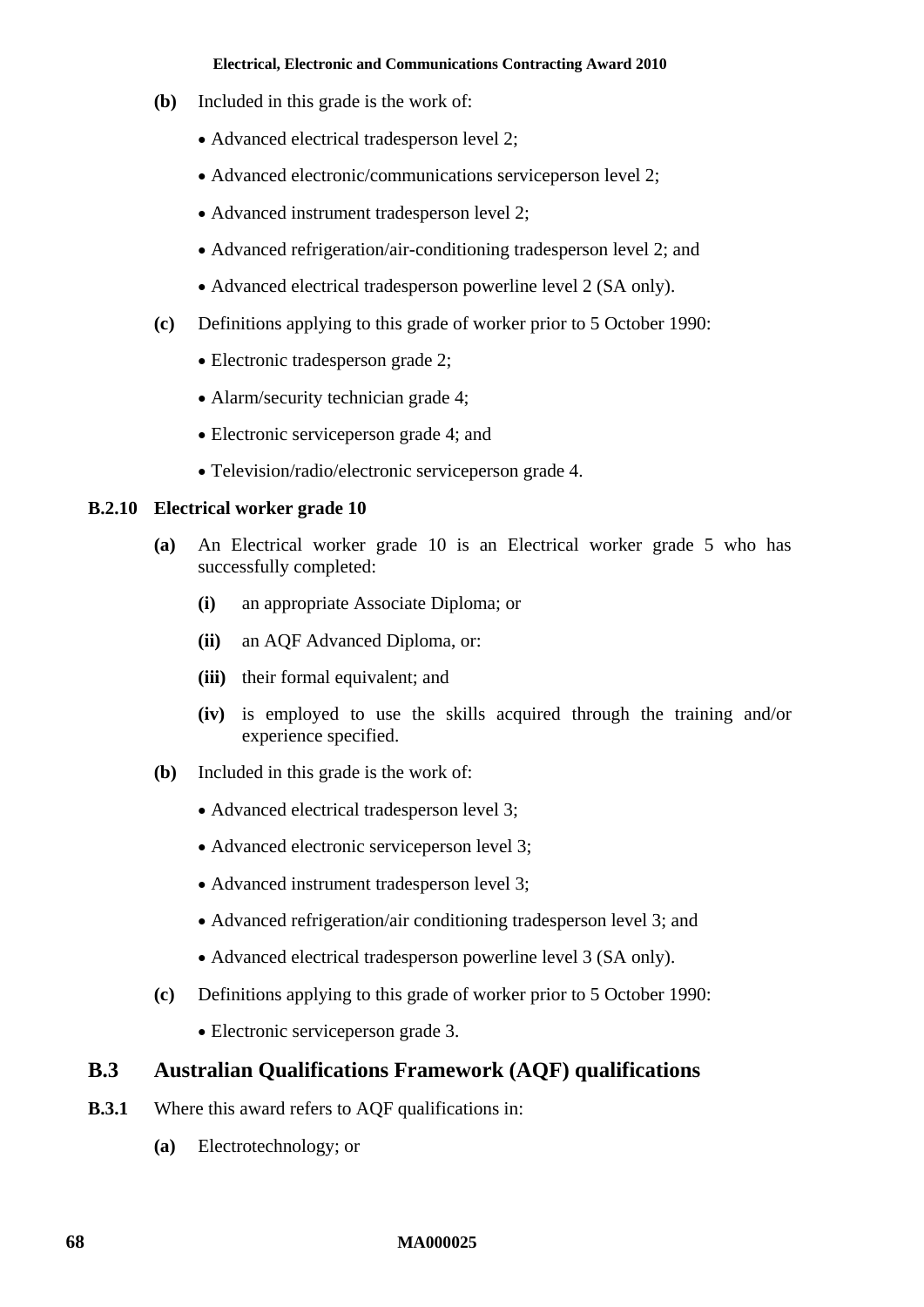**(b)** Electricity Supply Industry Transmission and Distribution;

the National Electrotechnology Training Packages or the Training Packages for the Electricity Supply Industry—Transmission and Distribution and the preferred training models to achieve those qualifications will be those determined from time to time by the National Utilities and Electrotechnology Industry Training Advisory Body and endorsed by the National Training Framework Committee.

**B.3.2** The Australian Qualifications Framework (AQF) provides a comprehensive, nationally consistent yet flexible framework for all qualifications in Australia. A qualification is defined as *"formal certification, issued by a relevant approved body, in recognition that a person has achieved learning outcomes or competencies relevant to identified individual, professional, industry or community needs".*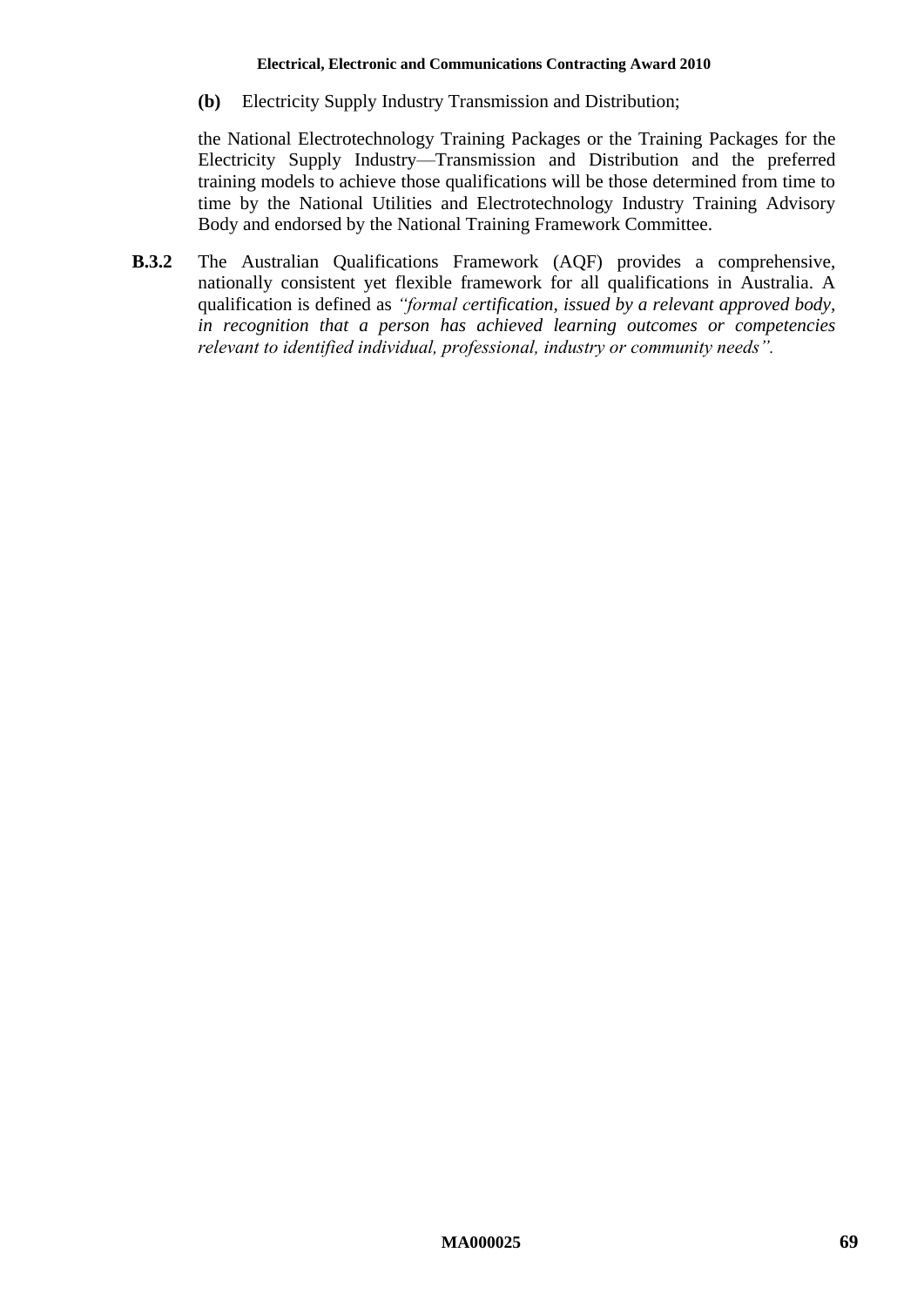# **Schedule C—Supported Wage System**

[Varied by [PR988411,](http://www.fwc.gov.au/awardsandorders/html/PR988411.htm) [PR994523,](http://www.fwc.gov.au/awardsandorders/html/PR994523.htm) [PR998748,](http://www.fwc.gov.au/awardsandorders/html/PR998748.htm) [PR510670,](http://www.fwc.gov.au/awardsandorders/html/PR510670.htm) [PR525068,](http://www.fwc.gov.au/awardsandorders/html/PR525068.htm) [PR537893,](http://www.fwc.gov.au/awardsandorders/html/PR537893.htm) [PR542145,](http://www.fwc.gov.au/awardsandorders/html/PR542145.htm) [PR551831,](http://www.fwc.gov.au/awardsandorders/html/PR551831.htm) [PR568050,](http://www.fwc.gov.au/awardsandorders/html/PR568050.htm) [PR581528,](http://www.fwc.gov.au/awardsandorders/html/PR581528.htm) [PR592689\]](http://www.fwc.gov.au/awardsandorders/html/PR592689.htm)

- **C.1** This schedule defines the conditions which will apply to employees who because of the effects of a disability are eligible for a supported wage under the terms of this award.
- **C.2** In this schedule:

[C.2 varied b[y PR568050](http://www.fwc.gov.au/awardsandorders/html/PR568050.htm) ppc 01Jul15]

**approved assessor** means a person accredited by the management unit established by the Commonwealth under the supported wage system to perform assessments of an individual's productive capacity within the supported wage system

**assessment instrument** means the tool provided for under the supported wage system that records the assessment of the productive capacity of the person to be employed under the supported wage system

**disability support pension** means the Commonwealth pension scheme to provide income security for persons with a disability as provided under the *Social Security Act 1991*, as amended from time to time, or any successor to that scheme

**relevant minimum wage** means the minimum wage prescribed in this award for the class of work for which an employee is engaged

**supported wage system** means the Commonwealth Government system to promote employment for people who cannot work at full award wages because of a disability, as documented in the Supported Wage System Handbook. The Handbook is available from the following website: [www.jobaccess.gov.au](http://www.jobaccess.gov.au/)

**SWS wage assessment agreement** means the document in the form required by the Department of Social Services that records the employee's productive capacity and agreed wage rate

# **C.3 Eligibility criteria**

- **C.3.1** Employees covered by this schedule will be those who are unable to perform the range of duties to the competence level required within the class of work for which the employee is engaged under this award, because of the effects of a disability on their productive capacity and who meet the impairment criteria for receipt of a disability support pension.
- **C.3.2** This schedule does not apply to any existing employee who has a claim against the employer which is subject to the provisions of workers compensation legislation or any provision of this award relating to the rehabilitation of employees who are injured in the course of their employment.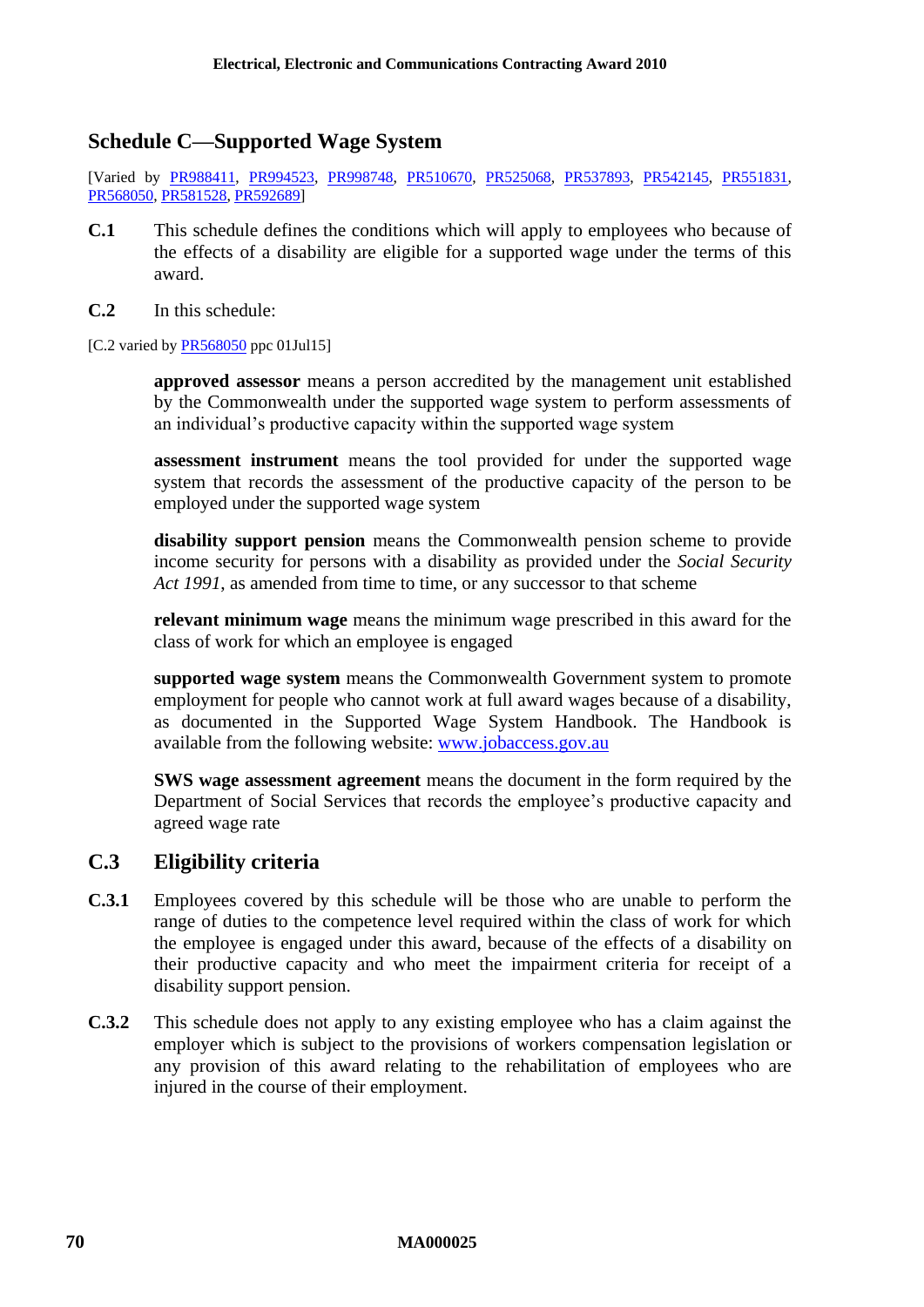# **C.4 Supported wage rates**

**C.4.1** Employees to whom this schedule applies will be paid the applicable percentage of the relevant minimum wage according to the following schedule:

| Assessed capacity (clause C.5) Relevant minimum wage |               |
|------------------------------------------------------|---------------|
| $\frac{0}{0}$                                        | $\frac{0}{0}$ |
| 10                                                   | 10            |
| 20                                                   | 20            |
| 30                                                   | 30            |
| 40                                                   | 40            |
| 50                                                   | 50            |
| 60                                                   | 60            |
| 70                                                   | $70\,$        |
| 80                                                   | 80            |
| 90                                                   | 90            |

[C.4.2 varied by [PR994523,](http://www.fwc.gov.au/awardsandorders/html/PR994523.htm) [PR998748,](http://www.fwc.gov.au/awardsandorders/html/PR998748.htm) [PR510670,](http://www.fwc.gov.au/awardsandorders/html/PR510670.htm) [PR525068,](http://www.fwc.gov.au/awardsandorders/html/PR525068.htm) [PR537893,](http://www.fwc.gov.au/awardsandorders/html/PR537893.htm) [PR551831,](http://www.fwc.gov.au/awardsandorders/html/PR551831.htm) [PR568050,](http://www.fwc.gov.au/awardsandorders/html/PR568050.htm) [PR581528,](http://www.fwc.gov.au/awardsandorders/html/PR581528.htm) [PR592689](http://www.fwc.gov.au/awardsandorders/html/PR592689.htm) ppc 01Jul17]

- **C.4.2** Provided that the minimum amount payable must be not less than \$84 per week.
- **C.4.3** Where an employee's assessed capacity is 10%, they must receive a high degree of assistance and support.

# <span id="page-70-0"></span>**C.5 Assessment of capacity**

- **C.5.1** For the purpose of establishing the percentage of the relevant minimum wage, the productive capacity of the employee will be assessed in accordance with the Supported Wage System by an approved assessor, having consulted the employer and employee and, if the employee so desires, a union which the employee is eligible to join.
- **C.5.2** All assessments made under this schedule must be documented in an SWS wage assessment agreement, and retained by the employer as a time and wages record in accordance with the Act.

# **C.6 Lodgement of SWS wage assessment agreement**

[C.6.1 varied b[y PR994523,](http://www.fwc.gov.au/awardsandorders/html/PR994523.htm) [PR542145](http://www.fwc.gov.au/awardsandorders/html/PR542145.htm) ppc 04Dec13]

**C.6.1** All SWS wage assessment agreements under the conditions of this schedule, including the appropriate percentage of the relevant minimum wage to be paid to the employee, must be lodged by the employer with the Fair Work Commission.

[C.6.2 varied b[y PR994523,](http://www.fwc.gov.au/awardsandorders/html/PR994523.htm) [PR542145](http://www.fwc.gov.au/awardsandorders/html/PR542145.htm) ppc 04Dec13]

**C.6.2** All SWS wage assessment agreements must be agreed and signed by the employee and employer parties to the assessment. Where a union which has an interest in the award is not a party to the assessment, the assessment will be referred by the Fair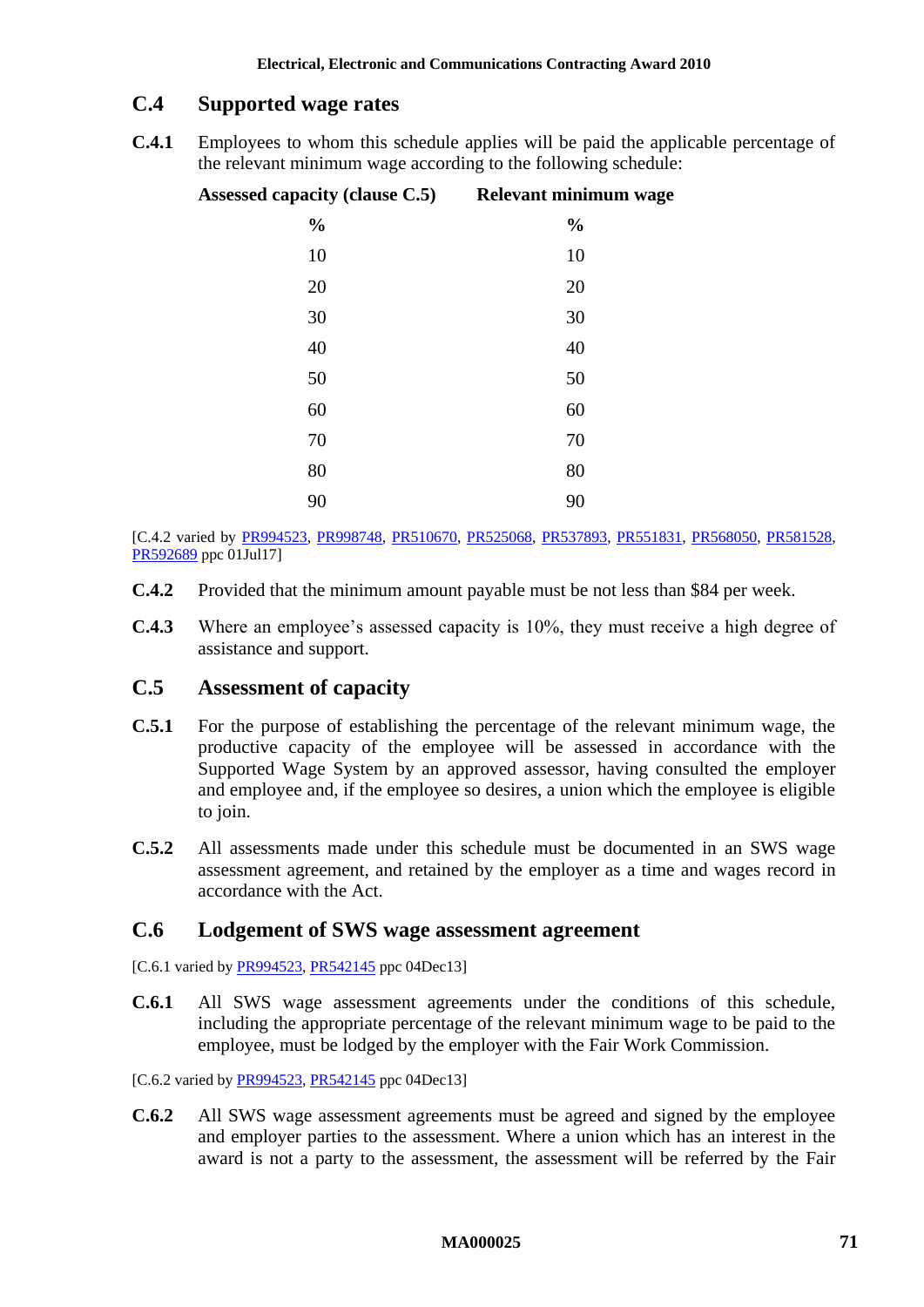Work Commission to the union by certified mail and the agreement will take effect unless an objection is notified to the Fair Work Commission within 10 working days.

# **C.7 Review of assessment**

The assessment of the applicable percentage should be subject to annual or more frequent review on the basis of a reasonable request for such a review. The process of review must be in accordance with the procedures for assessing capacity under the supported wage system.

# **C.8 Other terms and conditions of employment**

Where an assessment has been made, the applicable percentage will apply to the relevant minimum wage only. Employees covered by the provisions of this schedule will be entitled to the same terms and conditions of employment as other workers covered by this award on a pro rata basis.

# **C.9 Workplace adjustment**

An employer wishing to employ a person under the provisions of this schedule must take reasonable steps to make changes in the workplace to enhance the employee's capacity to do the job. Changes may involve re-design of job duties, working time arrangements and work organisation in consultation with other workers in the area.

# **C.10 Trial period**

- **C.10.1** In order for an adequate assessment of the employee's capacity to be made, an employer may employ a person under the provisions of this schedule for a trial period not exceeding 12 weeks, except that in some cases additional work adjustment time (not exceeding four weeks) may be needed.
- **C.10.2** During that trial period the assessment of capacity will be undertaken and the percentage of the relevant minimum wage for a continuing employment relationship will be determined.

[C.10.3 varied by [PR994523,](http://www.fwc.gov.au/awardsandorders/html/PR994523.htm) [PR998748,](http://www.fwc.gov.au/awardsandorders/html/PR998748.htm) [PR510670,](http://www.fwc.gov.au/awardsandorders/html/PR510670.htm) [PR525068,](http://www.fwc.gov.au/awardsandorders/html/PR525068.htm) [PR537893,](http://www.fwc.gov.au/awardsandorders/html/PR537893.htm) [PR551831,](http://www.fwc.gov.au/awardsandorders/html/PR551831.htm) [PR568050,](http://www.fwc.gov.au/awardsandorders/html/PR568050.htm) [PR581528,](http://www.fwc.gov.au/awardsandorders/html/PR581528.htm) [PR592689](http://www.fwc.gov.au/awardsandorders/html/PR592689.htm) ppc 01Jul17]

- **C.10.3** The minimum amount payable to the employee during the trial period must be no less than \$84 per week.
- **C.10.4** Work trials should include induction or training as appropriate to the job being trialled.
- **C.10.5** Where the employer and employee wish to establish a continuing employment relationship following the completion of the trial period, a further contract of employment will be entered into based on the outcome of assessment under clause [C.5.](#page-70-0)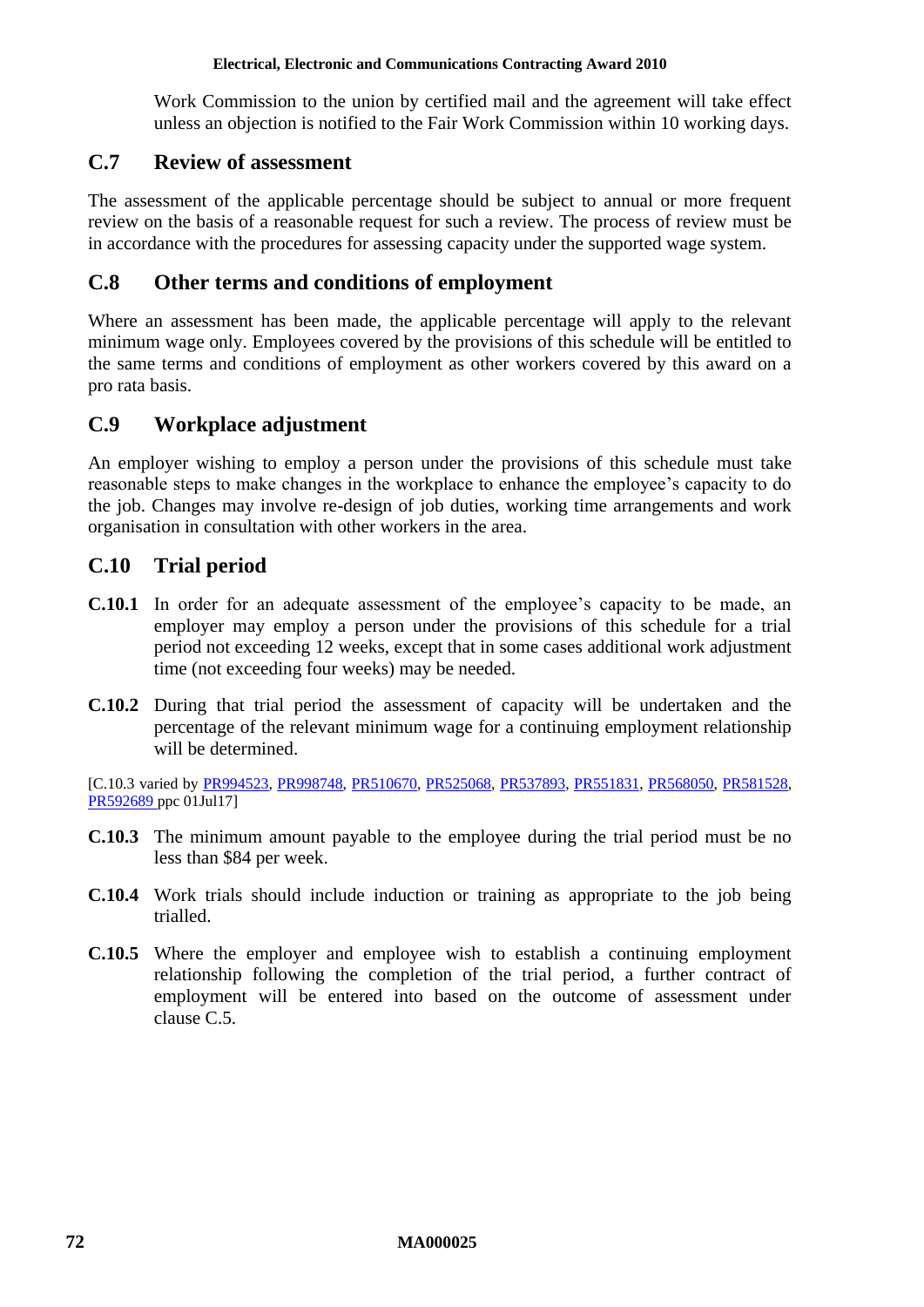# **Schedule D—National Training Wage**

[Varied by [PR988411;](http://www.fwc.gov.au/awardsandorders/html/PR988411.htm) substituted by [PR994523](http://www.fwc.gov.au/awardsandorders/html/PR994523.htm) ppc 01Jan10; varied by [PR997904,](http://www.fwc.gov.au/awardsandorders/html/PR997904.htm) [PR509056,](http://www.fwc.gov.au/awardsandorders/html/PR509056.htm) [PR522887,](http://www.fwc.gov.au/awardsandorders/html/PR522887.htm) [PR536690,](http://www.fwc.gov.au/awardsandorders/html/pr536690.htm) [PR545787,](http://www.fwc.gov.au/awardsandorders/html/PR545787.htm) [PR551613,](http://www.fwc.gov.au/awardsandorders/html/PR551613.htm) [PR566694,](https://www.fwc.gov.au/awardsandorders/html/PR566694.htm) [PR579787;](http://www.fwc.gov.au/awardsandorders/html/PR579787.htm) deleted by [PR593820](http://www.fwc.gov.au/awardsandorders/html/pr593820.htm) ppc 01Jul17]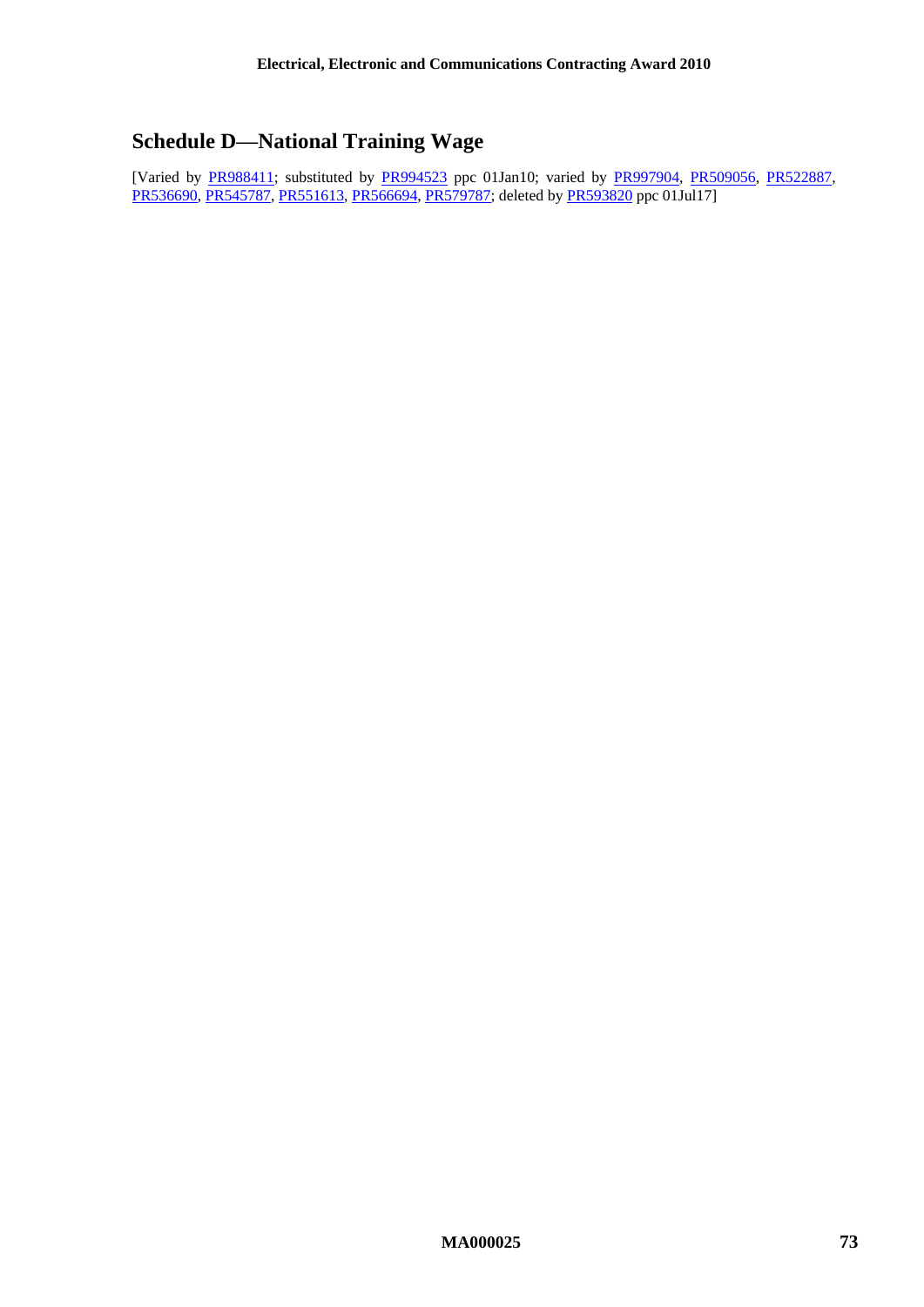#### **Schedule E—School-based Apprentices**

[Varied by [PR988411,](http://www.fwc.gov.au/awardsandorders/html/PR988411.htm) [PR544547\]](http://www.fwc.gov.au/awardsandorders/html/PR544547.htm)

- **E.1** This schedule applies to school-based apprentices. A school-based apprentice is a person who is undertaking an apprenticeship in accordance with this schedule while also undertaking a course of secondary education.
- **E.2** A school-based apprenticeship may be undertaken in the trades covered by this award under a training agreement or contract of training for an apprentice declared or recognised by the relevant State or Territory authority.
- <span id="page-73-0"></span>**E.3** The relevant minimum wages for full-time junior and adult apprentices provided for in this award, calculated hourly, will apply to school-based apprentices for total hours worked including time deemed to be spent in off-the-job training.
- **E.4** For the purposes of clause [E.3,](#page-73-0) where an apprentice is a full-time school student, the time spent in off-the-job training for which the apprentice must be paid is 25% of the actual hours worked each week on-the-job. The wages paid for training time may be averaged over the semester or year.
- **E.5** A school-based apprentice must be allowed, over the duration of the apprenticeship, the same amount of time to attend off-the-job training as an equivalent full-time apprentice.
- **E.6** For the purposes of this schedule, off-the-job training is structured training delivered by a Registered Training Organisation separate from normal work duties or general supervised practice undertaken on the job.
- **E.7** The duration of the apprenticeship must be as specified in the training agreement or contract for each apprentice but must not exceed six years.

[E.8 substituted by **PR544547** ppc 01Jan14]

**E.8** School-based apprentices progress through the relevant wage scale at the rate of 12 months progression for each two years of employment as an apprentice, or at the rate of 12 months progression for each two years of employment as an apprentice, or at the rate of competency based progression if provided for in this award.

[E.9 substituted b[y PR544547](http://www.fwc.gov.au/awardsandorders/html/PR544547.htm) ppc 01Jan14]

**E.9** The apprentice wage scales are based on a standard full-time apprenticeship of four years (unless the apprenticeship is of three years duration), or stages of competency based progression if provided for in this award. The rate of progression reflects the average rate of skill acquisition expected from the typical combination of work and training for a school-based apprentice undertaking the applicable apprenticeship.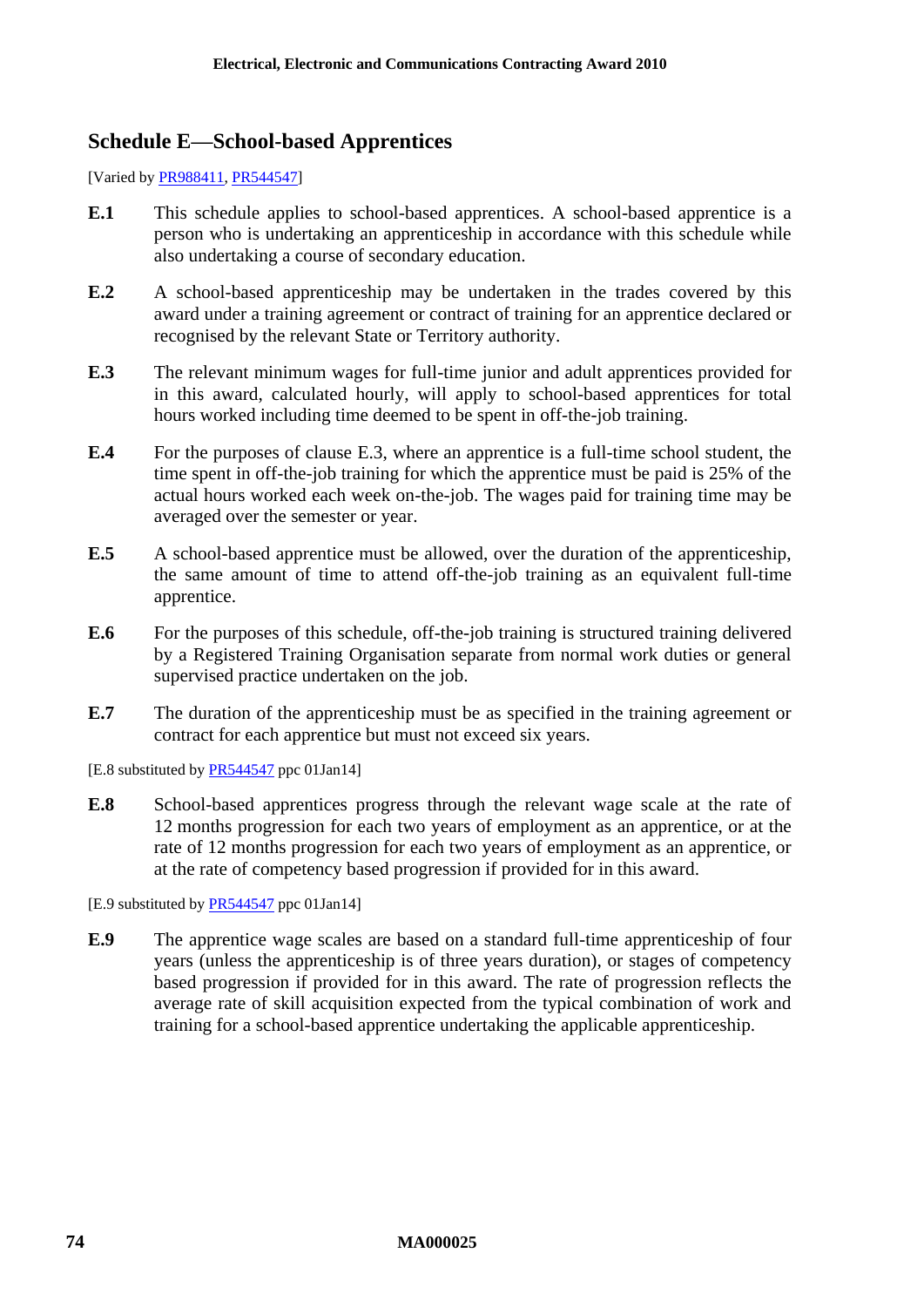[E.10 substituted by [PR544547](http://www.fwc.gov.au/awardsandorders/html/PR544547.htm) ppc 01Jan14]

- **E.10** If an apprentice converts from school-based to full-time, the successful completion of competencies (if provided for in this award) and all time spent as a full-time apprentice will count for the purposes of progression through the relevant wage scale in addition to the progression achieved as a school-based apprentice.
- **E.11** School-based apprentices are entitled pro rata to all of the other conditions in this award.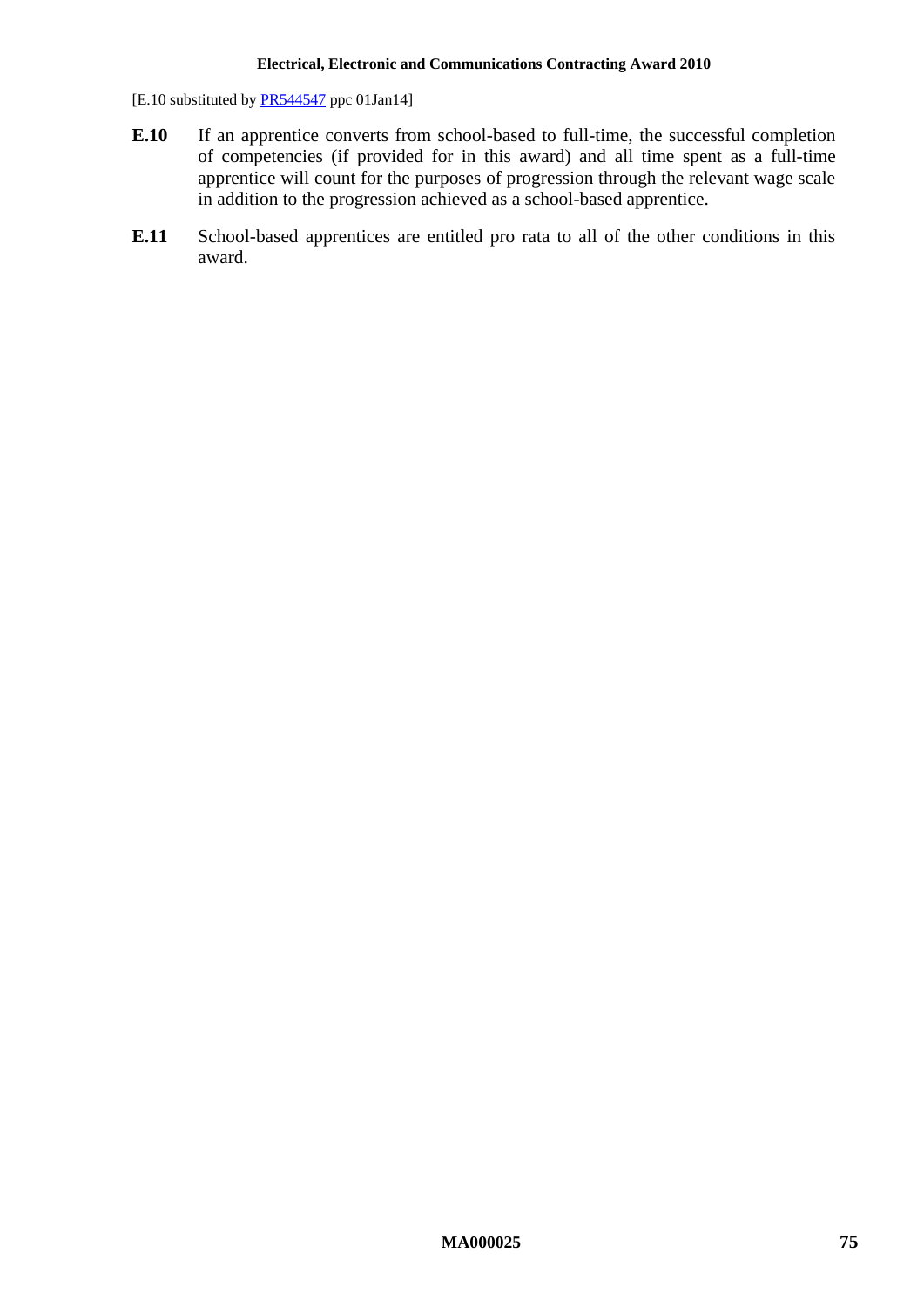## **Schedule F—2017 Part-day Public Holidays**

[Sched F inserted by [PR532628](http://www.fwc.gov.au/awardsandorders/html/pr532628.htm) ppc 23Nov12; renamed and varied by [PR544519](http://www.fwc.gov.au/awardsandorders/html/pr544519.htm) ppc 21Nov13; renamed and varied b[y PR557581,](http://www.fwc.gov.au/awardsandorders/html/PR557581.htm) [PR573679,](http://www.fwc.gov.au/awardsandorders/html/PR573679.htm) [PR580863,](http://www.fwc.gov.au/awardsandorders/html/PR580863.htm) [PR598110](http://www.fwc.gov.au/documents/awardsandorders/html/pr598110.htm) ppc 04Dec17]

This schedule operates in conjunction with award provisions dealing with public holidays.

- <span id="page-75-0"></span>**F.1** Where a part-day public holiday is declared or prescribed between 7.00 pm and midnight on Christmas Eve (24 December 2017) or New Year's Even (31 December 2017) the following will apply on Christmas Eve and New Year's Eve and will override any provision in this award relating to public holidays to the extent of the inconsistency:
	- **(a)** All employees will have the right to refuse to work on the part-day public holiday if the request to work is not reasonable or the refusal is reasonable as provided for in the NES.
	- **(b)** Where a part-time or full-time employee is usually rostered to work ordinary hours between 7.00 pm and midnight but as a result of exercising their right under the NES does not work, they will be paid their ordinary rate of pay for such hours not worked.
	- **(c)** Where a part-time or full-time employee is usually rostered to work ordinary hours between 7.00 pm and midnight but as a result of being on annual leave does not work, they will be taken not to be on annual leave between those hours of 7.00pm and midnight that they would have usually been rostered to work and will be paid their ordinary rate of pay for such hours.
	- **(d)** Where a part-time or full-time employee is usually rostered to work ordinary hours between 7.00 pm and midnight, but as a result of having a rostered day off (RDO) provided under this award, does not work, the employee will be taken to be on a public holiday for such hours and paid their ordinary rate of pay for those hours.
	- **(e)** Where an employee works any hours between 7.00 pm and midnight they will be entitled to the appropriate public holiday penalty rate (if any) in this award for those hours worked.
	- **(f)** An employee not rostered to work between 7.00 pm and midnight, other than an employee who has exercised their right in accordance with clause [F.1\(a\),](#page-75-0) will not be entitled to another day off, another day's pay or another day of annual leave as a result of the part-day public holiday.
	- **(g)** Nothing in this schedule affects the right of an employee and employer to agree to substitute public holidays.

This schedule is not intended to detract from or supplement the NES.

This schedule is an interim provision and subject to further review.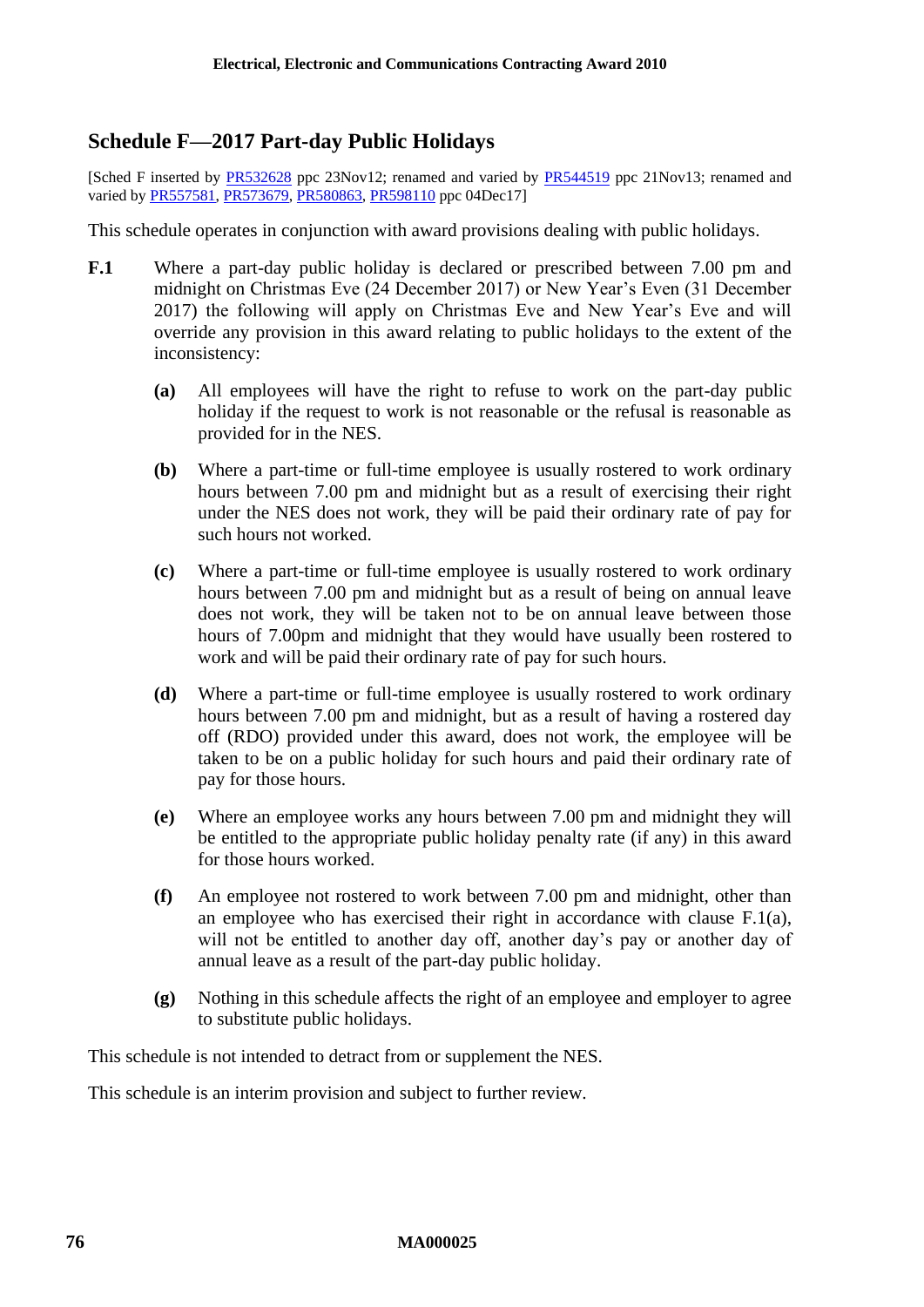#### **Electrical, Electronic and Communications Contracting Award 2010**

#### **Schedule G—Agreement to Take Annual Leave in Advance**

[Sched G inserted b[y PR582997](http://www.fwc.gov.au/awardsandorders/html/PR582997.htm) ppc 29Jul16]

Link to PDF copy of [Agreement to Take Annual Leave in Advance.](http://www.fwc.gov.au/documents/documents/modern_awards/leave-in-advance-agreement.pdf)

Name of employee: \_\_\_\_\_\_\_\_\_\_\_\_\_\_\_\_\_\_\_\_\_\_\_\_\_\_\_\_\_\_\_\_\_\_\_\_\_\_\_\_\_\_\_\_\_

Name of employer:

**The employer and employee agree that the employee will take a period of paid annual leave before the employee has accrued an entitlement to the leave:**

The amount of leave to be taken in advance is: hours/days

The leave in advance will commence on:  $\qquad$  /20

Signature of employee: \_\_\_\_\_\_\_\_\_\_\_\_\_\_\_\_\_\_\_\_\_\_\_\_\_\_\_\_\_\_\_\_\_\_\_\_\_\_\_\_

Date signed:  $\frac{\ }{\ }$  /20

Name of employer representative: \_\_\_\_\_\_\_\_\_\_\_\_\_\_\_\_\_\_\_\_\_\_\_\_\_\_\_\_\_\_\_\_\_\_\_\_\_\_\_\_

Signature of employer representative: \_\_\_\_\_\_\_\_\_\_\_\_\_\_\_\_\_\_\_\_\_\_\_\_\_\_\_\_\_\_\_\_\_\_\_\_\_\_\_\_

Date signed: \_\_\_/\_\_\_/20\_\_\_

*[If the employee is under 18 years of age - include:]*

**I agree that:**

**if, on termination of the employee's employment, the employee has not accrued an entitlement to all of a period of paid annual leave already taken under this agreement, then the employer may deduct from any money due to the employee on termination an amount equal to the amount that was paid to the employee in respect of any part of the period of annual leave taken in advance to which an entitlement has not been accrued.**

Name of parent/guardian:

Signature of parent/guardian: \_\_\_\_\_\_\_\_\_\_\_\_\_\_\_\_\_\_\_\_\_\_\_\_\_\_\_\_\_\_\_\_\_\_\_\_\_\_\_\_

Date signed:  $\frac{1}{20}$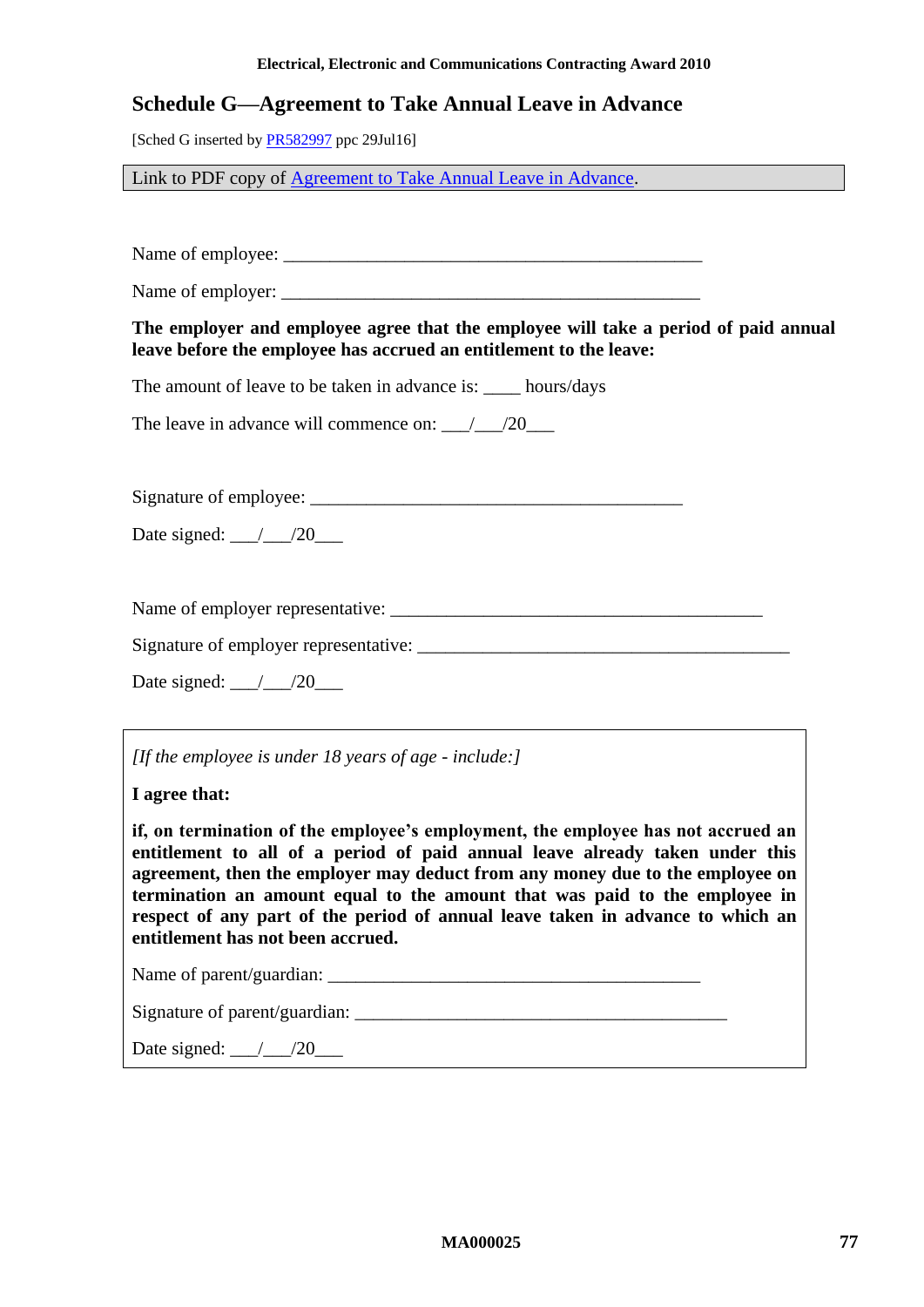## **Schedule H—Agreement to Cash Out Annual Leave**

[Sched H inserted by **PR582997** ppc 29Jul16]

Link to PDF copy of [Agreement to Cash Out Annual Leave.](http://www.fwc.gov.au/documents/documents/modern_awards/cash-out-agreement.pdf)

Name of employee: \_\_\_\_\_\_\_\_\_\_\_\_\_\_\_\_\_\_\_\_\_\_\_\_\_\_\_\_\_\_\_\_\_\_\_\_\_\_\_\_\_\_\_\_\_

Name of employer:

#### **The employer and employee agree to the employee cashing out a particular amount of the employee's accrued paid annual leave:**

The amount of leave to be cashed out is: \_\_\_\_ hours/days

The payment to be made to the employee for the leave is: \$ \_\_\_\_\_\_ subject to deduction of income tax/after deduction of income tax (strike out where not applicable)

The payment will be made to the employee on:  $\qquad$  /20

Signature of employee: \_\_\_\_\_\_\_\_\_\_\_\_\_\_\_\_\_\_\_\_\_\_\_\_\_\_\_\_\_\_\_\_\_\_\_\_\_\_\_\_

Date signed:  $\frac{\ }{\ }$  /20

Name of employer representative: \_\_\_\_\_\_\_\_\_\_\_\_\_\_\_\_\_\_\_\_\_\_\_\_\_\_\_\_\_\_\_\_\_\_\_\_\_\_\_\_

Signature of employer representative:

Date signed: \_\_\_/\_\_\_/20\_\_\_

*Include if the employee is under 18 years of age:*

Name of parent/guardian:

Signature of parent/guardian: \_\_\_\_\_\_\_\_\_\_\_\_\_\_\_\_\_\_\_\_\_\_\_\_\_\_\_\_\_\_\_\_\_\_\_\_\_\_\_\_

Date signed: \_\_\_/\_\_\_/20\_\_\_